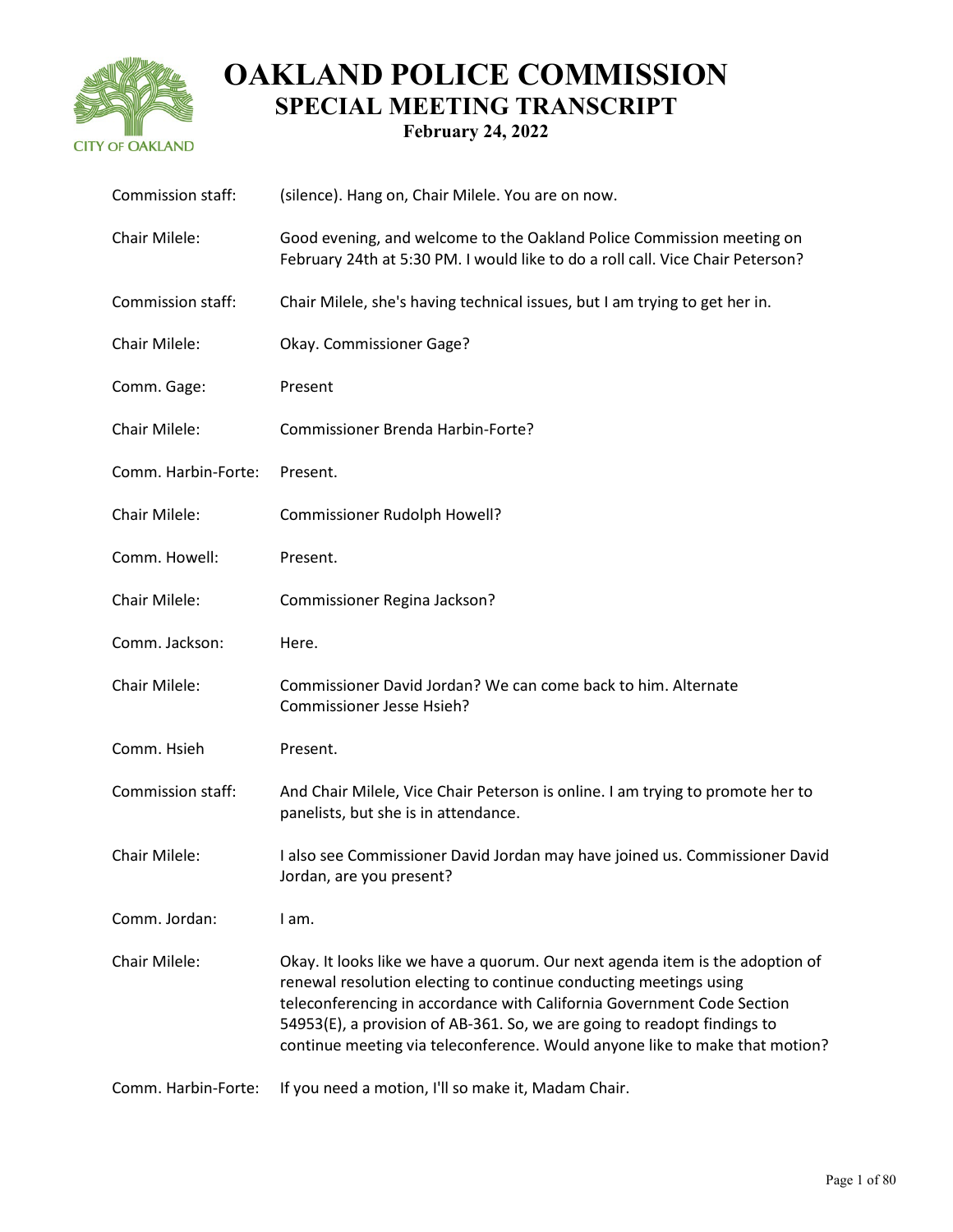

| Comm. Jackson:       | And I can second.                                                                                                                                                                                                                                                                                            |
|----------------------|--------------------------------------------------------------------------------------------------------------------------------------------------------------------------------------------------------------------------------------------------------------------------------------------------------------|
| Chair Milele:        | Okay. We have a motion made, and a second. Can we go to public comment?                                                                                                                                                                                                                                      |
| Commission staff:    | Yep. Just one moment, please. Thank you, Chair. Members of the public wishing<br>to make public comment on this item  And this item is about continuing to use<br>Zoom, please raise your hand. And I'll call on you in the order that they've<br>appeared. Chair Milele, no hands raised. It's back to you. |
| Chair Milele:        | Okay. So, there's no public comment. So, we are able to take a vote. I'm going to<br>start with Commissioner Harbin-Forte.                                                                                                                                                                                   |
| Comm. Harbin-Forte:  | Yes.                                                                                                                                                                                                                                                                                                         |
| Chair Milele:        | Commissioner Regina Jackson?                                                                                                                                                                                                                                                                                 |
| Comm. Jackson:       | Yes.                                                                                                                                                                                                                                                                                                         |
| Chair Milele:        | <b>Commissioner Henry Gage?</b>                                                                                                                                                                                                                                                                              |
| Comm. Gage:          | Yes.                                                                                                                                                                                                                                                                                                         |
| Chair Milele:        | Commissioner Rudy Howell?                                                                                                                                                                                                                                                                                    |
| Comm. Howell:        | Yes.                                                                                                                                                                                                                                                                                                         |
| Chair Milele:        | And Commissioner Marsha Peterson?                                                                                                                                                                                                                                                                            |
| Vice Chair Peterson: | Yes.                                                                                                                                                                                                                                                                                                         |
| Chair Milele:        | And Commissioner David Jordan?                                                                                                                                                                                                                                                                               |
| Comm. Jordan:        | Yes.                                                                                                                                                                                                                                                                                                         |
| Chair Milele:        | And I am also a yes. The motion passes. So, our third item is the commission will<br>go to a closed session item.                                                                                                                                                                                            |
| Commission staff:    | Can I take you to public comment first?                                                                                                                                                                                                                                                                      |
| <b>Chair Milele:</b> | Yes. If we could take public comment on the closed session item.                                                                                                                                                                                                                                             |
| Commission staff:    | Thank you so much. Members of the public wishing to make public comment on<br>this, the closed session item, please raise your hand and I'll call on you in order<br>that they've appeared. No hands, Madam Chair. Back to you.                                                                              |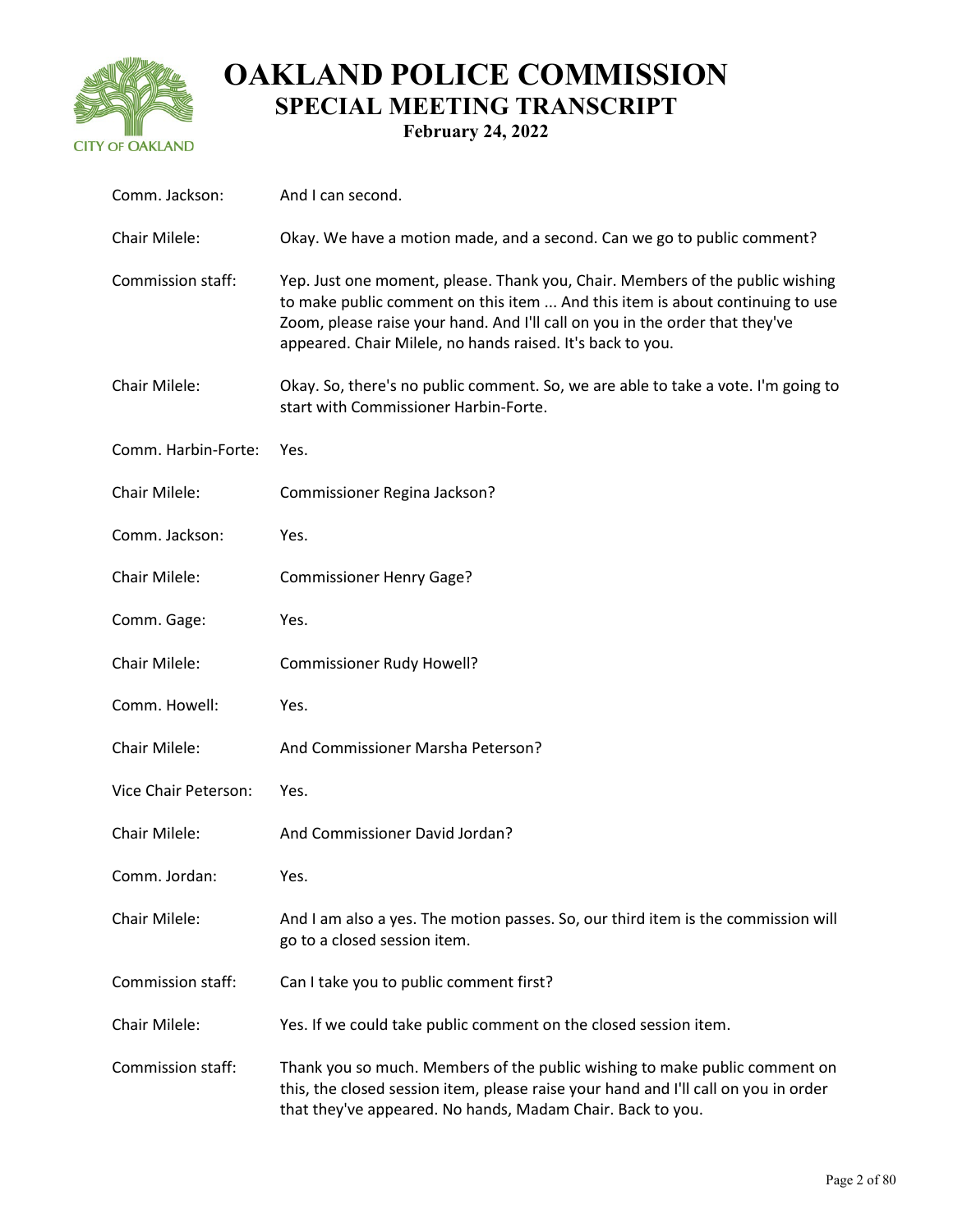

| Chair Milele:        | Okay. The commission will adjourn to closed session.                           |
|----------------------|--------------------------------------------------------------------------------|
| Connor Kennedy:      | Totally.                                                                       |
| Chair Milele:        | Is that the right words?                                                       |
| Connor Kennedy:      | Yeah.                                                                          |
| Chair Milele:        | And we will return approximately I believe 6:30?                               |
| Commission staff:    | Mm-hmm (affirmative). You got it.                                              |
| Connor Kennedy:      | Absolutely.                                                                    |
| Chair Milele:        | Okay. [crosstalk]. We'll see everyone then. Thank you. (silence).              |
|                      |                                                                                |
| Chair Milele:        | (silence)  closed session. I will now redetermine quorum. Vice Chair Peterson. |
| Vice Chair Peterson: | Present.                                                                       |
| Chair Milele:        | Commissioner Gage. I will come back to you. Commissioner Harbin-Forte.         |
| Comm. Harbin-Forte:  | Present.                                                                       |
| Chair Milele:        | Commissioner Howell.                                                           |
| Comm. Howell:        | Present.                                                                       |
| Chair Milele:        | Commissioner Jackson.                                                          |
| Comm. Jackson:       | Present.                                                                       |
| Chair Milele:        | Commissioner Jordan. Commissioner Hsieh.                                       |
| Comm. Hsieh:         | Present.                                                                       |
| Commission staff:    | Madam Chair, I do see Commissioner Gage on.                                    |
| Chair Milele:        | <b>Commissioner Gage?</b>                                                      |
| Comm. Gage:          | Present. Thank you.                                                            |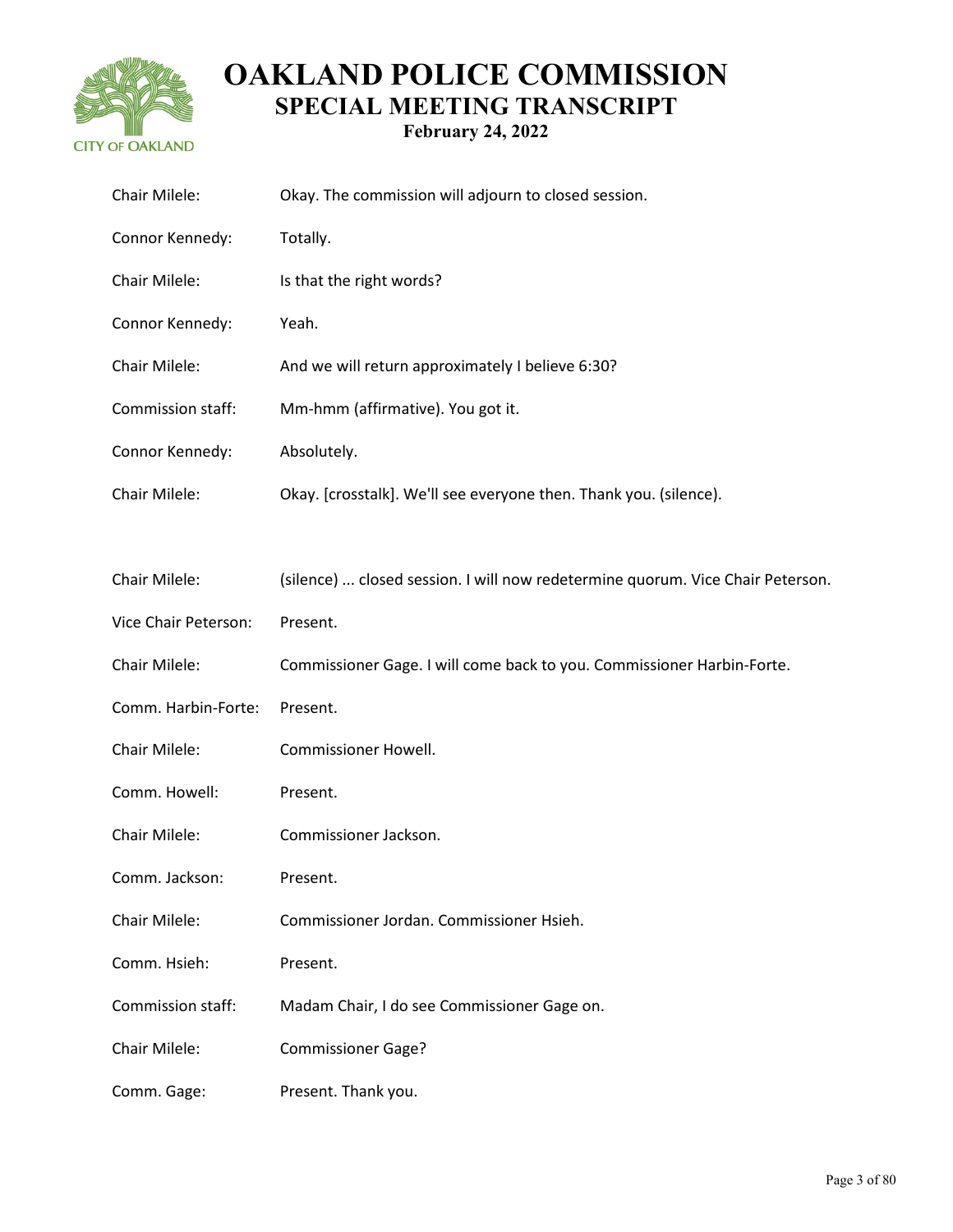

| Chair Milele:           | Do we have a quorum?                                                                                                                                                                                                                                                                                                                                                                                                                                                                                                                                                                                                                                                                     |
|-------------------------|------------------------------------------------------------------------------------------------------------------------------------------------------------------------------------------------------------------------------------------------------------------------------------------------------------------------------------------------------------------------------------------------------------------------------------------------------------------------------------------------------------------------------------------------------------------------------------------------------------------------------------------------------------------------------------------|
| Commission staff:       | We do. You also have a hand raised from Vice Chair Peterson.                                                                                                                                                                                                                                                                                                                                                                                                                                                                                                                                                                                                                             |
| Chair Milele:           | Vice Chair Peterson?                                                                                                                                                                                                                                                                                                                                                                                                                                                                                                                                                                                                                                                                     |
| Vice Chair Peterson:    | I apologize, but I have this message, "Unable to start video. You can't start your<br>video, because the host has stopped it."                                                                                                                                                                                                                                                                                                                                                                                                                                                                                                                                                           |
| Commission staff:       | Yep, sorry. Hang on just a second.                                                                                                                                                                                                                                                                                                                                                                                                                                                                                                                                                                                                                                                       |
| Vice Chair Peterson:    | Thank you.                                                                                                                                                                                                                                                                                                                                                                                                                                                                                                                                                                                                                                                                               |
| Commission staff:       | You're welcome.                                                                                                                                                                                                                                                                                                                                                                                                                                                                                                                                                                                                                                                                          |
| Chair Milele:           | We'll now move on to open forum.                                                                                                                                                                                                                                                                                                                                                                                                                                                                                                                                                                                                                                                         |
| Commission staff:       | Thank you, Madam Chair. Members of the public wishing to make comment on<br>this item, open forum, ideally on matters not on the agenda, please raise your<br>hand. I'll call on you in the order that they've appeared. I'll also get our<br>stopwatch going. Okay. Okay. I'll give it a minute. Members of the public wishing<br>to make public comment on this, the open forum, on matters not on the<br>agenda, please raise your hand, and I'll call on you in the order that they've<br>appeared. No hands raise, Madam Chair. Back to you.                                                                                                                                        |
| Chair Milele:           | Okay. Our next item is an update from the chief.                                                                                                                                                                                                                                                                                                                                                                                                                                                                                                                                                                                                                                         |
| <b>Chief Armstrong:</b> | Good evening, chair and commissioners. Start off with giving my weekly report.<br>Just want to start off with a couple things. I think the first thing I'll start off with<br>is a compliance update. I just want to advise the commission of the federal<br>monitors report that was just released yesterday, which placed the department<br>into full compliance with task two, IAD timelines, as well as task five, IAD<br>investigations. This, for the department, is monumental in some ways, because<br>we've been out of compliance for the last nearly three years in these tasks.                                                                                              |
|                         | The monitor did acknowledge that there's tremendous amount of work that's<br>been put into placing us into compliance and meeting those timelines, as well as<br>ensuring that we're doing quality internal affairs investigations, so I really want<br>to credit to Captain Lau in our internal affairs division, as well as all of our<br>supervisory staff and patrol, who have really been pushing to make sure that<br>these cases are getting done on time, as well as they're complete, and<br>thorough, and coming to proper findings. The monitor has done multiple<br>assessments of those cases, and that's what subsequently led to the compliance<br>that we just received. |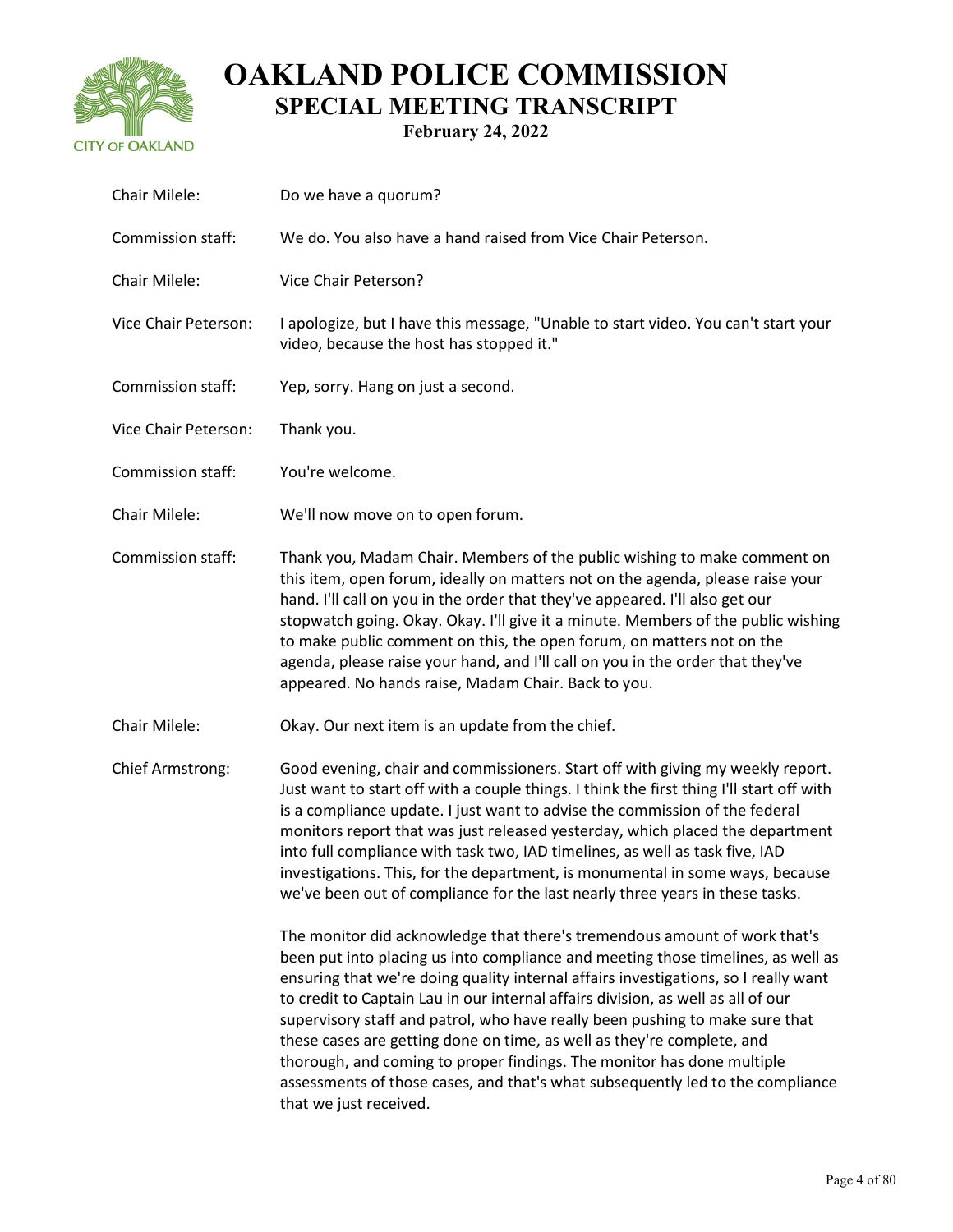

So, a credit to... Again, the department continues to move forward to seeking full compliance with all 51 tasks. We now have three tasks, none of which are out of compliance. All three are in partial compliance. We will be continuing to make progress on task 25, which is use of force investigations. We are addressing the concerns that the monitor raised around late activations of body-worn cameras. We have distributed our new cameras. We have over 150 cameras that have already went out into the field, with the new technology. We are now placing the automatic activation switches in the cars as we speak, so we are moving ahead with that. We believe that this will completely eliminate the late activations, because when officers exit their vehicles, the cameras will automatically activate.

The other thing that we did, to just make sure that we were measuring internally, how many late activations they were actually having, if this was a widespread problem. We had our office of inspector general conduct an inspection of our body-worn camera activations, and during that inspection, the department was found to be activating our cameras over 90% of the time, so it really represents for the hundreds of thousands of times that we activate our cameras in a year, nearly over 90% of the time, those cameras have been activated on time.

We recognize that there is some human error that comes into effect when you have people taking manual action with activating cameras, but to be over the 90 percentile really suggests that there's widespread compliance with department policy. So, we feel confident about that. We continue for task 34, our stop data task. The monitor mentioned in this current report, around the use of effectively the use of data in our risk management meetings. We continue to assess our stops on an ongoing basis, continue to examine our racial demographics of those that we're stopping, both at the officer level, at the area level, and then officer-to-officer comparison as well. Obviously, with the declines we've seen in stops over the last several years, we continue to feel confident that with the practice of intelligence-led policing, it is producing higher quality stops as opposed to high quantity of stops. It really is the quality of stops, and I think that's going to be indicated when I speak to the recoveries of firearms that we've had since the beginning of 2022, which is up dramatically.

Then the final task is task 45, which is consistency in discipline. The main issue we're addressing in consistency in discipline, task 45, which had been in compliance for several years prior to the release of the Hillard-Heintze study. We have now implemented all recommendations from the Hillard-Heintze study. The federal monitor has issued a directive to me and the department, to conduct an internal analysis of our data, to look at where we currently are and see what disparities exist in our current discipline data. That is currently being done by our office of inspector general. Our data manager, Dr. Grossman, is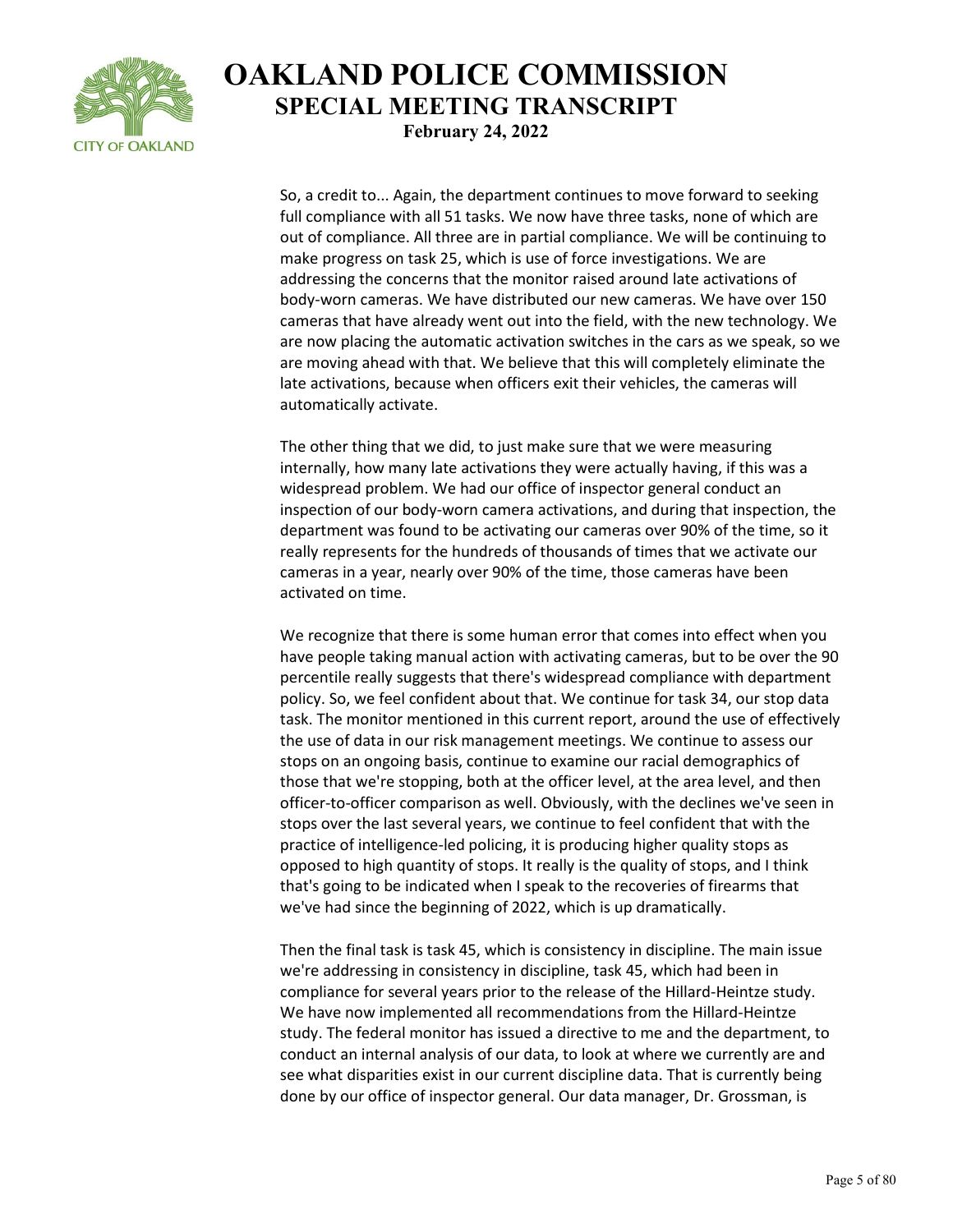

conducting that study. She's been walled off while she's conducting that study, as directed by the federal monitor. Also, the federal monitor has indicated if he is not satisfied with the analysis that we produce, we are subject to it being outsourced to an independent reviewer. I feel confident that we'll be able to get that done, and I feel like with our work with Stanford, who is helping us assess the data, we'll produce, I believe, a quality study, which will also be provided to the office of inspector general for the police commission's office of inspector general for review as well.

Transitioning to some of the other policy-related issues, we continue to focus on completion of the policies that are mandated by the federal court. Thank the police commission for all of the work that you all have been doing. I know as volunteers, we're asking a lot of you all, taking up several nights a week to participate in several different ad-hocs across multiple policies, so appreciate that we have started the ad-hoc with the police commission on the racial discrimination policy. We've also started the ad-hoc on the social media policy, as well as the risk management policy. We will be bringing forth the last mandated policy, which is the racial... the cell phone policy as well, and also, we have started on the racial discrimination policy. I'm sorry, I mentioned that first.

But all of those policies are now in the ad-hoc, and we believe that we're making progress on those policies, so I appreciate all of you, and I know it is an enormous ask of you all, but really do appreciate your help in helping us to actually move forward with progressive policies, which include community input as well.

There's one policy that we were asking if we could... The chair in this is [inaudible] chair. We can talk about this. It's just the racial profiling policy, seeing if we can get maybe a bit of an extension on that one, because I do think that with the five that we have in the queue, we are maxed right now. We are pushing multiple resources to all of these different policy ad-hocs, and as you know, as you asked, I have assigned staff to each ad hoc at the executive level so there's someone at the chief's level on every single ad hoc committee that is able to bring subject matter experts as well as report writers so we are a little tapped and so that just would be my only request when it comes to the policy updates.

In terms of staffing, where we are today, our current numbers sit at 676 officers, that is 61 vacancies currently that we have at the department with our staffing level being authorized at 737 with an additional 55 positions being frozen at this time. We do feel strongly that we are going to continue to make progress. Currently we have in our current 187th academy, 34 officer trainees in the academy today. There are in about week 13 of 14 and so they are nearly halfway done with their academy.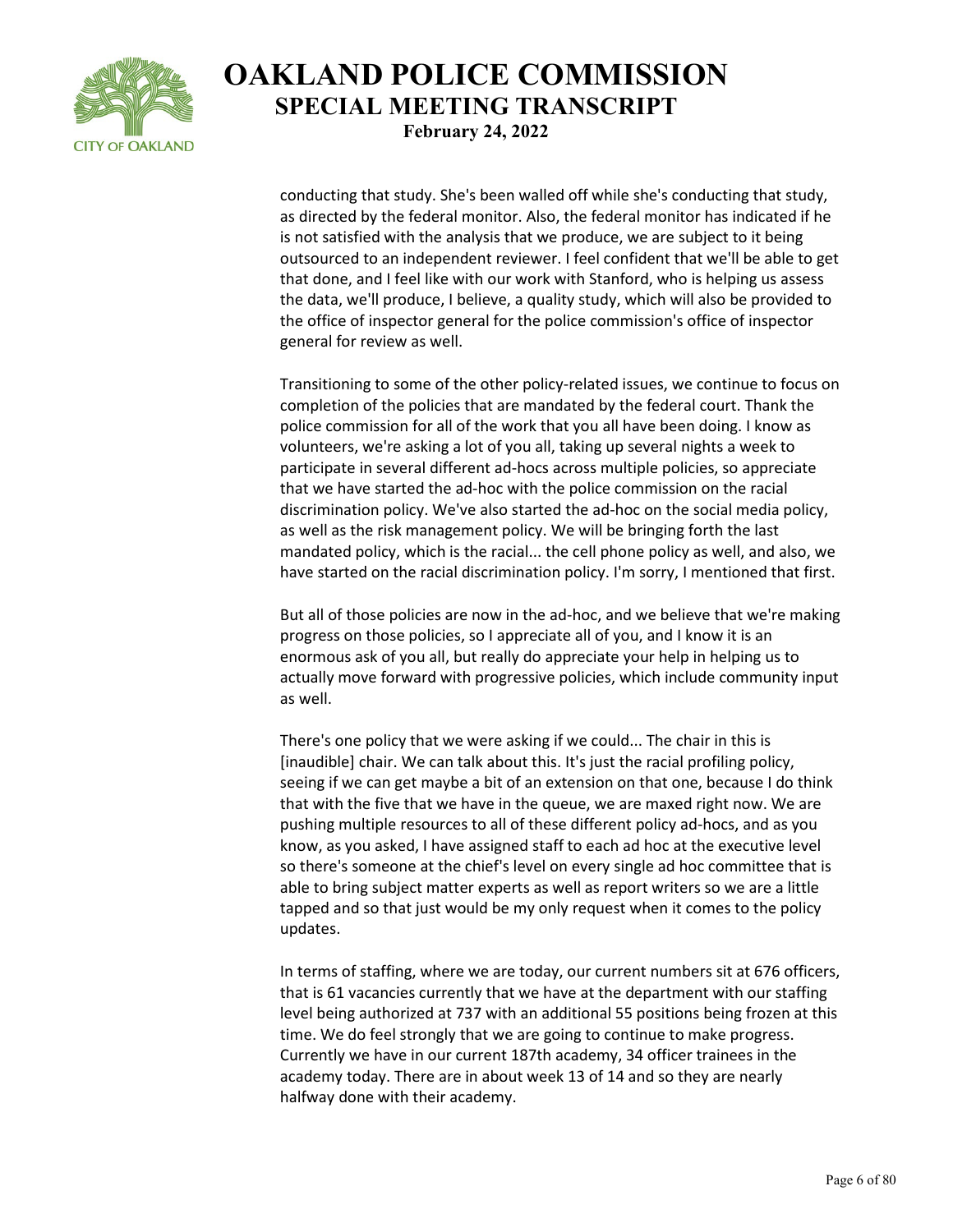

And then we start another new academy, the 188th academy on March 7th and that currently will have the highest number of trainees that we've had in several years with 42 right now slated to be in that academy and so that's right now, hopefully that all 42 show up on day one, but we are confident because we've been bringing them under the pre-hire status, bringing them into the building as soon as we can, to ensure that academy is full and nobody sort of changes their mind at the last minute.

But that is I think a big deal for the City of Oakland and the Oakland Police Department, considering that a lot of police departments around the Bay Area are struggling to fill positions and fill academies and although we are seeing some attrition, we are happy to see that there are a lot of people still interested in coming to the Oakland Police Department and be a part of our organization so look forward to meeting that class on March 7th and hopefully moving as many of those candidates through the 188 academy, as we can.

Our transition over to crime in particular, we currently sit at 14 homicides to date. Last year at this time we had 18 homicides so it's a decrease of 22%. Our shootings are down over 24%, our overall crime is down 2%. Our carjacking crime still continues to be one of the particular crimes that continue to increase but we have seen a good decline as of recently. So we started the first month of the year up around 80%, we now have brought that down to about 50% and so we'll continue to try to work to bring that down, obviously to reduce the number of carjackings and the impact that has on the community.

And then lastly, we also have been dealing with tremendous increase in Sideshow activity for the last several weekends. Typically during the winter, we receive a lot of rain and as that helps as a deterrent to Sideshow, but unfortunately this year we haven't received rain at all much and so that has contributed to large weekend gatherings for Sideshow, which has made it very challenging for us to manage citywide. So we have redeployed our Sideshow detail, they will be coming out again, starting on next weekend. In the meantime, we have been working overtime and bringing out officers on overtime to address Sideshow, but it has been a problem citywide and I have received hundreds of complaints from community members so just so community knows we're doing everything we can to address Sideshow.

And then lastly, when we talk about our stops and what's leading, what's really driving violence in the city is the high proliferation of firearms that we see in our community. Again, this year we continue to see an excess of firearms in our community. Currently we have seen our recovery of firearms increase tremendously compared to where they were last year this time which was also an increase in our firearms recovery and so this year we have so far recovered over 200 firearms already, 212, that was as of a couple days ago.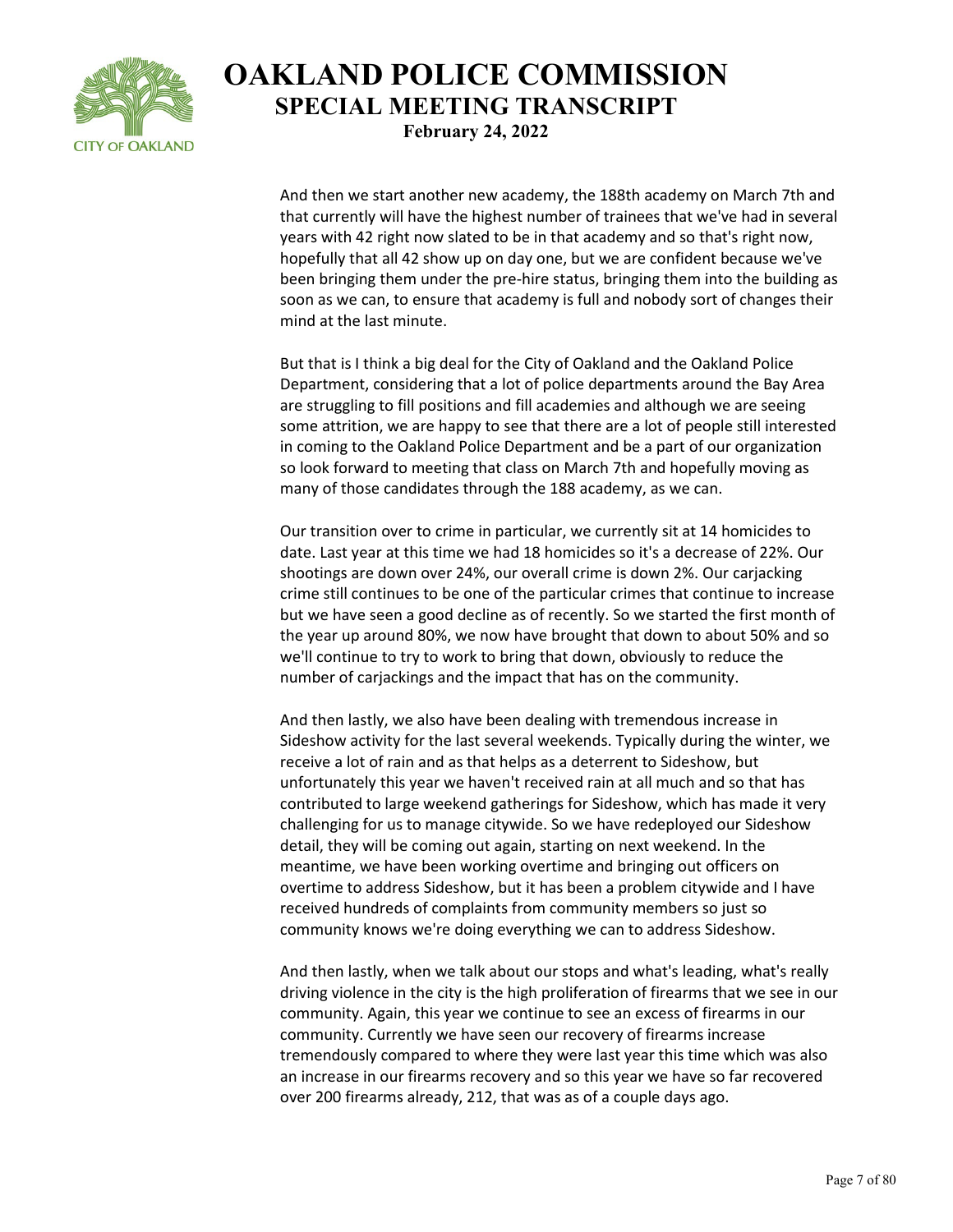

And as we've done a couple operations since then, so I'm sure it's a lot higher,

but that is 212 this year compared to 119 at the same time, last year, that's an increase of 93 guns and that's a 78% increase in firearms recovery. And so it just really highlights the fact that we are seeing a huge proliferation of firearms, but we are making stops and recovering a large number of firearms as well in the city so we are focused on trying to reduce the number of guns in our community to address gun violence and so that continues to be our priority. And then lastly, again, we provided a couple highlighted incidents that our media team has released, particularly around missing persons that we have safely located. We have assisted not only with the families of those who have missing loved ones in Oakland, but we also assisted other cities that have contacted us, particularly where a missing person had been in that was at risk for several days from I believe it was El Cerrito and we were contacted by that city and asked to see if we could put a lookout for that person and we did find that person in Oakland. So again, our media team has been doing a phenomenal job of pushing out that information, doing everything we can to help community members locate their loved ones and get them back to them safely. So with that chair, I'll submit it back to you and take any questions that you might have related to this and then I think the only other thing chair as I transition from that part of it is that we did include the today's risk management policy within today's agenda. And then I see a lot of hands up, so I'll pass it back to you chair. Chair Milele: Thank you, chief. First, let me note that commissioner Jordan did join us just at the beginning of the chief's report at approximately 7:35. I will take Regina, commissioner Jackson. Comm. Jackson: Thank you, chair Milele. Chief, I first wanted to congratulate you on the two more tasks that are now in compliance. As you know, the commission thought they were in compliance, but I'm glad that the monitor has now seen fit to put them in compliance. And I am anxiously awaiting being in full compliance in the other three. I wonder what your thoughts are on the other three items. Is the monitor going to be looking at them in the next few months or what is the schedule or do you know? Chief Armstrong: I don't know the exact schedule, but I will say that the monitor did speak to me about some of the things that he'd like to see relevant to Task 25, in particular use of force, and one of the things were us making sure that we comply with our [inaudible] investigations timelines and so we have very specific timelines of what the timelines that allow for you to complete that investigation. So our supervisors and commanders have to get those done within the specific timeline or request an extension.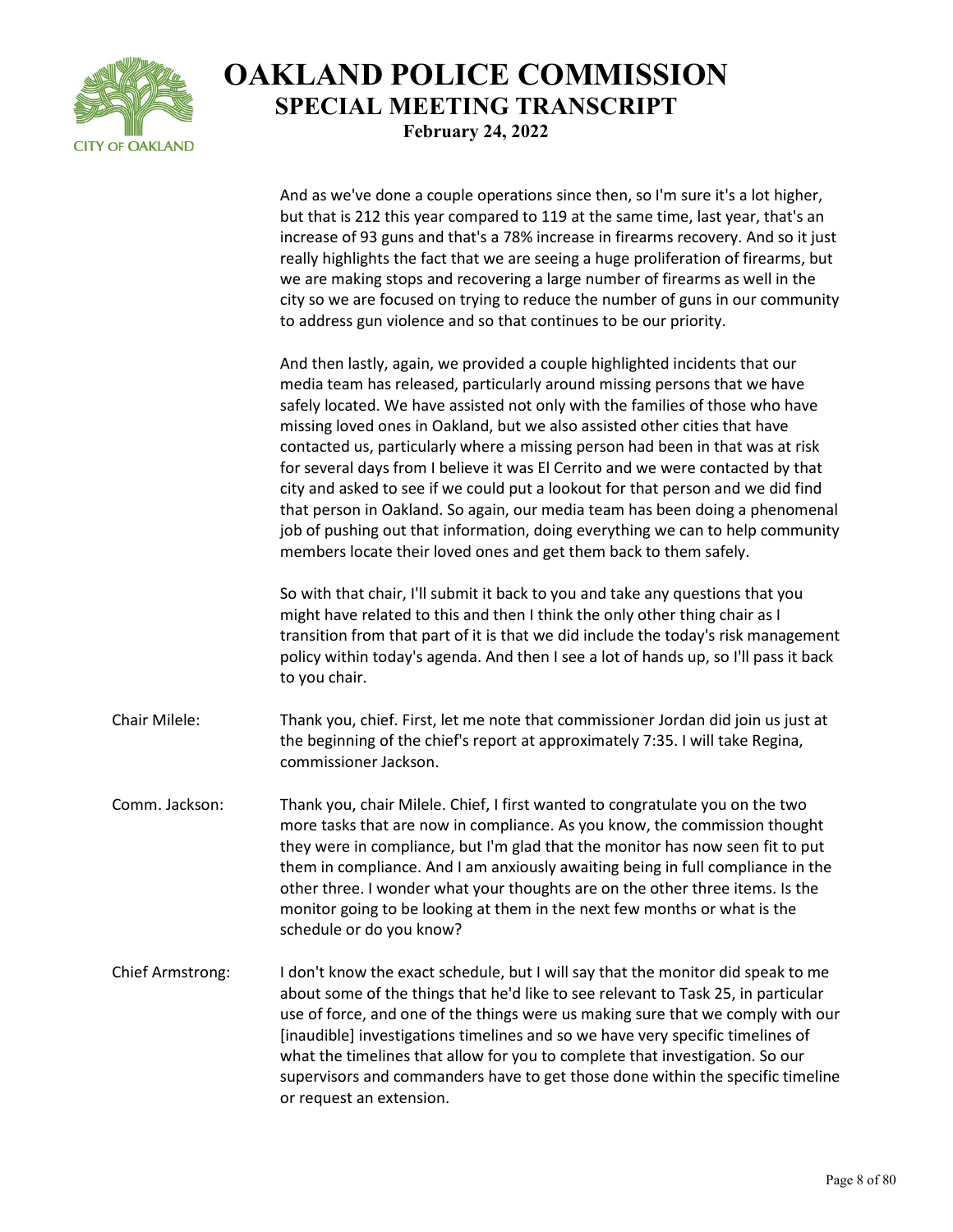

|                         | One of the things the monitor has been making sure that the department is<br>adhering to those timelines and when they exceed those timelines, ensuring<br>that there's an extension that has been requested prior to exceeding the<br>timeline and so we have been given directives in leveraging some accountability<br>for those that haven't gotten those investigations done in time and so I think<br>that's an area that we have been strengthening. And then the other area was<br>the body-worn cameras, like I mentioned and like I said, it was my hope that<br>with the new cameras, that subsides when it comes to late activations. But then,<br>like I said, we also did our own internal study to make sure that wasn't a<br>widespread problem, we're confident that it doesn't appear to be. |
|-------------------------|----------------------------------------------------------------------------------------------------------------------------------------------------------------------------------------------------------------------------------------------------------------------------------------------------------------------------------------------------------------------------------------------------------------------------------------------------------------------------------------------------------------------------------------------------------------------------------------------------------------------------------------------------------------------------------------------------------------------------------------------------------------------------------------------------------------|
| Comm. Jackson:          | If I can follow up chair Milele?                                                                                                                                                                                                                                                                                                                                                                                                                                                                                                                                                                                                                                                                                                                                                                               |
| Chair Milele:           | Yes.                                                                                                                                                                                                                                                                                                                                                                                                                                                                                                                                                                                                                                                                                                                                                                                                           |
| Comm. Jackson:          | Okay, thank you, chief. Do you, in terms of the process for the investigations,<br>are you running scenarios to ensure that you can bring those timelines down?<br>Do you have a strategy in place that you think will have. Yeah, go ahead I'm<br>sorry.                                                                                                                                                                                                                                                                                                                                                                                                                                                                                                                                                      |
| <b>Chief Armstrong:</b> | Yeah, so what I did was essentially the city is divided into two BFOs, BFO One,<br>and BFO Two. I've assigned administrative sergeant and both Bureau of Field<br>Operations to actually track each use of force investigation that we take on and<br>the timelines, and to give a notification to those supervisors that are conducting<br>those investigations that are coming up on their due dates to ensure that they<br>don't run late and then have made it clear to commanders that they are<br>responsible for ensuring that those cases aren't late.                                                                                                                                                                                                                                                 |
|                         | So we have a Friday report that comes to the assistant chief and I that gives us a<br>clear spreadsheet on what cases are due and we can identify if any of those<br>cases are about to be late and make sure we do the follow up. And so there is a<br>trip wire process that we have that we feel confident that we're tracking them<br>at a high level. And currently, as we sit today, we only have one case that is out<br>and it actually has an extension so it's actually complying with policy. So right<br>now we feel strongly that we're tracking those cases and none of them are<br>beyond the due dates.                                                                                                                                                                                        |
| Comm. Jackson:          | Excellent, great to hear it, thank you.                                                                                                                                                                                                                                                                                                                                                                                                                                                                                                                                                                                                                                                                                                                                                                        |
| Chair Milele:           | Commissioner Hsieh.                                                                                                                                                                                                                                                                                                                                                                                                                                                                                                                                                                                                                                                                                                                                                                                            |
| Comm. Hsieh:            | Thank you chair, good evening chief.                                                                                                                                                                                                                                                                                                                                                                                                                                                                                                                                                                                                                                                                                                                                                                           |
| Chief Armstrong:        | Good evening sir.                                                                                                                                                                                                                                                                                                                                                                                                                                                                                                                                                                                                                                                                                                                                                                                              |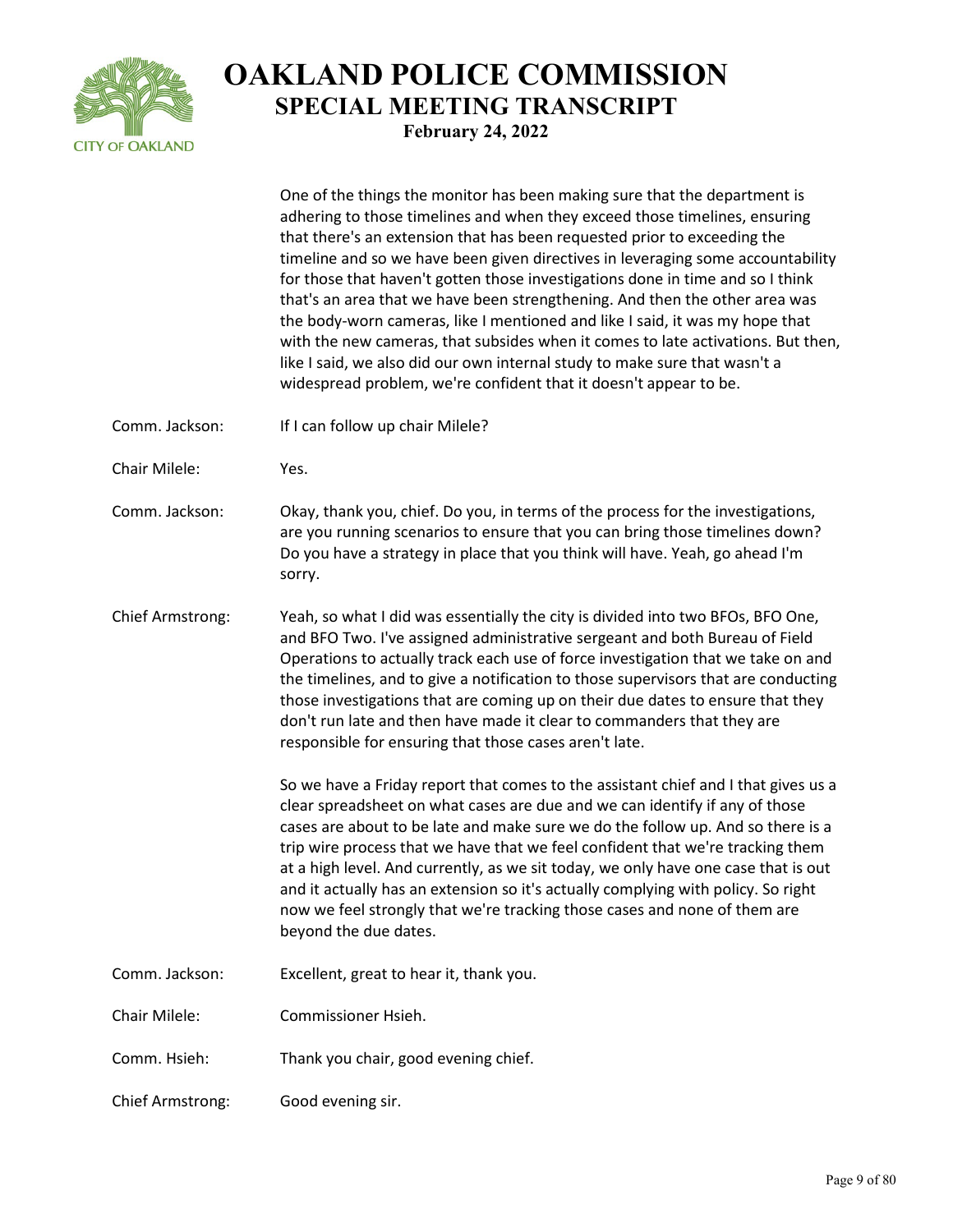

| Comm. Hsieh:            | Don't need to call me, sir. I've got to couple of questions. I'll try to go through<br>them one at a time, give you a chance to respond, if now is not the time, then<br>would appreciate some follow up, just let me know. So at our last meeting you<br>had discussed speaking or communicating or connecting with the California<br>Highway Patrol specifically for additional support during your Super Bowl<br>weekend. Wondering if you have any information about how that went, any<br>problems would we have issues with mutual aid sometimes or other agencies<br>coming to the jurisdiction? Anything that we should know, anything like that?      |
|-------------------------|----------------------------------------------------------------------------------------------------------------------------------------------------------------------------------------------------------------------------------------------------------------------------------------------------------------------------------------------------------------------------------------------------------------------------------------------------------------------------------------------------------------------------------------------------------------------------------------------------------------------------------------------------------------|
| <b>Chief Armstrong:</b> | No, our staff completed what we call an after-action report for Super Bowl<br>weekend, there was no issues related to Super Bowl in the city, we did not have<br>widespread issues, we did not, there was no need for additional calls to CHP for<br>assistance. We had enough teams to manage the small Sideshow that we had,<br>we was able to push that out of the city fairly quickly. So no serious issues, no<br>serious issues, even related to violent crime that weekend as well. I mean,<br>overall, it was a pretty good weekend in the City of Oakland.                                                                                            |
| Comm. Hsieh:            | Great to hear, thank you. Second question is, you mentioned we have two<br>academies, one about halfway through and one about to start and we have the<br>numbers of officers at where they are, do you think that those academies are<br>we're on track to address the deficit that's going on right now think taking into<br>consideration the attrition rate?                                                                                                                                                                                                                                                                                               |
| Chief Armstrong:        | Yeah, I mean that can, that's a great question, right? That's something that we<br>talk about every day. I think that the bigger question is your second, the latter<br>question, which is the attrition rate, right? I mean, doesn't matter how many<br>you bring in if you have the same amount walk out, right?                                                                                                                                                                                                                                                                                                                                             |
|                         | And so how do we net more, how do we gain and grow the department? I think<br>that has been something that we've been meeting with not only our city<br>leaders, but also with the police officers association and to try to see what we<br>could do collectively to try to reduce the attrition rate, try to address the<br>concerns that some have who have decided to leave the department, it's just<br>been a challenge because we have become a recruiting hot bed for every small<br>agency in the surrounding county.                                                                                                                                  |
|                         | And so we are sort of really fighting off what some would say sweet deals to go<br>to other places. And so I think that's why I've been really trying to focus on<br>really showing our officers the appreciation that they deserve for what they do.<br>We've also been working with council members around creating a retention<br>program that includes incentives and so one of our council members has<br>definitely been interested in meeting and discussing an incentive plan that<br>includes, I mean a retention plan that includes financial incentive. We have to<br>really realize that we are in a climate where there are competing departments |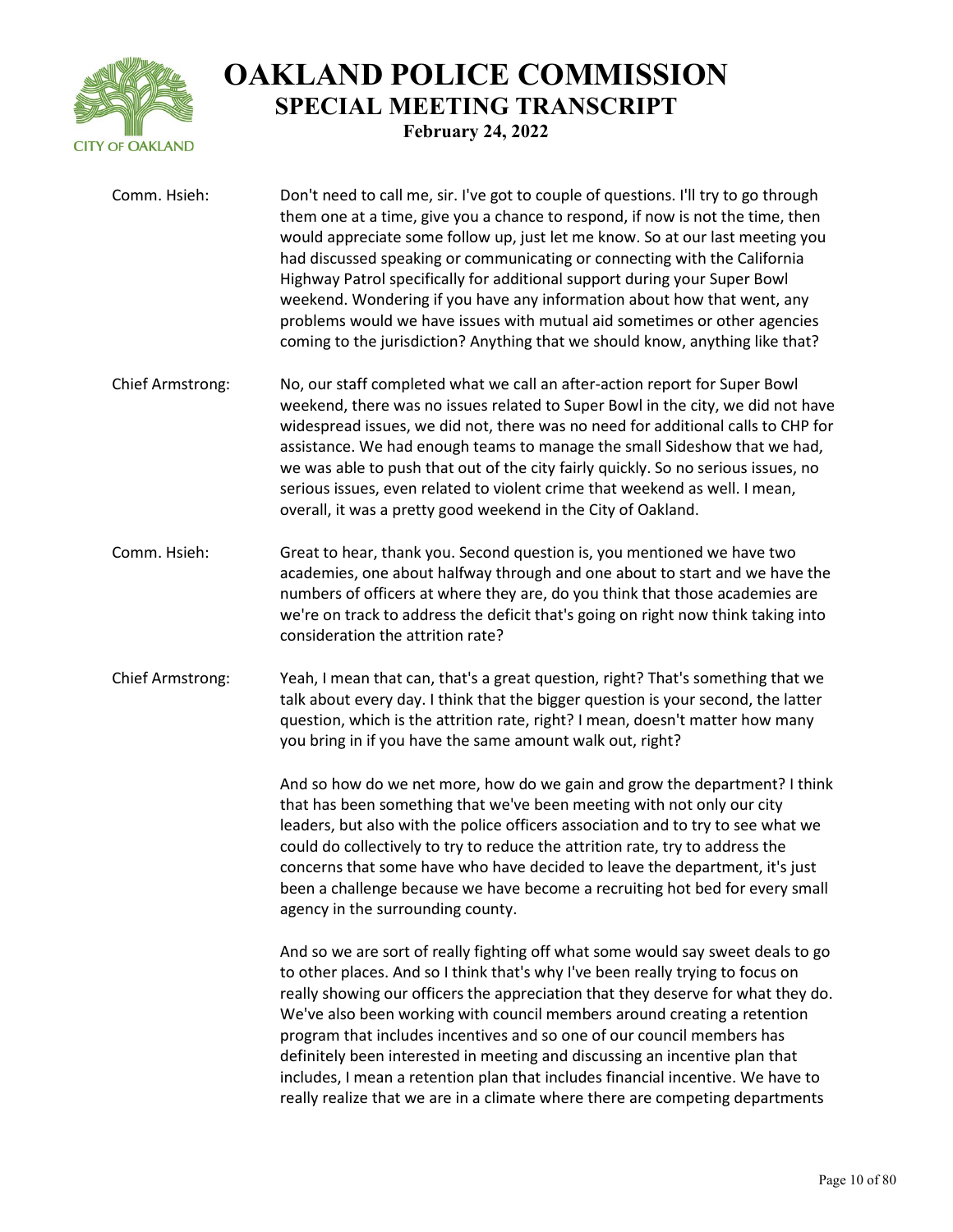

who Oakland is one of the, so I mean, just to be clear, Oakland is the only one of the only cities in the east bay that actually has its own academy, it's just the Sheriff's Department's academy and Oakland's academy.

So essentially, every other department either goes to one of those academies or they take laterals from us to fill their departments. And so that has been challenging for us, but it's hopefully some of the internal strategies we've been using, our Oakland Police Foundation has given us some funding to be able to provide recognition awards for officers. And so that is something that we're kicking off where when they do something positive in the community, find a missing person or make a key arrest for violent crime, we're recognizing their heroic actions by not only awarding them, but then the foundation has given them a gift card to go to dinner in Oakland and Oakland related restaurants and really trying to get them to be engaged in our city. So we're trying some different strategies, but the attrition rate, 100% is the overwhelming problem right now.

- Comm. Hsieh: What's your best guess, 26 weeks that second academy is done? Are we going to close the gap?
- Chief Armstrong: My guess is that if we can slow this attrition rate down to what we typically seen for many years, was five a month that has jumped to 10 a month for the last several months, and actually in February, we're going to end this month with 13 that left. And so if we can get that back down to this five, six range, we will be at full staffing nearly we estimate around October. And so with this 42 class, that's really helpful and if we can get at 35 out of that class and 30 out of this class, that'll give us 65 new bodies and so I think that'll help us fill the gap, we just got to see if we can keep them here.
- Comm. Hsieh: That's great. One last thing if I can chair. So I think it's great that we're starting to see reductions, I'm knocking on wood, I didn't want to jinx it, but you may mentioned it first. What's your best sense of, or what's your plan in terms of, is there a certain threshold where if we get to a point, certain homicides, homicide rate reduction, we might start to shift resources back to where they were because I know a lot of resources got shifted away from other things into violent crime and violent operations.
- Chief Armstrong: Yeah, so we sort of have actually evened out, I mean, we have about a 20% deficit in every bureau in the department now. We try to sort of make everybody feel the pain, if you would, because when you reach a number around 600 and you get under 680, there's just no way around it. I mean, we try to make sure that patrol has the smallest level of vacancy rates. And so that's I think because that's what our 911 response teams and so we try to keep them fully staffed as best we can.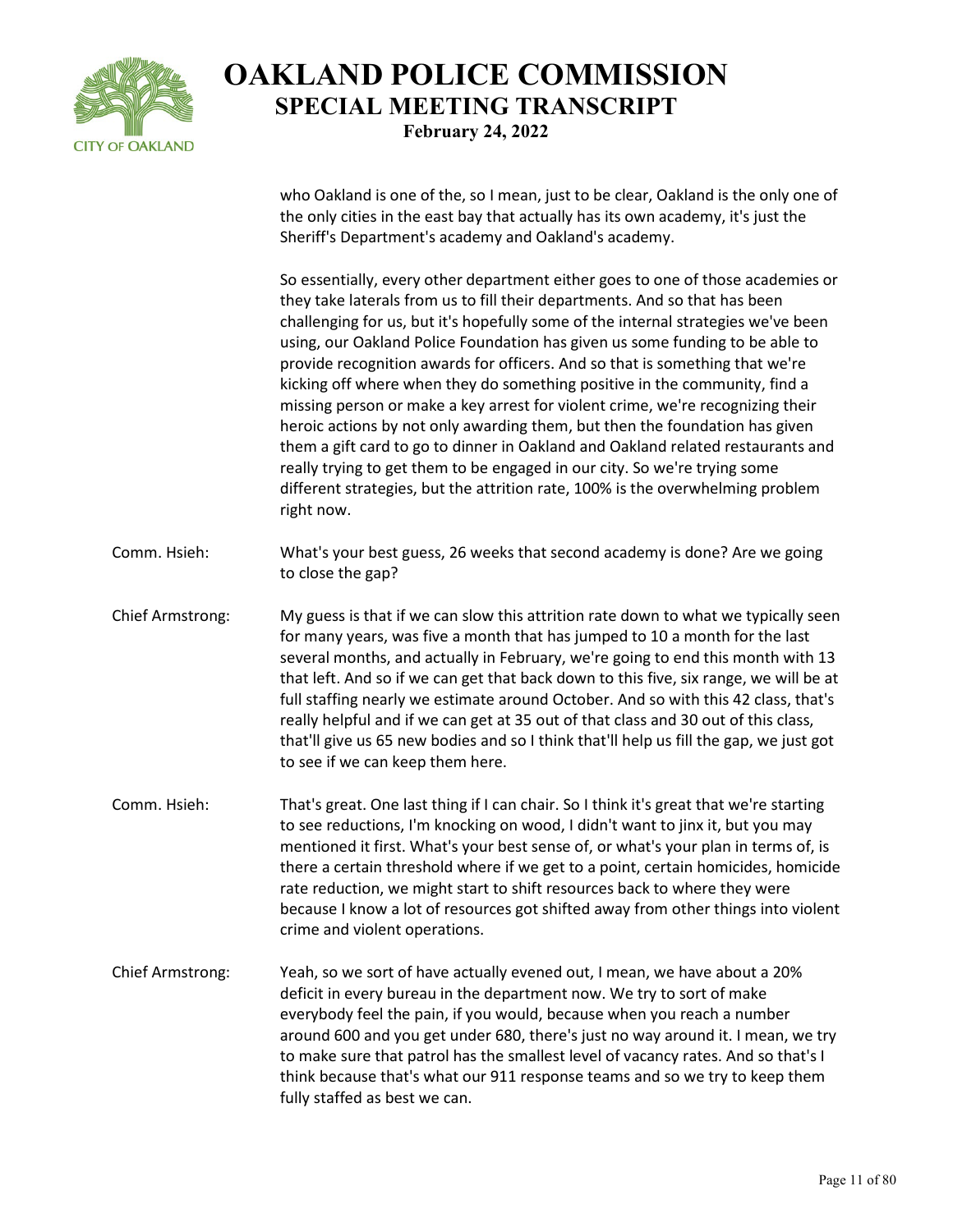

And then secondly is investigations so some of our specialized units has suffered. In particular our community resource officers, which are really well liked throughout the city because they actually really, are the tip of the spear when it comes to community policing, that program has suffered as a result of the significant number of vacancies.

And so I think that's the unit that needs the most help because community is demanding it. I mean, they flood my email with, "Where's my CRO?" And your former commissioner, Jose Dorado beat me up yesterday about it at a meeting and so I think we are that's my goal to get that program back started to field our ceasefire program all the way up, it's still short one squad. We are fully implementing our ceasefire strategy and I believe that's beginning to have an impact on violent crime. And so my hope is that we continue to see crime trending down. We are back to working with the department of violence prevention, doing call-ins, calling individuals in, I think that is the most important part is the direct communication so that's working. So our crime strategies are now being effective. The question is now, again, staffing, and once we build up staffing, then we can start to fill the vacancies in all of these units that are running with deficits right now.

- Comm. Hsieh: Sounds like you're getting it done, I'll cross my fingers for you.
- Chief Armstrong: Me too.
- Comm. Hsieh: Thank you.
- Chair Milele: Commissioner Gage.
- Comm. Gage: Thank you chair and good evening chief, nice see you.
- Chief Armstrong: Good evening, sir.

Comm. Gage: I would like to learn a bit in two areas. One is Sideshows, as you've previously mentioned, the other is with respect to ghost guns. I'd like to start with Sideshows. Can you expand a bit as to how your department is responding to this issue? Both proactively, extension staffing a bit as well as when Sideshows are actually occurring. What is the department doing?

Chief Armstrong: Yeah, so about a year ago I created a Sideshow detail which essentially puts a team of about 40 officers, all of the officers, so we have about six teams and they rotate each weekend, 40 officers per team, specifically assigned to the Sideshow detail. What we have is through a lot of intelligence and historic information, we know several of the locations where Sideshow historically has taken place. These are intersections that have in some historic context, so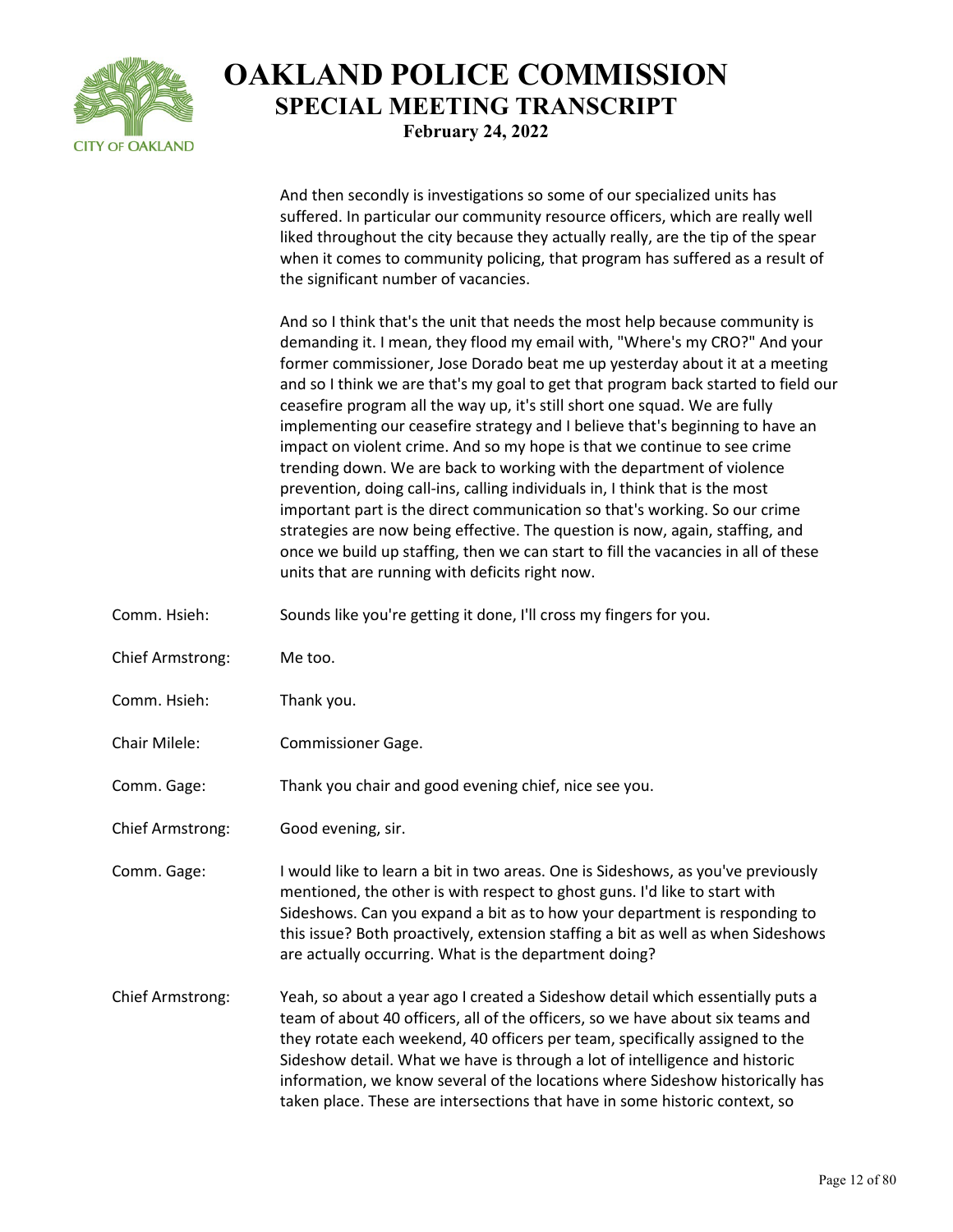

whether we're talking about 105th and MacArthur, or we're talking about high in Foothill, or we're talking about 90 at the Bancroft, we're talking about high in International, these particular locations are places where Sideshow often takes place so we are pre deploying officers in those locations. One of the things we have to manage is the fact that some of these, even with 40 officers, sometime we are encountering over 200 cars and then an additional 200 spectators.

And that tends to be a huge challenge for us, right? Because we just don't have the staffing to actually manage that. So what we've done is that we deploy in a way that allows us to bring all 40 officers to a particular location, when we have large groups of sideshow, do everything we can to push that group out of the city and try to disperse them in different pockets, in different ways so that they don't gather again, that is challenging. So it is really like cat and mouse trying not to let them concentrate in any one area.

The larger problem, more than the cars right now is actually the spectators. And so the spectators make it even more difficult for us to get in and be able to manage that. So one of the things I will say is that we're having the challenge of not being able to actually cite or actually tow as many vehicles as we would like, but we are doing our best to displace people out of the city and tow as many cars as we can.

I think the other effective tool that we've had to deal with Sideshow is our follow up investigations. So we are recording using cameras, recording vehicles involved in Sideshow, capturing license place and identification of those driving those cars and then we're going back and towing those cars at a later date, writing search warrants signed by a judge to go retrieve that car as evidence in a crime. And so I think that's also effective, but it really comes down to staffing and having intelligence early, so we're circulating social media all the time, trying to see when it's coming, where it's coming to try to get there before they arrive, but that is the strategy. It really is a cat and mouse game. It's very hard to track them because they use a network that we don't have access to and so it really is trying to work social media and see if we can find them.

- Comm. Gage: So, when you mentioned they use a network you don't have access to, what are you referring?
- Chief Armstrong: My computer thing. When I say network, I mean they have a group that they, have on what you call like a text group or whatever, or a chat group or a group that has like some I don't know what you, what you guys might call it, I'm not a social media guy, but just a specific group of maybe Sideshow participants that they communicate with that we don't have access to.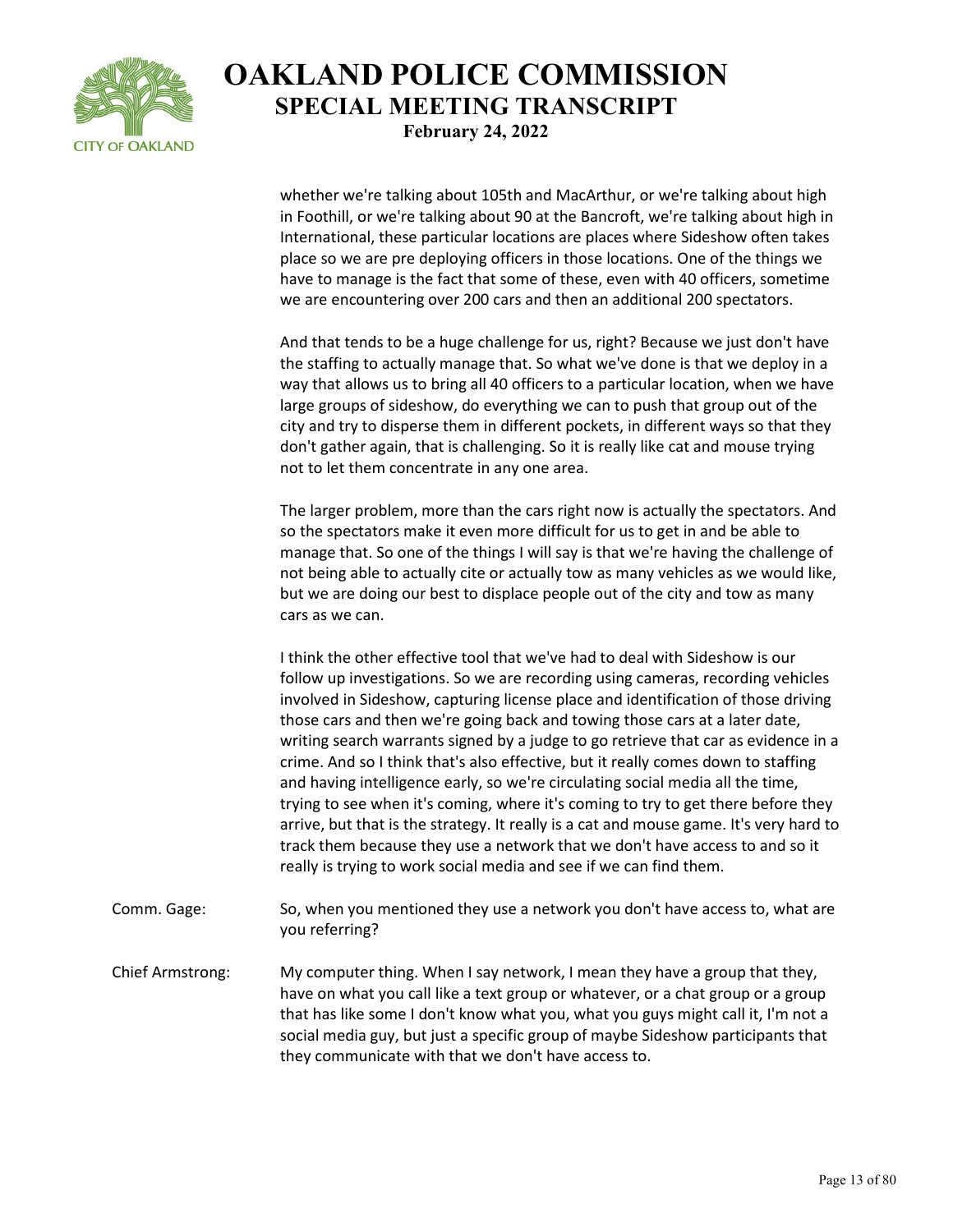

So essentially, they might text a group of 30 people and say, hey, we're going to Oakland tonight. And then what happens is that group then shows up to Oakland and law enforcement is playing catch up if you would. We are always trying to see if we can infiltrate, if you would that group to see if we can figure out what's going on but it's very challenging. Sometime we have success. Other times we don't,

- Comm. Gage: I've seen a lot of the cat and mouse game that you've described around, at least around my neighborhood. Always nice to see officers coming in and breaking up a Sideshow. I am somewhat concerned that breaking up and pushing shows out of the city appears to be, seems to be a somewhat flawed tool if you're getting what I'm saying. What else is the department doing? Do you have other enforcement levers that you can pull? Can you elaborate on what else you're doing?
- Chief Armstrong: Yeah, I mean, one of the things that we're, this is something that I think has been a challenge for all of the cities across the Bay Area, right? I mean, like we all are sort of trying to figure out how we can better manage this issue with Sideshow. It's been tough for us to be quite honest. I'll say that the issue that I think is the most effective is having strong legislation, right?

I mean, and that's one of the things we've been meeting with council members and talking to them about is trying to figure out if we can get more legislative support in terms of stronger penalties for those that we do catch involved in Sideshow, because right now we have, when we catch a vehicle, we can tow it for 30 days and go to a tow hearing and sometimes those vehicles are held, but other times they're not, I just think it's a resource issue really, to be honest. 200, 300 cars versus 40 some odd officers and that's all we have to deploy. I really don't have more resources than that to deploy to address it while not sort of impacting our ability to responding to 911 calls, I think that's the question.

I don't want to take away from this regular community member's ability to call 911 and get a decent response to manage Sideshow, so really it is, we've been reduced to sort of pushing them out of the city and trying to catch as many as we can and then cite them and tow vehicles as a deterrent. But I think it really is been a challenge. We reached out from a regional approach, but unfortunately we have not had any success with getting other cities to come because initially Sideshow was a Oakland thing, but now it's a Bay Area thing. Some weeks it's in Oakland primarily and in other weeks, it's in Vallejo, it's in San Francisco, it's been in San Jose a lot more than we've seen, so it is, and then they have a couple of events called LA To The Bay where there're even people coming down from LA to come and participate in Sideshow so it's just a really large event that is very challenging.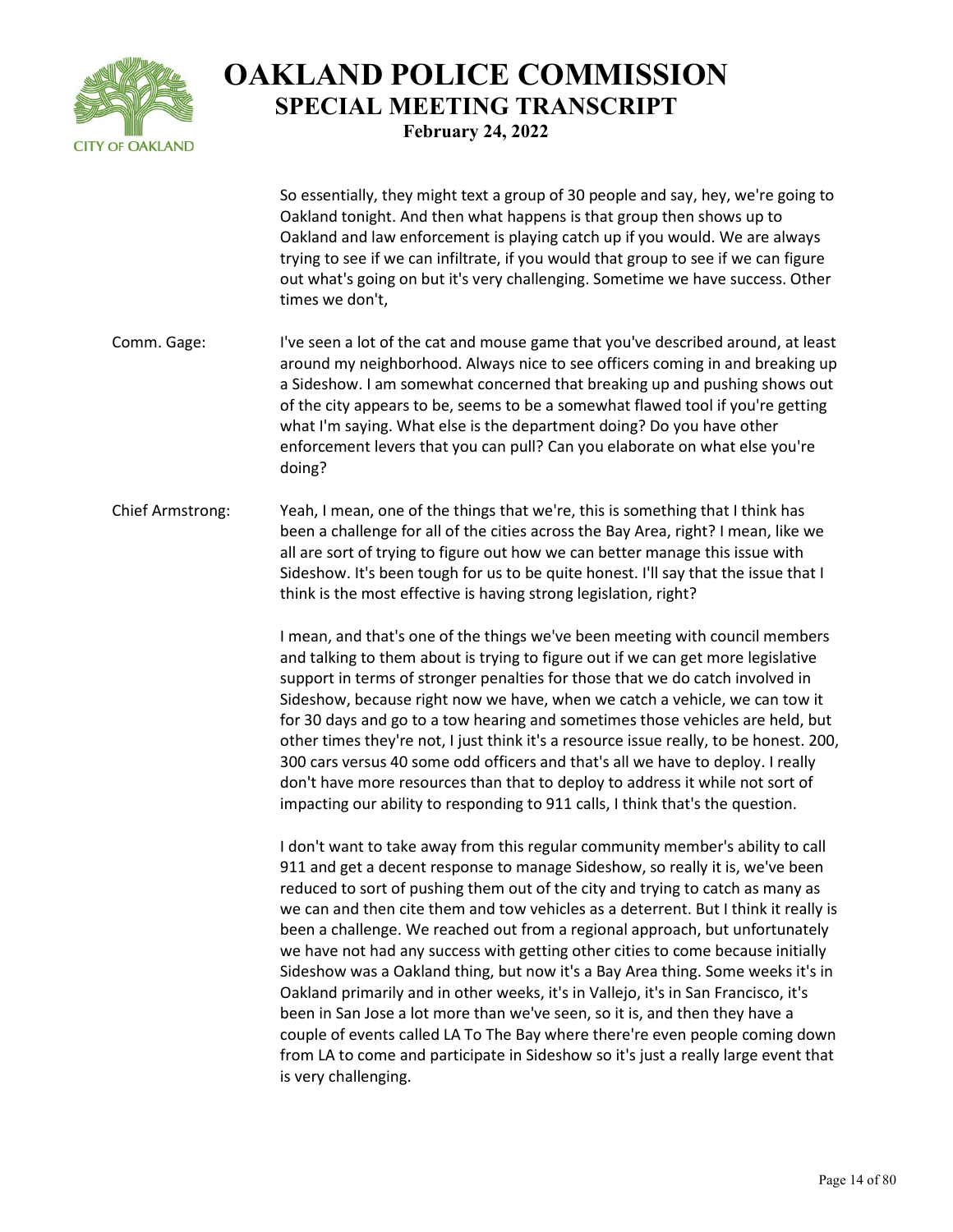

| Comm. Gage:             | One of the, excuse me. I've noticed that OakDOT has been installing some<br>interesting infrastructure changes in a couple of intersections. I'm thinking of<br>35th and Mac, for example, they put some Bott's Dots down on the intersection<br>designed to help break traction I believe? Are you seeing any effectiveness from<br>those kinds of installations? Because I imagine that kind of infrastructure change<br>might be slightly more effective than chasing around cat and mouse style.                                                                                                                                                                                                                                                                                                                 |
|-------------------------|----------------------------------------------------------------------------------------------------------------------------------------------------------------------------------------------------------------------------------------------------------------------------------------------------------------------------------------------------------------------------------------------------------------------------------------------------------------------------------------------------------------------------------------------------------------------------------------------------------------------------------------------------------------------------------------------------------------------------------------------------------------------------------------------------------------------|
| <b>Chief Armstrong:</b> | Yeah, we have been working with Department of Transportation. One of the<br>things that Director Ryan Russo has said is that he's been doing research across<br>the country and he hasn't seen anything specifically that could stop Sideshow,<br>right? He has tried, he's trying innovative things, putting different things in<br>certain intersections so they are trying to make some environmental changes at<br>certain intersections, but we haven't actually identified anything that we see has<br>been a long term help or deterrent to Sideshow but it's something that we have<br>been working on.                                                                                                                                                                                                      |
|                         | We just, were presented well, I was just presented with a new tool that was<br>created by a gentleman that essentially can be affixed to locations where<br>Sideshow activity actually happens and these things puncture tires that do<br>donuts. They don't puncture tires that actually ride straight over them, but they<br>actually puncture tires that do, that spin donuts and it's a certain way in which<br>cars turn, radius set of turns and these things will puncture the tires when it<br>does that. So we are looking for new ways to try to make it difficult as, as we<br>can for people to participate in this activity but there just really hasn't been<br>anything that we've seen out there that Ryan has seen out there that is a for<br>sure ender to Sideshow, but he has tried some things. |
| Comm. Gage:             | Thank you. Chair, like to ask some additional questions with respect to ghost<br>guns. However, I've been holding the floor for some time. Would you like me to<br>yield?                                                                                                                                                                                                                                                                                                                                                                                                                                                                                                                                                                                                                                            |
| Chair Milele:           | Why don't we go to commissioner Peterson and then we can, you can raise your<br>hand again. Vice Chair Peterson.                                                                                                                                                                                                                                                                                                                                                                                                                                                                                                                                                                                                                                                                                                     |
| Vice Chair Peterson:    | Okay, good evening and thank you chair and good evening to the chief.                                                                                                                                                                                                                                                                                                                                                                                                                                                                                                                                                                                                                                                                                                                                                |
| <b>Chief Armstrong:</b> | Good evening.                                                                                                                                                                                                                                                                                                                                                                                                                                                                                                                                                                                                                                                                                                                                                                                                        |
| Vice Chair Peterson:    | With respect to the academies, I believe you said we Oakland and the Sheriff's<br>department are the only two academies that are running in the Bay Area?                                                                                                                                                                                                                                                                                                                                                                                                                                                                                                                                                                                                                                                            |
| Chief Armstrong:        | In the east bay.                                                                                                                                                                                                                                                                                                                                                                                                                                                                                                                                                                                                                                                                                                                                                                                                     |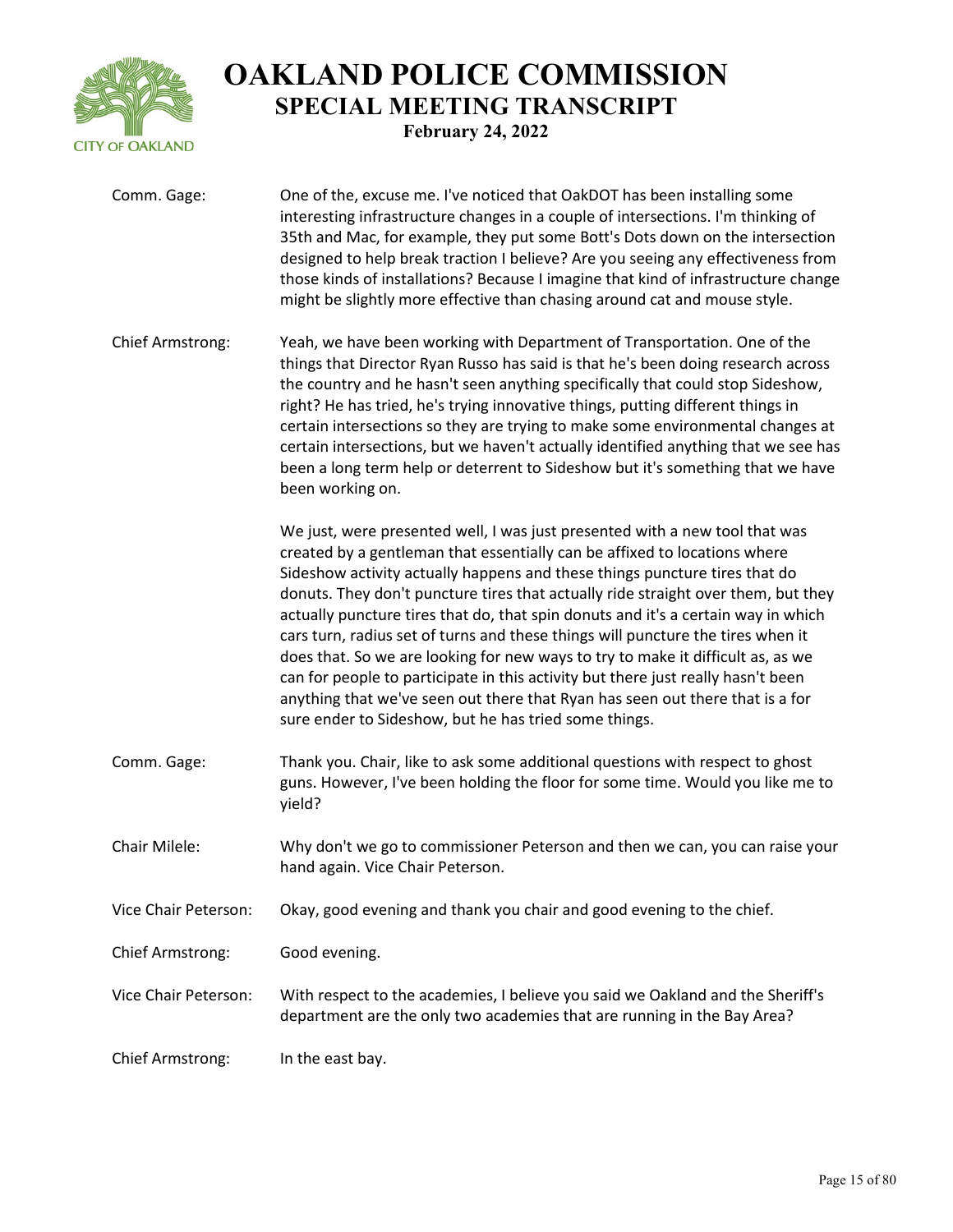

| Vice Chair Peterson: | In the east bay. So with respect to your attrition, I know you said in earlier<br>meetings that you do have an exit interview with your officers that leave that<br>aren't retiring, is that correct?                                                                                                                                                                                                                                                                                                                                     |
|----------------------|-------------------------------------------------------------------------------------------------------------------------------------------------------------------------------------------------------------------------------------------------------------------------------------------------------------------------------------------------------------------------------------------------------------------------------------------------------------------------------------------------------------------------------------------|
| Chief Armstrong:     | Yes, ma'am.                                                                                                                                                                                                                                                                                                                                                                                                                                                                                                                               |
| Vice Chair Peterson: | And so is it possible that officers or recruits go through our academy with every<br>intention of maybe just not staying with Oakland and going to a jurisdiction that<br>pays them more money? Because is more money a reason why they leave<br>Oakland?                                                                                                                                                                                                                                                                                 |
| Chief Armstrong:     | Yeah, we haven't seen money as not the issue, we still remain one of the highest<br>compensated departments, not the highest, but we are amongst the highest. So<br>it really, I don't think it's a financial issue, I do believe to your point that there<br>are some people that do come to OPD with the intention of maybe trying to go<br>to another department, we do make them sign contracts where they agree to<br>pay back money to the city if they choose to do that and we do seek to retrieve<br>that money.                 |
|                      | But if, if you were a city that typically would pay nearly \$50,000 to send<br>someone through the academy for what we, the expense that, I mean, the<br>repayment that we ask for which is around \$12,000 is not a big deal when it<br>typically costs about 50,000 to actually put a full time police officer through an<br>academy when you think about the salary as well as paying for the academy, I<br>mean, it's probably about a \$50,000 investment that you can actually get for<br>repaying \$12,000 to the city of Oakland. |
|                      | So I do think that, it's one of those things that, but we try to weed people out<br>though during the actual hiring process, we specifically in the chief's interview<br>ask people, why did you choose Oakland? And we try to see what responses<br>they have and try to better understand who we're hiring and if that person is<br>committed to the city, but they say the right things during those interviews<br>sometimes and then unfortunately may leave shortly after completing the<br>process.                                 |
| Vice Chair Peterson: | Well, I applaud your efforts of positive reinforcement that you do to encourage<br>and applaud good work and good behavior from the officers so that's great. So<br>at the end of the day, when you do the exit interview, what do you find as the<br>top reasoning that they leave if it's not for more money?                                                                                                                                                                                                                           |
| Chief Armstrong:     | Yeah, we've seen a couple things and we could definitely, we'll be going to<br>council I believe it is next week for another staffing report to council and we can<br>also bring that back to the commission. That includes the top reasons why<br>people leave the department. Some of the things we've seen is that the                                                                                                                                                                                                                 |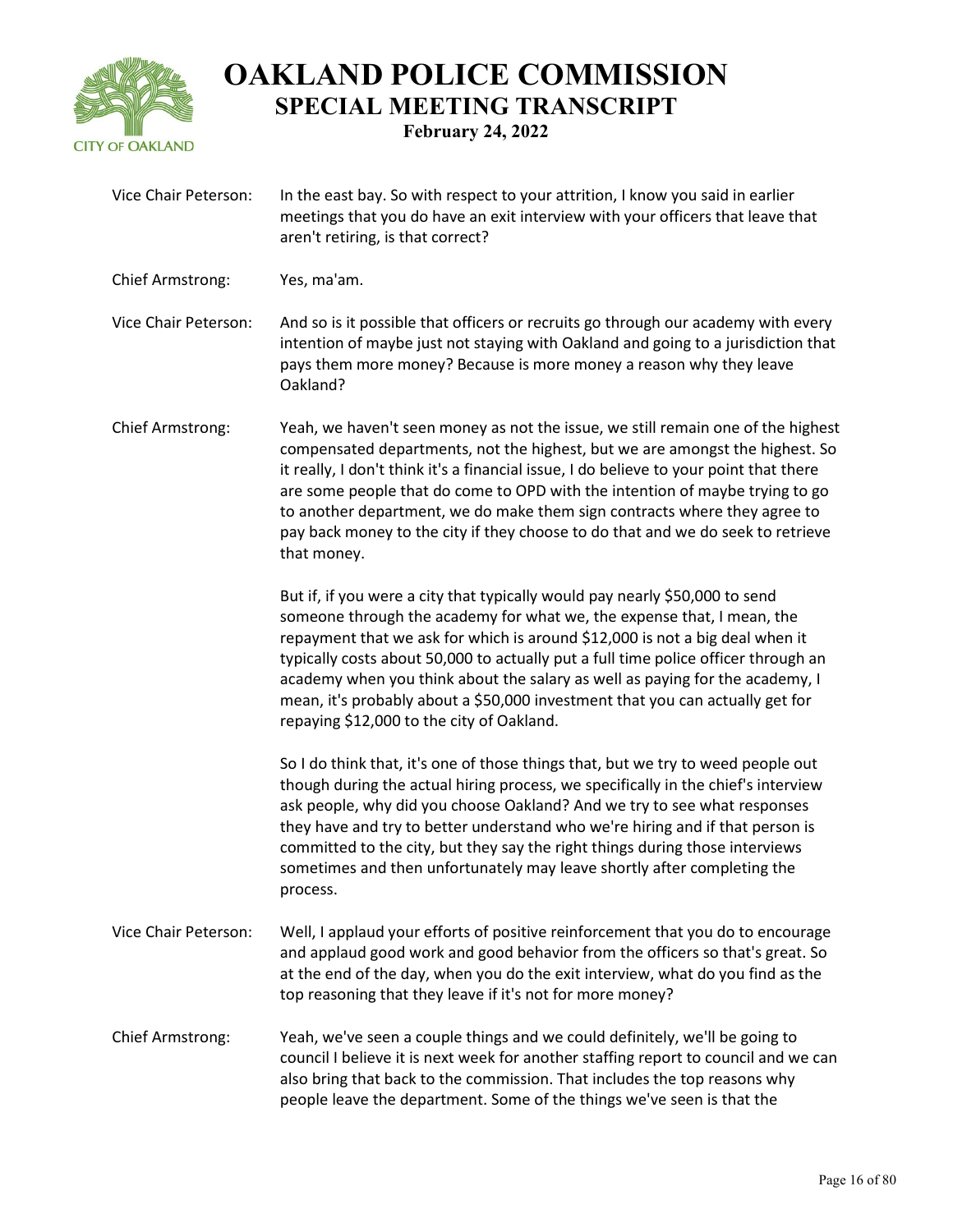

workload is unbearable in some ways in Oakland, it is a different workload than in other cities.

It is the high level of accountability that Oakland has, it is some the discipline sometime people have even referenced the leadership and so, I think these are all the concerns that people have. It is not easy trying to change the culture of the department and sometimes, people don't feel like they fit into that environment and I think when we have the exit interviews and we're at able to hear from them directly about why they leave, I mean, obviously we do what we can to see if there's anything that we could do to change their minds, but also we understand that we feel like we're moving the department in the right direction and maybe some people may feel like they don't agree with that direction and that's okay.

- Vice Chair Peterson: Okay, thank you, I look forward to hearing that report though.
- Chief Armstrong: Yes ma'am
- Chair Milele: Commissioner Hsieh.

Comm. Hsieh: Sorry, I'm back. I just stepped in this, I just needed to say that, I heard you working on legislative fixes for increase of punishments, I'm strongly against that. I know you and I likely will disagree on that point. I'm glad to hear that you're exploring other methods other than increased penalties. I tend to think that, if it's a financial thing, sure, one thing, but if we're starting to talk about jail, we're starting to talk about misdemeanors, felonies, I have some good concerns. Certainly want to prevent it to deter it. But, there are ways when it causes this damage, when it causes destruction, when it causes injury, other crimes, felony crimes certainly, that people can be arrested for, or have search warrants for. I strongly discourage, or would not support, those efforts to try to increase punishments, especially if they include any sort of incarcerations, but I'm sure you and I disagree on it.

Chief Armstrong: No, we don't necessarily disagree. I don't think our it's our effort to increase incarceration. I do believe that we would like to increase fines. That's because, this I activity cause significant damage to city streets and it requires the city to invest hundreds of thousands of dollars to repair the damage that comes as a result of these side shows. And I think it's only fair to taxpayers that we don't allow ... the vast majority of the people are not actually even Oaklanders. We know that people are coming from other cities to engage in this activity. And they are, in some cases, leaving burnt rubber all over the intersections. They are knocking down street lights. In some cases they are running into residences, homes, and businesses.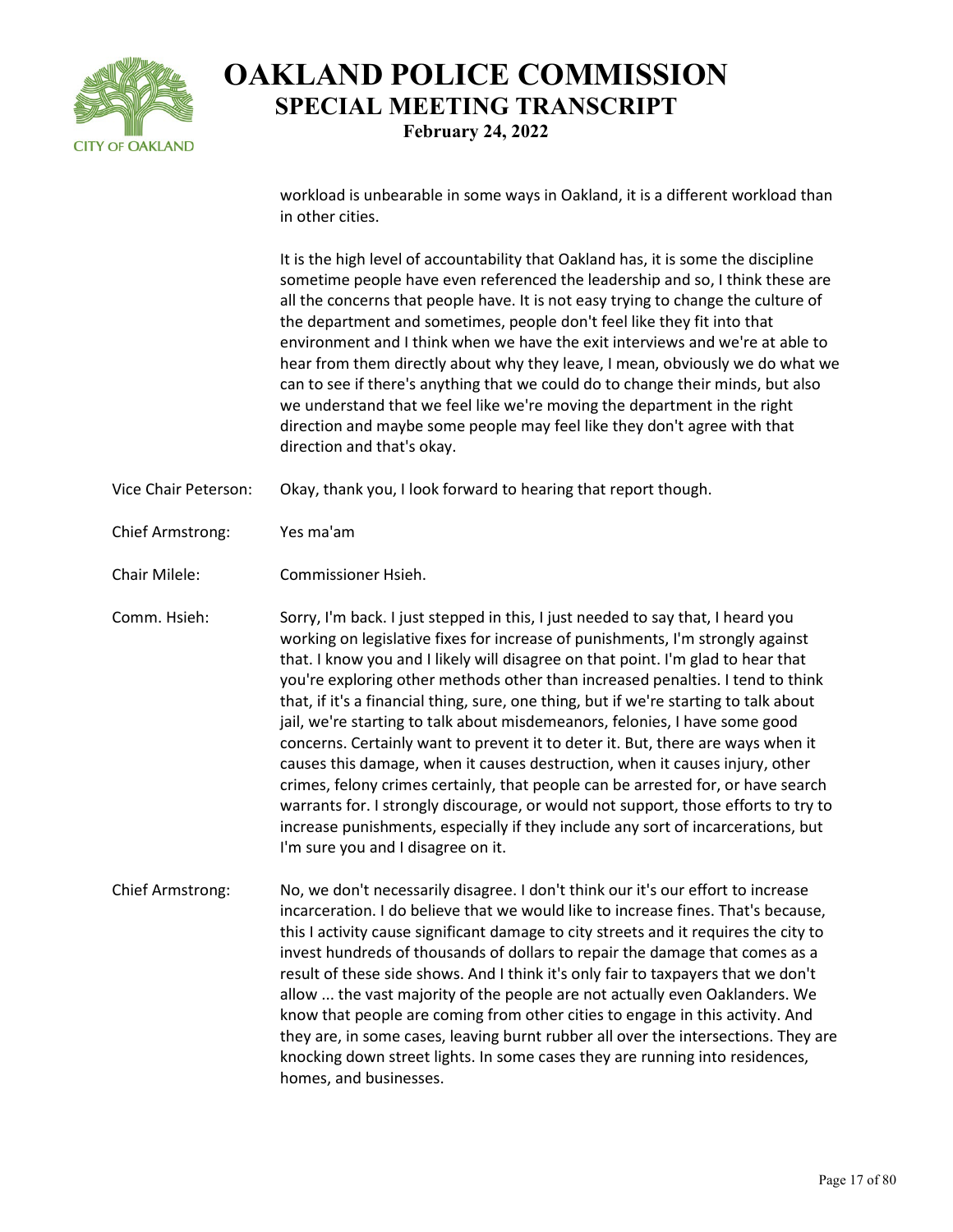

I think it's having a huge impact on the people of Oakland. I think from that standpoint, if we can recover some of the funding, and we are deploying these officers on overtime on the weekend. So that is a huge expense to the city. The council had to dedicate nearly \$4 million for us to actually have a weekend deployment to address this issue. So I think it's a huge expense to the city that we take on by this activity. From that standpoint, I just think it's fair to think that maybe an increased fine is appropriate, but not including jail time.

- Comm. Hsieh: I think we agree there. Much appreciate it. Thank you.
- Chair Milele: I'll take Commissioner [Howell], and then Commissioner Gage.
- Comm. Howell: Hello chief. Once a vehicle is towed, is it forfeited, or the owner gets it back?
- Chief Armstrong: No, the owner has a right to a tow hearing.
- Comm. Howell: Okay.

Chief Armstrong: That hearing is conducted under the Department of Transportation. Those tow hearing officers do not work for the Oakland Police Department. The owner of the vehicle is allowed to come in and participate in that hearing. They look at the police report and the underlying circumstances that led to the tow. And then they make a determination as to, do they keep the vehicle and place a 30 day hold on it? Or do they release the vehicle to the owner? That's a decision made solely by the tow hearing officers. That's how our process works in Oakland. You still have a right to a hearing, and then the hearing decision, it can actually be appealed to a county judge. So if the tow hearing officers find you guilty of the activity and want to keep the vehicle and place a hold on it, you can appeal it to a county judge.

- Comm. Howell: Okay. Thank you,
- Chair Milele: Commissioner Gage.

Comm. Gage: Thank you, chair. Chief, your comments about the tow hearing, piqued my interest. Do you have any information on how often the department prevails, so to speak, at those kinds of hearings? How often do you tow a vehicle from a side show and that vehicle is subject to a hold?

Chief Armstrong: I don't have that data with me. That data is held by the Department of Transportation. But I'm sure I can have our traffic operations staff get that data for us.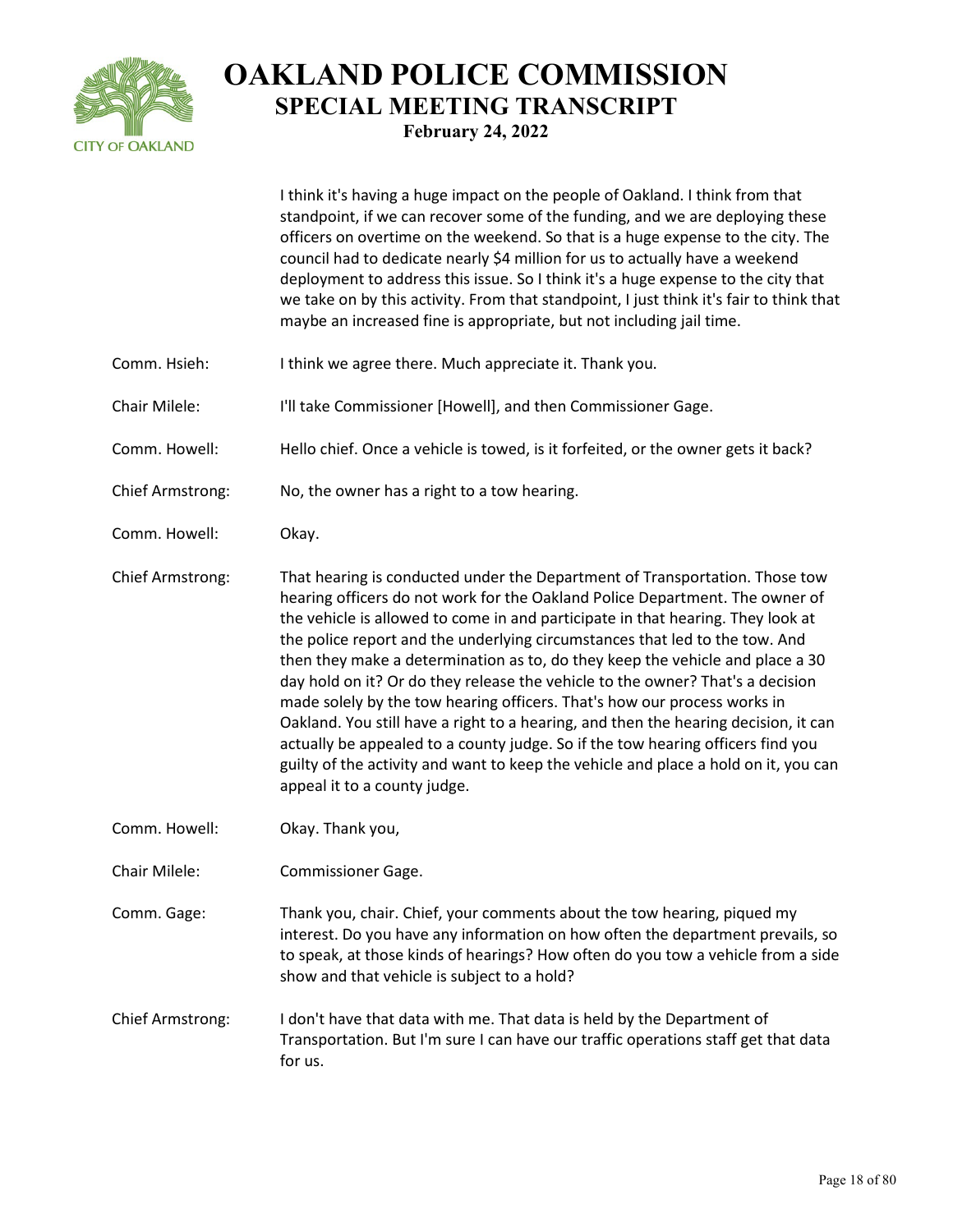

| Comm. Gage:             | I would certainly appreciate seeing that kind of information, if for no other<br>reason, ensuring that for the vehicles the department is able to cite and/or tow,<br>that there's some sort of consequence that makes sense. I share some of<br>Commissioner Hsieh's concerns about over criminalizing certain types of<br>behaviors, but I also understand and share some of your concerns about the<br>real costs that are involved in some of this activity. And if we're going tow<br>vehicles, I'd like to make sure that the department's actions are backed up by<br>the actions of the administrative hearing officers.                                                                                                                                                                                                                                                                                                                                                                                                                                       |
|-------------------------|------------------------------------------------------------------------------------------------------------------------------------------------------------------------------------------------------------------------------------------------------------------------------------------------------------------------------------------------------------------------------------------------------------------------------------------------------------------------------------------------------------------------------------------------------------------------------------------------------------------------------------------------------------------------------------------------------------------------------------------------------------------------------------------------------------------------------------------------------------------------------------------------------------------------------------------------------------------------------------------------------------------------------------------------------------------------|
| <b>Chief Armstrong:</b> | Yeah, I agree. Yeah. We have it down. We'll follow-up and get you that<br>information. I think one of the things we learned through the hearings, which is<br>often very difficult with these hearings, is that these vehicles sometime are<br>owned by parents. So that has just been the challenge for us is that, when the<br>hearing happens, a parent comes in and says, "That's my car." and we're like,<br>"No, you're not the person who was driving it when it was involved in this<br>activity." But then the parent is like, "Well, but if you take the car, it's going to<br>have adverse impact on me and my family." So it really is a challenge for the<br>hearing officers to determine if it's appropriate to keep the car or not. And so, I<br>do think that's oftentimes the challenges that we run into is that these guys<br>know that if they have the car in their names, that they put themselves at risk.<br>But if they put in a parent or somebody else's name, it makes it more likely that<br>they might get a reprieve on us keeping it. |
| Comm. Gage:             | Thank you for that. I do appreciate the nuance involved in that sort of decision.<br>I'd also like to point out that what we're talking about right now are the<br>consequences side of the equation and what happens after the action's already<br>been taken. I really encourage, and I'm glad to hear you discuss, some of the<br>technology you've discovered, but could be brought to bear. I do believe that to<br>the extent we can try to prevent some of these activities from happening by<br>changing how our intersections are laid out, for example, or adding the kind of<br>tire puncturing technology you've described, that seems to be a much more<br>preferable situation, because you don't end up with the side show to begin<br>with.                                                                                                                                                                                                                                                                                                            |
|                         | Switching text somewhat. I've seen a lot of interesting news reports lately about<br>ghost guns. I'm not really sure what to do about it though. As the chief, I'm<br>curious, how do you intend or plan to stop people from 3D printing guns at<br>home, and then going out and using them, or selling them, or otherwise<br>contributing to their use on the street?                                                                                                                                                                                                                                                                                                                                                                                                                                                                                                                                                                                                                                                                                                 |
| <b>Chief Armstrong:</b> | Yeah. Really one of the biggest challenges that we face right now in trying to<br>address gun violence really is the ghost gun, which is really titled. Privately<br>manufactured guns is what the technical term is for it. We have been meeting<br>with the ATF about this. We've actually really asked them for  and not only                                                                                                                                                                                                                                                                                                                                                                                                                                                                                                                                                                                                                                                                                                                                       |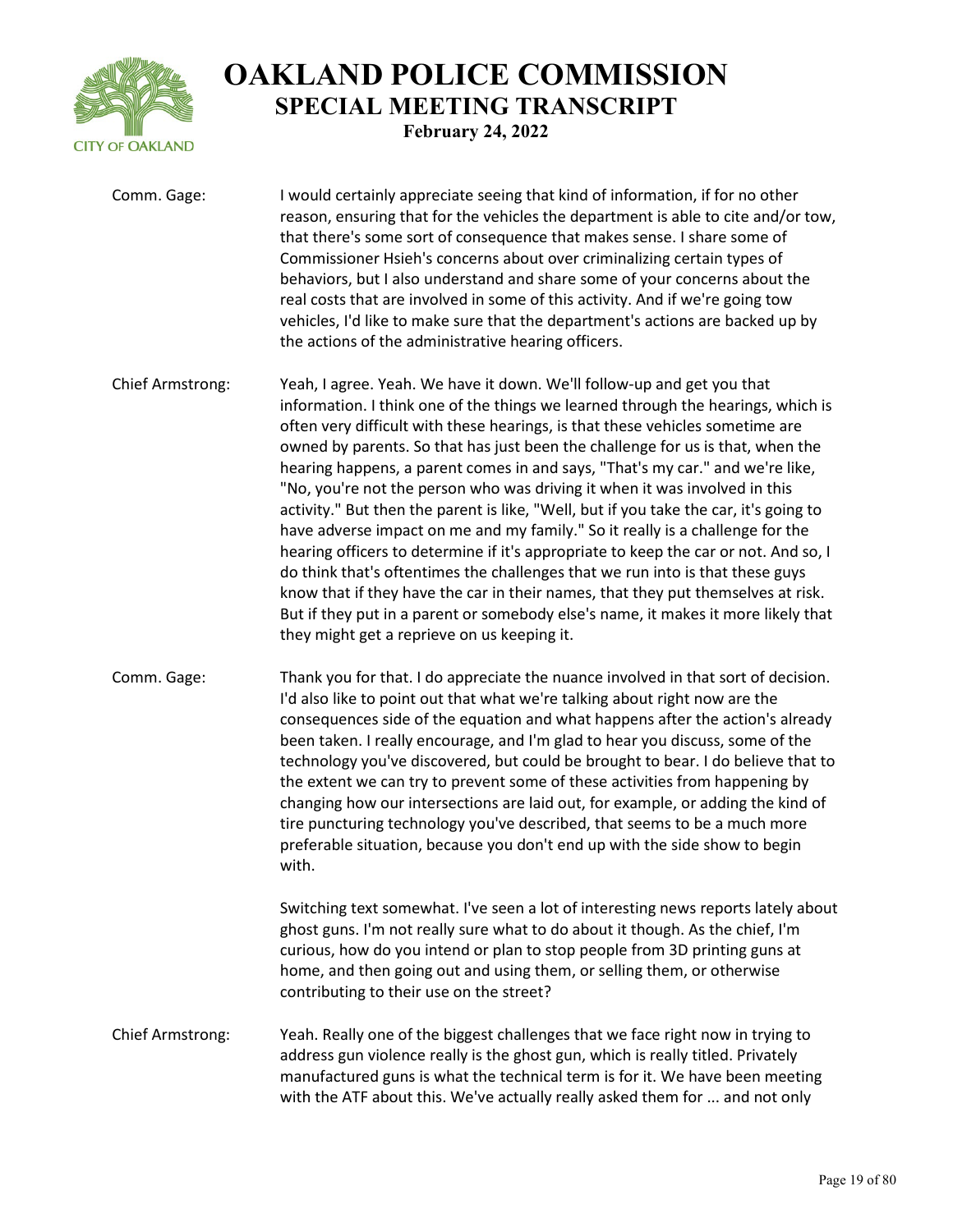

Oakland, but other cities across the country, law enforcement has been asking across the country for a stronger legislation around these guns. We are talking about unserialized guns that nobody can control who's receiving them. If the person who is a recipient of a ghost gun package, do they even have a right to have a firearm? Do they have restrictions, like have criminal that doesn't allow them to carry a gun? Or, they have some mental health issue where they're not allowed to have a firearm. Those are the things that we can't track, who has these firearms in their possession.

But also I think for us, the difficulty is that is that we've seen an increase in 2020. We've seen a 20% increase in those guns. And then in 2021, a 35% increase. So, in two years we have a 55% increase in these firearms in our community. They are typically in every recovery that we have, even the one we had today, where we recovered over five firearms and rifles this morning, several of those weapons were actually ghost guns this morning. And that was a bust related to our ceasefire team, focused on group and gang violence. So we know that our groups and gangs are actually securing these weapons pretty frequently.

The city of Oakland last month, well, a couple weeks ago, actually the city council authorized a resolution legislation around ghost guns in the city of Oakland. They've also been lobbying in Sacramento, along with other cities, for statewide legislation. So we know that there is conversations in Sacramento about trying to create legislation to put some controls over ghost guns. We are hopeful that happens soon. But we are lobbying along with the Cal Chiefs Association, as well as even our city council members. That's what we are really looking for is some type of legislation that helps us make sure it that those guns are serialized and that the people purchasing those guns have a right to have firearms.

Comm. Gage: I have not reviewed any pending state legislation, so I'll defer on that for now. But, I'm more curious about what we can do here at the local level. For example, are there components you can track? Are there materials that go into manufacture that the department can keep an eye on? Are there things you can do to slow down the manufacturing process or the sales process? What can you do with the tools you have now to either attack the completed product, the product components, the market for sales, the individuals who are selling? Central buyers? There has to be something we can do here in Oakland.

Chief Armstrong: Yeah. In Oakland, I think we have largely relied on the ATF, who is the ones that are tracking the individuals that are receiving these ghost gun packages and putting them together. I don't believe that everybody's completely capable of putting these guns, although you can go to YouTube and get a tutorial on how to do it. It's not that difficult. But what we see is that there are dealers locally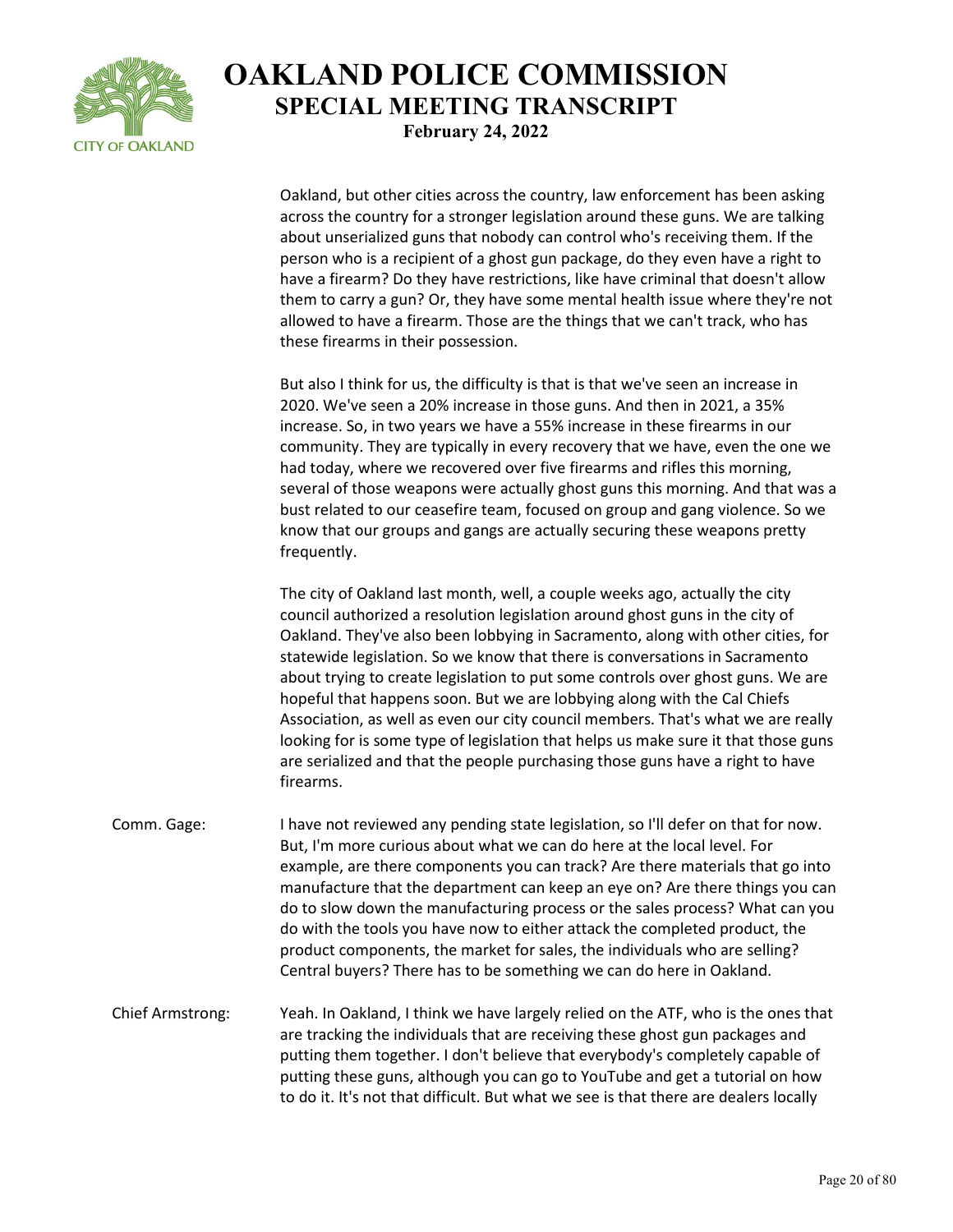

|                         | that are selling these weapons. We have been working with the ATF. We have<br>actually made some arrests of some gun dealers, but it has not stopped the<br>influx. I will say that the Oakland Police Department alone does not have the<br>resources or level of expertise to actually track these weapons to that degree.                                                                                                                                                                                                                                                                                                                                                                                                                       |
|-------------------------|----------------------------------------------------------------------------------------------------------------------------------------------------------------------------------------------------------------------------------------------------------------------------------------------------------------------------------------------------------------------------------------------------------------------------------------------------------------------------------------------------------------------------------------------------------------------------------------------------------------------------------------------------------------------------------------------------------------------------------------------------|
|                         | But I will say that the Justice Department has actually made Oakland and San<br>Francisco one of the primary cities that they were going to focus additional<br>resources in. So we have had ongoing meetings with the ATF about a stronger<br>presence here and a stronger tracking of ghost guns. We actually supported<br>them in a bust where these guns was being actually manufactured in Arizona<br>and being brought to Oakland. We were able to intercede in that and arrest the<br>individual responsible. But that has not slowed down these weapons entering<br>into our city. And so it's just been very challenging for us, to be quite honest.                                                                                      |
| Comm. Gage:             | Thank you, Chief. Chair, I have no further questions at this time. Thank you for<br>the time.                                                                                                                                                                                                                                                                                                                                                                                                                                                                                                                                                                                                                                                      |
| Chair Milele:           | <b>Commissioner Howell.</b>                                                                                                                                                                                                                                                                                                                                                                                                                                                                                                                                                                                                                                                                                                                        |
| Comm. Howell:           | Okay. Chief, how many operations do you know of that ATF has carried out in<br>Oakland?                                                                                                                                                                                                                                                                                                                                                                                                                                                                                                                                                                                                                                                            |
| Chief Armstrong:        | Well, I couldn't give you the hard number because they do a number of<br>operations and they don't report every operation to the Oakland Police<br>Department. We do have a member of that. What they have is an ATF task<br>force, which includes members of that task force from other departments as<br>well. That's data that we probably could get you, but they don't readily provide<br>it to us in that way.                                                                                                                                                                                                                                                                                                                               |
| Comm. Howell:           | Okay. Thank you.                                                                                                                                                                                                                                                                                                                                                                                                                                                                                                                                                                                                                                                                                                                                   |
| Chair Milele:           | My question is going back to the attrition issue. You cited leadership as one of<br>the reasons for exits. I was wondering if you could elaborate on that, and what<br>have you identified as, particularly OPD's role in the attrition rate?                                                                                                                                                                                                                                                                                                                                                                                                                                                                                                      |
| <b>Chief Armstrong:</b> | Yeah, I think everything's starts with me at the top. I think I have to make sure<br>that the message of really wanting officers to feel good about being a member<br>of the Oakland Police Department. Making sure that they understand that the<br>vast majority of the community appreciate what they do. That message needs<br>to come out more and be pushed down at every level in the department. That's<br>something that I've been working on and do think, sometime when you can find<br>yourself drinking from a water hose, you sometimes can lose sight of certain<br>things. Obviously as a police chief, you don't ever want to lose sight of making<br>sure that your people are getting what they need. And I do think that there |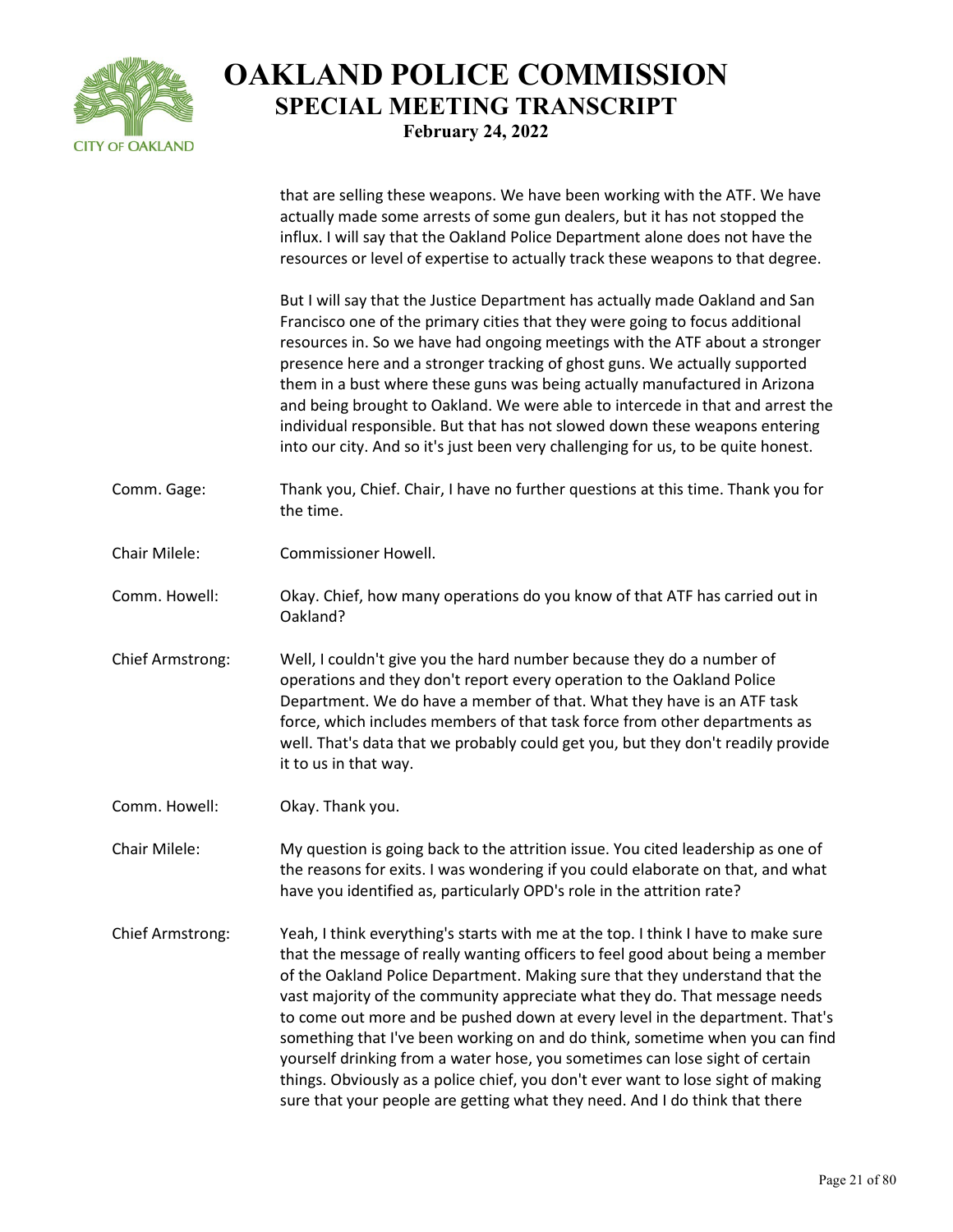

needs to be a greater investment, starting with me and my executive team, with making sure that we are getting down to our lineups, meeting with our officers more. Listening to their concerns and trying to solve problems and come up with solutions before people decide that they feel like they've had enough and they want to leave.

Really what I've been doing is pushing all of my command staff to have a greater presence, and myself. I'll even be going out on patrol to actually go out and take some calls to get out in the field once a week. Me and my team will go out and get out there and see what it's like so they can see me out in the field. There's some things that I needed to do. Obviously, I have a lot on my plate and I'm being pulled in multiple directions, but that's something that I do have to prioritize, is making sure that they see me out in the field, that they know that I care. That they know that I'm trying to make it better for all of us. That's something that I think is valuable and starts with me. So I take full responsibility for that.

- Chair Milele: Excellent. I don't see any other questions. I believe we can go to public comment.
- Commission staff: Sorry. I was looking for my unmute. Thank you, chair. Members of the public wishing to make public comment about this item, the chief's report, please raise your hand. I'll call on you in the order that they've appeared. I will also start our stop clock. Sorry, give me a sec. All right. Commission supporter, I see your hand raised. When you are ready, I am unmuting you on my end.
- Commission Supporter: Hi. Thank you. I would like to remind the police commissioners what your job is. Your job is not to fight crime. That's OPD's job. Your job is not to figure out strategies and tactics for fighting crime. That's OPD's job. Your job is to make sure that OPD isn't violating anyone's rights while they do their job. It is my personal opinion, everything I've said just now was fact. My personal opinion is that the reason we're seeing attrition is because OPD is making positive changes. The police commission is helping Chief Armstrong to change OPD, and the people who don't like that are leaving and good riddance. That's just my opinion. Going back to fact, it is not your job to fight crime. It is not your job to figure out the right strategies and tactics for fighting crime. Your job is to make sure that while OPD is doing its job of fighting crime, they are not violating anyone's rights. Thank you.
- Commission staff: Thank you so much for your comment. Next up, Moto G Stylis. When you are ready, I've unmuted you on my end.
- Moto G Stylis: [crosstalk]. Can you hear me?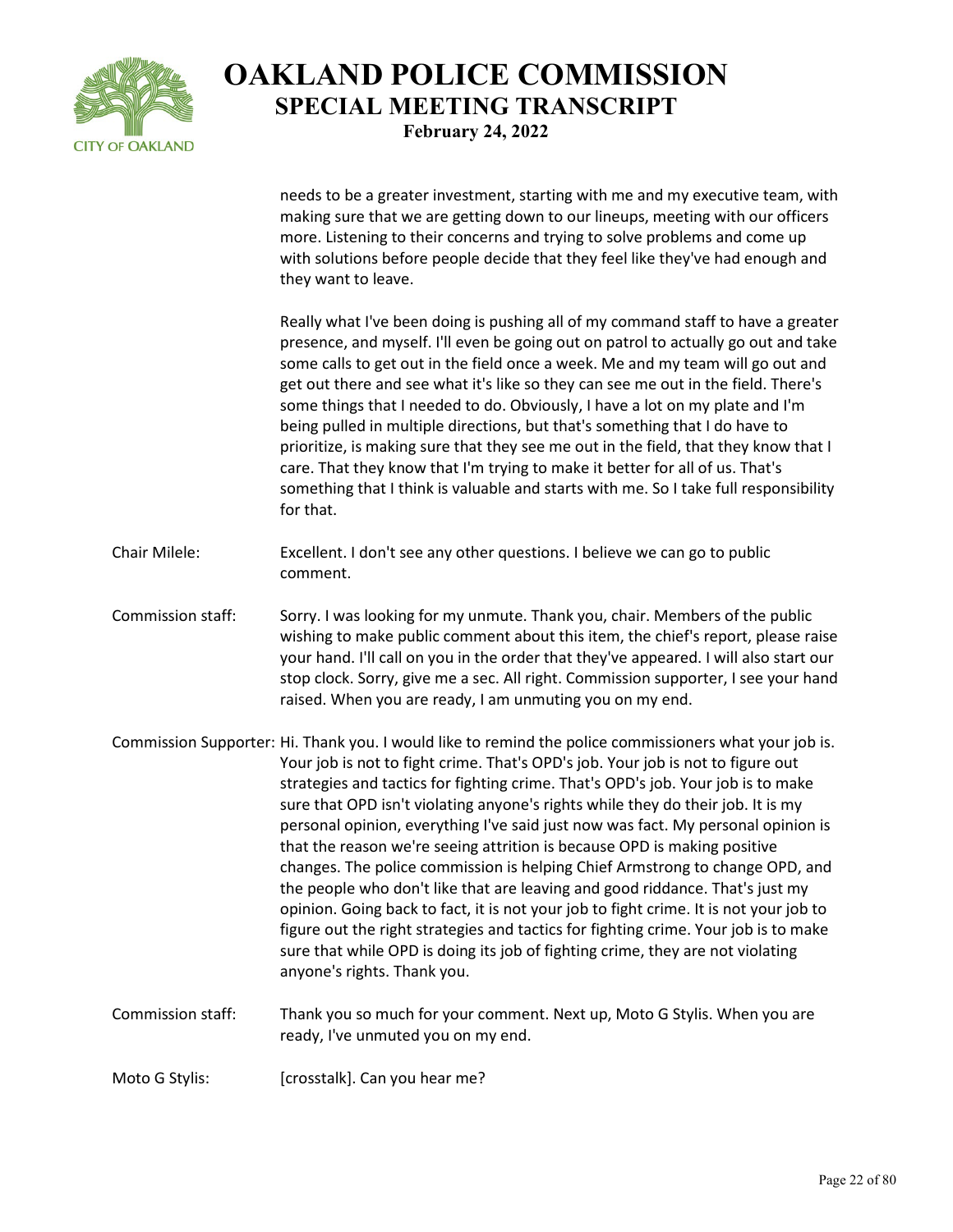

| Commission staff: | I can. Go ahead.                                                                                                                                                                                                                                                                                                                                                                                                                                                                                                                                                                                                                                                                                                                                                                                                                                                                                                                                             |
|-------------------|--------------------------------------------------------------------------------------------------------------------------------------------------------------------------------------------------------------------------------------------------------------------------------------------------------------------------------------------------------------------------------------------------------------------------------------------------------------------------------------------------------------------------------------------------------------------------------------------------------------------------------------------------------------------------------------------------------------------------------------------------------------------------------------------------------------------------------------------------------------------------------------------------------------------------------------------------------------|
| Moto G Stylist:   | Yeah. Along the same lines of what the last speaker said, and the issue of<br>discriminatory stops came up, race-based stops, I just really wish the<br>commission would start using this time to really drill down on reports that are<br>publicly available, like OPD stop data. When you look at the most recent<br>quarterly report on stop data, and you look at the [inaudible] not present, the<br>majority of the stops are [inaudible] not present. That's the first issue.                                                                                                                                                                                                                                                                                                                                                                                                                                                                         |
|                   | 771 out of 934 of those stops are traffic stops. And the majority of the people<br>being stopped are black and Latino. Think about that. That means they are<br>looking with pretext to stop black and Latino people based on a moving<br>violation that they can argue happened. Getting a ticket out of that is the most<br>likely outcome. Either that, a warning, or no action. 800 out of those 930-some<br>odd stops result in no criminal activity found. No further action. This is racist<br>policing. It is the platonic ideal of racist policing. And to have OPD bragging<br>about how great they're getting at this, because they've managed to reduce the<br>entire number of stops, it's still racist policing. They're just doing less of it. That's<br>still alarming. That's a lot of stops. You need to do your job and start looking at<br>these reports. I feel like you just show up and have a conversation with the<br>police chief. |
| Commission staff: | Thank you for your comment. [inaudible], when you're ready. Oh, hang on. Go<br>ahead, Ms. Janks.                                                                                                                                                                                                                                                                                                                                                                                                                                                                                                                                                                                                                                                                                                                                                                                                                                                             |
| Anne Janks:       | Good evening commissioners and the chief. I was interested in hearing the<br>police say that two of the things that they hear around attrition are the high<br>level of accountability and leadership. There have been a lot of conversations<br>about officers who have concerns about Chief Armstrong's leadership, and<br>largely it appears that those are officers who would like less accountability and<br>the old culture of OPD. I've really been quite saddened that there hasn't been<br>more nuance in the discussion around attrition. All of the conversation tends to<br>be what can we do to stop attrition. To quote Judge Harbin-Forte, "If we end up<br>with three officers, because that's all that's left when you get rid of the bad<br>officers, we'll start rebuilding a police department with three officers."                                                                                                                     |
|                   | I appreciate the chief's reflecting that. I have raised a couple of times the issue<br>of, it would be very interesting to see the data of officers who have left and<br>what their records were cumulatively in terms of complaints or discipline. I<br>really do think that there's some validity to saying, "Let's see if this attrition is a<br>good thing or a bad thing," rather than just assuming that it's a bad thing and<br>something that has to be stopped. I certainly support what the other two<br>speakers have talked about in terms of what the focus of the commission would<br>be more helpful with. Thank you very much.                                                                                                                                                                                                                                                                                                               |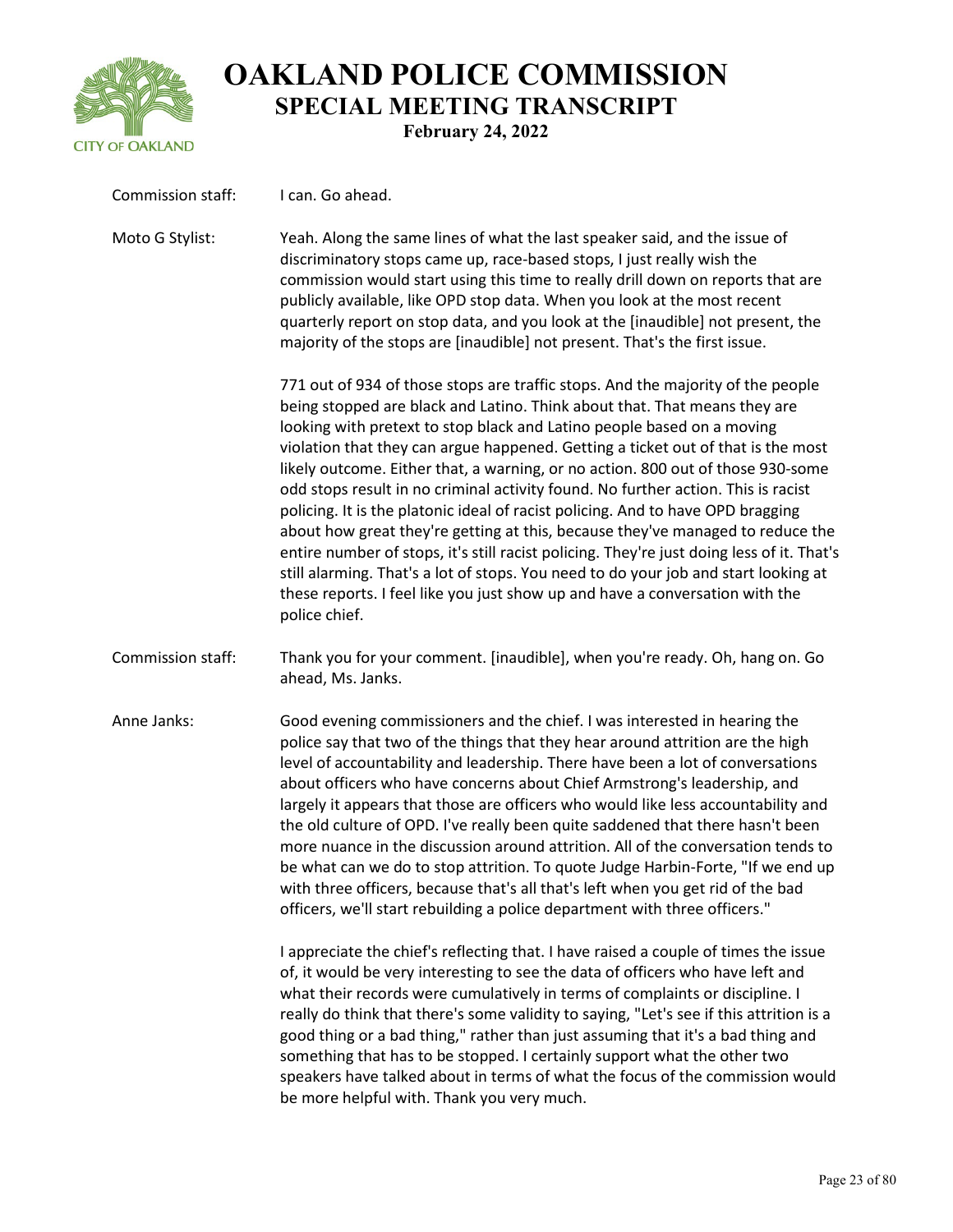

| Commission staff: | Thank you, Ms. Janks. Next up, phone number ending in 1-7-7-9. I've unmuted<br>you, when you are ready.                                                                                                                                                                                                                                                                                                                                                                                                                                                                                                                                                                                                                                                                                                                  |
|-------------------|--------------------------------------------------------------------------------------------------------------------------------------------------------------------------------------------------------------------------------------------------------------------------------------------------------------------------------------------------------------------------------------------------------------------------------------------------------------------------------------------------------------------------------------------------------------------------------------------------------------------------------------------------------------------------------------------------------------------------------------------------------------------------------------------------------------------------|
| Mary Vail:        | Can you hear me?                                                                                                                                                                                                                                                                                                                                                                                                                                                                                                                                                                                                                                                                                                                                                                                                         |
| Commission staff: | Yes.                                                                                                                                                                                                                                                                                                                                                                                                                                                                                                                                                                                                                                                                                                                                                                                                                     |
| Mary Vail:        | Oh, good. This is Mary Vail. I'd like to start out on, it seems whenever we have a<br>discussion about OPD, it's about money. I've followed over the last, probably,<br>three or four months, the chief's incremental steps to stop having officers doing<br>desk jobs. We can't afford it, and it needs to end. I hope that the changes that<br>the chief has made on that will be permanent.                                                                                                                                                                                                                                                                                                                                                                                                                           |
|                   | On the issue of community policing and the CROs. It seems, and I can say, as an<br>Oakland taxpayer, we pay nice fat sum for the Measure Z that's on my home,<br>and my experience as an NCPC member, talking to the likes of Jose Dorado, is<br>the department has for many years used the CRO workforce as a lending library,<br>where you're constantly deploying them other places. If there's a special crime<br>operation related to a problem on the beat, I understand that. If there's an<br>emergency, I understand that. But, you need to have, first, making a job<br>attractive and seen as a gateway to promotions, which the department seems<br>to have done more recently. But also, stop using the CRO workforce as a lending<br>library. Because otherwise, you only have community policing in word. |
|                   | Lastly, on the morale issue, I think we have to look hard at support what the<br>other speakers have said in Instagram. If officers are feeling that OPD is not a<br>happy place for white supremacists and reform resisters, those people, we need<br>them to leave. We need those officers to leave. Thank you. Bye-bye.                                                                                                                                                                                                                                                                                                                                                                                                                                                                                               |
| Commission staff: | Thank you, Ms. Vale. Next up. Phone number ending in 9-9-3-2. I have unmuted<br>you on my end. Go ahead, 9-9-3-2.                                                                                                                                                                                                                                                                                                                                                                                                                                                                                                                                                                                                                                                                                                        |
| Nino Parker:      | Can you hear me?                                                                                                                                                                                                                                                                                                                                                                                                                                                                                                                                                                                                                                                                                                                                                                                                         |
| Commission staff: | I can now.                                                                                                                                                                                                                                                                                                                                                                                                                                                                                                                                                                                                                                                                                                                                                                                                               |
| Nino Parker:      | Hello [crosstalk]?                                                                                                                                                                                                                                                                                                                                                                                                                                                                                                                                                                                                                                                                                                                                                                                                       |
| Commission staff: | Yes, go ahead.                                                                                                                                                                                                                                                                                                                                                                                                                                                                                                                                                                                                                                                                                                                                                                                                           |
| Nino Parker:      | Hello?                                                                                                                                                                                                                                                                                                                                                                                                                                                                                                                                                                                                                                                                                                                                                                                                                   |
| Commission staff: | Yes? Hello?                                                                                                                                                                                                                                                                                                                                                                                                                                                                                                                                                                                                                                                                                                                                                                                                              |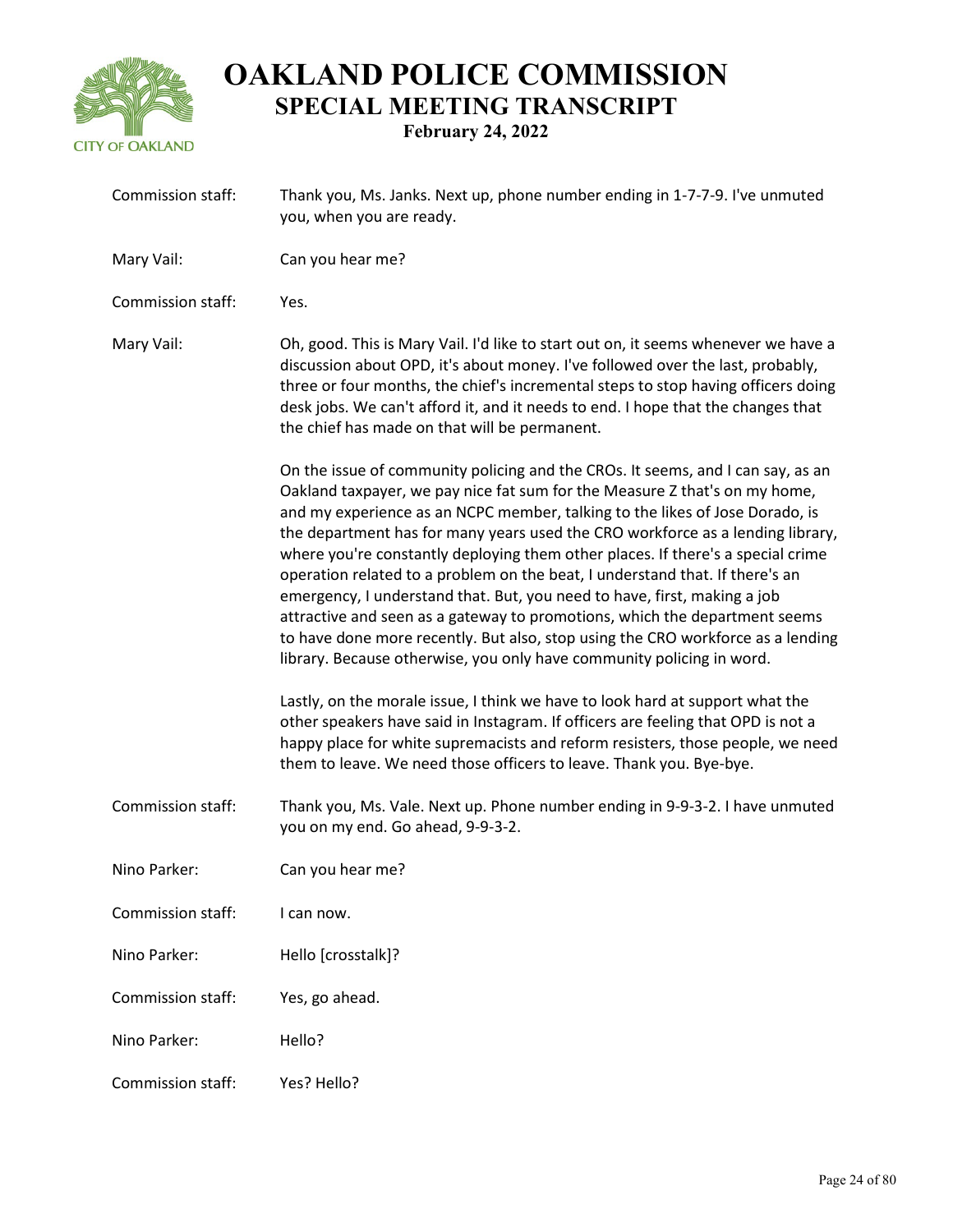

Nino Parker: Okay. My name is Nino Parker, homeless advocate, black homeless advocate, Bay Area. I'd like to start off by saying, when it come comes to traffic stops, one of the things in one of my first police commission meetings was, not only was the issue of bringing up the policy that hadn't been changed in a lot of years, but one of the things I mentioned that evening was something that would happen in Bellaire, Texas. Bellaire, Texas was a town of 100% white folks, but yet they had traffic stops, 90% black people. So it was basically known, if you drove to the town of Bellaire, Texas, you were going to get pulled over and get a ticket. How that relates here, that relates to traffic stops in Oakland. I'll have to agree with the lady that first talked, was speaking. What's going on with that is, it is the mentality. When those kind of officers that are used to being able to get away with that kind of thing come to Oakland, and then they find out that they're being told that you can't repeatedly give tickets to just black people in one day, and they get a little bit frustrated and they leave. So there are a lot of officers leaving because Chief Armstrong's doing good job with the reform. That's just how that's going to be and that will clean itself up after a while. Because, bad policing is a mentality, and a mentality is very to change. That's what's going on in every city and state in the nation. It's police mentality that has to be changed. With that said, I would like to hopefully find out a way I could get a copy of that first agenda about Bellaire, Texas. Thomas Smith had give me a copy of that one at one point, maybe I can find out how to get a get ahold of that. Because I think that's an interesting analogy of-

Commission staff: Thank you, Mr. Parker. I am sorry to have to cut you off. Unfortunately, your two minutes are up. Ms. Assata Olugbala. I've unmuted you when you're ready.

Assata Olugbala: Yes. Number one, I am very glad that the police administration building is being eliminated as a site for the police department. They been saying for years that toxic, seismically unfit building should not be occupied. Concern about the side shows from the perspective of the growing violence that has been a part of side show. Shooting of guns. Destruction of property. Graffiti. Remember the overturning of a bus. Fires. Just the violence that's going on and the level of increased violence. Still waiting for a report of hate crimes. It's being presented that there's a large number of Asian hate crimes that's going on. I want to see that evidence. No one's willing to present the actual data. I have been protesting at Lake Merit for three months, and police officers have been involved with our homeless community.

> Very concerned. About two weeks ago, a mental health crisis of a individual in the street, a homeless individual, resulted in the police coming. When the police officer arrived, he shouted, "I saw him hit someone." This person did not hit anyone, but it gave him the authority to put handcuffs on him rather than respond to him as a mental health person. Eventually they took the cuffs off of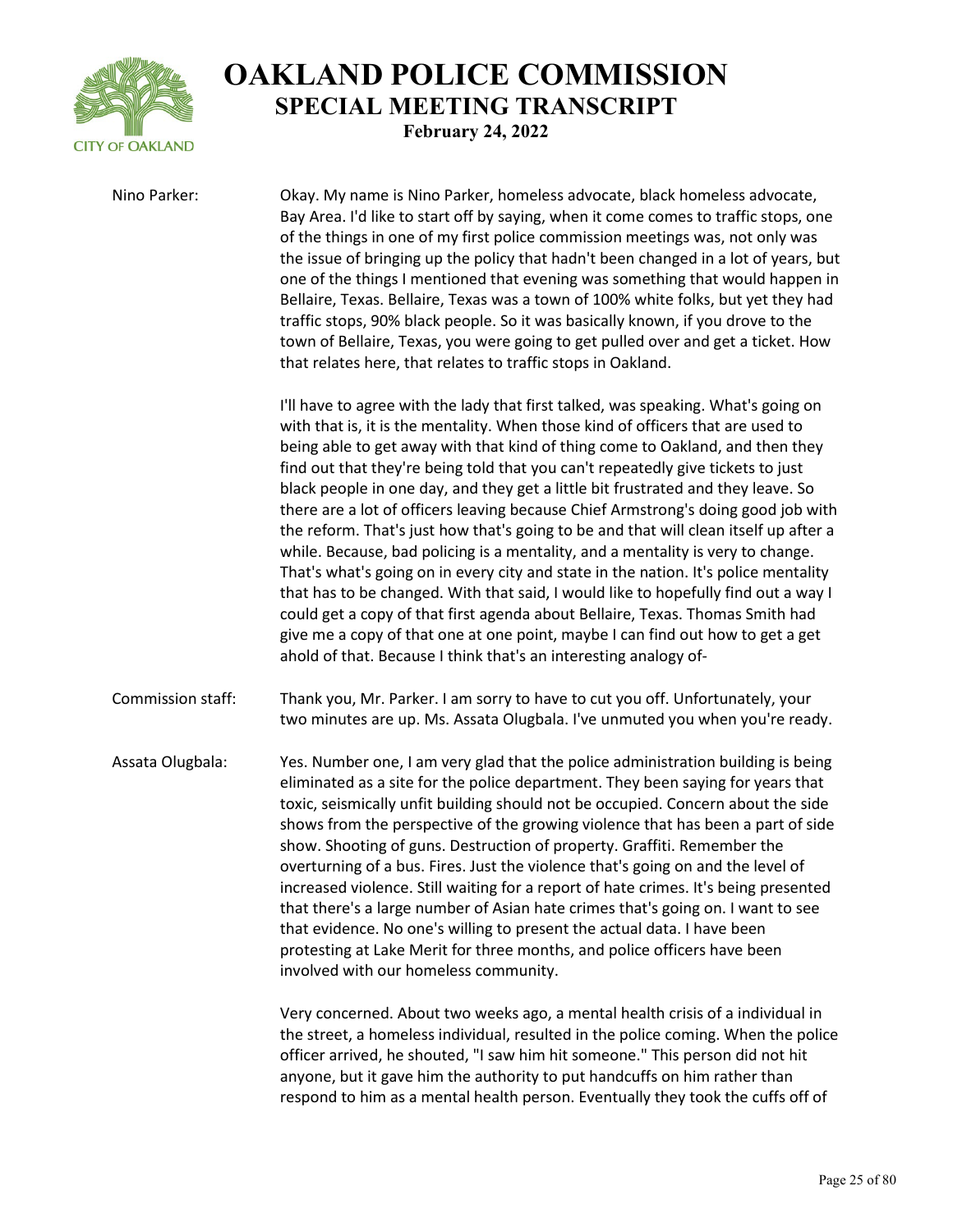

him, called for an ambulance, and I think he was taken with a 5150. But I hope that doesn't become a practice to try to handcuff our homeless community having mental health crisis, saying that they committed a violent act when they didn't.

Lastly, I still don't understand the large volume of police cars in Chinatown. It's just a unfair that-

Commission staff: Thank you, Ms. Olugbala. I am sorry to have to cut you off. Unfortunately, your two minutes are up. Chairman [inaudible], back to you.

Chair Milele: Thank you. Our next item is report and review of CPRA pending cases.

Dir. John Alden: That's right. Pardon me. Good evening Madam Chair and members of the commission. It's pleasure to be here to give you this report. I've made this report a little bit more detailed than some others to try to be responsive to some questions we've heard in the past. Thank you, Ms. Adwan for giving me hosting privileges so I could share a couple screens with you.

> I wanted to start by talking about, generally speaking, use of force. In that regard, I think I should start first by saying, the last time we had this issue on, I think the way that I was communicating with the commissioners, and particular Commissioner Harbin-Forte, I was having a lot of frustration, and I think defensiveness for my staff. Because, they work very hard on use of force cases and really put a lot of effort into them. I think that caused me to be short, snippy, and I felt that was impolite on my part. I've called Harbin-Forte and told her I was sorry about that. She was very gracious about it and I appreciated that very much.

> But I also want to tell the rest of you commissioners, that wasn't my best presentation and I'm going to work on [inaudible]. ... understanding that sometimes I do feel that my staff's working really hard and I want to convey that. But I need to find a better way to convey that to you. One of the things that I wanted to start with is sharing a concern I have about our past conversations is that, I am not persuaded that I've necessarily conveyed back to the public that I share the concern that use of force is experienced in a racially disproportionate way in Oakland. I absolutely share that concern and so does everybody at CPRA. I want to make that even clearer by saying, not only do I share that concern, but I think people are right to bring it up because it is well documented that is exactly what's happening here. And to help explain a little bit why I think that, I wanted to share with you just a couple of statistics.

One of them is that, here in Oakland, I'll show you [inaudible] a screen about that. Here in Oakland, we already know from material that we get from the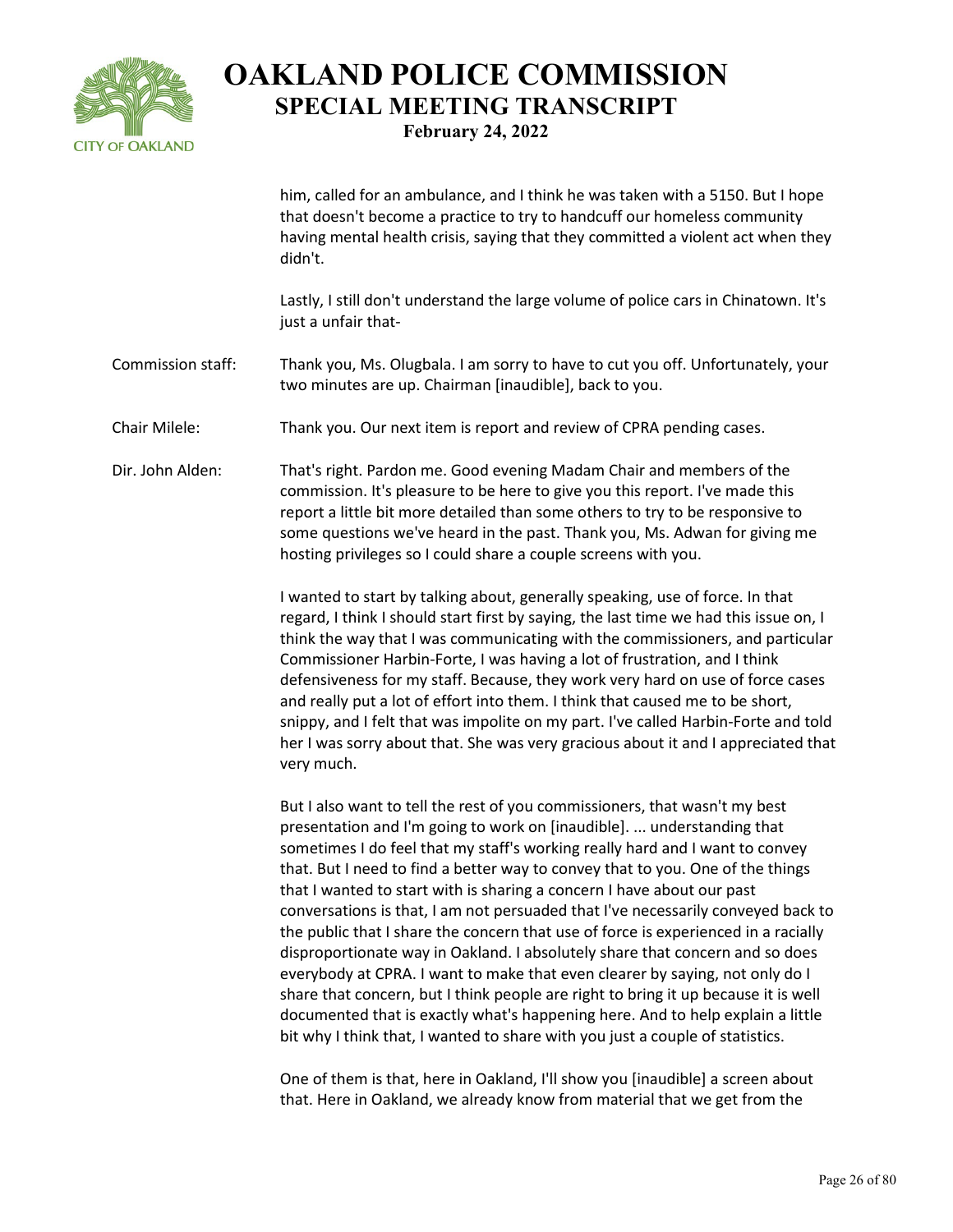

|                  | police department that, at least in 2020, and I think this is consistent across<br>several years recently, we know that people upon whom OPD uses force are<br>vastly disproportionately black members of our community. In 2020, the police<br>department's own statistics showed that of the people upon whom force was<br>used, and this is just the individuals and not necessarily each time force was<br>used, 65% of those individuals were black. But we also know that during that<br>time period here in Oakland, the population was 23 to 24% black. So that's<br>vastly disproportionate to population. And that's clearly a concern. That's one<br>that everyone at CPRA is thinking about on a regular basis. And frankly, it's one<br>that people throughout the oversight community have been thinking about a<br>lot.                                                                                                                                                                                                                                                                                                  |
|------------------|-----------------------------------------------------------------------------------------------------------------------------------------------------------------------------------------------------------------------------------------------------------------------------------------------------------------------------------------------------------------------------------------------------------------------------------------------------------------------------------------------------------------------------------------------------------------------------------------------------------------------------------------------------------------------------------------------------------------------------------------------------------------------------------------------------------------------------------------------------------------------------------------------------------------------------------------------------------------------------------------------------------------------------------------------------------------------------------------------------------------------------------------|
|                  | One of the things that's been really challenging for us in oversight is that, this is<br>a problem we see in a lot of cities. In fact, it's probably in every American city.<br>I'm going to show you one other screen that helps, I think, explain this a little<br>bit. This is a set of statistics that the city of Los Angeles has put together. This<br>circle you see here with the various shades of green is in 2020, the racial<br>breakdown of people upon whom very high levels of force were used by the Los<br>Angeles Police Department. They use a term [inaudible] there called a<br>categorical use of force that's similar to our level one use of force. Meaning,<br>very high levels of force like shooting or strikes in one way or another to a<br>sensitive body part like the head. What we see here is, 39% of the uses of force<br>there, of that category, that very high category, were against people who were<br>black. Which is really disproportionate to the roughly 8% of the city of Los<br>Angeles residents that are black at the time. We see the same thing in New<br>York. This is a statistic- |
| Chair Milele:    | Excuse me, John. I see Commissioner Hsieh's hand up and it may be because the<br>slide didn't advance, if you [crosstalk] the slide, it hasn't advanced. Was there<br>another question Hsieh [crosstalk]? Okay.                                                                                                                                                                                                                                                                                                                                                                                                                                                                                                                                                                                                                                                                                                                                                                                                                                                                                                                         |
| Dir. John Alden: | Thank you for telling me. I really appreciate you letting me know that. Let me<br>switch over here. Okay. Can all of you see the green circle from LAPD?                                                                                                                                                                                                                                                                                                                                                                                                                                                                                                                                                                                                                                                                                                                                                                                                                                                                                                                                                                                |
|                  | Okay. So this at, Chair, are you able to see this one? Did I do that better this<br>time?                                                                                                                                                                                                                                                                                                                                                                                                                                                                                                                                                                                                                                                                                                                                                                                                                                                                                                                                                                                                                                               |
| Chair Milele:    | Yes.                                                                                                                                                                                                                                                                                                                                                                                                                                                                                                                                                                                                                                                                                                                                                                                                                                                                                                                                                                                                                                                                                                                                    |
| Dir. John Alden: | Okay. Very good. So this shows what's going on in Los Angeles, very similar to<br>what we see here in Oakland, and that in Los Angeles, roughly 8% of the<br>population is black, but 39% of the time, this light green ring on the upper right.<br>Very high levels of force are used against black people in Los Angeles.                                                                                                                                                                                                                                                                                                                                                                                                                                                                                                                                                                                                                                                                                                                                                                                                             |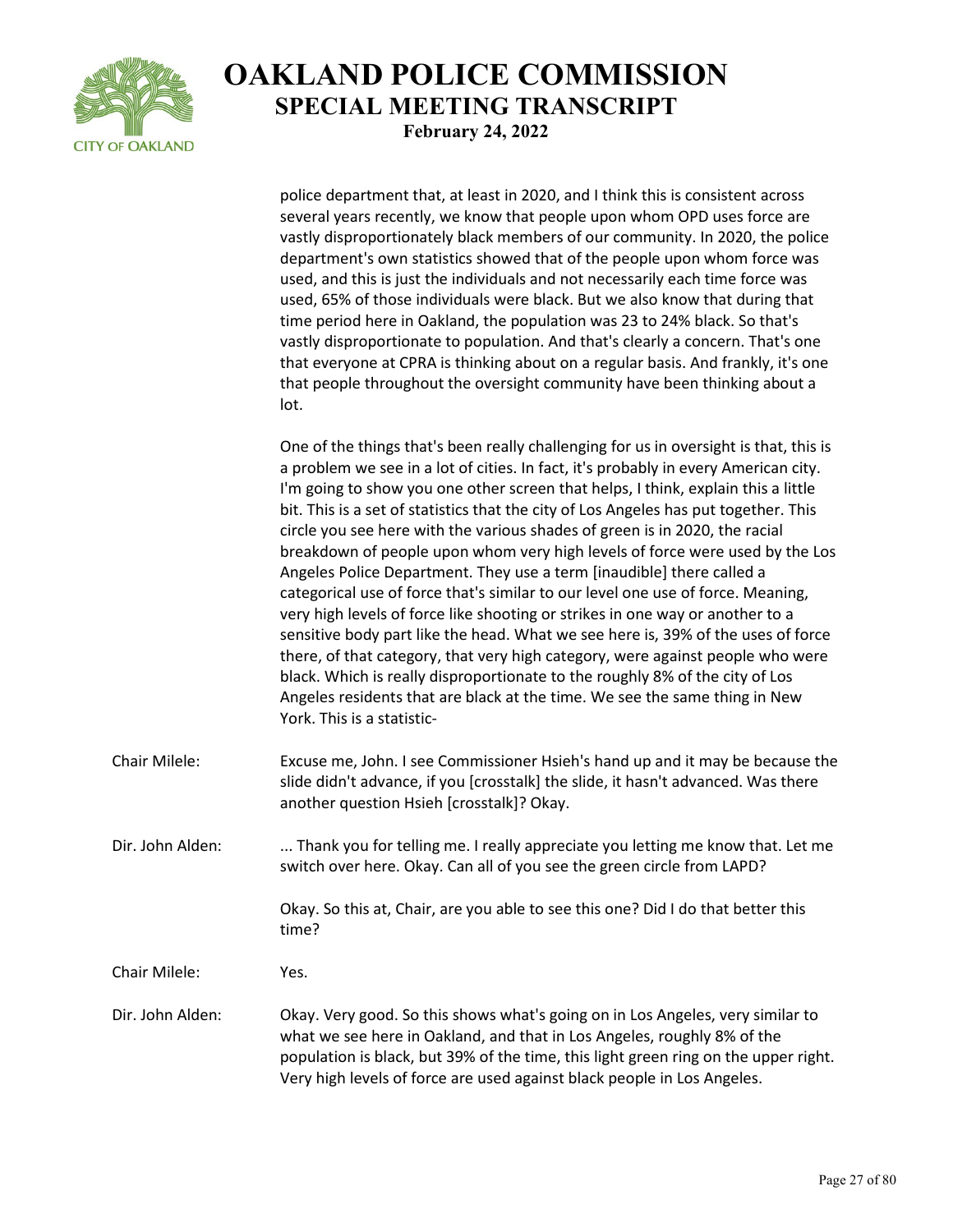

I'm going to show you a similar statistic from New York. Same problem there in these particular charts, these golden colored pies are the percentage of people upon whom force was used during an arrest by the New York Police Department in 2020. 59% of them were black.

Now during this timeframe, roughly 23 to 24% of the New York population was black. So this is vastly disproportionate to the population. And this is of concern to us at CPRA for a variety of reasons. But one of them is honestly, we see a very small share of the overall use of force.

Our total complaints that we get from the public about use of force show us roughly only a window into about 4% of all of the use of force that happens in OPD annually. So this number of 2,400 OPD use as a force comes from the police department statistics. Of those, we got complaints about 4% of them.

I'll be talking a little later in this presentation about how we're real struggling to keep up with making sure just those cases are processed properly, but we know we're seeing a tiny little window here into it.

And in that regard, I think it would be fair to say our staff feels like there's a COVID analogy we could make here. We're sort of like the emergency room that's seeing the small number of cases that are actually making it to the emergency room. We know that there's a much broader problem throughout the community, but our task is to work on the folks that are here in front of us at the emergency room.

We have specific tools for working on those, and it's frankly an overwhelming caseload as it is. And we're trying to do the best that we can, but we know there's a much bigger problem out there in the community that we can't get to.

We have to rely, at least to some extent, on other people who have tools to get to the larger problem throughout the community. And in this particular case, there are some tools we're starting to build here in Oakland. There's a use of force review process that OPD has that gets to a much larger number of use of force cases than we do at CPRA.

And then there's also increasingly ways that we can look at the statistics around use of force through say the police department's inspector general and in the future, our own inspector general, once that office has enough staff to start doing that. That's kind of like having someone back in a research lab, trying to figure out an antidote for COVID, as opposed to the people who are in the emergency room treating the cases that are coming to them, right?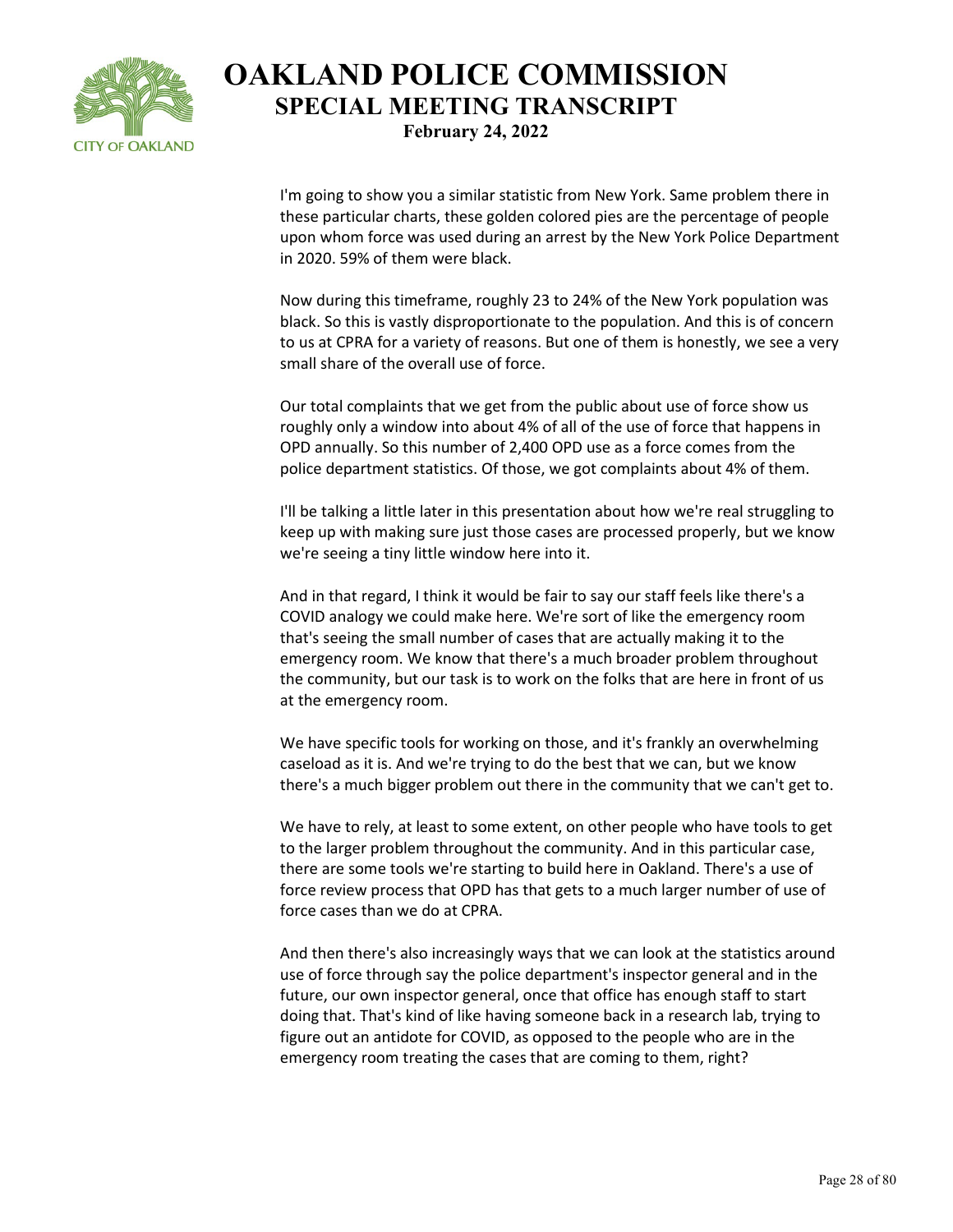

And so in this regard, we've really got two approaches to the problem. I think it's really important that I'm conveying to you, that we never want our statistics at CPRA to make people think that the rest of this 96% of the pie isn't a problem. It absolutely is. And we agree with that.

It's just that our task, the one's been given under the charter, is to work on this 4% pie wedge of people that are coming to us and making complaints. And that has its advantages and disadvantages. Now, one of the things, I've already been talking to the chair about is that, she's really graciously offered to help us try to figure out how we can better communicate to you and to the public about what we are seeing in this 4% pie wedge. And that might not be representative of what's going on in the community in general.

But on the other hand, I think everyone would want to know their emergency room is functioning well and doing the best it can with the patients that are coming through. And I'm sure you would like to know that CPRA is doing the best it can. And focusing on the pie wedge it's been assigned by the charter.

And so we're going to try over the next few meetings, I think this will take a while, to start giving you the commissioners, a better sense of what's going on at CPRA, what's going on in the emergency room. And it maybe that we also want to have a conversation of what's going on with these other 96% of cases. Because we know there's a problem there too.

Let me say a couple things about what we are doing right now. I would do want to remind you, the commissioners, that we have made some really significant progress over the last year to make sure that we have a quality assurance program for the work done at CPRA.

One of the things we started doing last year, about this time actually, around February of last year, was copying closed those reports to the chair. So that the chair could see the work that was done by CPRA every time that we finished up one of these cases and gave it to the chief.

Now I do want to stress that any chair of this commission has an awful lot of work to do. And so I don't think it's realistic to expect that any chair will be able to read every single one of those reports.

But on the other hand, it's at least one window, right? We were successful in changing S1 also, and working with council such that, now the charter allows all of you to be able to see at least some of those cases too. And as we've discussed before, we're going to start bringing to commissioners, at least some of the cases that are closed. So you can do a deeper dive with our staff and to have it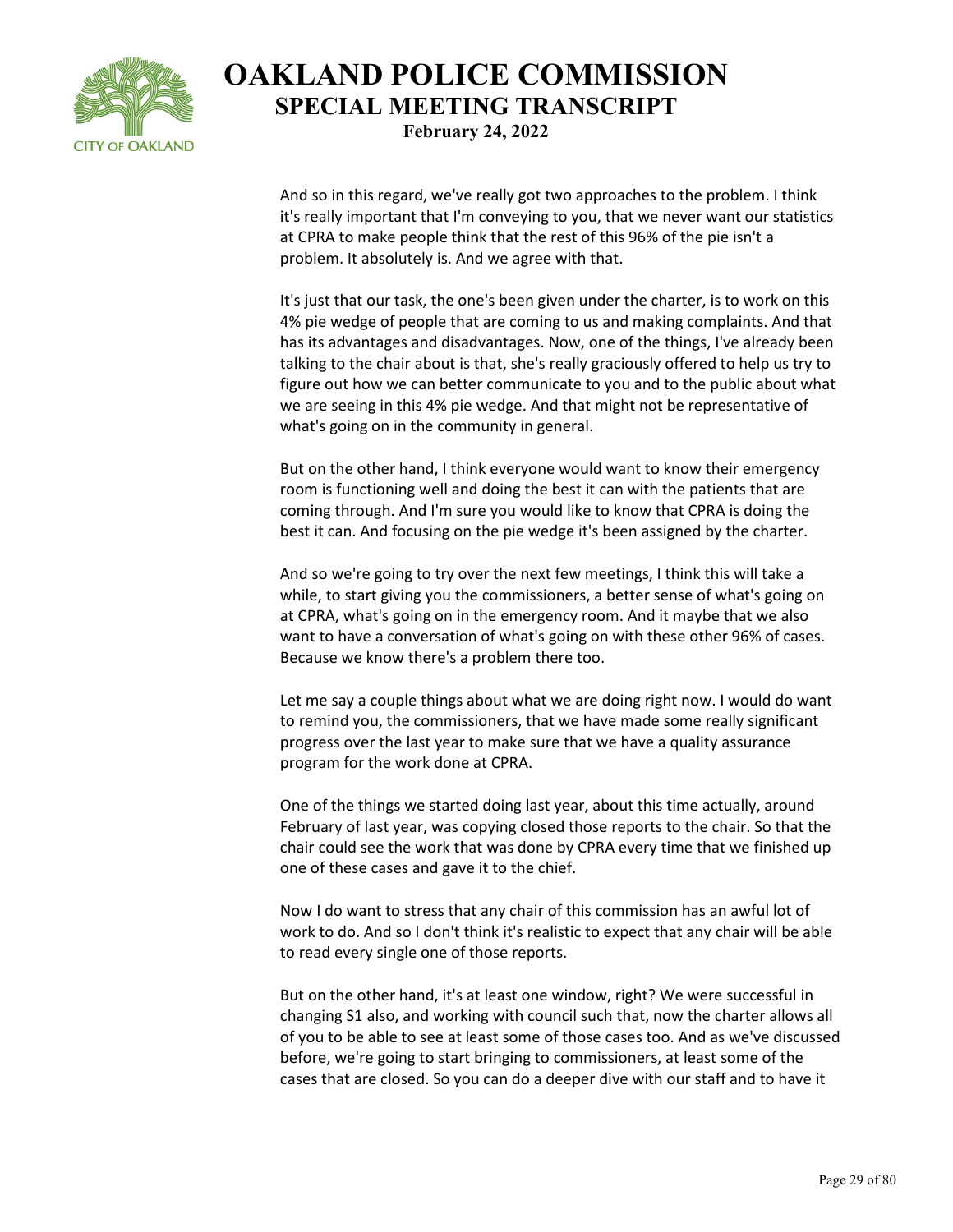

worked on and why. And which ones are our priorities to use, I think something commission could give us guidance about over time.

Based on some of the questions that we've been asked about use of force and why some are sustained and why some aren't, I think we have a sense of which cases we might start with, but we're really eager at CPRA to get more feedback from you about that.

Another thing that we worked on last year was of course, bringing the inspector general on board. And now we have the inspector general. She has the opportunity to see all of the closed cases. And she also has an opportunity to see the adjudication process where CPRA and the chief talk to each other about those closed cases.

We've mentioned before in previous presentations, there's a meeting between CPRA and the chief of police, it's usually on Fridays. Where we talk about those cases, and the inspector general now is able to go to those and watch that process us and understand why it is that CPRA and the chief either do or do not agree about the outcome in a case. And I think that is helpful.

And that gives you an opportunity to ask the IG, how are these other two folks doing? How's the chief of police doing? How's the CPRA executive director doing? And is there feedback that maybe you might want to get from the inspector general about how either the chief or I are performing in that regard, or our agency CPRA or IED.

In addition to that, we did have a suggestion already from the inspector general. And I think it's important to share this with the public, because I hope it helps at least a little bit, with creating some public confidence around our system. And that's that, we stopped having internal affairs send to CPRA they're completed report if they finish their investigation before we do. So they'll tell us what their findings are, so that we can figure out if we agree or disagree, but they won't show us the report that walks us through some of the findings in great details so that we don't necessarily know their thought process.

And as I understood the inspector general's thought process here, she thought that might push both IED and CPRA to come to a more independent set of conclusions. So we wouldn't be seeing the other person's conclusion, maybe being biased by them. And I'm hopeful that that does make the public more comfortable about the fact that we're reaching truly independent decisions at both agencies and we have greater confidence in that system.

This probably will slow down the adjudication process at least a little bit, because we'll only be exchanging those completed reports at the very end of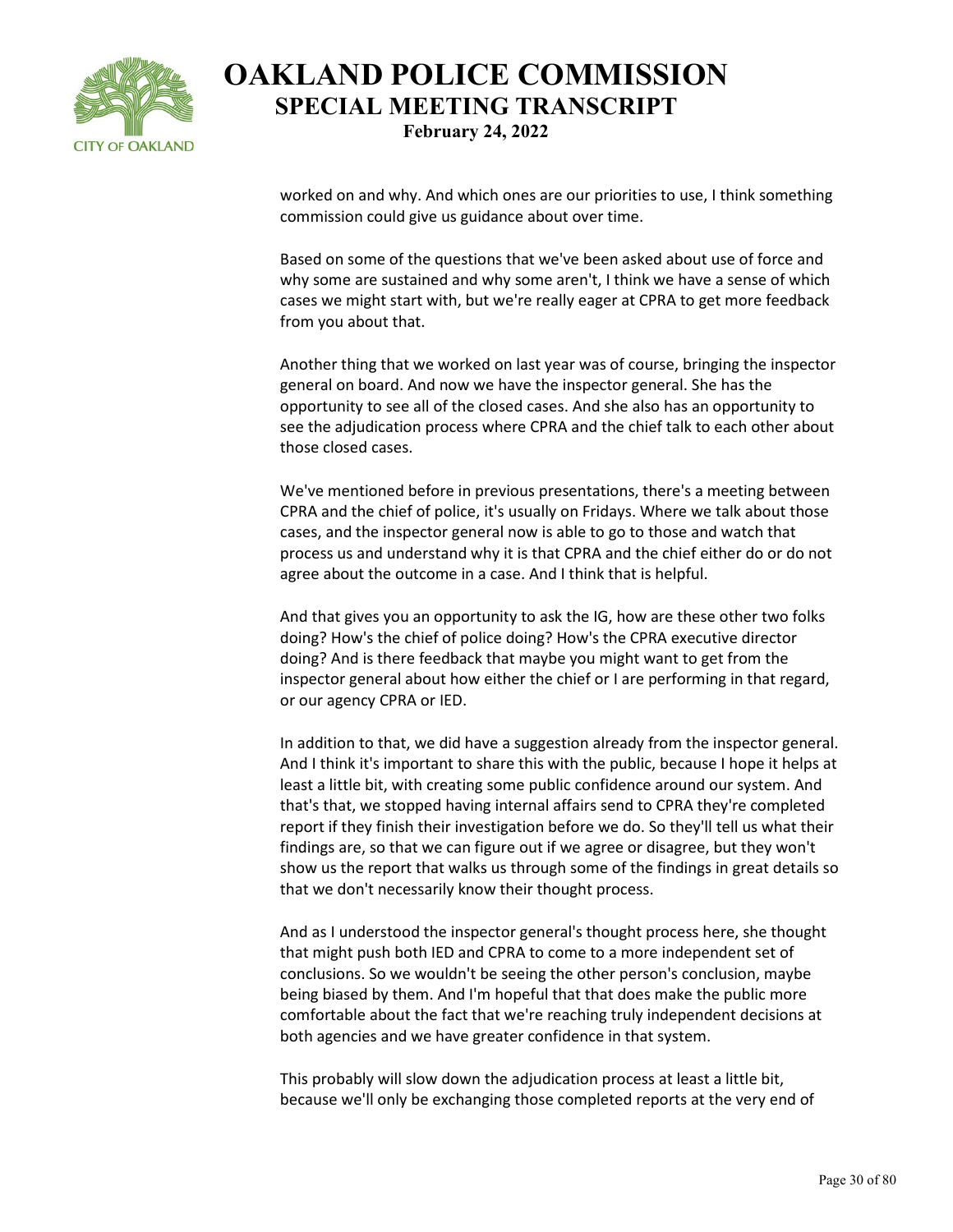

the process. It'll take a little bit more time for the chief and I to have a conversation and compare our positions and see if we agree or disagree with each of our two subordinate agencies.

It could be that makes us a little bit less likely to prevail at arbitration. Arbitrators don't like seeing disagreement between people within an employer, like the city of Oakland about individual discipline cases.

But as I understand it, we think that's worth it. That if that is in fact the case, maybe that's a sign that arbitration is in the fit for the City if Oakland.

So we're going to keep working over the next few meetings, with trying to improve the way in which we can provide some transparency into what's going on at CPRA and IED about the use of force investigations we do, about that 4% pie wedge.

And in that regard, I also want to flag for you that I think it's clear to us at CPRA, that the existing report structure we have, when we come to you on a monthly basis, with our closed case reports and also our reports about the pending cases doesn't provide as much transparency as we would like about what we're doing on these cases. And it's hard for us to change those reports because they're set by ordinance.

So here in Oakland, we have an ordinance that require certain information be reported to you, the commission, in our pending case report, I've described that a little bit in the written report that I attached to today's meeting. But we also have an ordinance that prevents us from disclosing anything other than that. And we also have some state law that puts really tight limits on what we can disclose as well.

So I think over time, it would be useful for us to collectively think about how we might ask the city council to change those ordinances, to allow us to report more to you and to the public. And make it clear that we're not violating any of the city of Oakland's ordinances about reporting. But instead of providing to the public more of the information that they want to see.

And since our current ordinances really don't let us do that, we're going to have to get some kind of relief from city council. And I'm really interested in hearing back from the commission from council, sorry, our legal council, also from any members of the public, about what sort of recommendations we might want to make to the city council over the next year or so. About how these reporting rules could change so that we can provide more transparency into what's going on at CPRA.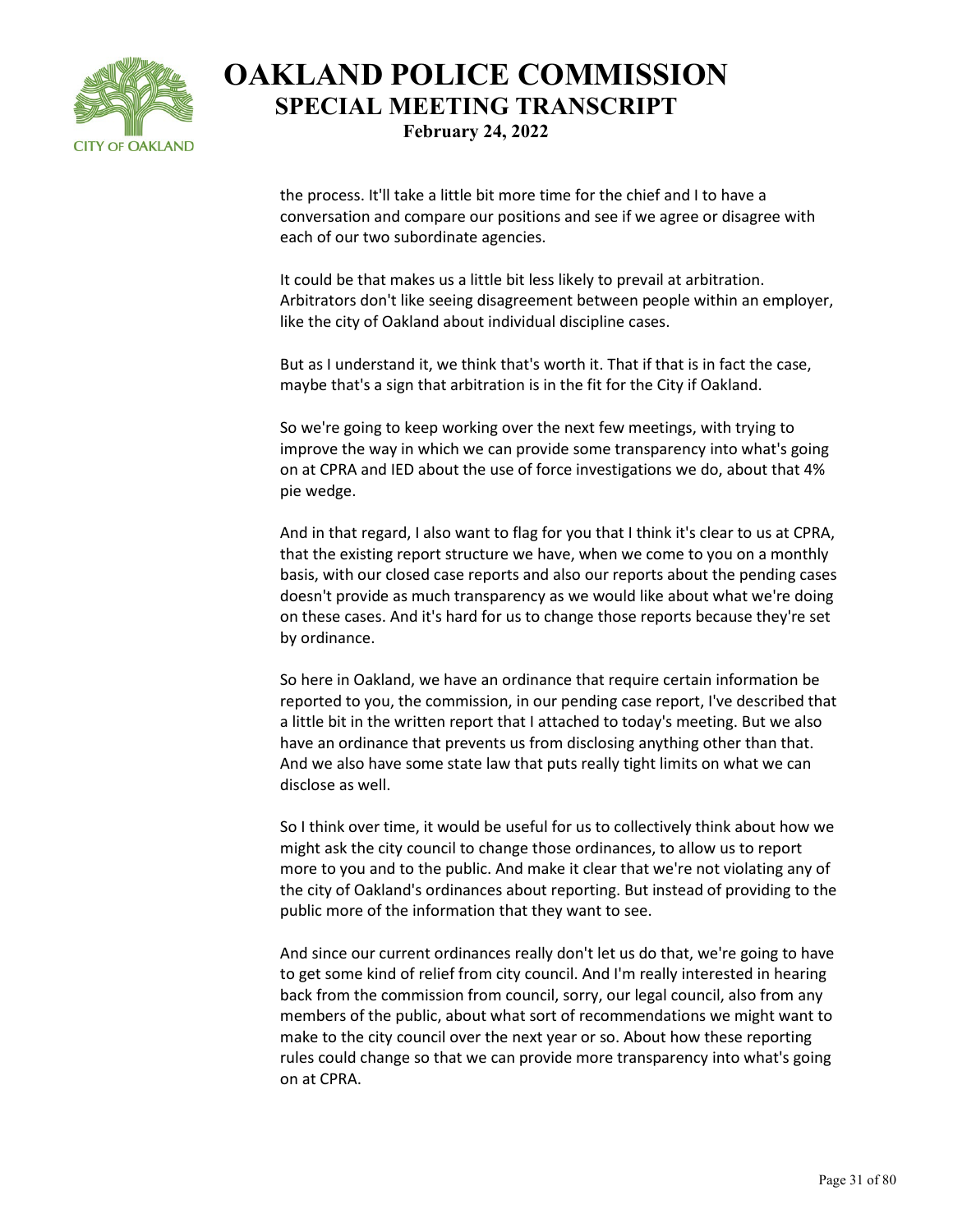

I will say that, of the reports that we have now, there are a couple things that those reports do allow you, the commission, to see. And I think some of the reporting structure, at least, while it might not let you have a lot of transparency around the quality of the cases, which is I think the most important measure. It does allow you to see some information about timeliness.

So about a year ago, when S1 went into effect, it imposed a new time deadline, which was that we have cases done within 250 days of having received the complaint unless their exceptional circumstances. So that term wasn't otherwise defined in the charter. It hasn't been further defined by an enabling ordinance. And I don't think here at the commission we've had further conversation about what that really means.

But based on the hearings that the city council had about this topic, when they were writing measure S1 and having public hearings about it, we took some directions there that are probably, was designed to make sure that this commission had a few months between the time of the completion of CPRA's case and the expiration of the one year statute of limitations in any given case that's set by state law, for you to take action if you wanted to.

And in that regard, if cases had tolling such that they could go for more than a year under state law, which sometimes happens, that does probably, would not be subject to that 250 day limit.

So of course, once measure S1 passed last year, sorry, a little over a year ago, but became effective about one year ago. We took a look at our caseload, and we already had cases that were past 250 days, because this was a new rule. We had been, frankly, the first year I got here, struggling to get cases done by the one year deadline set by state law.

We've been gradually working that down. And you can see from the reports that we've provided every month over the last year that we have significantly reduced the number of cases that are passed 250 days, but we still have a few right now.

And I think one conclusion that we have drawn over this last year, is that hitting that 250 day goal is something we just can't do with current staff. That was a concern when we put measure S1 on the ballot. I remember some of the commissioners asked me about that. I Remember Commissioner Gage in particular, asked me about that at the time. My response then was, "Let's see what we can do with current resources." And while I have seen significant improvement, I don't think we're going to consistently be able to make the 250 day deadline without at least one more investigator.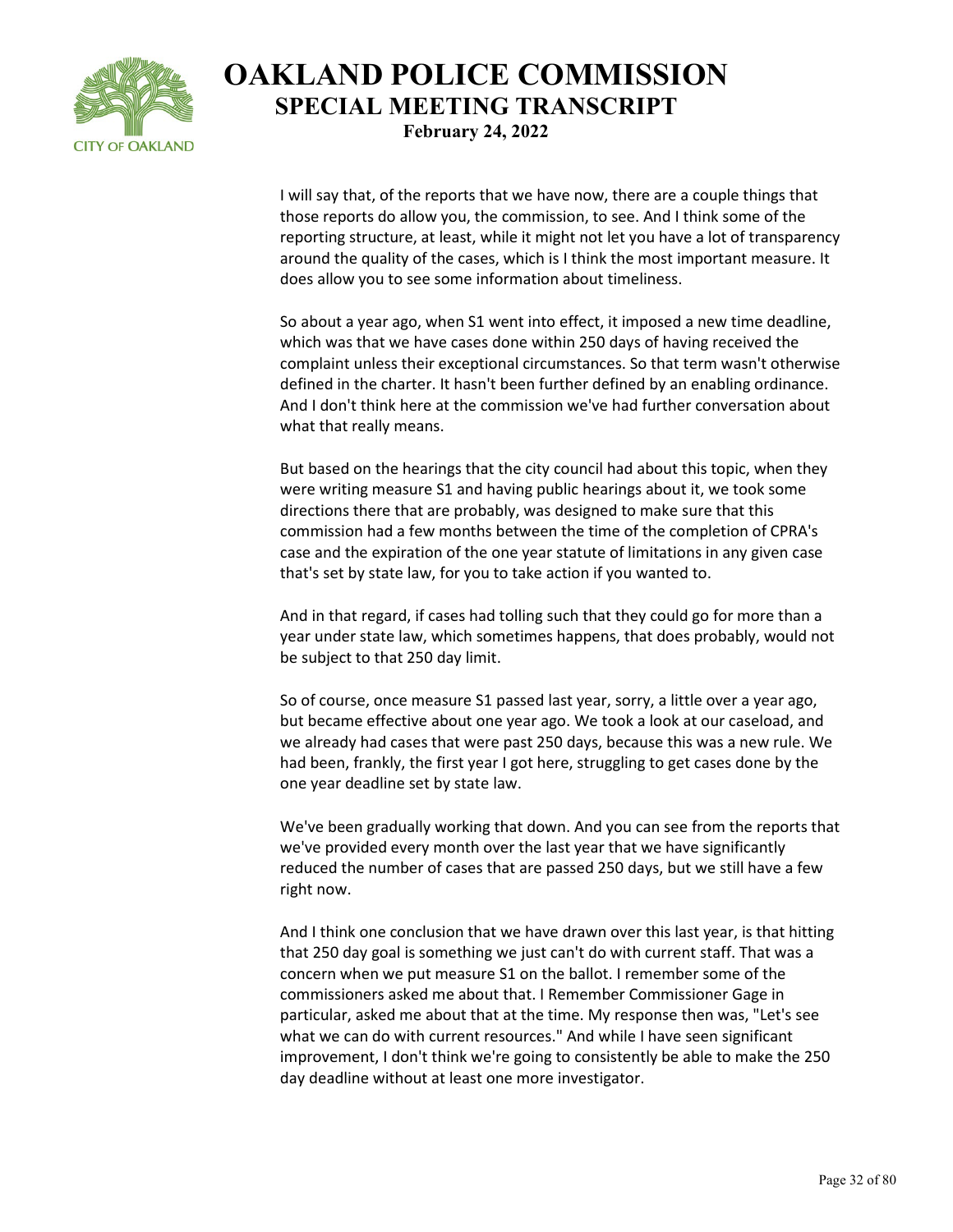

That's particularly important because we find that of the cases that are past 250 days, almost always, there are cases where we are sustaining allegations. And we want to make sure those cases stick. The burden is on us to prove those cases. If we don't put together an adequate report, those cases won't be sustained in arbitration. And so we're taking extra time on those because we really want those sustained allegations to stick. I would hate to stop work on those to make the 250 day deadline and have an inadequate investigation that didn't allow that misconduct, to result in some accountability. And so I think it's really more important for us to have more investigators on board, so that we can make that deadline. I think we can do that with one more. We'll have to, I think, get another one and see what transpires over the course of about a year.

Ms, I want to point out too, that in the written public comment we got, in advance of this meeting, Ms. Grange made a really good point too, which is that these reports also allow you to see which CPRA cases are already past 250 days. That's again, a small number, but it allows you to take a look at whether or not you, as the commission, want to exercise your power to then take a close look at any one of those cases that's passed 250 days. And perhaps take action on it yourself, even though CPRA isn't finished with the investigation.

Now, I would say as a general rule most of the time, what we would be able to tell you in those cases is here's what we've finished. Here's why we're not done. Here's the thing we think would add to this to help us better sustain the case. But if you find that's something you'd like to see, you absolutely have the power to get under the charter. And that's one thing the existing reporting structure allows you to do, allows you to check on cases that are up at that 250 day deadline to see what you think about how they're doing.

Likewise, these reports allow you to see how we're doing and meeting the 180 day goal. That's a goal, not a deadline. But as you know, we've discussed at some previous meetings, we're trying to get to a place where CPRA is making sure that we're getting 85% of cases done by the 180 day goal too, just like IED does.

Here too, we think we need at least one more investigator to make that happen for the same reasons that I mentioned earlier with the 250 days.

One of the things too, that I think we're really concerned about is as we've been talking to commissioners, especially the chair about how we could give you more data and more insight into what's going on at CPRA. A real challenge we have, is that 85% of people who make complaints in Oakland make their complaint to OPD. And when they do OPD, will often take down their contact information, but not their race. And so we don't have racial demographics for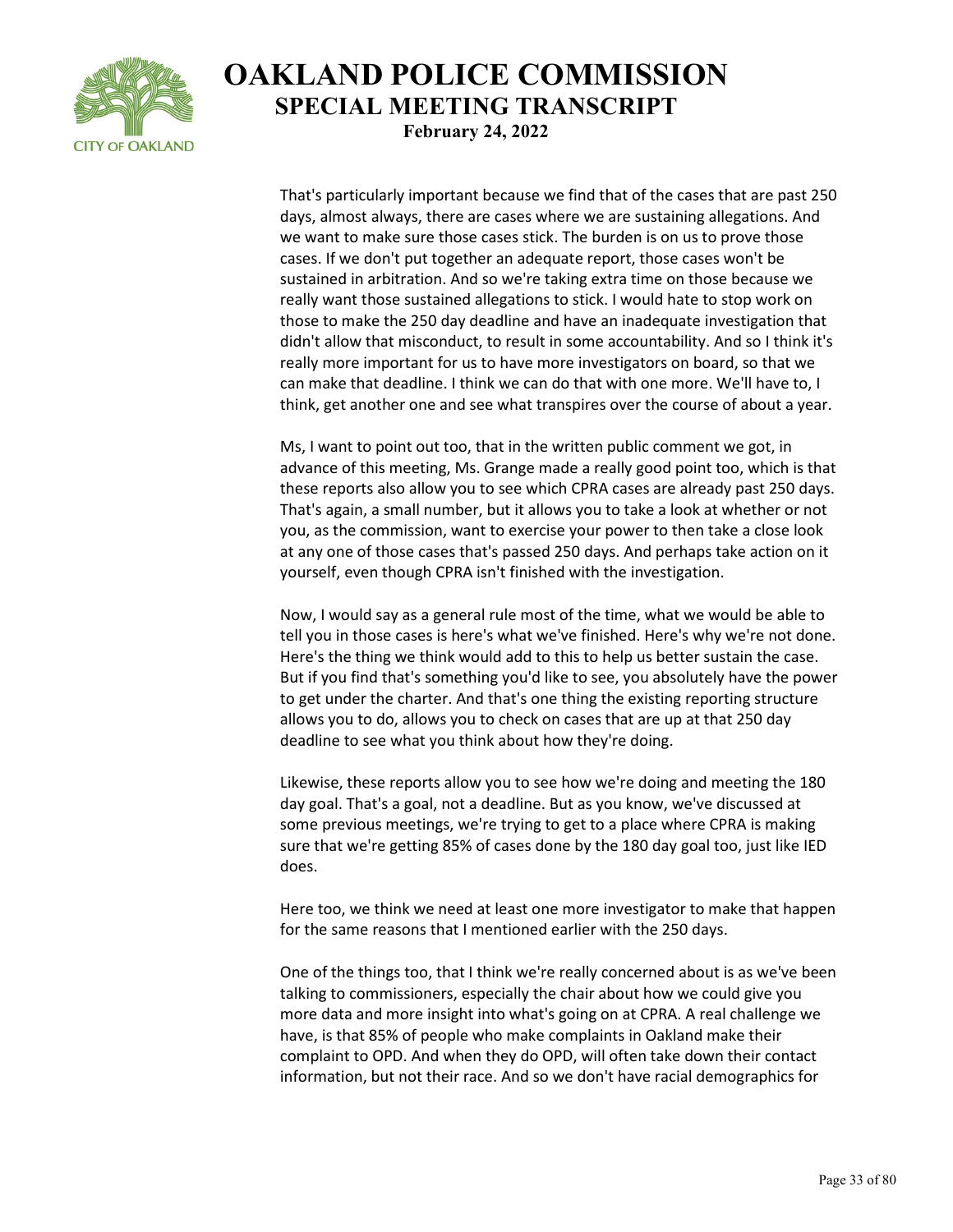

that 85% of complaints. In fact, the OPD form that we get that describes who made the complaint, doesn't even have a place to keep race.

Now we've raised this with the city administrator, we've mentioned this to the police department, we're of the understanding that's something OPDs looking at, but so far, we're still not getting that data, it's in fact, not being collected at the time that the complaint is made to OPD.

This puts us in a bit of a bind at CPRA. We have considered, should we go back to those complainants and ask them for this data? And our concern is that might have a chilling effect on some complainants. I think it is not consistent with people's expectations that they're going to get put in a complaint one day, and get a call back a few days later saying, can you share with us your racial and gender demographic information? I think that's off putting, frankly, it makes people not feel comfortable with the complaint process. We could do that. We don't think that's the ideal solution.

We could also use other information in one of these cases to try to deduce what we think the person's racial identification would be, but I don't feel comfortable about making assumptions about how other people would choose to identify themselves just because we have a driver's license or some other information about that person in the course of all the other materials that the police department gathered. That doesn't mean that we're accurately identifying people and didn't seem quite right either.

When people come to CPRA, we do have a process where we have a gentile conversation with them about whether they want to provide that information. Well a fair number of people decline too, and that's okay. But we find that if we approach the conversation the right way, usually at the end of the complaint process, and give people the option to either provide that information or not provide that information, explain why it's useful to us, a lot of people do want to provide it and the ones who don't, I think, feel comfortable with that.

So it would be helpful to us if we had a conversation with you and OPD about in the future, collecting that data from people who are making complaints in the field to OPD or at IED because I think that's really the best place to collect it. And I think that would really help us get some more transparency too, about what's going on across the cases that we have here.

So those are the things I wanted to report to you about tonight. I know that's a lot of material, I'm sure you have questions and I appreciate your patience. What might you want to ask me about?

Chair Milele: Thank you. Commissioner Jackson?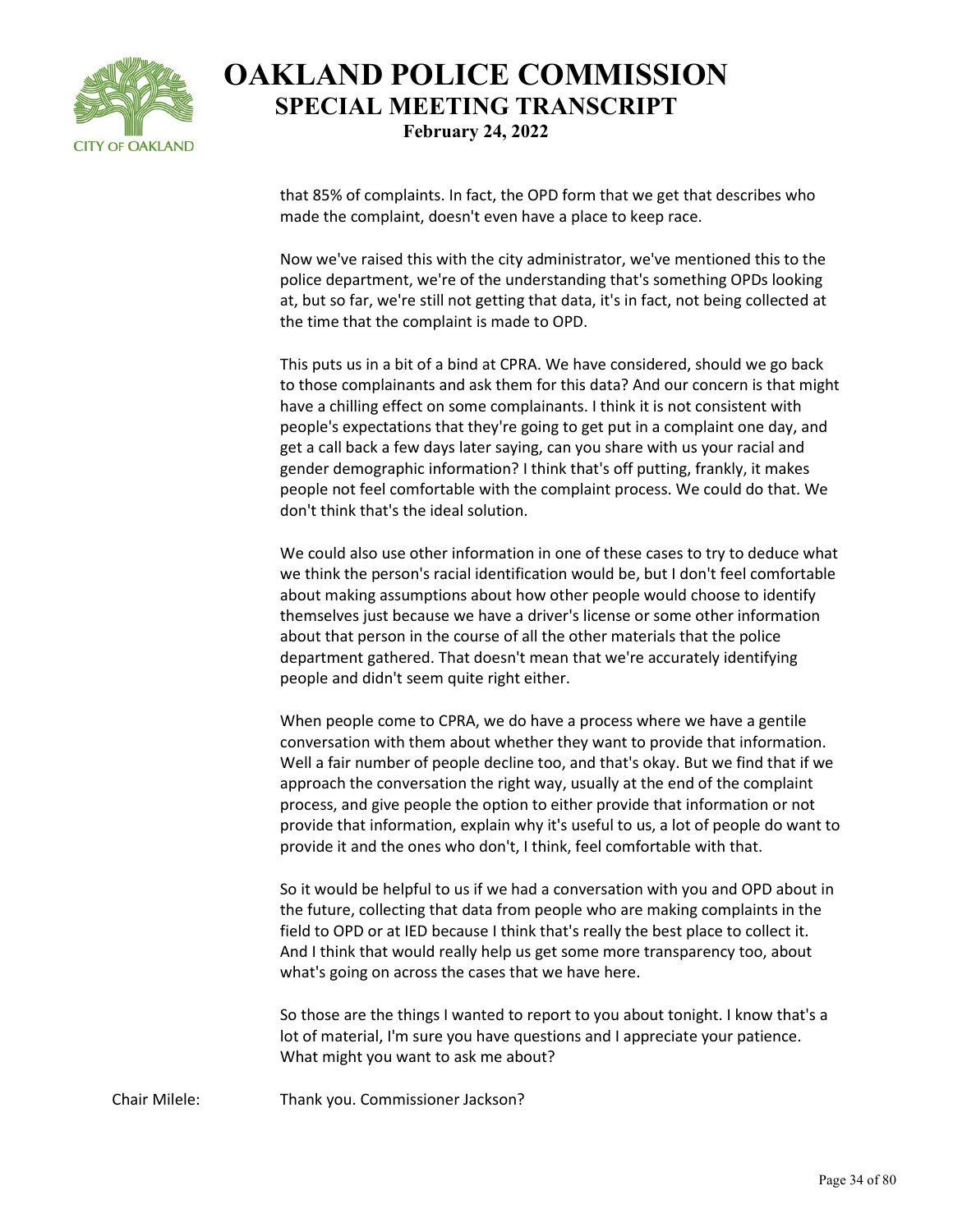

| Comm. Jackson:      | Yes. So thank you for the report. I appreciate the long dialogue, particularly for<br>the newer commissioners. But I think in the future, it would be really helpful, is<br>to give us a list of recommendations, especially for evenings like tonight, that's<br>going to be particularly meaty agenda.                                                                                                                                                                                                                                                                                                                                                         |
|---------------------|------------------------------------------------------------------------------------------------------------------------------------------------------------------------------------------------------------------------------------------------------------------------------------------------------------------------------------------------------------------------------------------------------------------------------------------------------------------------------------------------------------------------------------------------------------------------------------------------------------------------------------------------------------------|
|                     | So that way we can discuss them with you, reading down a list, it's just a little<br>difficult to follow all the narrative. So is that something you could possibly do?                                                                                                                                                                                                                                                                                                                                                                                                                                                                                          |
| Dir. John Alden:    | Sure. The only recommendation I have for you tonight is, please ask OPD to<br>collect racial and other demographic data at the time the complaints are made<br>to IED, or to supervisors in the field.                                                                                                                                                                                                                                                                                                                                                                                                                                                           |
|                     | Moving forward, I'll work with the chair on other recommendations we might<br>make. And likewise, if there are commissioners who have questions about these<br>topics that would rather address them offline, so we're not taking as much time<br>in a meeting I'm always available.                                                                                                                                                                                                                                                                                                                                                                             |
| Comm. Jackson:      | Okay. Thank you very much,                                                                                                                                                                                                                                                                                                                                                                                                                                                                                                                                                                                                                                       |
| Chair Milele:       | John. My question and, oh actually, I'll let Commissioner Harbin-Forte go first.                                                                                                                                                                                                                                                                                                                                                                                                                                                                                                                                                                                 |
| Comm. Harbin-Forte: | No, ma'am, chair. I'll defer to you. I can wait. My hand went up after you started<br>talking. So I'll defer to you.                                                                                                                                                                                                                                                                                                                                                                                                                                                                                                                                             |
| Chair Milele:       | My question is, I saw that you included information about the disparities across<br>the nation, including Los Angeles and New York. I was wondering why you<br>included that. And then if you had any musings about why you think that is, and<br>how it's relevant to our situation here?                                                                                                                                                                                                                                                                                                                                                                       |
| Dir. John Alden:    | Yeah. Well, one reason I wanted to include that is to say, it reinforces that it's a<br>legitimate concern, that force is disproportionately applied by race.                                                                                                                                                                                                                                                                                                                                                                                                                                                                                                    |
|                     | And that it's not a problem that we're having just here. It is absolutely legitimate<br>concern. I think it is, I hope, it comes across as validating to those who come to<br>the commission and say, "Hey, I'm worried about how force is used, because I<br>think it's disproportionately used against people who are African American."<br>And I think there is abundant reason to say that is absolutely right. That it's true,<br>it's valid. And I want to emphasize with people that I hear that. And I believe it,<br>and we can see it, and we can even prove it. But the other reason I mention it is<br>to say it's also a widespread problem, right? |
|                     | And it is a problem around which I think a lot of communities have really<br>struggled. I don't think that any one community has come up with a solution to<br>that yet, across the board. And I think, we here in Oakland, have opportunity to                                                                                                                                                                                                                                                                                                                                                                                                                  |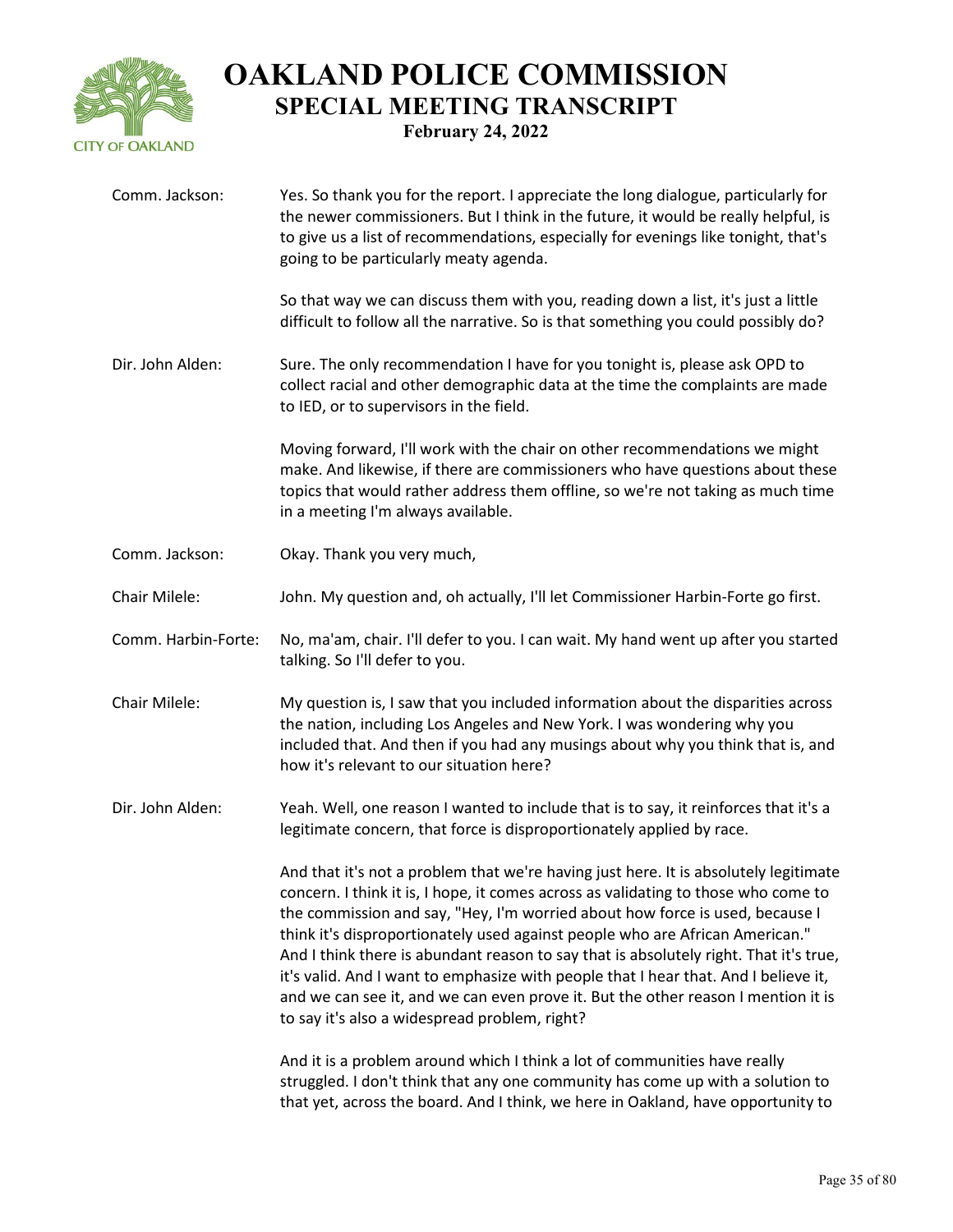

be on the forefront of that conversation. But it's one where it's going to take some work and some time and some patience for all of us to keep delving into why exactly that is, because I don't think anybody nationally has figured out how to effectively change that trend.

Some communities have seen some modest changes, but I haven't seen anyone that's come up with one effective solution to bring those disparities down. We've talked in previous meetings about why we have been able to, or how we've been able to bring some of those disparities down in traffic stops. But at least as far, while I've been here in Oakland, we have not yet had that, I've heard, a conversation about how we can change use of force in that regard. And that's one thing I'm really deeply concerned about.

I think that's a conversation that would be useful to have. And I think I hear people in the community sometimes at our meetings calling for us to have that conversation.

So I'm trying to flag that it's an important conversation. It's a challenging conversation. And if we were to work on that here in Oakland, I think we'd be a national leader. I hope that's helpful, but perhaps [crosstalk]

Chair Milele: I guess I'm asking, are you able to speak to why those disparities exist?

Dir. John Alden: I don't think I know for sure why those disparities exist. One, I think there are several narratives that you hear. And I'm not necessarily espousing any one of them.

> If you take a look at, both the New York and the Los Angeles police department's narrative about it, they fairly simplistically say, "Well, we're using force more often on people who are black because we're arresting people more often who are black." And I think the natural question to that is, "Well, why?" Why is the arrest rate also disproportionately affecting people who are black?

> And that's a question about which I have, I'm not hearing satisfactory answers anywhere in law enforcement. And I think that's probably the next frontier for oversight, is to get into that number and figure out why that's the case. And I think that there are people who have the ability to analyze data and trends. That's a skillset I don't have, and that's a skillset we don't have at CPRA because we're not designed to do that. We're designed to investigate individual cases. But as we build out the ability to look at that data more thoughtfully, there may be some answers there.

> And hopefully that's something that we can do, here in Oakland. A bunch, of the way we have actually, dug into that to some extent, with respect to traffic stops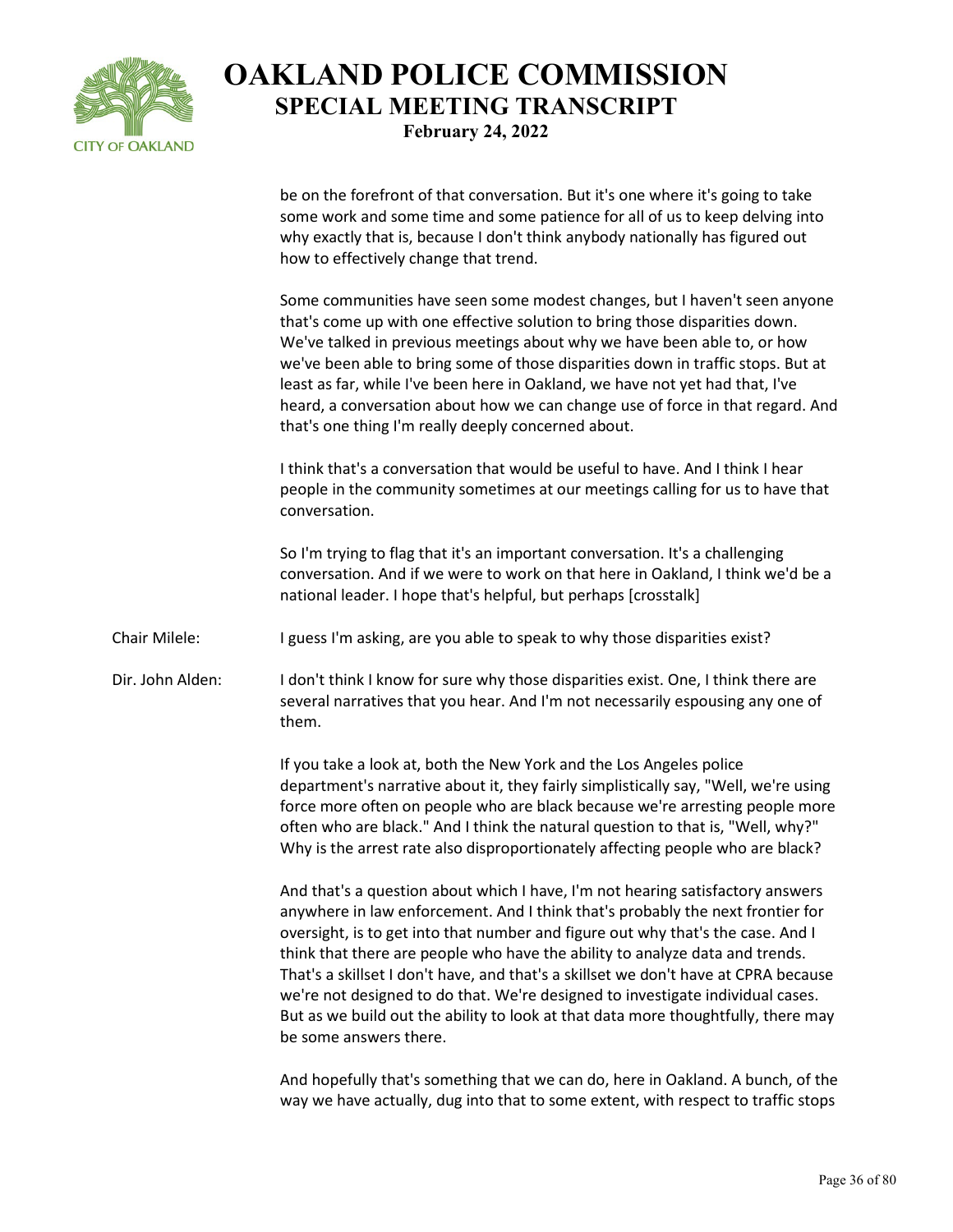

and searches of people. And made some effective changes there that I think are going to show a reduction in those disparities over time.

Chair Milele: Are you familiar with the term systemic racism?

Dir. John Alden: Absolutely. And I think here in this situation, something I talked about in my original interview with the police commission several years ago. I think there's no question that there's some systemic racism going on here. And I mentioned that in the report.

> And so, should I think be asking you, why is it that arrest rates are disproportionately of people who are black? Why is it that poverty here in Oakland and other places disproportionately experienced by people who are black?

And I think a lot of that has to do with systemic racism here in Oakland. And I again, talked about that in some of my application materials, but I can't imagine that that's not at least part of the problem here. But I also think we need to look at bias in the way that we apply enforcement. Again I also think we need to take a look at bias in individual officers. And I think that's important to look at as well. And I think, which of the, we probably need to be approaching all of those at the same time.

Chair Milele: Thank you. Commissioner Harbin-Forte?

Comm. Harbin-Forte: Thank you very much. Good evening, Mr. Alden, I want to go to the question to your report, the report that's in the agenda. I also reviewed your supplement and the data that you provided there. I have a question and I'm going to go back to concerns I've raised before about the lack of sustained findings, particularly on use of force and the exonerated findings.

> And I know that there are limitations of what you can tell us in terms of detail. But I wonder if you can give us some generalities. Unfounded, according to your legend, means that the acts alleged by the complainant did not occur. Which suggests that you have a lot of complainants going around who are, for lack of a better word, making up stuff, and wrongfully accusing the officers of having engaged in inappropriate conduct. Either of use of force or other violations. Can you tell us or share with us, what kinds of evidence you rely upon, in drawing the conclusion that the acts or complaint of, simply did not happen? What do you look at in general? And if you can give me some examples, that would be great. Again, nothing specific about a specific case, but some generalities. How do you draw that conclusion?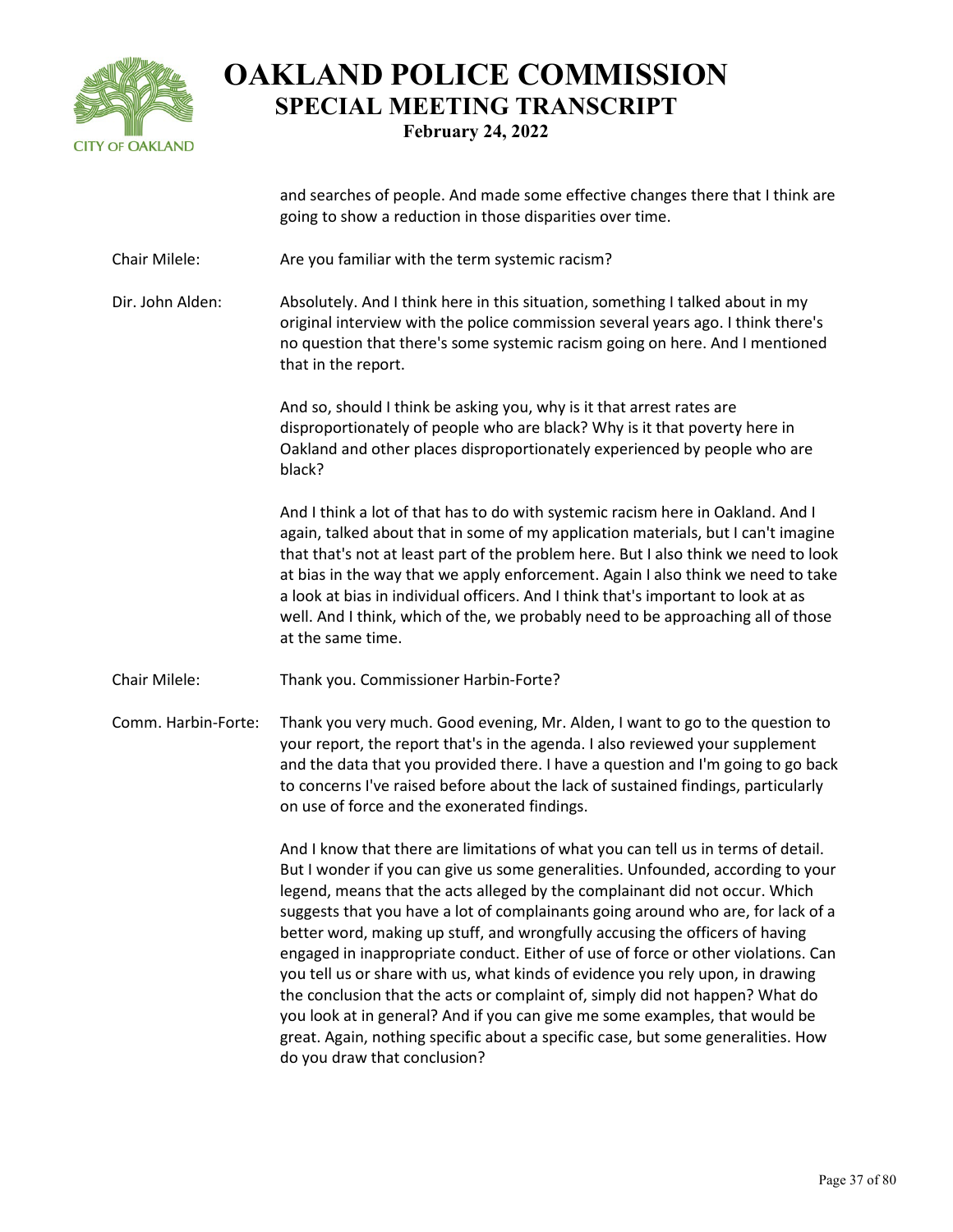

Dir. John Alden: Sure, let me start by saying, I don't mean any of this to suggest that we don't get complaints that are absolutely articulating violations of policy. Because we have sustained officers on use of force violations. And we have had officers that we've separated from OPD over that. So we do do that. But as for exonerated findings, pardon me, as for the findings that the use of force didn't happen. There are a couple things we look to.

> These days, we can look to body-worn camera, which really helps tremendously. And we can see exactly, nearly exactly, what force the officer did and didn't use. Body-worn camera angles aren't perfect, but it gives us a pretty good idea of what's going on. Particularly if we have multiple officers from different angles in a situation. So we'll always look through the body-worn camera footage to see what we can see there.

> We also look to any material the complainant might provide. So sometimes complainants might provide medical record of injuries that they received. Or they might have photos or video that they took. And it might be say, videoing the officers using their own phone during the incident. It could be that someone else, a bystander took pictures or video during the incident. They could be pictures of injuries taken after the incident occurred to show what the nature of the injury was that the person sustained, if they claim they sustained some injury. So when we find that cases didn't happen, or there wasn't actually excessive force used, sometimes it's because we look at that kind of objective evidence and see that it didn't happen.

In other cases, we also see that the allegation we got is from someone who wasn't present at the scene. So they heard about the incident later, but they complained to us about it, even though they weren't there. And we still take those complaints. But when we take those complaints, sometimes we find the facts are actually quite different from what this person had heard from someone else about it. So these third hand kinds of complaints are very important to examine. They sometimes do lead to sustained findings, but frequently they don't. And so we still look at those.

Sometimes we get allegations from people who were under the influence of drugs or alcohol, or maybe under the influence of some mental illness. And we find out that what they're describing now just didn't happen because they misperceived it at the time. We have a small number of complainants who meet those two categories, who file a really large number of complaints.

And so I think it might be useful for us to try to figure out a way without identifying anyone by name, how we could share you some statistics around that. And we continue to work with our staff to figure out if there's a way to do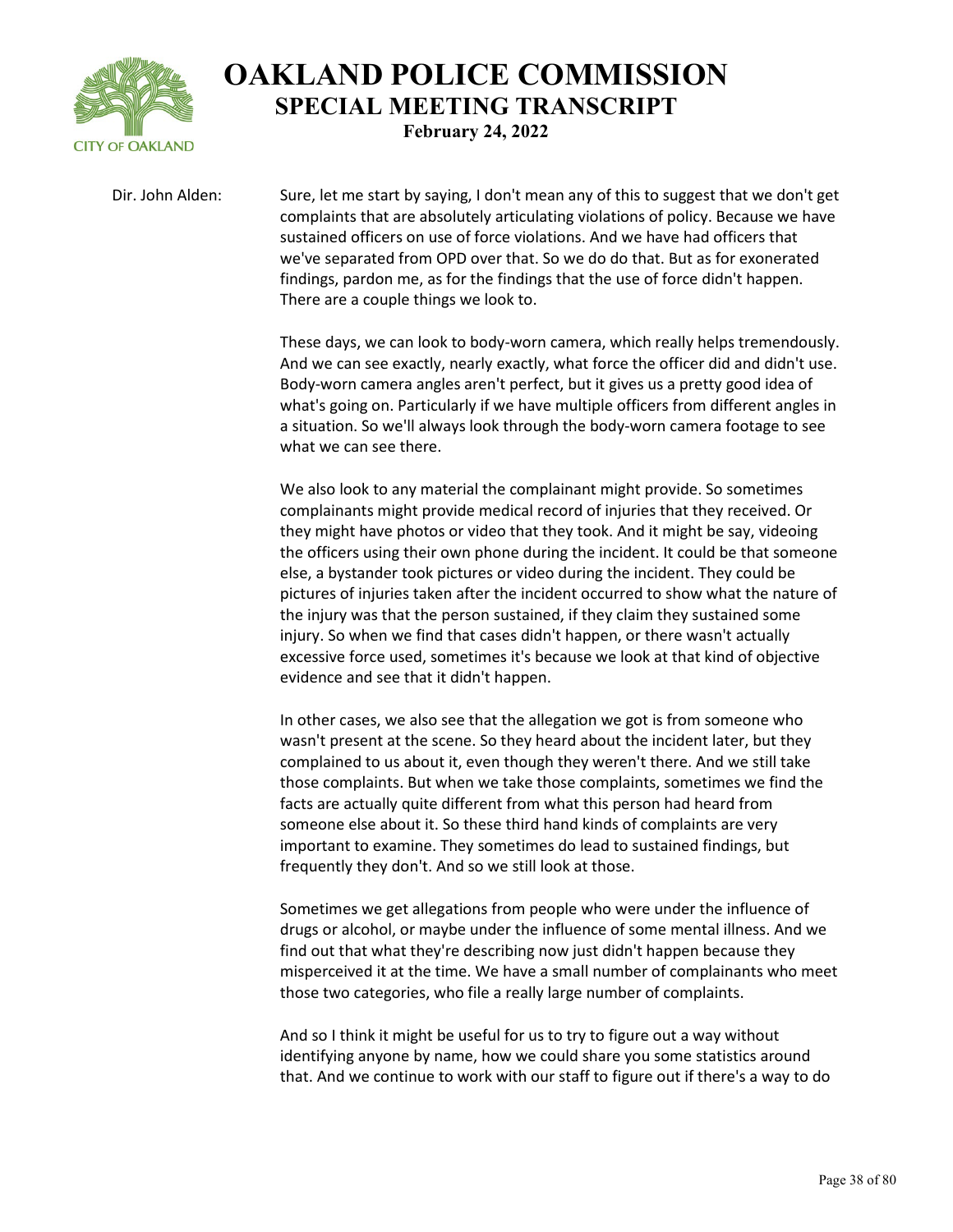

that, that would be both lawful. But also available given the material that we have.

So I think it might be interesting to compare how many allegations we found are unfounded versus how many people we have that are giving to us allegations that turn out to be unfounded.

But another category that's also really important to understand is, we sometimes have people come to us and provide really broad, vague allegations. We still investigate those because we think that's important. But sometimes people will come to us and say, "I think the officer used excessive force." And we might ask, "Well, can you tell us more about that? Was there a particular way that you were touched or someone else was touched by an officer that you felt was excessive force?" And it's not uncommon that people say, "No, I just felt the whole situation just didn't feel right to me. And I couldn't pinpoint exactly what it was, but to my eye, it seemed like there was some excessive force. I just didn't like the way it happened."

And that's a valid concern to bring to us. But then when we look into the case, we can't find anything that would be defined as excessive force in OPD policy. And so we classify those as unfounded too only because they're so vague that we can't really identify a specific act of force that's not true.

And a final one is that sometimes people's complaints are described with adjectives that makes them a little subjective. So for example, people will sometimes say the handcuffs were too tight. Well, what does too tight mean, right? I have to say, handcuffs are designed in such a way, they're never comfortable. They are naturally unpleasant to have on a person's body. But officers are trained to tighten them to a very specific point and they use their finger between the handcuff and the person's wrist to measure how tight the handcuff is. And if they've done that they've met police department policy.

And so when people tell us, "Hey, I think the handcuffs were too tight." We'll look to see how the officer checked the handcuffs for tightness. And if we can see body-worn camera footage of the person, of the officer using that technique, I just described, of using their finger between the handcuff and the wrist to check for just the right amount of space, not too tight and not too loose. Then we have to find the officer complied with policy.

But on the other hand, this person that complained to us is right, it's very uncomfortable. And for them it felt too tight. And so that allegation we'd also conclude is unfounded because the way it's phrased too tight. Well, it might have been something that felt too tight to that individual and understandably so. But is still within policy, and therefore they weren't too tight. They were the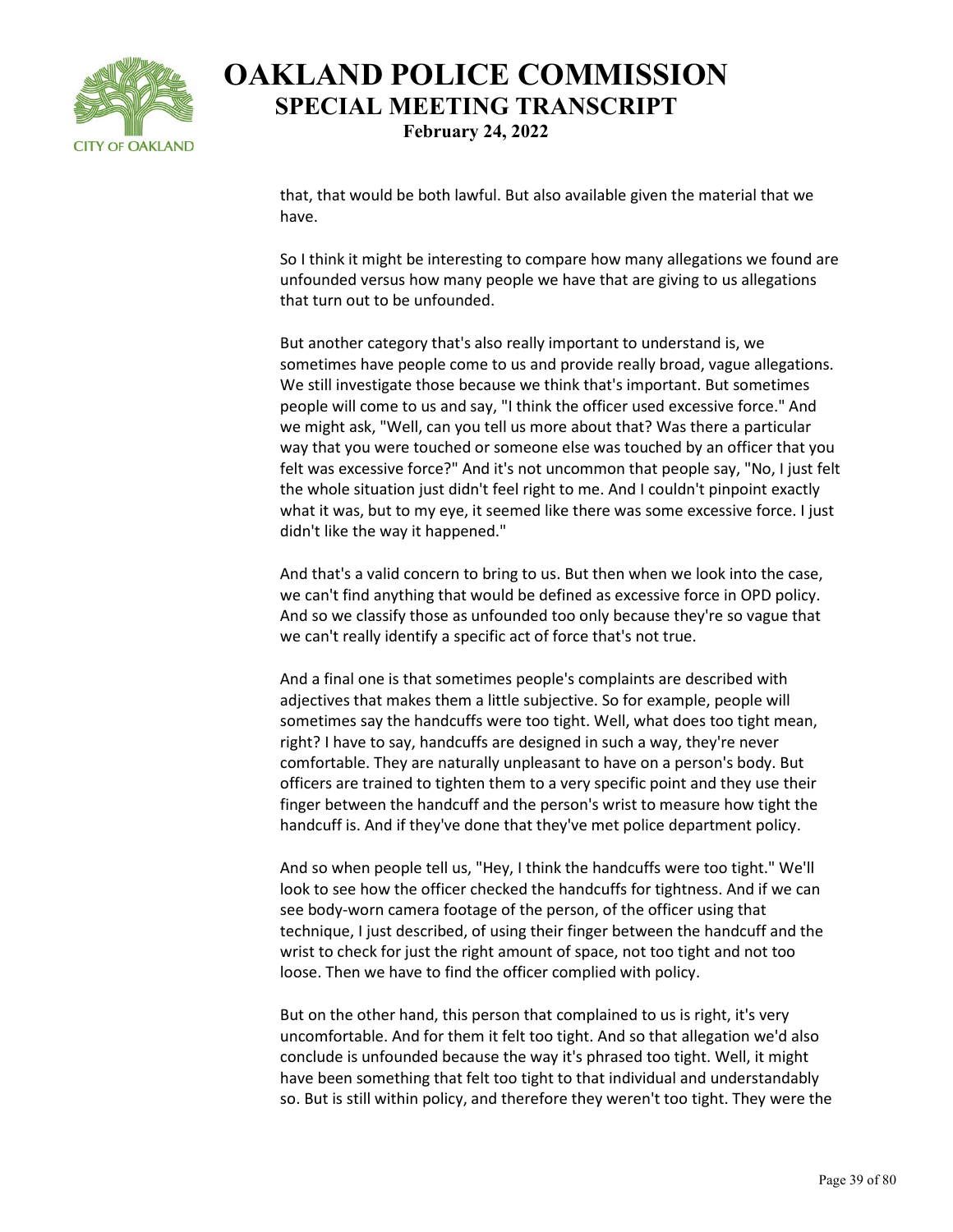

|                     | tightness described by policy, even though that's a very unpopular tightness. So,<br>I hope that's helpful. Those are very broad generalizations and we're working<br>with our staff and IT and with the chair to figure out ways we might be able to<br>put some more numbers behind those to make those come to life a little bit<br>more. We're also planning on bringing to you, since commissioners now you<br>have an opportunity to see some of these cases, some example of some of<br>these cases so you have a sense of what they look like when they come through.<br>I know that's a lot of material, but I want to be really thorough in answering<br>your question. I hope that was helpful. |
|---------------------|------------------------------------------------------------------------------------------------------------------------------------------------------------------------------------------------------------------------------------------------------------------------------------------------------------------------------------------------------------------------------------------------------------------------------------------------------------------------------------------------------------------------------------------------------------------------------------------------------------------------------------------------------------------------------------------------------------|
| Comm. Harbin-Forte: | Let me follow up on Some of the examples you gave, I can see you saying<br>maybe that they were not sustained or they were exonerated, but I'm the<br>unfounded. If the allegation is that the handcuff was too tight, you can see from<br>the body-worn camera that the officer tested the handcuff, put the finger<br>through and so that was within policy. That gets an unfounded rather than an<br>exonerated.                                                                                                                                                                                                                                                                                        |
| Dir. John Alden:    | It depends on how the complainant phrased the allegation. If they said, "I<br>thought that that was too tight," then we would say unfounded.                                                                                                                                                                                                                                                                                                                                                                                                                                                                                                                                                               |
| Comm. Harbin-Forte: | Okay. As opposed to exonerated?                                                                                                                                                                                                                                                                                                                                                                                                                                                                                                                                                                                                                                                                            |
| Dir. John Alden:    | Right.                                                                                                                                                                                                                                                                                                                                                                                                                                                                                                                                                                                                                                                                                                     |
| Comm. Harbin-Forte: | Oh, because exonerated means the acts alleged by the complainant occurred,<br>but they were justified lawful. The not sustained says the available evidence can                                                                                                                                                                                                                                                                                                                                                                                                                                                                                                                                            |
|                     | neither prove nor disprove the act.                                                                                                                                                                                                                                                                                                                                                                                                                                                                                                                                                                                                                                                                        |
| Dir. John Alden:    | That's right.                                                                                                                                                                                                                                                                                                                                                                                                                                                                                                                                                                                                                                                                                              |
| Comm. Harbin-Forte: | Your unfounded basically is saying that the evidence you have actually disproves<br>the act.                                                                                                                                                                                                                                                                                                                                                                                                                                                                                                                                                                                                               |
| Dir. John Alden:    | That's right.                                                                                                                                                                                                                                                                                                                                                                                                                                                                                                                                                                                                                                                                                              |
| Comm. Harbin-Forte: | Again, you would look at body-worn camera footage.                                                                                                                                                                                                                                                                                                                                                                                                                                                                                                                                                                                                                                                         |
| Dir. John Alden:    | Mm-hmm (affirmative).                                                                                                                                                                                                                                                                                                                                                                                                                                                                                                                                                                                                                                                                                      |
| Comm. Harbin-Forte: | You would talk to the complaining witness.                                                                                                                                                                                                                                                                                                                                                                                                                                                                                                                                                                                                                                                                 |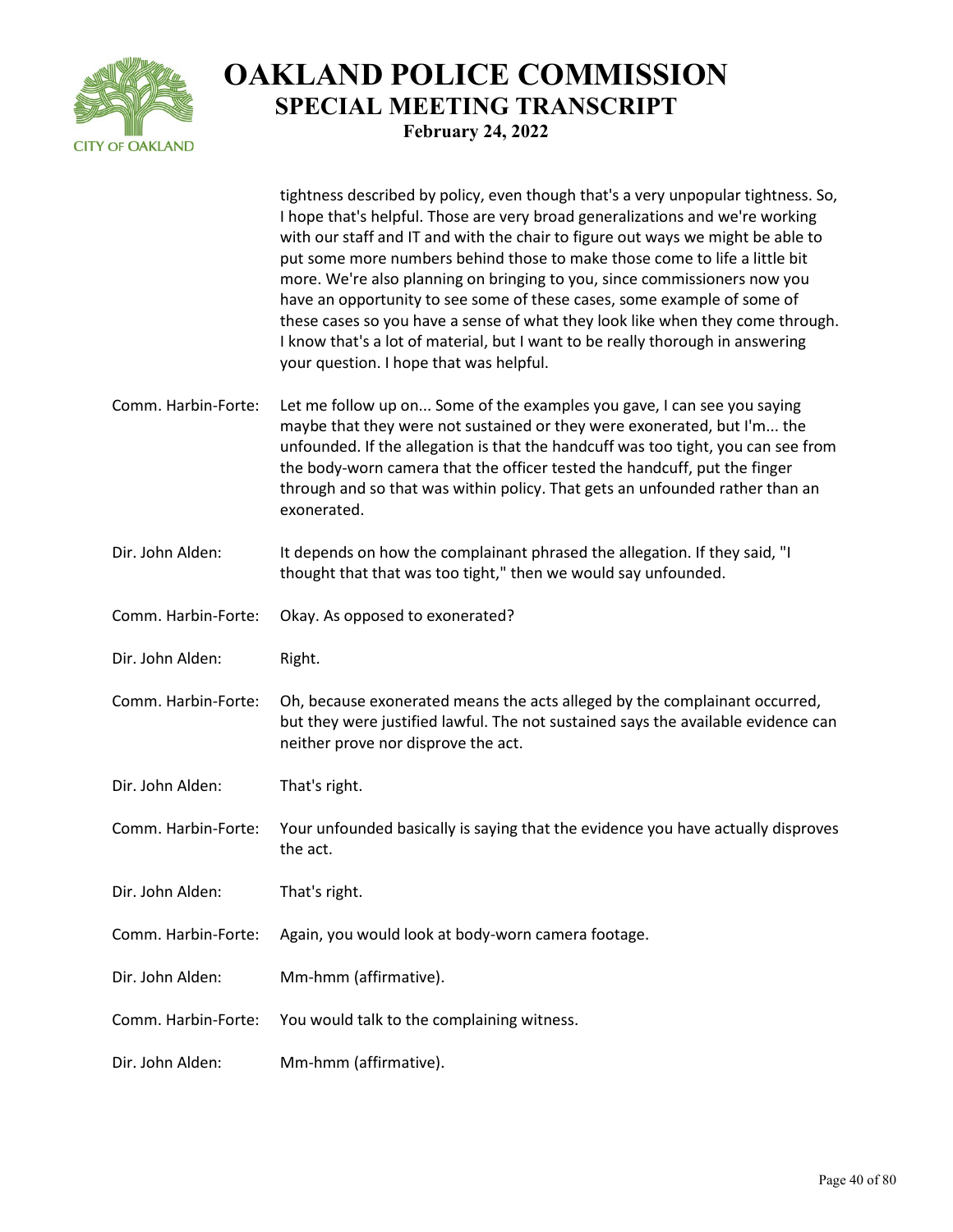

Comm. Harbin-Forte: Let's say in that incident where the police are alleged to have put the handcuffs on too tight, the officer did not activate the body-worn camera, how would you reach a conclusion in those kinds of circumstances as to whether you should sustain or exonerate or find unfounded or whatever? Would you then have to just talk to the officers? Do you make a credibility determination in terms of whether you believe the complainant or the officers? Tell me what the process is in terms of drawing your conclusions in those circumstance?

Dir. John Alden: Sure. That's a great question. Well, first I'd say that if that officer didn't have their body-worn camera on, I would sustain them for not having the body-worn camera on. They'd be in trouble for that. Now, in addition though we'd go another few steps. We'd interview the other people who were witnesses to the scene. That might include other people who are not police officers. Maybe there's someone with a complainant or there's someone else who is arrested at the same time we might try to interview. In addition to that, we'd take a look at the body-worn camera footage of other officers, if any of them are present. We would talk to other people at the scene who are police officers.

> Usually when we see, not always, but most of the time that we see a complaint that cuffs are too tight, we'll also see that a Sergeant at the scene will then receive that complaint. The officer will pass it to a Sergeant, who will then come and double check the cuffs. We'll have the sergeant's testimony about checking the cuffs also, so then we have two people who've checked the handcuffs at that point. We would check that Sergeant's, both body-worn camera footage but also what they had to say about it. We would take a look at any reports they wrote at the time to see if that matches. If they put in their reports that they checked the cuffs and that they were the correct tightness that would corroborate that they were probably right about it. We also look for injuries that the person who was cuffed might have. Certain kinds of injuries to the wrists would corroborate using the cuffs too tight. Any kind of numbness or tingling to the hands shows that the cuffs are too tight according to department policy.

Sometimes we can get information about that from say, paramedics that might provide medical treatment to this person if they have injuries, or to the medical team that would check the person to the jail. If they're handcuffed, not always, but often they're booked into the jail. At that point, there's staff there that look at the person, double check them and if those folks noted that the person's wrists were okay, that would corroborate that the handcuffs were not applied too tight.

Now, sometimes when we have sustained officers for using cuffs too tight it's because one of these other sources, a Sergeant, a medical professional at the scene like a paramedic, or the folks who checked the person at the jail noticed actually that there was some injury to the wrists and documented that. We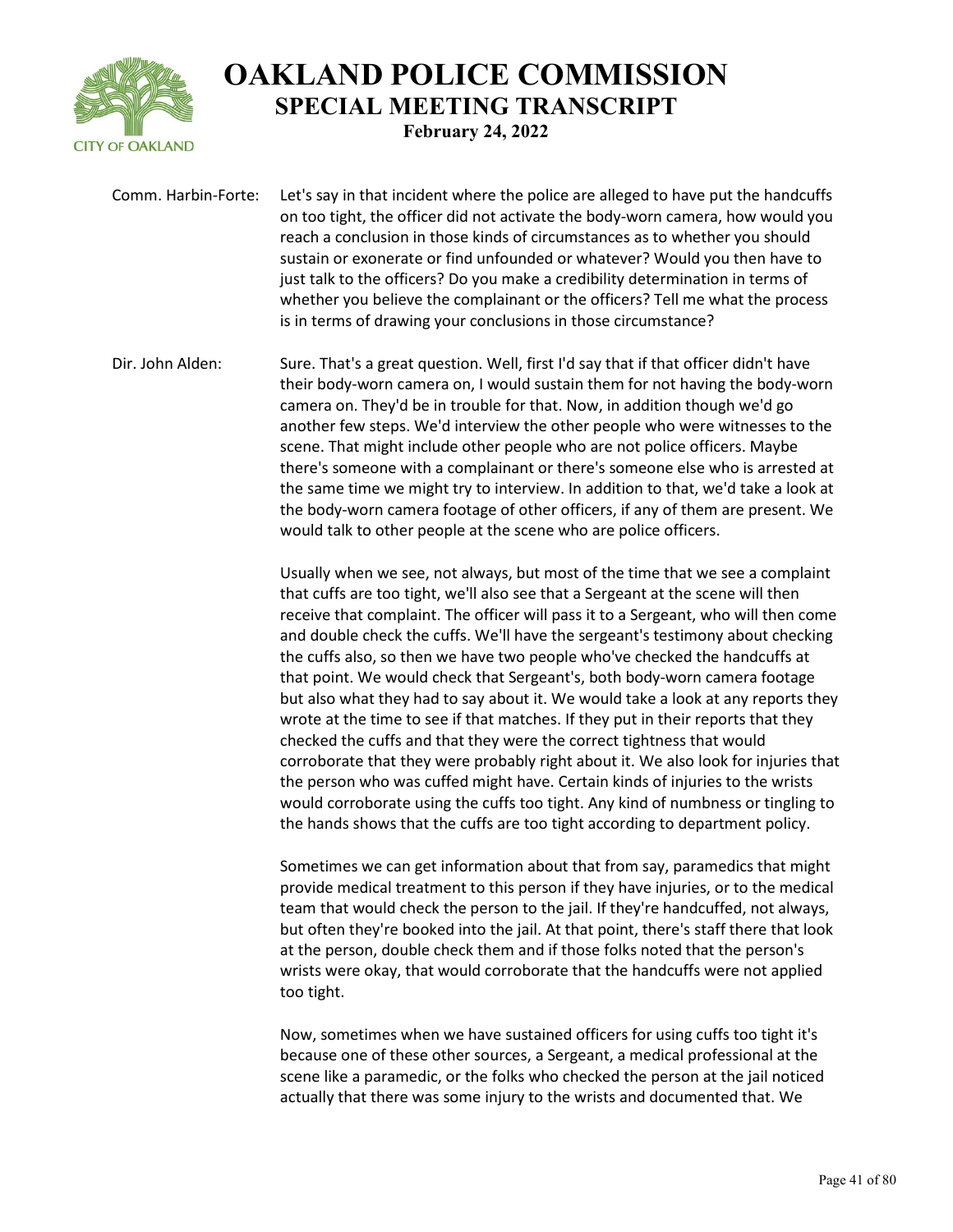

were able to use that to show the officers claim that they put the cuffs on correctly is actually not true and then we could sustain the officer.

Comm. Harbin-Forte: Okay. Madam Chair, one final question and a harder example. The officer takes the complainant off in the car to a dark alley someplace, roughs him or her up or does something else, doesn't activate the body camera and a complaint is made and you have just the officer's word and the complainant's word as to what happened. What do you do in those kinds of circumstances? We've lived in the hood in the community. We've all seen-

Dir. John Alden: Sure.

Comm. Harbin-Forte: ... people get driven off in a police car. You know that something bad is going to happen to them when the officer pulls away and you also know that there may not be any witnesses whatsoever to what happened. What do you do?

Dir. John Alden: Those are harder. There are a number of things that we still check. For example, officers have to call into dispatch about how they're spending their time, where are they and why are they driving from one place to another. If we see holes in someone's dispatch records about where they were supposed to be, that can corroborate that they did something like what you just described. If the person who's making the complaint has injuries, then we take a look at what those are and if those are consistent with the way they said that they were abused, that's highly corroborative and that makes us inclined to believe them and probably sustain in those cases. Particularly if the material that we can get that's corroborated by other people shows there is no reason for those injuries to have happened.

> If there's someone else who saw the person driven off, if there's a police support about what happened that shows no reason to have touched the person, those all tend to corroborate the complainant. These days officers movements are so intensely tracked that the scenario that you've described is today rare, but was quite common when I first started doing this work a decade ago. It's a lot harder for officers to get away with that now than used to be the case. That's not to say it doesn't happen, but we now have many more ways to track officers that it's easier to catch them if they were going do that. That would be a termination level offense, for sure.

Comm. Harbin-Forte: Right. Thank you Madam Chair. Thank you, Mr. Alden. No other-

Dir. John Alden: Of course.

Comm. Harbin-Forte: ... questions. Thank you.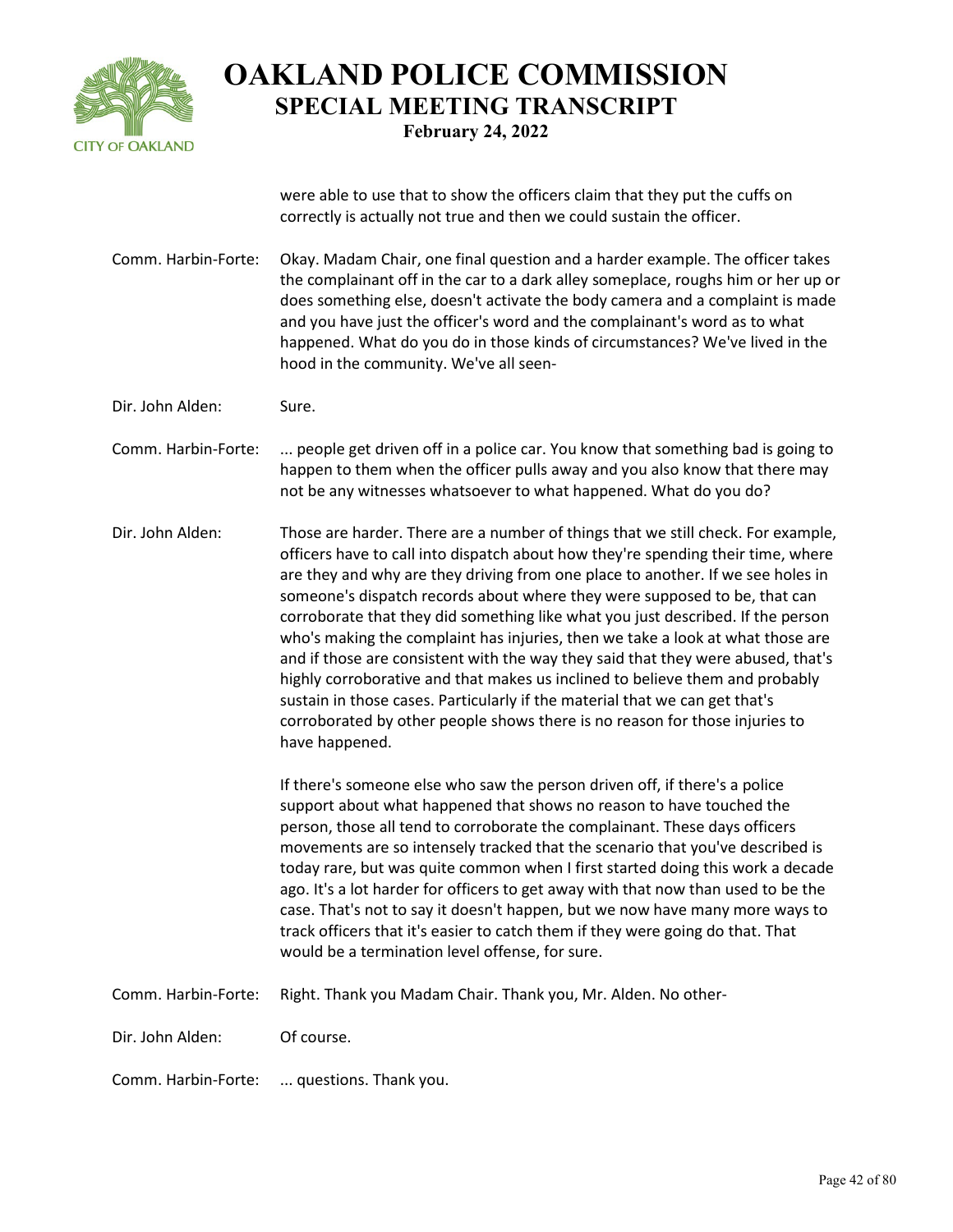

# **OAKLAND POLICE COMMISSION SPECIAL MEETING TRANSCRIPT**

**February 24, 2022**

| Dir. John Alden:     | Sure.                                                                                                                                                                                                                                                                                                                                                                                                                                                                                                                                                                                                                                                                                                                                                                                                                                                                                                                                                     |
|----------------------|-----------------------------------------------------------------------------------------------------------------------------------------------------------------------------------------------------------------------------------------------------------------------------------------------------------------------------------------------------------------------------------------------------------------------------------------------------------------------------------------------------------------------------------------------------------------------------------------------------------------------------------------------------------------------------------------------------------------------------------------------------------------------------------------------------------------------------------------------------------------------------------------------------------------------------------------------------------|
| Chair Milele:        | Vice chair Peterson.                                                                                                                                                                                                                                                                                                                                                                                                                                                                                                                                                                                                                                                                                                                                                                                                                                                                                                                                      |
| Vice Chair Peterson: | Hi. Thank you very much chair and good evening. Mr. Alden, I heard you ask the<br>police commission to ask OPD to start collecting race data. Is this the first time<br>that I mean, I believe this race data is really important. Why are we just<br>getting this notice that it's not being collected by OPD and you're asking us for<br>the first time to ask OPD to collect it? Why hasn't it been-                                                                                                                                                                                                                                                                                                                                                                                                                                                                                                                                                   |
| Dir. John Alden:     | Well-                                                                                                                                                                                                                                                                                                                                                                                                                                                                                                                                                                                                                                                                                                                                                                                                                                                                                                                                                     |
| Vice Chair Peterson: | done by your office before?                                                                                                                                                                                                                                                                                                                                                                                                                                                                                                                                                                                                                                                                                                                                                                                                                                                                                                                               |
| Dir. John Alden:     | Oh, we have actually been asking for this for some time. This is mentioned in<br>our 2019 annual report and also our 2020 annual report. We mentioned this to<br>the city administrator during our budget presentation last year, but still hasn't<br>been fixed. This has actually been a topic at these meetings several times and<br>we've been asked why don't we have this data and this fact that I've been<br>describing here that 85% of complaints are made to OPD and they don't collect<br>racial data is one that we've talked about many times. I think it's high time that<br>the police department collect that information. I'm being very explicit and direct<br>about it tonight in a way that maybe I was a little too gentle before. But we<br>really need this data and it needs to come, I think, from OPD at the time they<br>take the complaints. From my perspective, I've been mentioning this for the two<br>and a half years. |
| Vice Chair Peterson: | Well, this is something that's, I think, very critical and we will figure out how to<br>follow up.                                                                                                                                                                                                                                                                                                                                                                                                                                                                                                                                                                                                                                                                                                                                                                                                                                                        |
| Dir. John Alden:     | Thank you. I really appreciate that.                                                                                                                                                                                                                                                                                                                                                                                                                                                                                                                                                                                                                                                                                                                                                                                                                                                                                                                      |
| Chair Milele:        | Commissioner Hsieh.                                                                                                                                                                                                                                                                                                                                                                                                                                                                                                                                                                                                                                                                                                                                                                                                                                                                                                                                       |
| Comm. Hsieh:         | Thank you. Good evening Mr. Alden. Thank you for your report. You were<br>describing all of those investigative steps. I thought about every time I had to<br>look into whether or not police basically brutalized or hurt one of my clients and<br>figure out how we would go do it with that, whether it's walking into a camera<br>and trying to document it right there on the spot, pulling medical records. If you<br>saw me in nodding the entire way through, I was with you most of the way. I<br>think what I want to talk about is sort of this is a problem and we got to get at<br>it, right? I'm not interested in just collecting the data. I'm interested in trying to<br>figure out what we're doing to fix this problem, because it is absolutely a                                                                                                                                                                                     |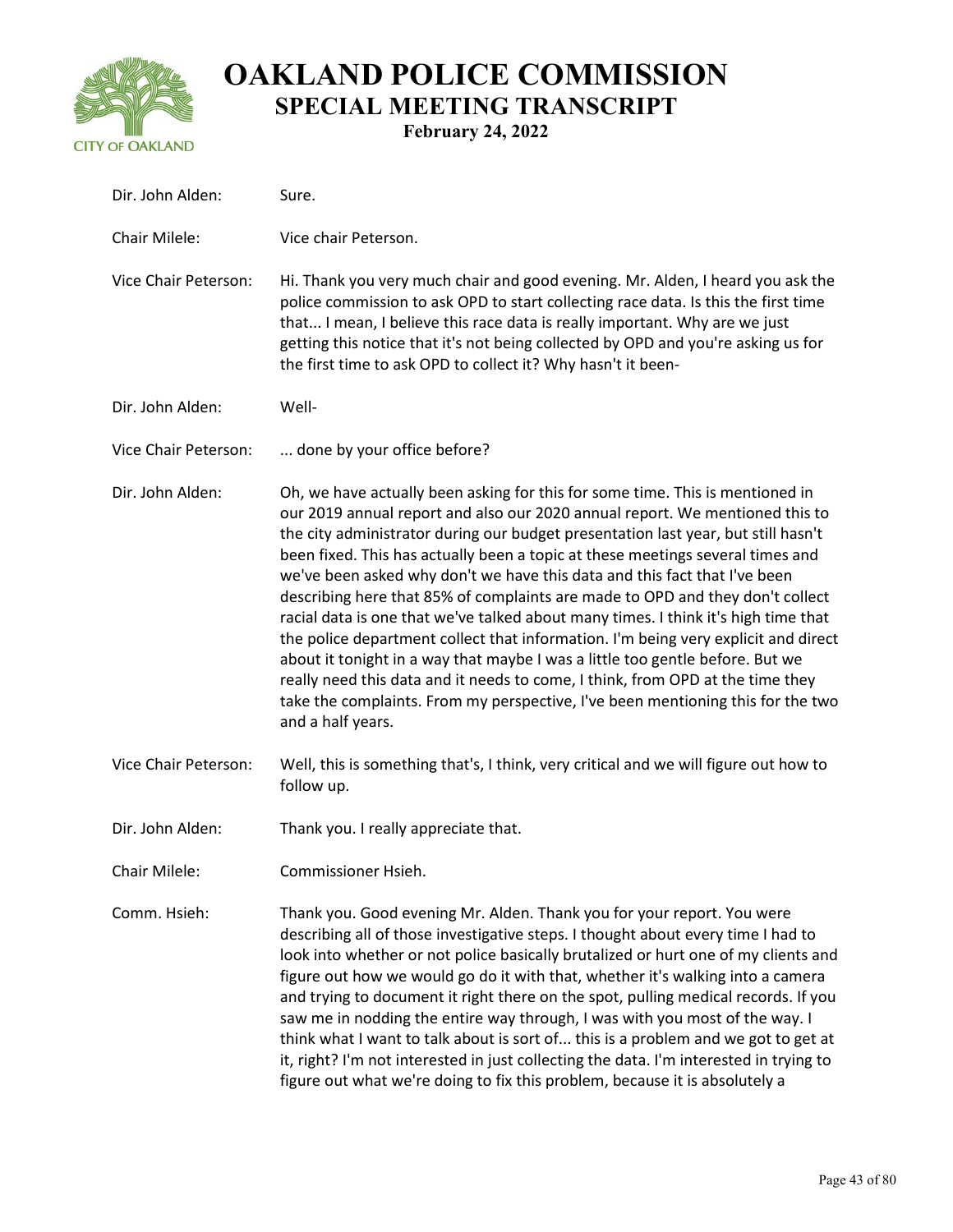

problem and it needs to stop. That usually means more work for everybody. I'm sorry in advance.

First, I'd like to figure out how we can get into CPRA. I know that means more work for you and your investigators, but if you're asking for more staff, I think that's got to happen. I think that we not only want to get those reports, not just through the portal that we have, through walk-ins, through the form, through online, through referrals, through the police department, we need to start figuring out the other sources where that information can come from. I'm going to make a couple of suggestions, right? I will tell you right now that any public defender who sees a client who has a black eye when they shouldn't [inaudible] to make that complaint. That could be district attorney's offices, which are figuring out whether or not to file that complaint or those charges.

I would also start going to the county hospital, [Highland] medical staff at the jail and having pamphlets, having information and making sure that information is there so that they know because they want to know. Sometimes the people that they talk to, they don't want to make it harder on them by reporting to IAD. But if there's a civilian oversight, that's the way to do it. I'm happy to start making those introductions. I know I've sent an email about it before and can start making that happen.

I also hope that this is a directive to start identifying two things. This may or may not be you. This may be something that we refer to our inspector general, but we need to start identifying officers who are more likely to use force and more likely to use force against black and brown people, right? You don't have all the data. You might have some small subset, but that's something that I would ask commissioners to start thinking about. I also hope that we can start identify situations where use of force more likely is trending and what we might want to do in those situations.

I think outside of that, we might start thinking about policies about investigating within CPRA about investigating use of force and racial profiling. These all go hand in hand. Those are my thoughts. I'm happy to get started working on it, whatever it takes. Thank you.

Dir. John Alden: I think those are just fantastic thoughts. I do want to add to that. Yes to all of that and I should note that within the police department I know they've been trying to create a process in collaboration with a monitor, because it's part of the NSA, that would help identify which officers are the most likely to use force or perhaps might be using force too much. I think that that should include upon whom the force is used so we can figure out are there particular officers or even particular units within the police department where force is being used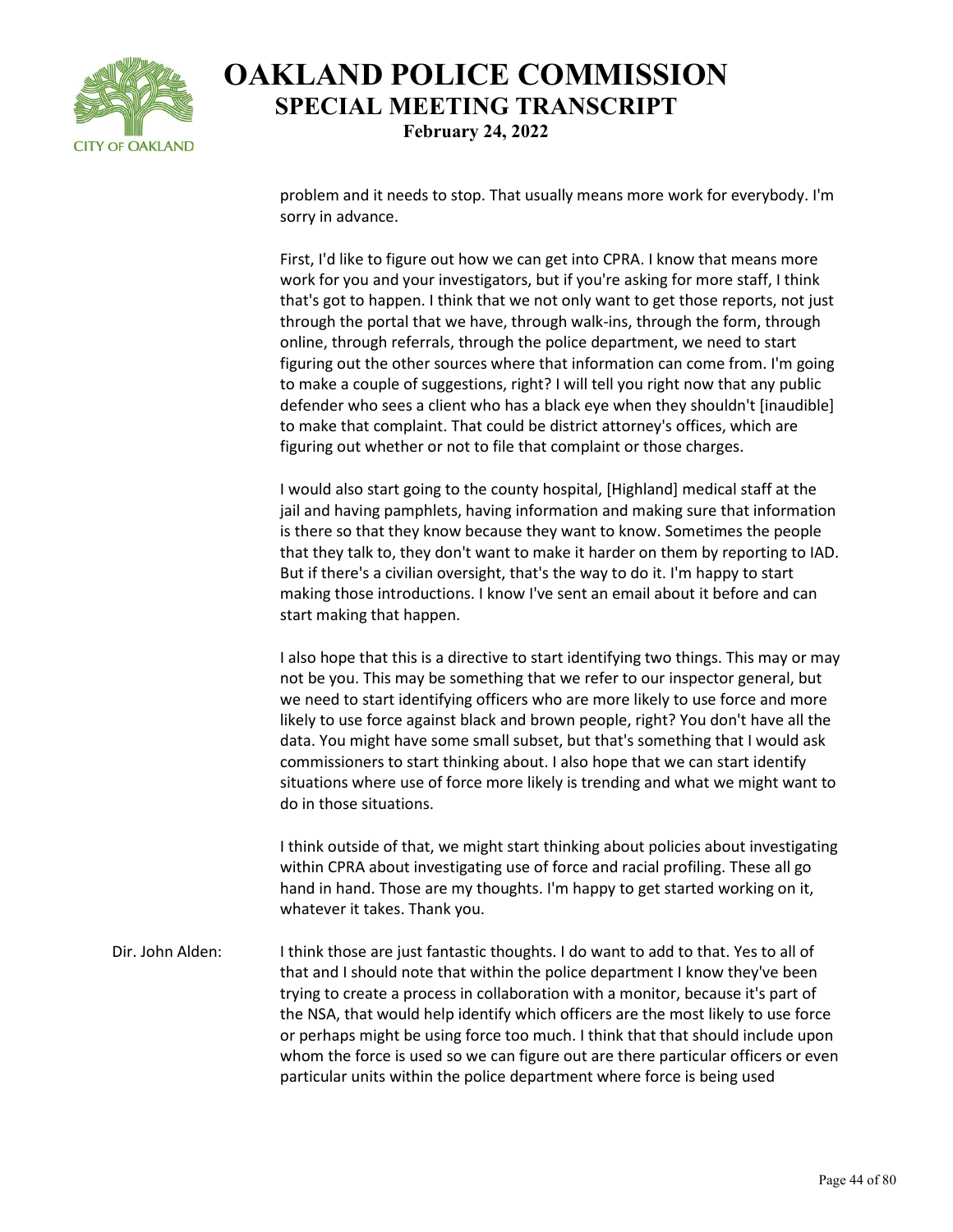

disproportionately on black Oaklanders or other BIPOC communities that we can trace so that we can drill down into those units and see why that is, right?

In some other agencies they then take further corrective action. I think OPD has started doing this from what I've been told. I see the chief has his hand up so maybe he can tell us more about this, but sometimes then they'll even go into units like that and perhaps try reassigning some people to different beats or with different supervisors and see if they get different results. I think that's commendable and should be done. I would particularly, Commissioner Hsieh be eager to get some advice and direction from you on how we could better persuade public defenders and other criminal defense attorneys to get their clients to talk to us. I would really like to have a stronger relationship with that community because as I think about outreach, boy, that's really on the top of my list. But an experience we often have is that someone will make a complaint in the field, but then as we catch up with them later they'll tell us, "Hey, look, my attorneys told me not to talk to you or anybody else about what happened because I've got a criminal case pending. I might have a civil due pending and so I'm not supposed to talk to anyone about what happened." Then we lose that information.

I have to confess, having done both of those kinds of law myself, I can see why attorneys give that advice. I'm not critical of them at all in that regard. But it puts us in a bind where it's harder then for us to work on those cases and perhaps some stronger relationship between our office and some of those attorneys and those communities might help us understand better how we could find a place where we can meet both objectives. I'd really love your advice about that.

- Comm. Hsieh: Absolutely. We have an internal system at Francisco public defender's office and it all comes down to the relationship. If they know that resource is out there, that's something that we can build on absolutely.
- Dir. John Alden: Okay.
- Chair Milele: Chief Armstrong, you have a question?

Chief Armstrong: Che, I just want to correct some information that's been shared tonight. I just have to be clear. The first thing I'll say is that the department has been placed into compliance with our risk management task. We are considered to have the most robust risk management system to in America. We are the only department that actually has dashboards that actually provide real time data on use of force by race, by individual officer, by squad. We have a monthly risk management meeting that we just conducted with the IMT yesterday and we do it on a monthly basis, where we talk about all of outlying officers who actually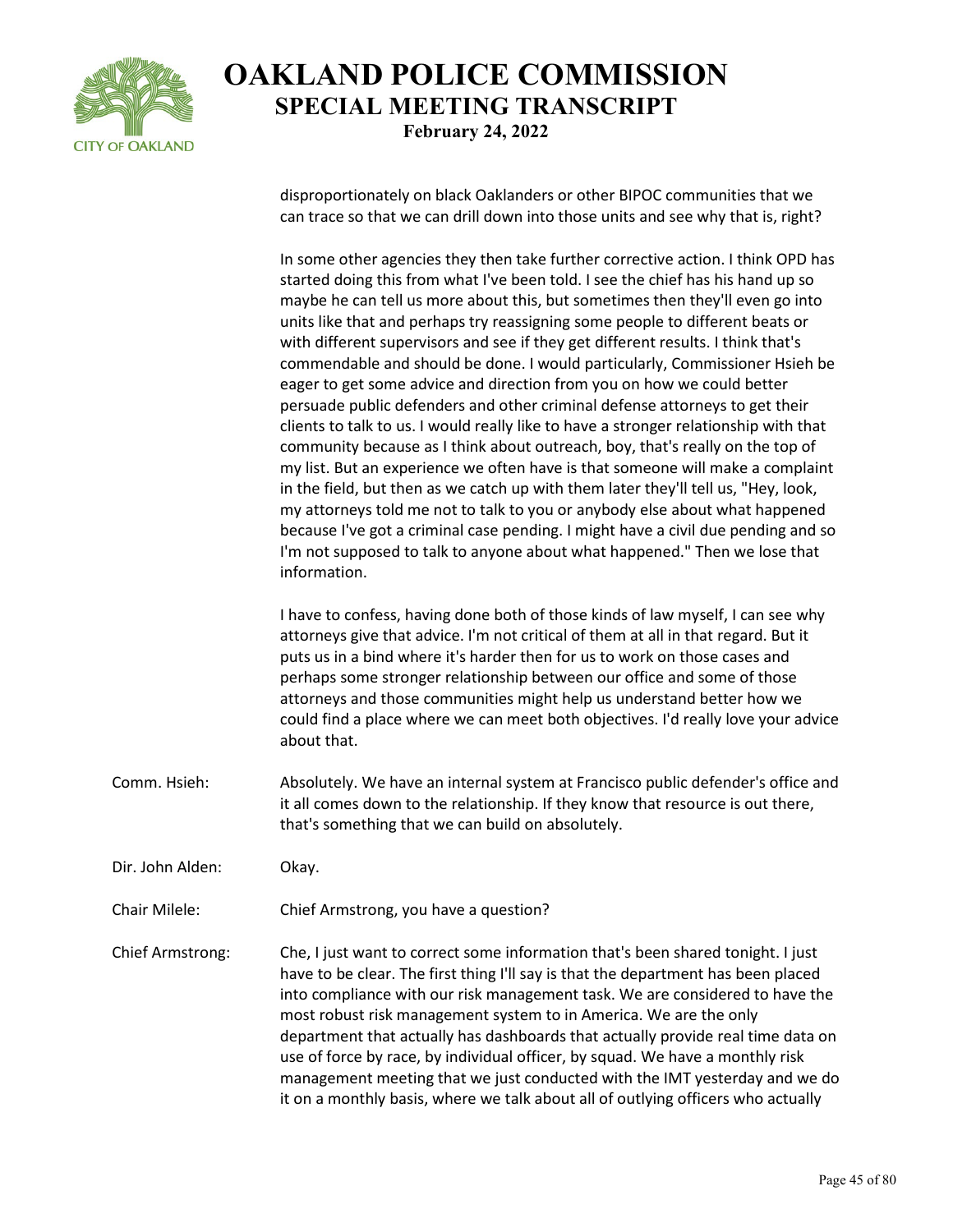

have the highest number of uses of force across the department, look at their force by race. We also talk about all of the officers that have met a threshold that we have around use of force, which is peer to peer comparison, and who have been referred to supervisory monitoring or the highest level of monitoring, which is supervisory intervention. These are officers that have a history of complaints or uses of the force.

We've also moved officers out of particular positions or assignments based on this monthly analysis and risk management meeting that we do. I really would like for the IG, if you would, to come in and do a more thorough analysis, because I think when we throw around numbers and we try to put meaning to numbers without analysis, it's not a fair way of doing things, right? The assumption that the mere fact that force numbers look the way they look means that you need to look further into what is the underlying reason for the force, when is the force being used and by whom. To take a number in and of its self and try to place meaning to say that means it's excessive is just not fair.

I'll say that if you want to have a conversation about force, the IG, she sits in the meetings since she's been here, she can tell you the thorough analysis that we do regarding force. Also it has to be clear that the vast majority of the force used by the Oakland Police Department is level four use of force, which is the lowest level of force that we use. It doesn't represent the excessive hands on, whether using batons or using what we call physical [inaudible], which is physical force. It represents the pointing of a firearm. These are significant uses of force, but that represents the vast majority of it. I just ask that if the... The department can come back and provide you a full presentation on use of force. We can also demonstrate to you that our force overall has actually declined nearly 40% over the last two to three years.

I think it's just important that we have a thorough, more robust conversation about the data, because we have some of the most robust data collection systems that we've invested a lot... The city has invested millions of dollars into our current systems to actually track this particular force and we can provide that presentation. I think Chair Jackson had Pete Peterson, the former director of DIT come and do a presentation about a year ago about our system and he was recognized for creating a system that is now a national model adopted by the Department of Justice. I just want to be clear when we talk about how the department is tracking force, how we're doing force analysis, we have a system that we believe that the federal monitor who looks at this force every single month. We have a meeting with the IMT to discuss actual force cases that they read each investigation every month. I just want to be clear when we have these discussions, it is a much more nuanced discussion. I just want to offer that.

Chair Milele: Thank you chief. Vice Chair Peterson.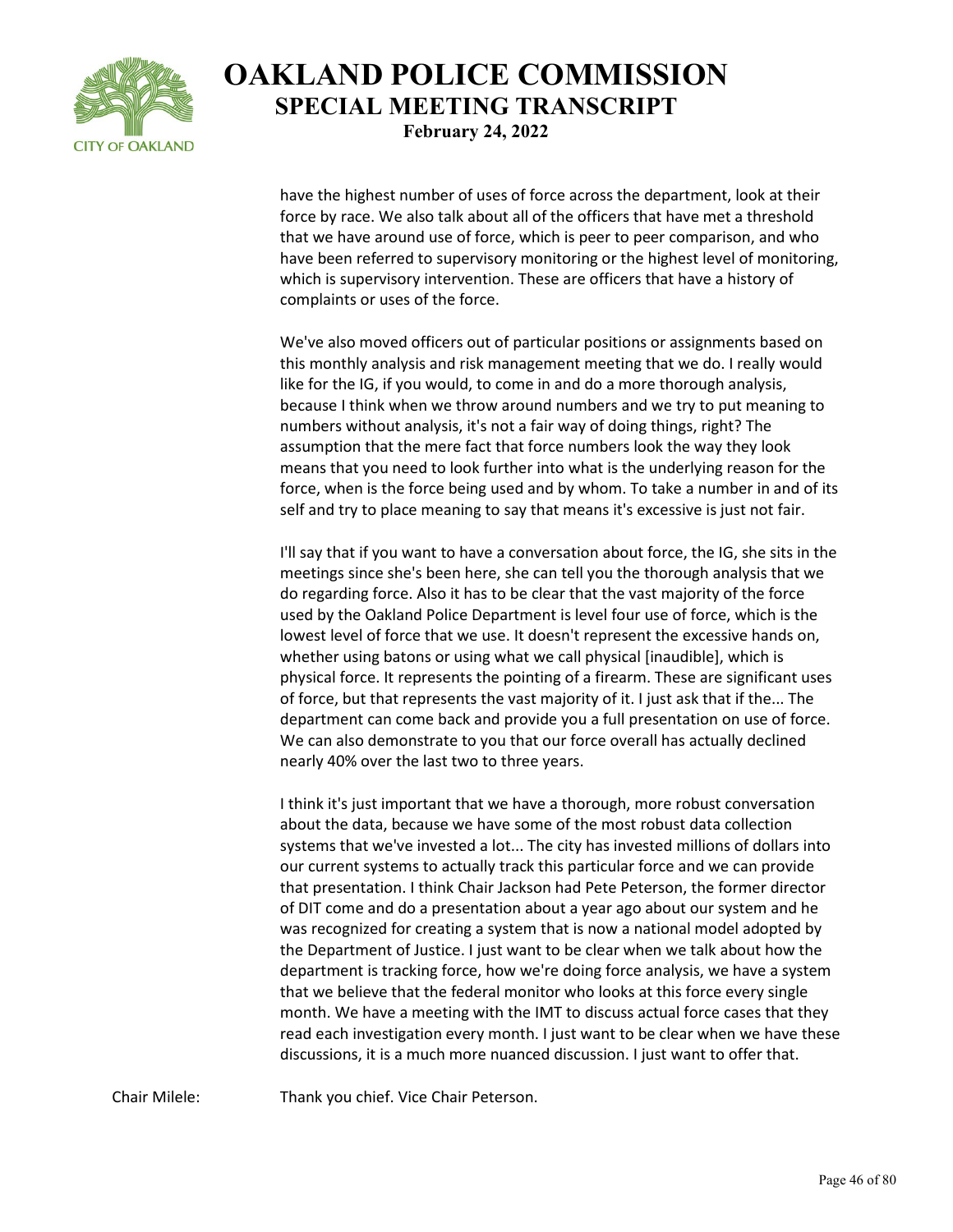

- Vice Chair Peterson: In terms of what the chief just said, I wanted to know whether his reports also include the racial data that Mr. Alden was saying was not collected. I'm confused now.
- Chief Armstrong: We collect all race data related to use of force. I think I must say Chair Milele and I, during our Friday meetings with her and Chair Jackson, actually just requested that the department start collecting race in Internal Affairs. This was the first time that I've been asked to actually make that change and she asked me that during our meeting, brought it to my attention and now we are trying to create that process in our forms to actually collect race at IAD. Chair Milele did bring that to my attention. That's something that we are moving forward on.
- Vice Chair Peterson: Thank you.
- Chair Milele: Commissioner Hsieh.
- Comm. Hsieh: I sense a lot of frustration and I get it, right? This is something that the department's been working on for a long time. But at the same time, we're at these police commission meetings and all we get is crime data, right? I would love to see the data. I would love to see it. I would love to see it on a regular basis to the extent that's possible so that the community and we have an idea about it and about what's going on. Because we want to know about what those efforts are. We want to know that interventions are being made because what we have is data from a very small portion of the CPRA to the extent that we can. I mean, I get it, right? I think there's a way to address it. I think there's a way to have a discussion about it and it would be extremely helpful if there was reporting on it to the extent we can.
- Chief Armstrong: To the Chair I say, commissioner, we actually produce a monthly, actually a biweekly OIG report that includes our use of force on a biweekly basis that's uploaded to our website for the community to look at. We just pushed out one today. Every two weeks we push out a biweekly report to the IMT mandated by the court. It is an update on our past use of force so we are constantly reporting out on use of force. In your packets today you have our risk management policy that covers the analysis that we go into when it comes to our risk management system.

I think if there's something that you guys want to request from us to provide, we can definitely provide it. But I just have concerns when we have these type of conference conversations without the department having an opportunity to really represent what is truly happening around the data analysis that we are doing. That's all. We can schedule an item and have a real substantive discussion about this, but to sort of ad hoc and things be said that is actually not consistent with what we're doing I think is just not a fair representation of what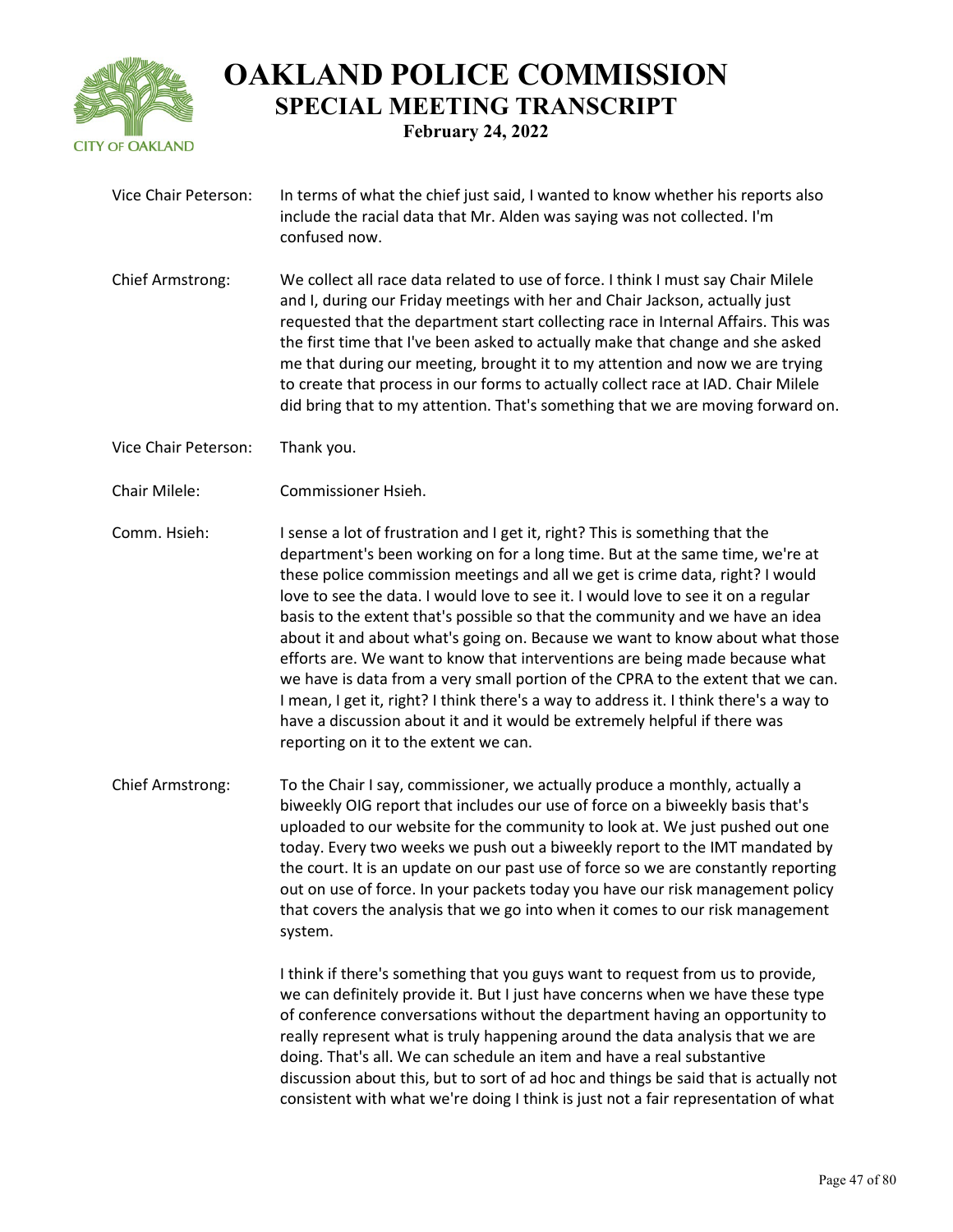

the department is actually doing. We have the federal oversight that's requiring us to do it so I want to make sure that we don't compromise that because this is something that we work on every day.

Chair Milele: Thank you. I think we're at Commissioner Jackson.

Comm. Jackson: Thank you. Just a couple of things. It sounds like to me that it would be appropriate for folks to kind of stay in their lanes, so OPD gets to report out about OPD and CPRA reports out about CPRA and we don't have OPD reporting out about CPRA and vice versa so that things get confused. I do appreciate Chair that you did get some movement on the race collection as it relates to IAD. I do think that for the future it might also make sense to have another presentation on vision so that more of the newer commissioners can understand the breadth and depth of the dashboard of information that can be collected by an officer. We may not be able to look into the weeds in that way, but we can get some percentages to understand exactly what is collected and where we can find it.

> Thirdly, I think that Chief, if those reports are being pushed out every other week rather than just have them updated to the website, is there a way that the commission can receive them automatically like if we were on a newsletter kind of list? It may be more information than we even have the time to delve through, but there are some people like Commissioner Hsieh who I know is going to prioritize it. It might be good for us to just have it as a part of a regular information share rather than wanting to go and find one here and there. I'm not sure if that's possible. I'm requesting through the chair that the chief respond to that request for information.

- Chief Armstrong: Yes. To the chair, yes, we can do that. We can forward a copy of that to Rania and Deputy Chief Mendoza is following as well. That report not only includes use of force, but it also includes discipline, sustained cases, IAD cases. It includes a lot of data that we produce to the IMT on a biweekly basis and so Chief Mendoza is copying that. She'll get that over. Then Chair, we also do... Mendoza advised that we do have a scheduled OPD training on risk management, our system with the commissioners coming up soon. Some of the newer commissioners will get a chance to be exposed to our system during that training as well.
- Comm. Jackson: Excellent. Thank you very much.

Chair Milele: Thank you chief and-

Comm. Harbin-Forte: One final thing.

Chair Milele: ... Commissioner Harbin-Forte.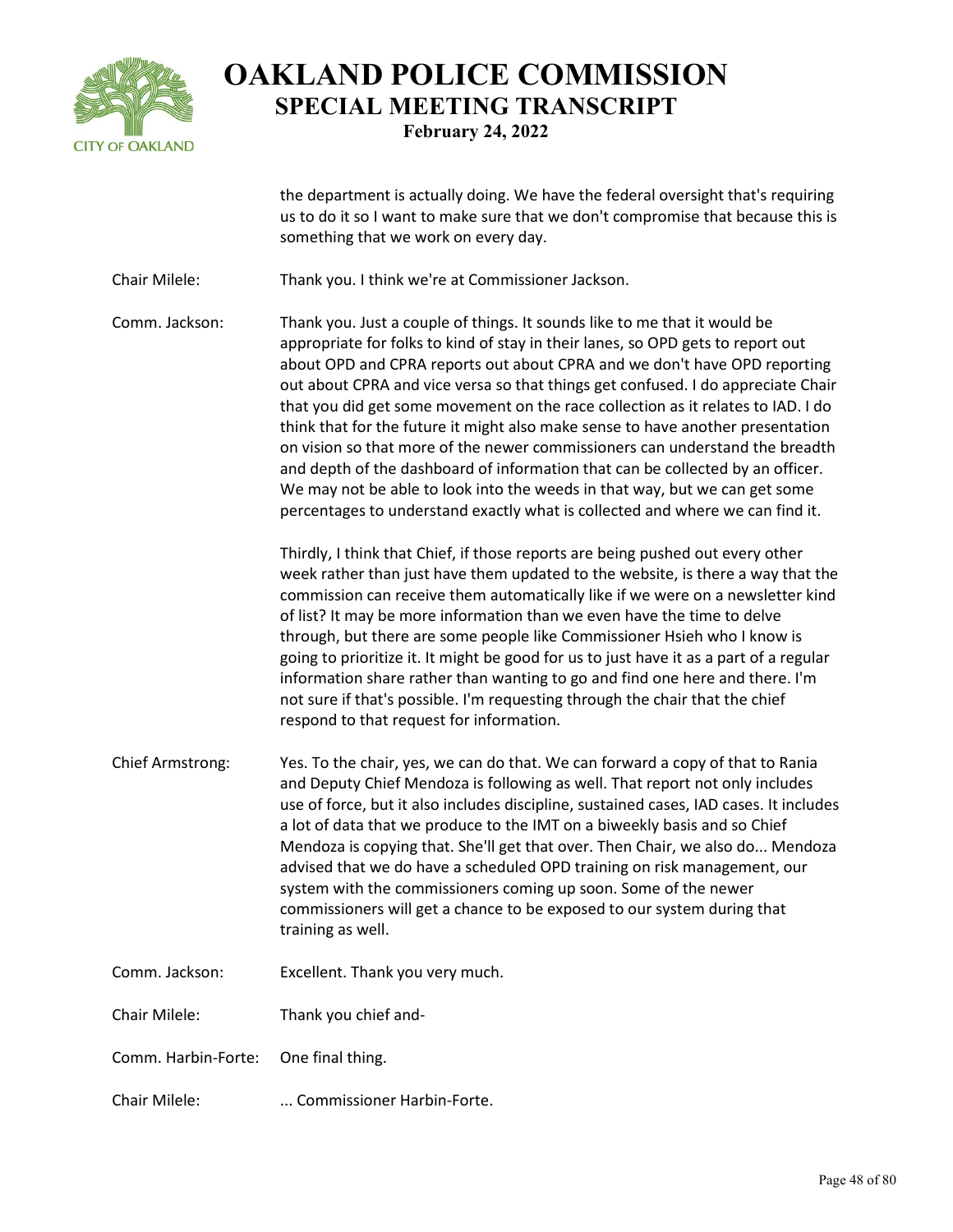

| Comm. Harbin-Forte: | Thank you so very much Madam Chair. Now I'm confused. The information on<br>race is out there? It's been available all along?                                                                                                                                                                                                                                                                                                                                                                                                                                                                                                                                                                                                                                                                                                                                                                                                                                                                                                                                                                                                                                                      |
|---------------------|------------------------------------------------------------------------------------------------------------------------------------------------------------------------------------------------------------------------------------------------------------------------------------------------------------------------------------------------------------------------------------------------------------------------------------------------------------------------------------------------------------------------------------------------------------------------------------------------------------------------------------------------------------------------------------------------------------------------------------------------------------------------------------------------------------------------------------------------------------------------------------------------------------------------------------------------------------------------------------------------------------------------------------------------------------------------------------------------------------------------------------------------------------------------------------|
| Dir. John Alden:    | No. Sorry. I didn't mean to interrupt. I apologize.                                                                                                                                                                                                                                                                                                                                                                                                                                                                                                                                                                                                                                                                                                                                                                                                                                                                                                                                                                                                                                                                                                                                |
| Comm. Harbin-Forte: | Okay. I'm confused. The chief says we're pushing this stuff out. It's there, it's<br>available, it's accessible, but CPRA isn't accessing it or it doesn't exist or tell me<br>what's I'm confused. I'm sorry.                                                                                                                                                                                                                                                                                                                                                                                                                                                                                                                                                                                                                                                                                                                                                                                                                                                                                                                                                                     |
| Dir. John Alden:    | That is an understandable question commissioner. There are two different data<br>sets that we're talking about here. OPD tracks upon whom they use force, which<br>is how I got some of the statistics I provided to you earlier. Then they have a<br>system for reviewing use of force and they keep race data in that system. That<br>said, the set of people who complain are a different set of people, right? That<br>set of people who complain, the complainants, don't always complain about<br>force. They complain about lots of different things, sometimes force, sometimes<br>other things, but when they make the complaint, their demographic data is not<br>captured. Sometimes they're just bystanders, right? There might be a person<br>upon whom force is being used, who doesn't make a complaint, but there's<br>someone else walking by or driving by who sees it and they make a complaint<br>and that person who made the complaint, we don't have information on who<br>they were all the time.<br>To some extent, we can figure out from OPD's data about use of force upon<br>whom force was used and we can kind of extract from that some data. That |
|                     | doesn't get us very far because the set of complainants we have doesn't match<br>up. It's not the same set of people. I'm not sure if I explained that well. I know<br>it's getting kind of late and so my ability to explain is probably not as good as it<br>was earlier in the evening, but I hope that makes sense.                                                                                                                                                                                                                                                                                                                                                                                                                                                                                                                                                                                                                                                                                                                                                                                                                                                            |
| Comm. Harbin-Forte: | Thank you. I think we're taking it as far as we should take it at this meeting.                                                                                                                                                                                                                                                                                                                                                                                                                                                                                                                                                                                                                                                                                                                                                                                                                                                                                                                                                                                                                                                                                                    |
| Dir. John Alden:    | Yes, ma'am.                                                                                                                                                                                                                                                                                                                                                                                                                                                                                                                                                                                                                                                                                                                                                                                                                                                                                                                                                                                                                                                                                                                                                                        |
| Comm. Harbin-Forte: | I'll just continue scratching my head all night. All right. Thank you all.                                                                                                                                                                                                                                                                                                                                                                                                                                                                                                                                                                                                                                                                                                                                                                                                                                                                                                                                                                                                                                                                                                         |
| Chair Milele:       | Thank you Commissioner. I wanted to ask the commission about possibly<br>bumping a couple of agenda items as the time is running on, specifically the<br>presentation from the chief of staff and the annual report, so that we could still<br>end around on time. I don't know if this is out of order. I apologize if it is, if I<br>needed to take any comment before, so maybe council can let me know if I'm-                                                                                                                                                                                                                                                                                                                                                                                                                                                                                                                                                                                                                                                                                                                                                                 |
| Conor Kennedy:      | I would love-                                                                                                                                                                                                                                                                                                                                                                                                                                                                                                                                                                                                                                                                                                                                                                                                                                                                                                                                                                                                                                                                                                                                                                      |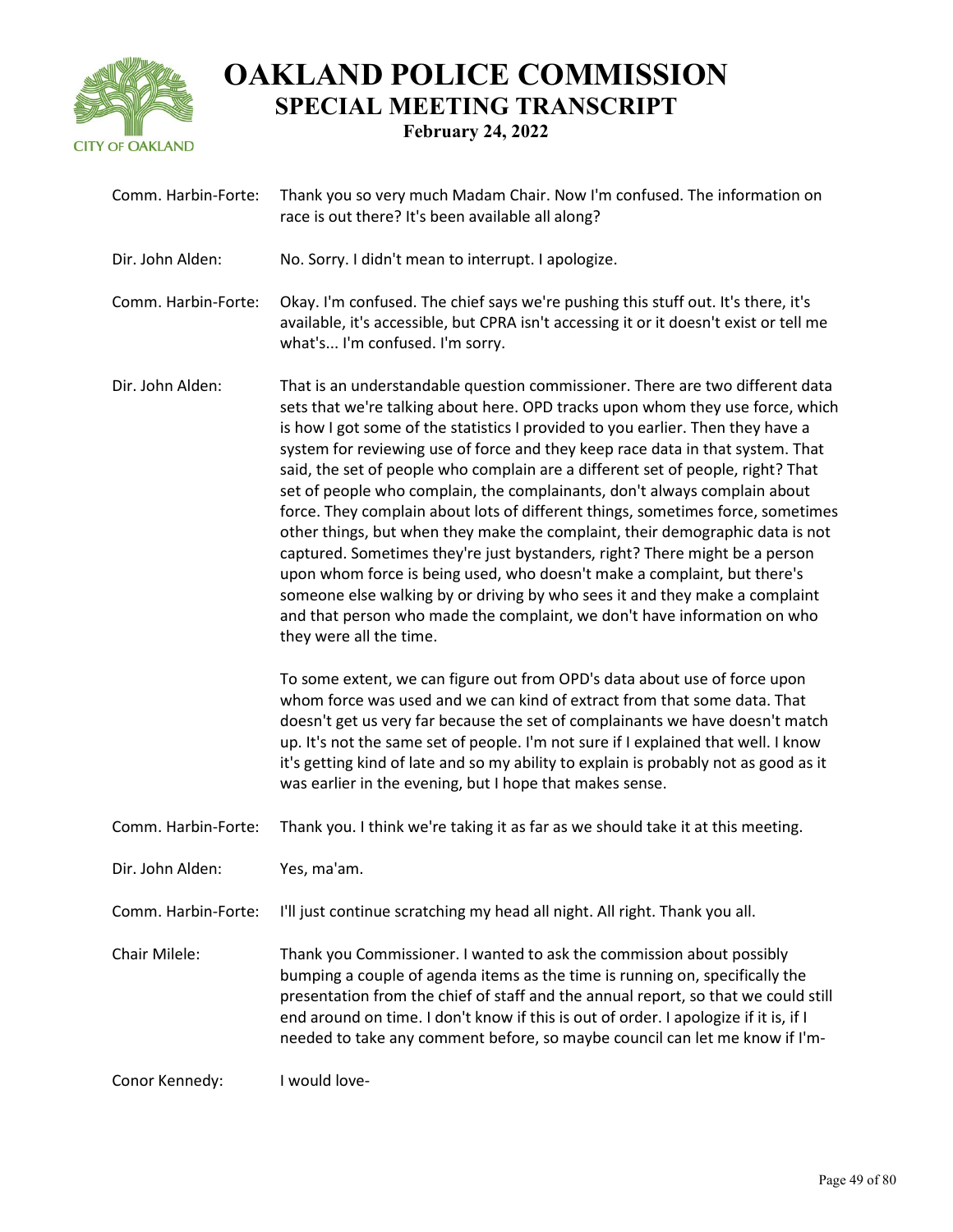

| Chair Milele:     | [crosstalk] order that.                                                                                                                                                                                                                                                                                                                                                                                                                                                                                                                                                                                                                                                                                                                                                                                                                                                                                               |
|-------------------|-----------------------------------------------------------------------------------------------------------------------------------------------------------------------------------------------------------------------------------------------------------------------------------------------------------------------------------------------------------------------------------------------------------------------------------------------------------------------------------------------------------------------------------------------------------------------------------------------------------------------------------------------------------------------------------------------------------------------------------------------------------------------------------------------------------------------------------------------------------------------------------------------------------------------|
| Conor Kennedy:    | I would recommend that exactly as you said it, you go ahead and you take public<br>comment from the two items. But also what I would recommend based on my<br>understanding of [inaudible] rules, rather than a motion of table, you'd call it a<br>motion of postpone indefinitely and that's just how it sprays. We all know it<br>would be agenda at the next meeting. You just take a motion to postpone<br>indefinitely, then take a second. You would then vote on it and then you go to<br>public comment on the items that you are taking off of today's agenda. Thank<br>you.                                                                                                                                                                                                                                                                                                                                |
| Chair Milele:     | Okay. It looks like I still have a few questions on the agenda item that we're still<br>on, the CPRA review. Commissioner Jackson.                                                                                                                                                                                                                                                                                                                                                                                                                                                                                                                                                                                                                                                                                                                                                                                    |
| Comm. Jackson:    | Actually, I was prepared to make the motion to table indefinitely, but I do<br>realize that you need to take public comment on this item before we can do<br>that. I was a little anxious there. Thank you.                                                                                                                                                                                                                                                                                                                                                                                                                                                                                                                                                                                                                                                                                                           |
| Chair Milele:     | Okay. We can move to public comment unless Commissioner Hsieh is your<br>Okay. Let's move to public comment on the item.                                                                                                                                                                                                                                                                                                                                                                                                                                                                                                                                                                                                                                                                                                                                                                                              |
| Commission staff: | You got it Chair. Give me just one second. I'm going to set up. I keep losing our<br>little clock. Members of the public wishing to make public comment on this<br>item, the CPRA report, please raise your hand. I'll call on you in the order that<br>they've appeared. I see first up [Moto G Stylis]. I've unmuted you on my end.                                                                                                                                                                                                                                                                                                                                                                                                                                                                                                                                                                                 |
| Moto G Stylis:    | Hi, can you hear me?                                                                                                                                                                                                                                                                                                                                                                                                                                                                                                                                                                                                                                                                                                                                                                                                                                                                                                  |
| Commission staff: | I can, yes. Go ahead.                                                                                                                                                                                                                                                                                                                                                                                                                                                                                                                                                                                                                                                                                                                                                                                                                                                                                                 |
| Moto G Stylis:    | I'm really embarrassed for everyone from what I just saw. Mr. Alden was kind<br>enough to present some data about really important issues and you allowed the<br>person you have oversight over to bust in and take as long as they can to just<br>literally poke holes without providing data, without actually providing any<br>evidence that what he was saying had any validity or basis so that as<br>Commissioner Harbin-Forte just said, they're now confused. I think any person<br>in the public would've been confused as well. What a failure of the commission<br>not to ask Mr. Armstrong to stop and to make sure that when he makes his<br>comments, he actually provides the evidence he's talking about, he provides the<br>system he's talking about, all the reports he say come out regularly and what<br>they mean and what they're called and how that relates to what Mr. Alden was<br>saying. |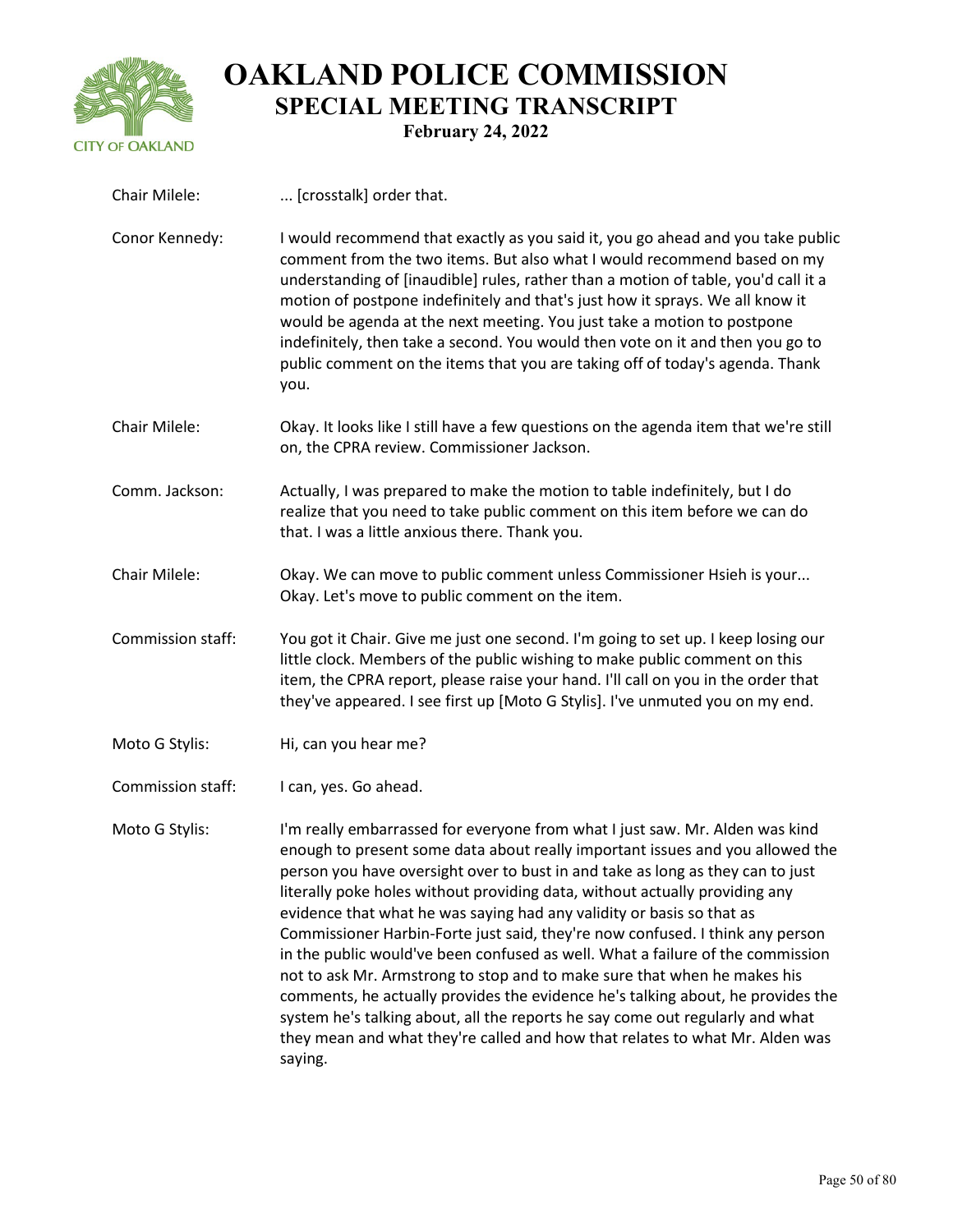

What an immense amount of disrespect to Mr. Alden. He works with a flawed system. That's for sure. It's a flawed system, but it's not Mr. Alden's fault that the system is flawed and he is not the person. The person you have oversight over, the organization you have oversight over is the police and watching these meetings, it does not look that way to the public. You need to start talking to the people in the city of Oakland who watch these meetings because you do not look good. You do not look like fair people. You look like you are captured by the police and not doing your job. I am just saying it frankly. What an embarrassing... and it's on video. I highly recommend everyone watch it just to see what the problem is here. Commission staff: Thank you so much for your comment. No, stop. Mrs. [inaudible] allow me please to... Oh, sorry. Hang on. Unmute you. Ms. Olugbala when you're ready. Assata Olugbala: Yes. Let me tell Mr. Alden, it's not about transparency as far as CPRA. It's not about better communications. It's not about that you and your staff are working hard. It's about results and we're not getting results as it relates to use of force reporting out. That's been going on for years. So tonight you have 46 cases involving excessive force, 29 unfounded, 12 exonerated, 4 not sustained, 1 no jurisdiction, and 0 sustained. Zero sustained is a common finding of CIPRA. I am sick and tired of hearing all of these presentations that don't explain why we don't get results related to excessive force. We've been having the excessive force in the NSA mandate for 19 years as a issue. So I'm listening to this bull from Mr. Alden, especially when I know how the Bey case was handled by CIPRA in the past. And that's why Mr. Bey and his brother don't want you guys to have anything with the further investigation that could happen related to the Bey case. So going forward, the police chief is not the issue when it comes to the reporting out of what CIPRA does that doesn't have any black invest... You don't need more staff until you get staff being productive. You are a non-productive issue as it relates to excessive force and holding police officers accountable. And that is your job as a commission to hold CIPRA accountable. Not just the police department. Commission staff: Thank you, Ms. Olugbala. Phone number ending in 9932. I've unmuted you. Nino Parker: Hello, Nino Parker Holmes, black advocate, Bay Area. I take offense at the comment that was made by Mr. Alden when it was mentioned to him about systemic racism. I was born in 1953, Mr. Alden, and for you to say it was partly systemic racism. You got it backwards, my friend. Systemic racism is the whole problem in Oakland. This is just a little part of systemic racism. I'll give you example of systemic racism. [inaudible] and myself were protesting at the Tiny Homes Village. Lauren Tanenbaum had the police called on us, a 76 year old woman and a 67 year old black man. And of course the police showed up and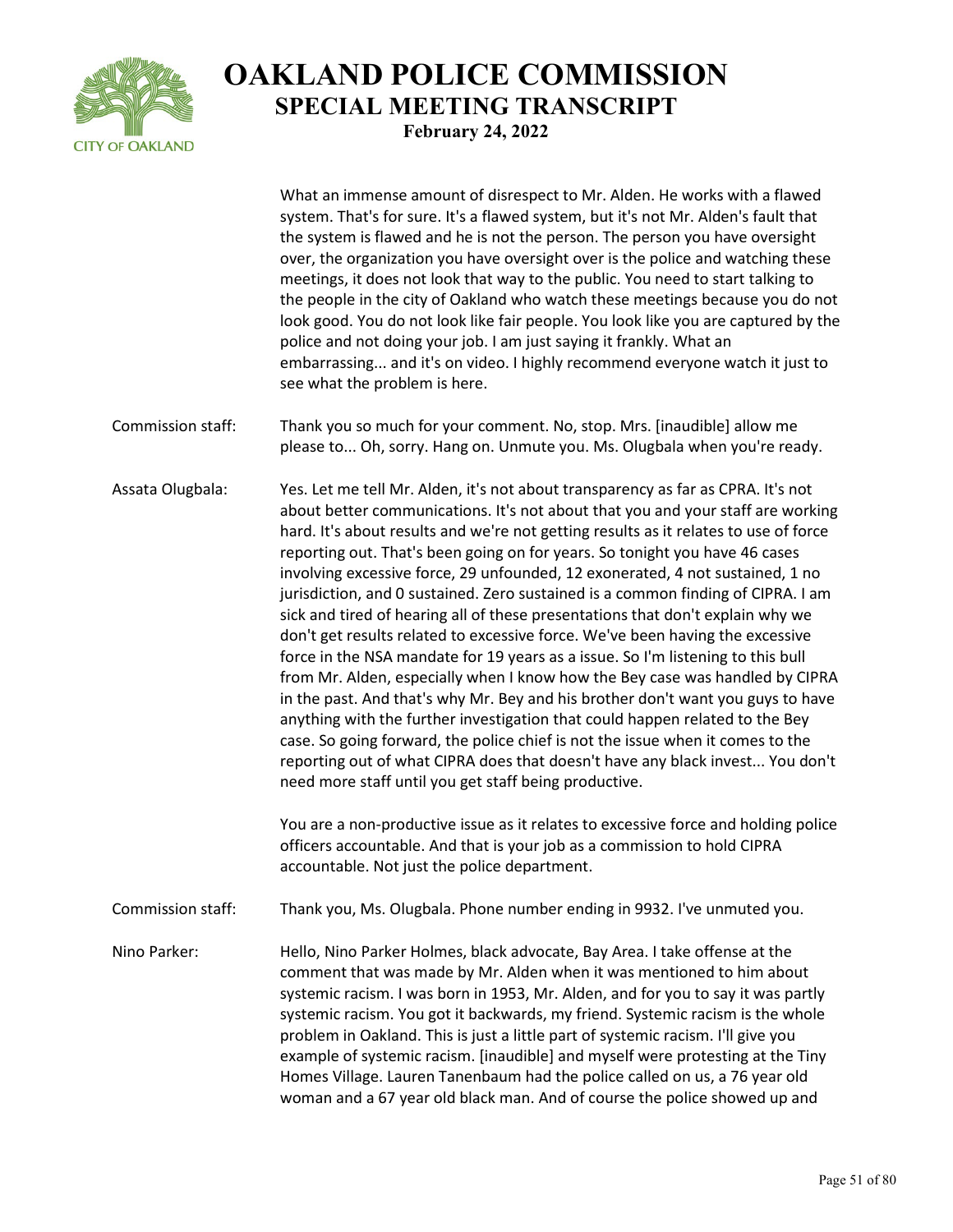

they were told that we broke into the Tiny Homes Village, but when I was assaulted a few weeks later on the same property that Lauren Tanenbaum ran, that is in charge of, I was assaulted by Adam Garrett Smith.

And no police were called. Nothing. There was no... Because it was part of the system. And a part of systemic racism is a part of why we have high rent. Systemic racism is why I'm homeless and in a cold van talking to you right now. Systemic racism is why they want to close the schools. Systemic racism is why that ballpark's going to come in and gentrify west Oakland and then turn it into a basic police state because all those white people are going to have to be protected when they're coming to the ballpark that we can't afford a damn hotdog at for \$5 a hotdog, \$5 a drink. You bring a family of four, you can't even get in there. That's a stadium that's going to be for white people. Don't ever say systemic racism is partly. It's in part. System racism is the problem.

Commission staff: Thank you, Mr. Parker for your comment. Phone number ending in 5802, I've unmuted you my end.

Saleem Bey: Good evening, Saleem Bey. Risk management is OPD double speak. Bottom line OPD is still failing systemic racist, profiling against black and Muslim citizens. Mr. Alden is blowing a lot of foul smokes, so clench up. I'm still speaking after decades because the IAD CPRA is still failing black people complaining about OPD racial discrimination. 19 years OPD failed NSA on racial profiling and still talking about finding out racial makeup of complaints in 2022. Keep just finding out track and race is an issue and corrupt IAD in 2022, that's disrespectful and pitiful. Factually Mr. Alden closed our 2020 systemic racism and coverup complaint against Keith Kirkpatrick and OPD as a department without an investigation. So he's lying to your face. That was part of this OPCs Ross independent investigation being covered up in violation of SD16 and SB 1421.

> Mr. Alden is lying to the OPC and as part of the city of Oakland enabled systemic racist problem, he's crocodile tearing the public with. Once this is revealed to the public, the OPC will be held accountable and smeared with the CPRA corruption and discredibility of Mr. Alden and his investigators. The CPRA is part of and enables the OPD and city systemic racist system. Why are there no black CPRA investigators when 60% of complaints are black? The CPRA is biased. Mr. Alden admits CPRA closes 100% of black racial discrimination complaints against repeat racist offender OPD with non-black investigators, non-black supervisors, a non-black director using white privileged views in line with racist white officers. Any wonder the OPC had to pay Ross to investigate the CPRA? Credibility with the community is everything. If the OPC doesn't care who represents them, they need to resign. Why did the CPRA supervisor [inaudible] find CPR B131062, unsustained-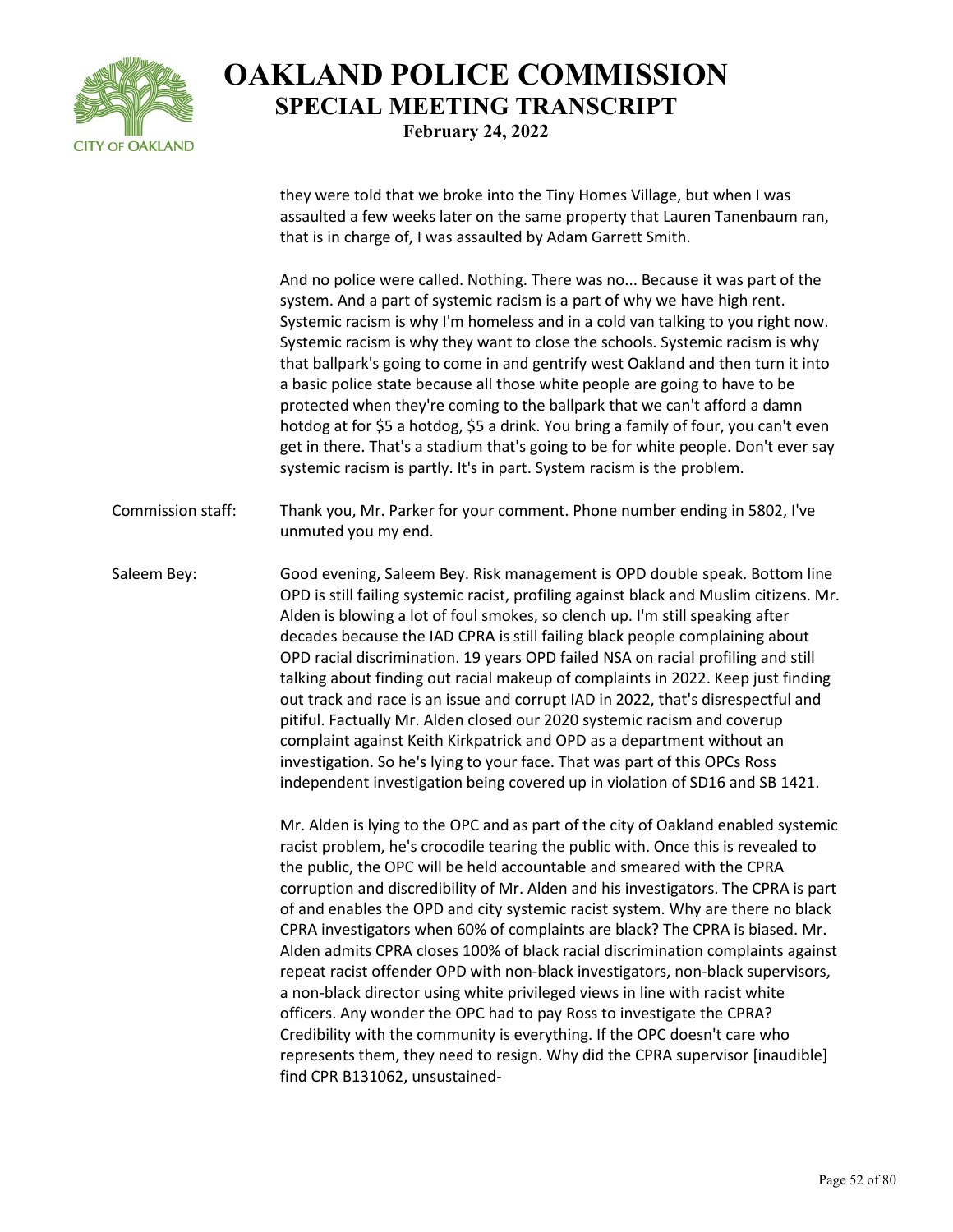

| Commission staff: | I'm so sorry to stop you, Mr. Bey. I'm afraid your two minutes are up. Phone<br>number ending in 1779.                                                                                                                                                                                                                                                                                                                                                                                                                                                                                                                                                                                                                                                                                                                                                                                                                                                                                                                                                                                                                                                                    |
|-------------------|---------------------------------------------------------------------------------------------------------------------------------------------------------------------------------------------------------------------------------------------------------------------------------------------------------------------------------------------------------------------------------------------------------------------------------------------------------------------------------------------------------------------------------------------------------------------------------------------------------------------------------------------------------------------------------------------------------------------------------------------------------------------------------------------------------------------------------------------------------------------------------------------------------------------------------------------------------------------------------------------------------------------------------------------------------------------------------------------------------------------------------------------------------------------------|
| Mary Vail:        | Yes. This is Mary Vail. And I had a couple of specific questions about Mr. Alden's<br>report. It includes this new category of not mandated as a finding, and that's<br>applied in relation to some, but not all, of the complaints about performance of<br>duty and conducting improper searches. I can't imagine why conducting an<br>improper search, unless it wasn't an OPD officer, would fall outside your<br>jurisdiction or be a non-mandated case. In terms of the timelines and intake, the<br>commission really needs to keep their eye on the ball. The reinventing,<br>reimagining public safety task force has recommended transferring of resources<br>from IAD to CPRA. And years ago, seven, eight years ago, it was recommended<br>and it was never implemented because of obstruction by the former city<br>administration, that intake be consolidated with the CPRA rather than internal<br>affairs. And around that same time, when I had to make a call to the police<br>department, I heard a phone tree recording from the department saying that if<br>you had a complaint about department personnel, you should contact internal<br>affairs. |
|                   | In other words, they've been steering complaints, and I think they're still<br>steering complaints to IAD and away from CRPA. And I'm also a little concerned<br>too, with the focus on giving the CPRA more time to investigate cases. And also<br>the discuss-                                                                                                                                                                                                                                                                                                                                                                                                                                                                                                                                                                                                                                                                                                                                                                                                                                                                                                          |
| Commission staff: | Thank you for your comment, Ms. Vail. I'm so sorry I had to cut you off.<br>Unfortunately, your two minutes are up. Chair Milele, I see no more comments.<br>We are back to you.                                                                                                                                                                                                                                                                                                                                                                                                                                                                                                                                                                                                                                                                                                                                                                                                                                                                                                                                                                                          |
| Chair Milele:     | Okay, thank you. At this point, can I entertain a motion to table some items?                                                                                                                                                                                                                                                                                                                                                                                                                                                                                                                                                                                                                                                                                                                                                                                                                                                                                                                                                                                                                                                                                             |
| Commission staff: | Excuse me, Chair. I'm so sorry to interrupt you. There was one more hand that<br>came up. Would you mind if we go back?                                                                                                                                                                                                                                                                                                                                                                                                                                                                                                                                                                                                                                                                                                                                                                                                                                                                                                                                                                                                                                                   |
| Chair Milele:     | Oh, not at all.                                                                                                                                                                                                                                                                                                                                                                                                                                                                                                                                                                                                                                                                                                                                                                                                                                                                                                                                                                                                                                                                                                                                                           |
| Commission staff: | Thank you. Hang on. Millie Cleveland. I see your hand. Give me just one second.<br>I am getting my clock back. Millie Cleveland. I've unmuted you when you are<br>ready.                                                                                                                                                                                                                                                                                                                                                                                                                                                                                                                                                                                                                                                                                                                                                                                                                                                                                                                                                                                                  |
| Millie Cleveland: | Thank you. I just wanted to say that, from a member of the public and looking at<br>the track record of the findings from the CPRA in the IAD, if I had a problem with<br>the police, I don't think I would contact either one of those bodies. For what, 80,<br>90% of the complaints are identified as something maybe people just made up.<br>It doesn't seem that the public [inaudible]. The other thing I wanted to say that                                                                                                                                                                                                                                                                                                                                                                                                                                                                                                                                                                                                                                                                                                                                        |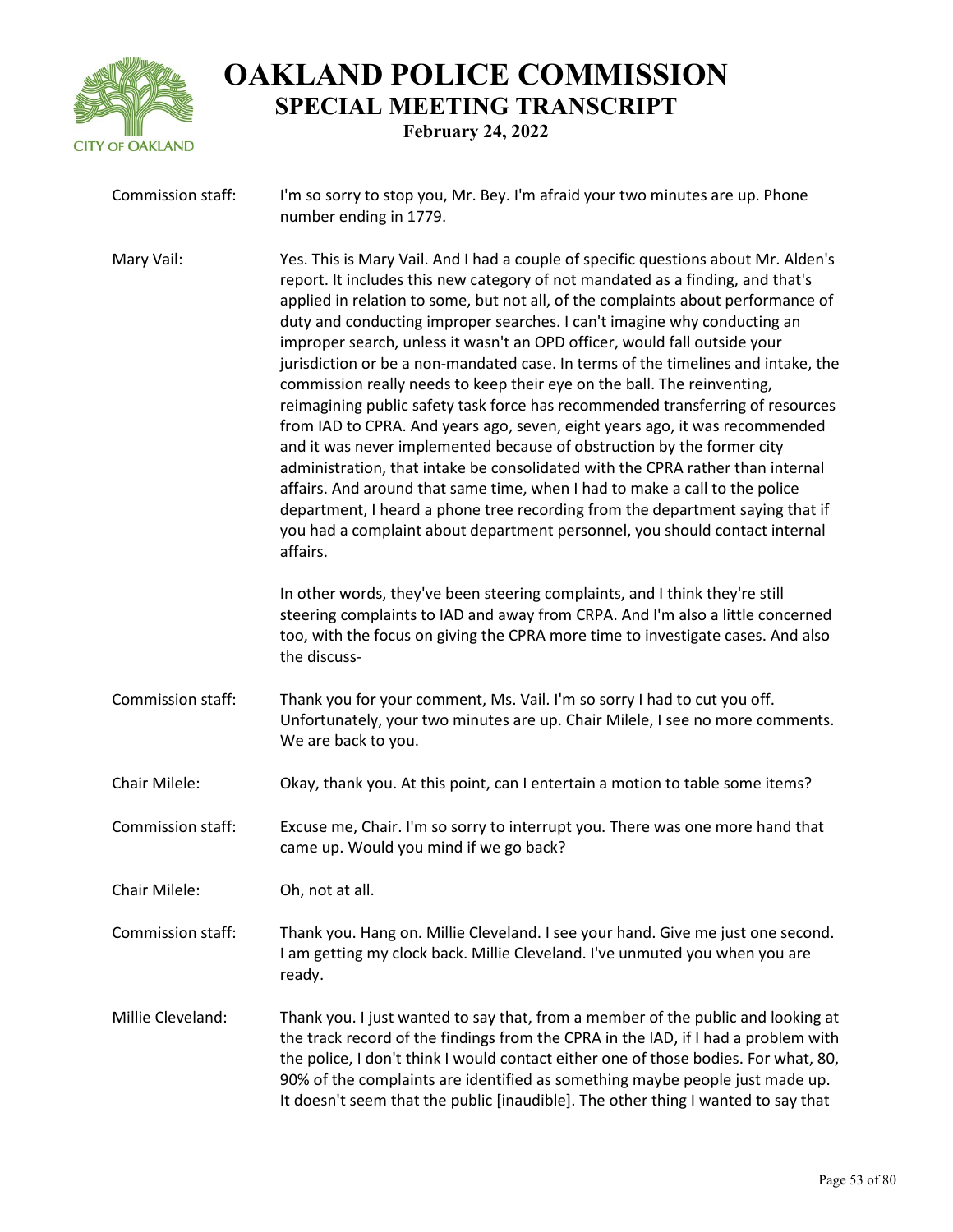

|                     | if there is a report, a biweekly use of force report that does track race, I would<br>suggest to Mr. Alden, that although the complainants may not be the same<br>people, the officers might be the same officers that are in fact using excessive<br>force. So if you see the name of an officer that comes up over and over again in<br>your CPRA review, it seems to me, that would influence your decision about the<br>credibility of the community member's complaint. And the last thing I just want<br>to say is, I agree with Commissioner Harbin-Forte, if this information is available<br>on race, why hasn't it been presented to the CPRA? |
|---------------------|----------------------------------------------------------------------------------------------------------------------------------------------------------------------------------------------------------------------------------------------------------------------------------------------------------------------------------------------------------------------------------------------------------------------------------------------------------------------------------------------------------------------------------------------------------------------------------------------------------------------------------------------------------|
|                     | Because Mr. Alden stated that they had asked repeatedly to OPD for this<br>information. So I'm asking the chair to put this issue on the agenda for the next<br>meeting and have the chief speak to why this information is not being provided<br>to the CPRA.                                                                                                                                                                                                                                                                                                                                                                                           |
| Commission staff:   | Thank you, Ms. Cleveland. Anne Janks, just one moment. Go ahead, Ms. Janks.                                                                                                                                                                                                                                                                                                                                                                                                                                                                                                                                                                              |
| Anne Janks:         | I just wanted to thank the chief for highlighting the data that's available on<br>officers, both in terms of their uses of force and in terms of stop data by race.<br>Which would make it very, very easy to provide data in terms of attrition and<br>what types of officers are in fact leaving the department and what the<br>significance of that is. And whether in fact, these are officers that we want OPD<br>bending over backwards to try to retain. Thank you.                                                                                                                                                                               |
| Commission staff:   | Thank you, Ms. Janks. Thank you. Thank you for that, Chair. We are back to you<br>for proper, proper this time.                                                                                                                                                                                                                                                                                                                                                                                                                                                                                                                                          |
| Chair Milele:       | Thank you. At this time, I'll take Commissioner Jackson.                                                                                                                                                                                                                                                                                                                                                                                                                                                                                                                                                                                                 |
| Comm. Jackson:      | Yes. I'd like to make a motion that we suspend indefinitely the subject items of<br>the annual report and the chief of staff report.                                                                                                                                                                                                                                                                                                                                                                                                                                                                                                                     |
| Comm. Harbin-Forte: | I will second, Madam Chair.                                                                                                                                                                                                                                                                                                                                                                                                                                                                                                                                                                                                                              |
| Chair Milele:       | Okay. We have a motion. And a second. Do we take public comment on this?                                                                                                                                                                                                                                                                                                                                                                                                                                                                                                                                                                                 |
| Commission staff:   | Okay. Let's go back to public comment. Public comment on this motion.                                                                                                                                                                                                                                                                                                                                                                                                                                                                                                                                                                                    |
| Comm. Jackson:      | The public comment-                                                                                                                                                                                                                                                                                                                                                                                                                                                                                                                                                                                                                                      |
| Conor Kennedy:      | Can I just clarify I would recommend that you take a roll call vote on the<br>seconded motion, and then if you have enough votes to postpone indefinitely<br>those two items, then you go to your chief of staff, take public comment on the<br>two items after you have taken the [inaudible].                                                                                                                                                                                                                                                                                                                                                          |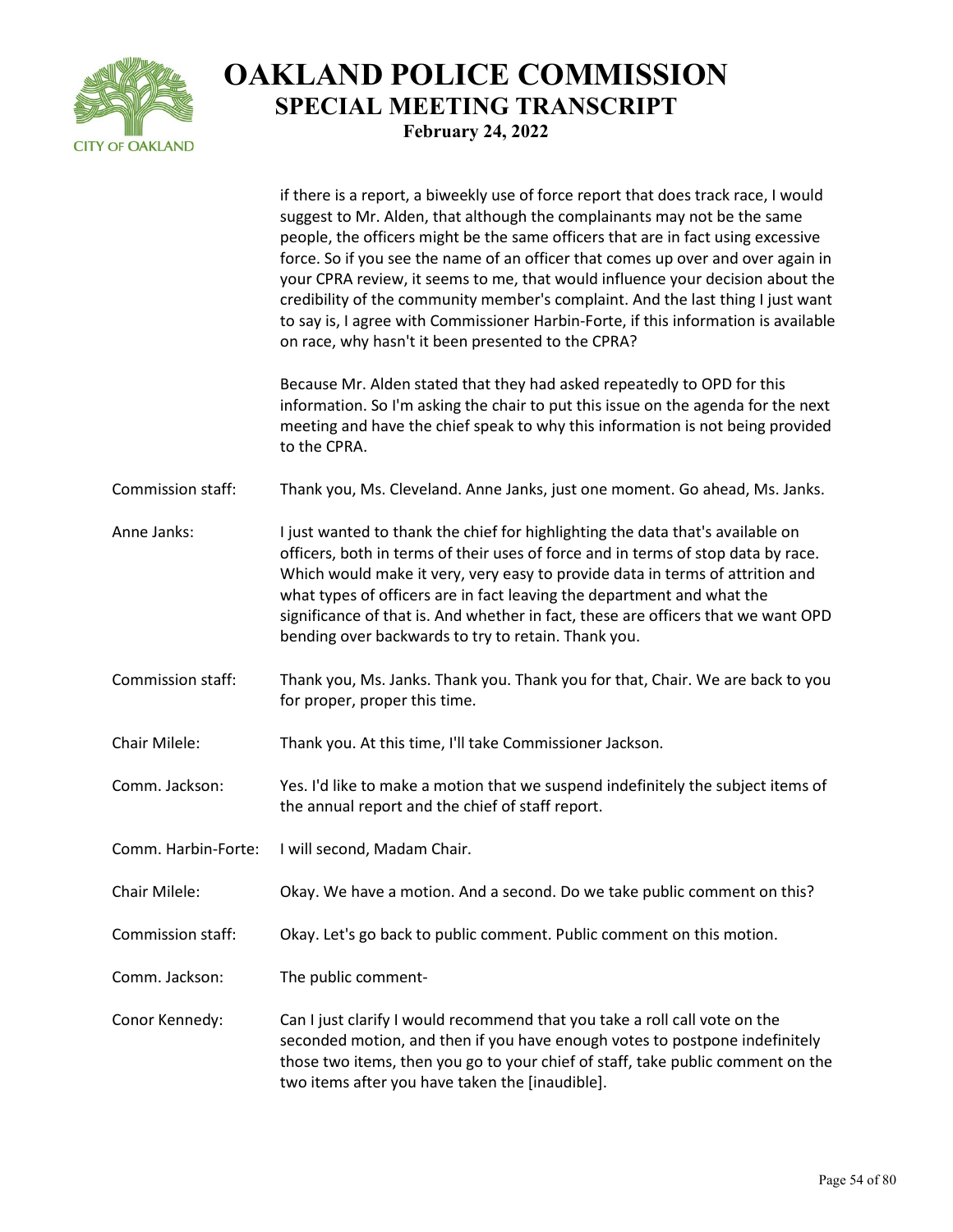

| Commission staff:    | I'm so sorry, [inaudible]. The sound cut out.                                                                                                                                                                                                                                                                                                                                                           |
|----------------------|---------------------------------------------------------------------------------------------------------------------------------------------------------------------------------------------------------------------------------------------------------------------------------------------------------------------------------------------------------------------------------------------------------|
| Conor Kennedy:       | Oh, can you hear me right now?                                                                                                                                                                                                                                                                                                                                                                          |
| Chair Milele:        | Yes.                                                                                                                                                                                                                                                                                                                                                                                                    |
| Conor Kennedy:       | I would say take a vote right now, then go to public comment for the two items<br>that you're postponing. Thank you.                                                                                                                                                                                                                                                                                    |
| Chair Milele:        | Okay. Thank you. We'll take that vote. Vice Chair Peterson.                                                                                                                                                                                                                                                                                                                                             |
| Vice Chair Peterson: | Yes.                                                                                                                                                                                                                                                                                                                                                                                                    |
| Chair Milele:        | <b>Commissioner Gage?</b>                                                                                                                                                                                                                                                                                                                                                                               |
| Comm. Gage:          | Yes.                                                                                                                                                                                                                                                                                                                                                                                                    |
| Chair Milele:        | <b>Commissioner Harbin-Forte?</b>                                                                                                                                                                                                                                                                                                                                                                       |
| Comm. Harbin-Forte:  | Yes.                                                                                                                                                                                                                                                                                                                                                                                                    |
| Chair Milele:        | <b>Commissioner Howell?</b>                                                                                                                                                                                                                                                                                                                                                                             |
| Comm. Howell:        | Yes.                                                                                                                                                                                                                                                                                                                                                                                                    |
| Chair Milele:        | Commissioner Jackson?                                                                                                                                                                                                                                                                                                                                                                                   |
| Comm. Jackson:       | Yes.                                                                                                                                                                                                                                                                                                                                                                                                    |
| Chair Milele:        | Commissioner Jordan?                                                                                                                                                                                                                                                                                                                                                                                    |
| Comm. Jordan:        | Yes.                                                                                                                                                                                                                                                                                                                                                                                                    |
| Chair Milele:        | And I'm also a yes. Let's pass this on.                                                                                                                                                                                                                                                                                                                                                                 |
| Commission staff:    | Public comment on it. You got it. I'm so sorry. All right. Sorry. Late, late, late. Let<br>me set clocks up. Members of the public wishing to make public comment on<br>this motion please raise your hand. I'll call on you in the order I see you. Ms.<br>Olugbala. Give me just a second Ms Olugbala. Go ahead. Oh, no. I'm so sorry. I<br>think I've got Nino Parker first. 9932. Mr. Parker. Okay. |
| Nino Parker:         | Hello?                                                                                                                                                                                                                                                                                                                                                                                                  |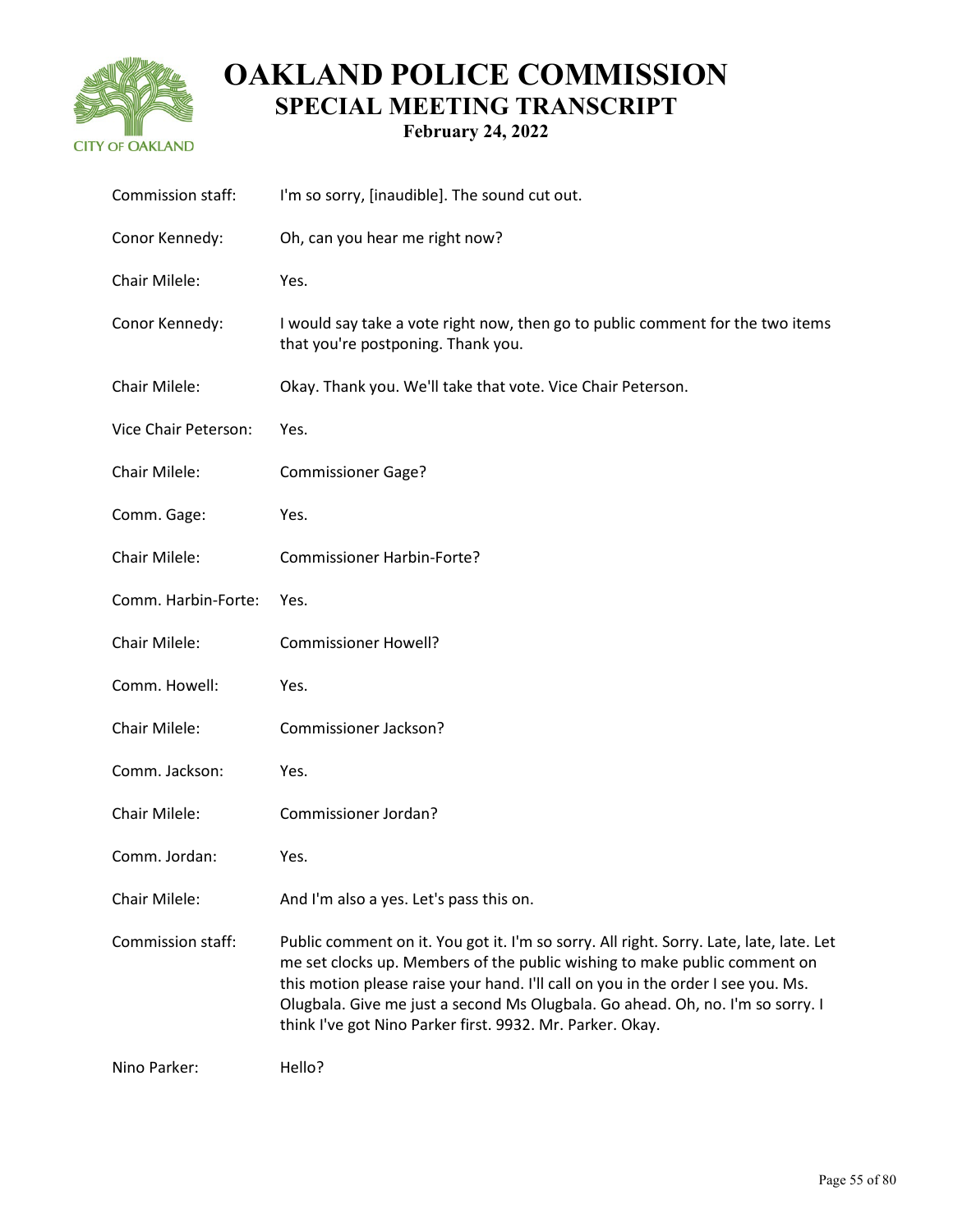

| Commission staff: | Yes. Go ahead, sir.                                                                                                                                                                                                                                                                                                                                                                                                                                                                                                                                                   |
|-------------------|-----------------------------------------------------------------------------------------------------------------------------------------------------------------------------------------------------------------------------------------------------------------------------------------------------------------------------------------------------------------------------------------------------------------------------------------------------------------------------------------------------------------------------------------------------------------------|
| Nino Parker:      | Nino Parker Homeless Black advocate, Bay Area. My voter registration address is<br>Athol tennis court. I'd like to go back really quickly here to something Ms.<br>Olugbala was talking about earlier about a young man. I know him. His name is<br>Remy. He's a person that I've known around the lake for a long time. He had a<br>bad night, like to say he got a little bit out there. The next morning he was acting<br>like he had smoked too much, whatever it might have been. And there he was<br>just on all nighter and yet he was taken and sent to John- |
| Commission staff: | Mr. Parker, I'm going to pause your time. This is just comment on this item on<br>the motion. We do have open forum coming up. So I'm going to come back to<br>you, sir, and check. Is this public comment on this item? I'm unmuting you.                                                                                                                                                                                                                                                                                                                            |
| Nino Parker:      | The item. Is the item is, what?                                                                                                                                                                                                                                                                                                                                                                                                                                                                                                                                       |
| Commission staff: | The motion. No, no. That's okay, sir.                                                                                                                                                                                                                                                                                                                                                                                                                                                                                                                                 |
| Nino Parker:      | The motion is?                                                                                                                                                                                                                                                                                                                                                                                                                                                                                                                                                        |
| Commission staff: | The motion to hold on two items on the agenda for the next meeting.                                                                                                                                                                                                                                                                                                                                                                                                                                                                                                   |
| Nino Parker:      | And in public comment, what is it you want me to say? I mean, I don't get it. I<br>mean, doesn't the freedom of speech allow you to say and talk about anything<br>you want each time you have two minutes?                                                                                                                                                                                                                                                                                                                                                           |
| Commission staff: | That it's for open forum. Public comment is on a particular item. If this is-                                                                                                                                                                                                                                                                                                                                                                                                                                                                                         |
| Nino Parker:      | I beg to differ. I think that's something we need to look at in the future. I get the<br>feeling when you have two minutes in any public venue, you have the right to<br>talk about what you want to. So we need to look into that, but I'll wait for open<br>forum in this case, but we need to look into that.                                                                                                                                                                                                                                                      |
| Commission staff: | Thank you very much, sir. Okay. Ms. Olugbala, when you're ready.                                                                                                                                                                                                                                                                                                                                                                                                                                                                                                      |
| Assata Olugbala:  | Oh yeah. I'm confused. You're holding on, what is What are you holding on? I<br>didn't get clarity on that. I would like to comment, or maybe I don't need to<br>comment, but I don't have any clarity on what you are doing right now, as far as<br>holding on two items.                                                                                                                                                                                                                                                                                            |
| Commission staff: | Ms. Olugbala, we're holding on the next agenda item regarding the chief of staff<br>report on the proposed agenda. And we're holding on the agenda item for the<br>annual report. So we're just going to push those two items off to the next<br>meeting, hopefully. And so this comment is about that vote.                                                                                                                                                                                                                                                          |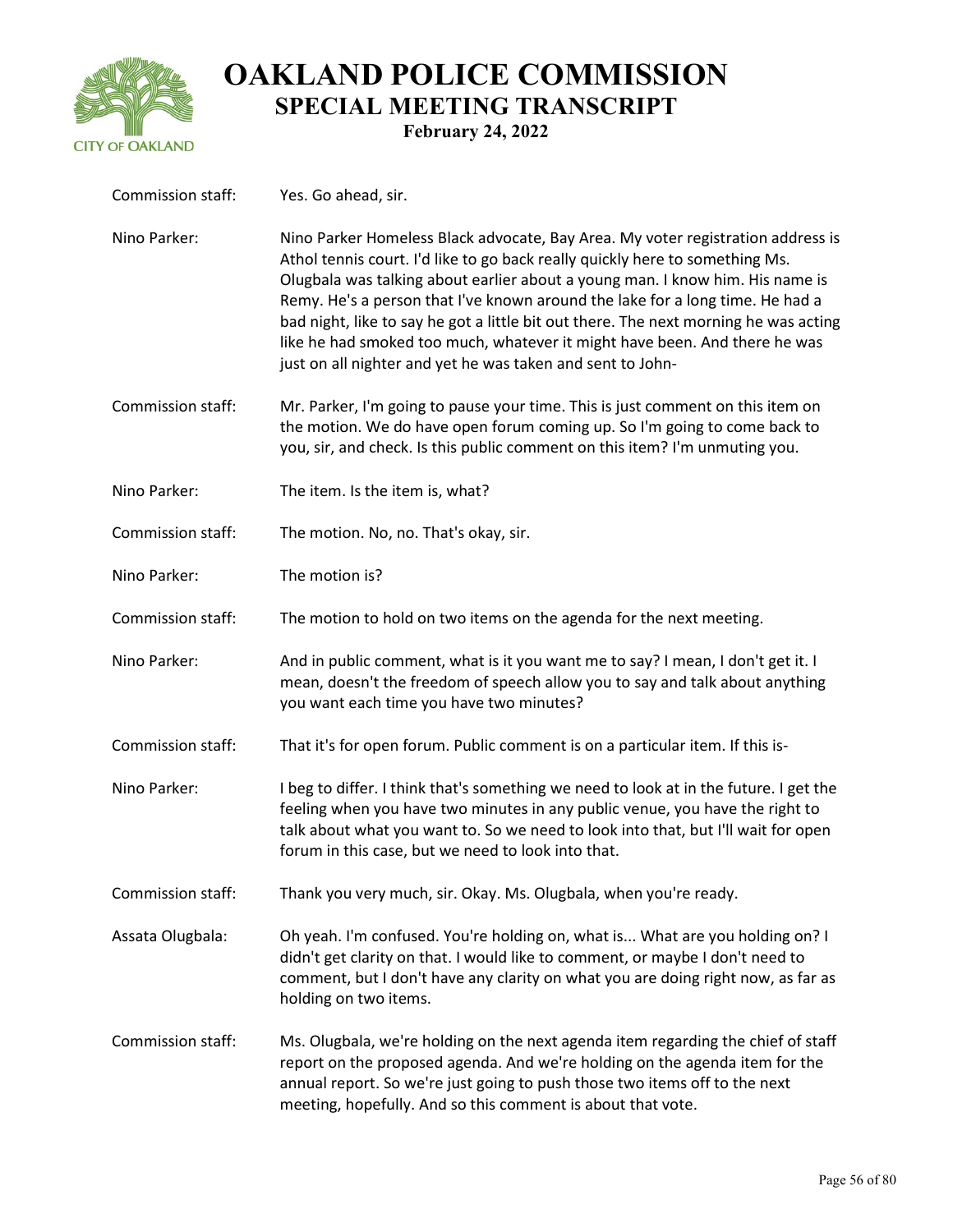

| Comm. Gage:       | Point of order, Madam Chair                                                                                                                                                                                                                                                                                                                                                                                                                                                                                                                                                                            |
|-------------------|--------------------------------------------------------------------------------------------------------------------------------------------------------------------------------------------------------------------------------------------------------------------------------------------------------------------------------------------------------------------------------------------------------------------------------------------------------------------------------------------------------------------------------------------------------------------------------------------------------|
| Assata Olugbala:  | Point of order. Okay. Somebody's saying something.                                                                                                                                                                                                                                                                                                                                                                                                                                                                                                                                                     |
| Comm. Gage:       | Madam Chair, I'm sorry, Ms. Olugbala, point of order. My understanding is that<br>pursuant to the Brown Act, if a commission votes to table items, we are<br>required to take public comment on the tabled item. Therefore, the public<br>comment period before us immediately should properly be for the two items<br>the commission has voted to table. Or I should say postpone indefinitely.<br>Specifically, we are talking about item 11, the police commission's annual report<br>and item eight, the update from our chief of staff. We should be receiving public<br>comment on those topics. |
| Chair Milele:     | I was under the understanding that we needed all three for the vote itself, as<br>well as the two items.                                                                                                                                                                                                                                                                                                                                                                                                                                                                                               |
| Comm. Jackson:    | No.                                                                                                                                                                                                                                                                                                                                                                                                                                                                                                                                                                                                    |
| Chair Milele:     | No?                                                                                                                                                                                                                                                                                                                                                                                                                                                                                                                                                                                                    |
| Comm. Jackson:    | No. Just the two items.                                                                                                                                                                                                                                                                                                                                                                                                                                                                                                                                                                                |
| Chair Milele:     | Okay.                                                                                                                                                                                                                                                                                                                                                                                                                                                                                                                                                                                                  |
| Commission staff: | Okay. So I'm sorry. I'm confused as well. So that public comment, so it's a public<br>comment for the first item and then a public comment for the second item that<br>we're pushing off?                                                                                                                                                                                                                                                                                                                                                                                                              |
| Comm. Gage:       | That's correct. We're required to receive public comment on items that we have<br>on our agenda even if we are tabling them into a future agenda. The issue is<br>that in the past, some boards have agendized items, noticed that public<br>comment is voluminous, and decided to table them in an apparent effort to<br>avoid public comment. This rule requires us to take comment if you put it on our<br>agenda.                                                                                                                                                                                  |
| Chair Milele:     | And I just want to clarify from counsel that we don't have to take public<br>comment on the vote to table. I thought we had to take public comment on all<br>votes.                                                                                                                                                                                                                                                                                                                                                                                                                                    |
| Conor Kennedy:    | And that's right. To confirm, the public comment that we need to take, we need<br>to take public comment before or during any agenda item that's in the subject<br>matter jurisdiction public commission, rather than having to take public<br>comments on parliamentary votes, like the motion to indefinitely postpone. So<br>to confirm, the public comment that the chief of staff is currently asking for are                                                                                                                                                                                     |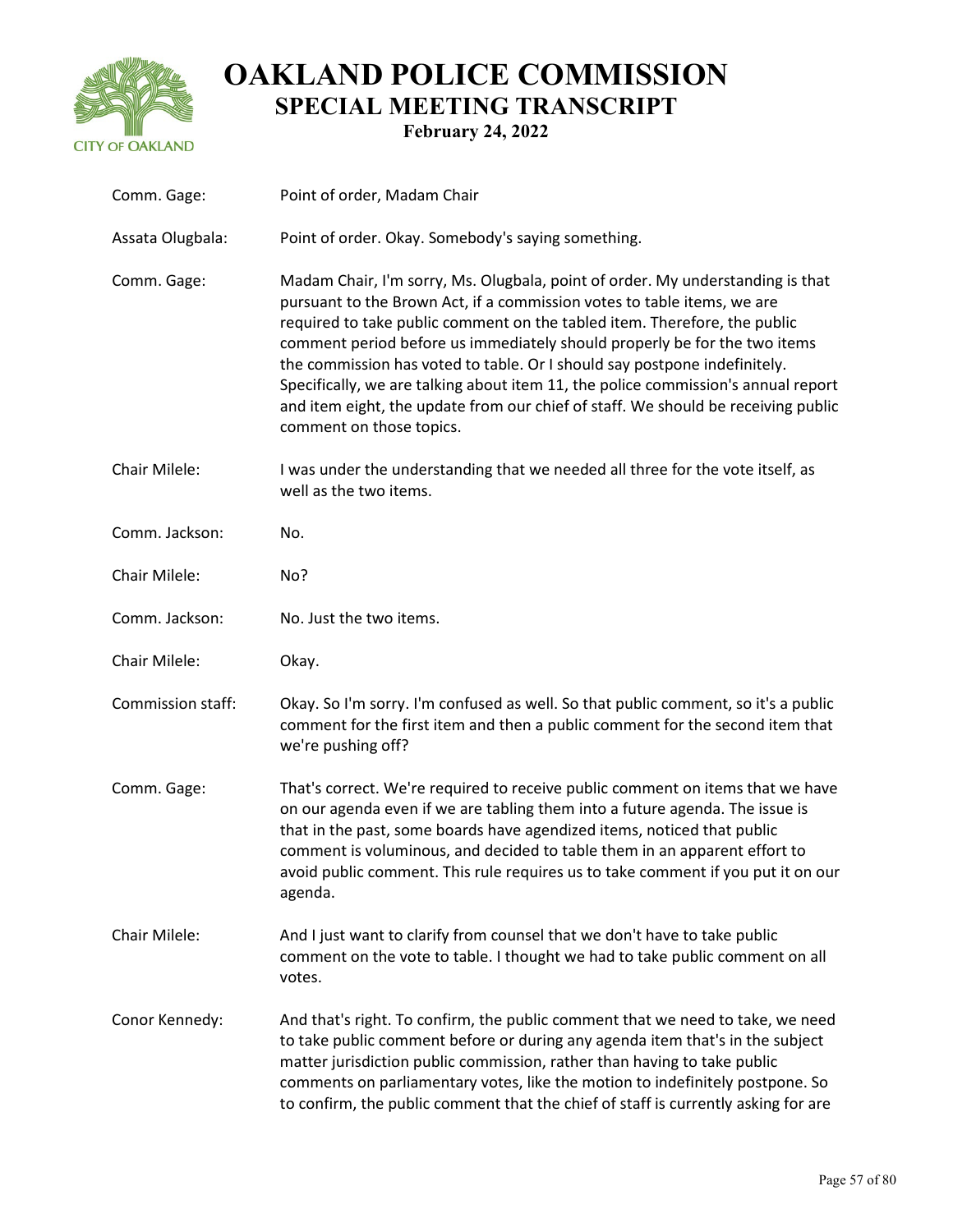

|                   | for the two items on the agenda that were from the chief of staff report and it<br>was the annual report.                                                                                                                                                                                                                                                                                                                                                                                                                                                                    |
|-------------------|------------------------------------------------------------------------------------------------------------------------------------------------------------------------------------------------------------------------------------------------------------------------------------------------------------------------------------------------------------------------------------------------------------------------------------------------------------------------------------------------------------------------------------------------------------------------------|
| Chair Milele:     | So I'm sorry, you broke up a little bit. So if you could just-                                                                                                                                                                                                                                                                                                                                                                                                                                                                                                               |
| Conor Kennedy:    | I'm sorry, then. I apologize. Hopefully this is a little bit better. You take public<br>comment on the agenda items that you postponed only, and the reason that<br>you're not taking in public comment on the parliamentary motion, just because<br>you're not required under the Brown Act to take public comment on<br>parliamentary motions. I'll pause there. Hopefully that's useful.                                                                                                                                                                                  |
| Chair Milele:     | That is. So we only need Is it two separate public comments for each item or<br>one for the two?                                                                                                                                                                                                                                                                                                                                                                                                                                                                             |
| Conor Kennedy:    | I would advise that you first take public comment about the first item, then you<br>take public comment about the second item, just to keep it organized and make<br>sure because we're in teleconference, everyone has the established time period<br>to do the public comment for each of the items. So two. Thank you.                                                                                                                                                                                                                                                    |
| Chair Milele:     | Okay. My apologies. So it looks like the public comment we need to take is<br>around the agenda item of the chief of staff agenda setting and prioritization.                                                                                                                                                                                                                                                                                                                                                                                                                |
| Commission staff: | Got it. Thank you. And thank you for clarifying. My sincere apologies. It's public<br>comment on the agenda item that the Chair just called out. Okay. Ms. Olugbala,<br>hopefully that's clearer. I will start your clock again. Go ahead, Ms. Olugbala.                                                                                                                                                                                                                                                                                                                     |
| Assata Olugbala:  | I have clarity now and I don't need to comment. It was just, I was confused<br>about exactly what was going on, but thank you for the opportunity.                                                                                                                                                                                                                                                                                                                                                                                                                           |
| Commission staff: | Thank you. Mr. Parker, 9931. Go ahead sir.                                                                                                                                                                                                                                                                                                                                                                                                                                                                                                                                   |
| Nino Parker:      | Yeah, also I have clarity. I was confused. I can see everybody was confused. Fine.<br>I'll go ahead and wait for open forum                                                                                                                                                                                                                                                                                                                                                                                                                                                  |
| Commission staff: | Many thanks. Thank you for understanding. 5802, I believe that might be Mr<br>Bey. Go ahead, sir.                                                                                                                                                                                                                                                                                                                                                                                                                                                                            |
| Saleem Bey:       | Good evening. Saleem Bey speaking on the chief of staff and agenda setting, I<br>did notice that the Bey cases, as well as the Ross investigation were removed<br>from the priority list for this commission, it was done over a year ago. As a<br>matter of fact, as soon as the last chair got on there, all of a sudden it<br>disappeared and it hasn't come back yet. Just as there are standing committees<br>for an investigation of, I believe, the complaints by the black officers. Why isn't<br>there a standing committee to follow up and make sure that the Bey |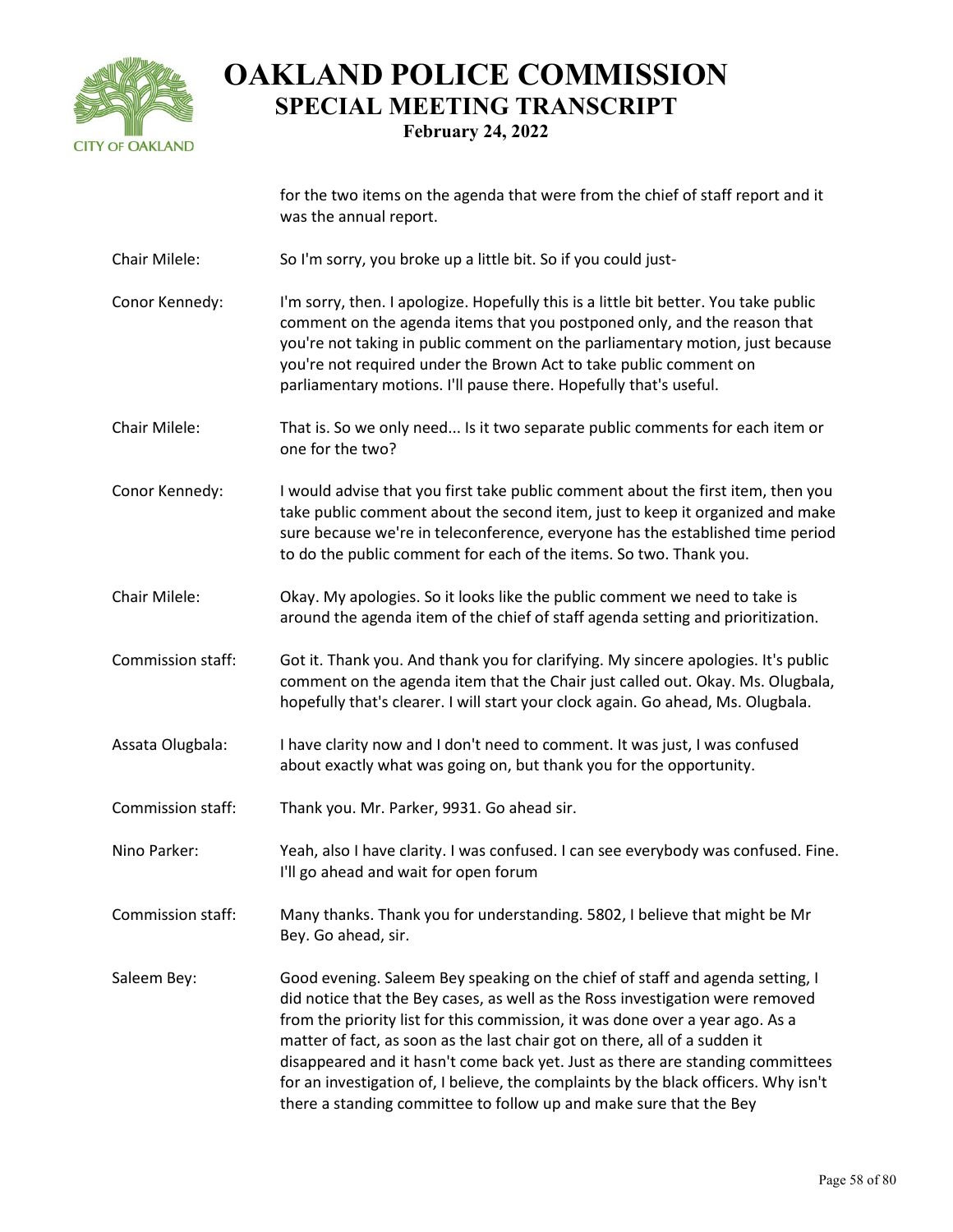

investigation follows all the way through. We don't want this thing to fall right into the cracks and be like, "Oh, it disappeared. We can't tell anything about it. Hush, hush." SD 16 does apply and SB 1421 does apply.

With that though, I also want to pivot and put my two cents in that it is a first amendment right that this board and this body and the city government does not have the right, privilege, or power to tell a person from the public how their public comment fits or does not fit according to your opinion with the agenda item. That right there is a violation of the first amendment right. I don't hold the moderator responsible. I hold the people who gave those instructions to the moderator and those instructions are constitutionally in violation of people's rights. So if somebody calls up and takes the time to call into this commission, they have the ability to say anything they want for the two minutes that they have. It's not for you to interpret whether or not it aligns with what your interpretation of the agenda is. Thank you.

- Commission staff: Thank you for your comment, Mr. Bey. Okay. So let me just check. Now public comment on agenda item nine, review and approval of Oakland's police commission annual report withholding that indefinitely. So if I could see... Welcoming public comment on withholding the annual report indefinitely, please raise your hand. I'll call on you in the order that they appear. Ms. Olugbala. I see you up first. Sorry. Sorry. Let's get your clock going.
- Comm. Harbin-Forte: Excuse me. Madam Chair point of order. Just that that agenda item is not nine, it's item 11.
- Commission staff: Sorry about that.
- Comm. Harbin-Forte: The annual report.
- Commission staff: Yeah.
- Comm. Harbin-Forte: That's agenda item number 11. Just for the record. I believe you mentioned nine.
- Commission staff: Okay. Sorry. It's very loud. Ms. Olugbala.
- Assata Olugbala: Thank you. Is there any explanation for the annual report being withheld? And does it fall within the purview of the measure LL mandate that you provide an annual report? Do you have the capacity not to provide it under measure LL? Thank you.
- Commission staff: Thank you, Ms. Olugbala. Mr. Bey, I believe you are 5802.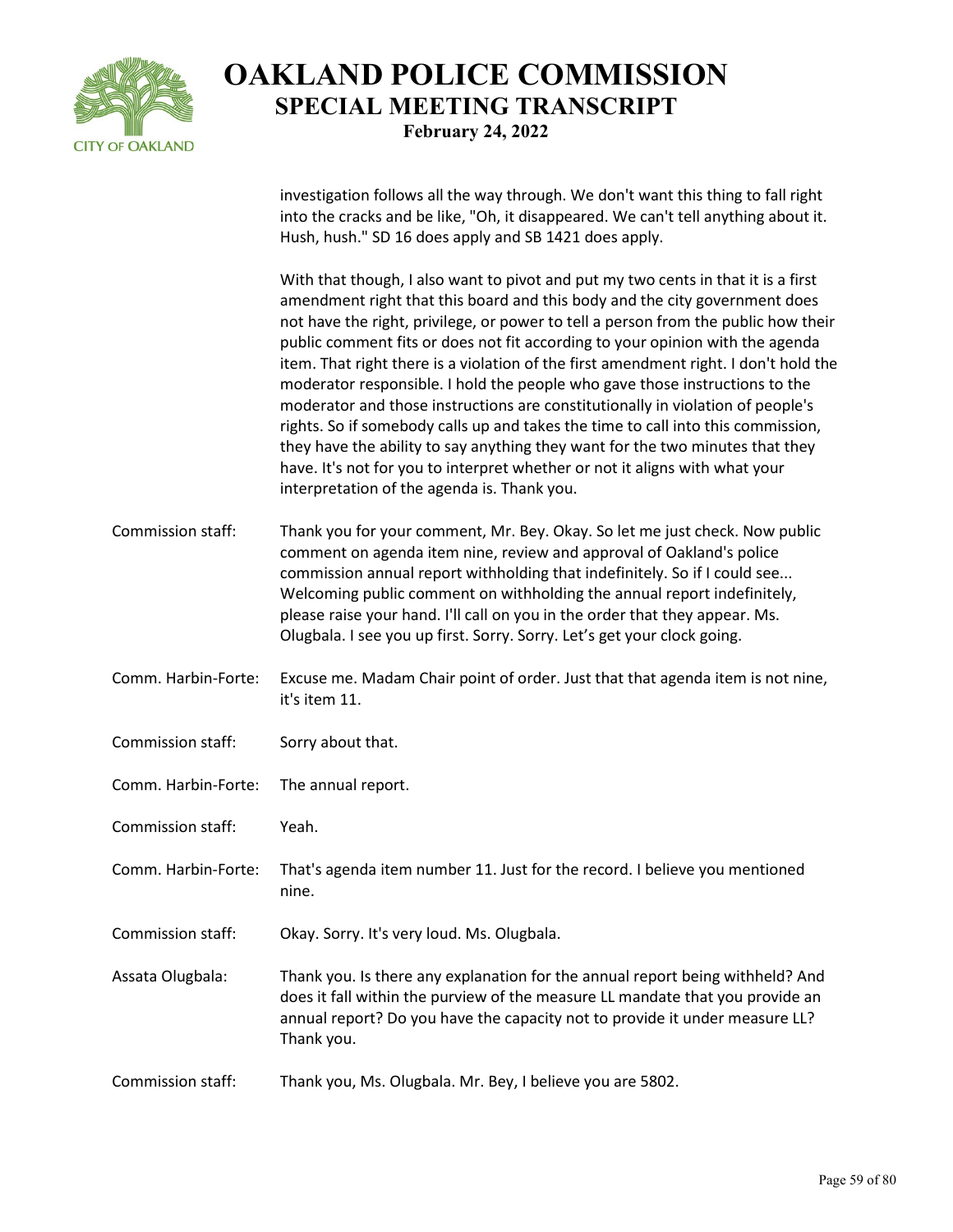

Saleem Bey: Yes. Good evening. It's Saleem Bey speaking on item 11 and looking at the attachment. I was looking where it says that the ad hoc committees and I'm looking at where it says that the OBOA racial investigation against the police department, as being the commissioners that are on there, Jackson and Harbin-Forte. Those are both mayor appointees. Chair, I would like you to appoint or join that ad hoc so that the mayor is not the only one on something as important as racial issues since the systemic racism happens to be the issue with OPD.

> Pivoting right off of that. There was also... Where was that too? Where's the racial... Here we go. White supremacist and other extremist group, again, Jackson and Forte, racism being handled by the mayor's appointees and no other community people on there. I need one of the community, one or more of the community commissioners who are listening to this to join those two ad hocs and provide oversight of the mayor. Especially something as important as white supremacist, which is a health and safety risk for the black community, as well as the issue that there's black officers complaining about racism in OPD as you keep saying, "Why should we be tracking racism and the complaints against OPD?" Inside OPD, officers are complaining about racism. So how do you think that they're treating the black community of black officers, so called brethren in blue, the gang, and the blue wall, and all this type of stuff, but that's the black officers taking that. I have no compassion whatsoever, because-

Commission staff: Thank you for your comment, Mr. Bey. I'm sorry to have to cut you off Mr. Parker, 9932.

Nino Parker: Hello, Nino Parker, homeless black advocate, Bay Area. Thank you, Mr. Bey for the backup. I also have gone to the law library and studied this particular freedom of speech law. One of the other things I might want to let this commission know, I have been on a protest of civil disobedience because of this systemic racism against the homeless. So as an act of civil disobedience, I have a tendency to call in and talk about what I want to talk about and not whatever commission or committee I'm calling in wants me to talk about. So I'd also like to say when I was assaulted there and the police were not called at the Lakeview Tiny Homes, one of the city administrators was there. His name is Amari. So let's keep that in mind with the police not being called by Lauren Tanenbaum when it comes to a black man being assaulted.

> Also, I'd like to get back to the mentality issues when it comes to the police department. I spoke to a Sergeant [inaudible] when I was being removed from the tennis court. And I mentioned to him, it was nice to have some leadership... Speaking of Chief Armstrong, black leadership. And he immediately started talking about Kilpatrick. And he went on about Kilpatrick for about three minutes. Later on that day, he came to try to make me move and I refused to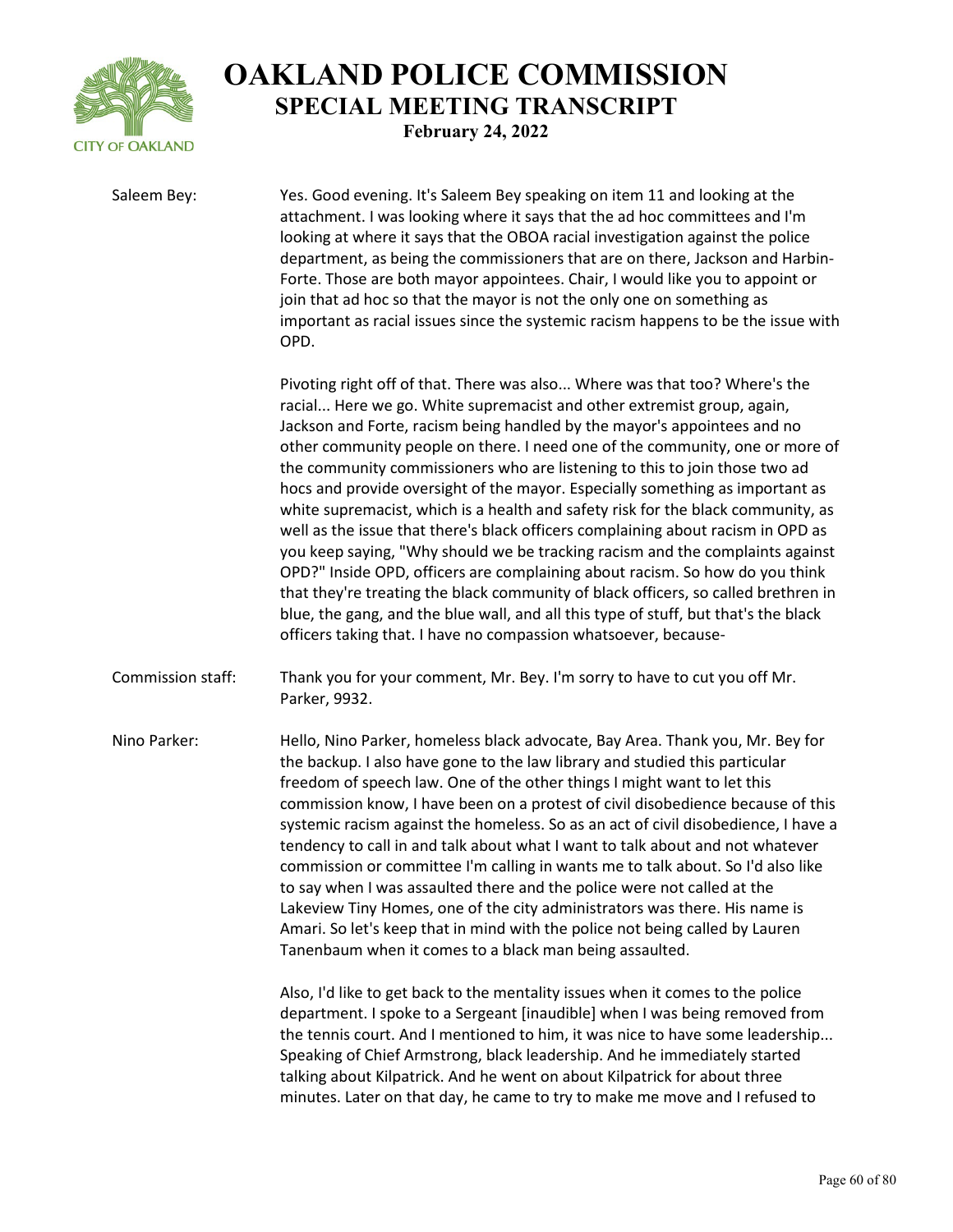

|                      | move. And I asked him, I said to the officer, I said, "So what about racism and<br>the fact that there's 75% black homelessness?" And know what he said to me?<br>He says, "Why are you asking me?" He's ready to move me and do all kinds of<br>things. And I guess arrest or whatever it might have been to the end game. But,<br>yet he doesn't even know why he's there in a sense. And doesn't even care. And<br>here's a guy part of that mentality that's- |
|----------------------|-------------------------------------------------------------------------------------------------------------------------------------------------------------------------------------------------------------------------------------------------------------------------------------------------------------------------------------------------------------------------------------------------------------------------------------------------------------------|
| Commission staff:    | Thank you, Mr. Parker. Chair, back to you.                                                                                                                                                                                                                                                                                                                                                                                                                        |
| Chair Milele:        | Thank you. Do you have the-                                                                                                                                                                                                                                                                                                                                                                                                                                       |
| Commission staff:    | Yes, ma'am. Give me just one second. I was reading that out. Commissioner<br>Jackson has her hand raised.                                                                                                                                                                                                                                                                                                                                                         |
| Chair Milele:        | Commissioner Jackson.                                                                                                                                                                                                                                                                                                                                                                                                                                             |
| Comm. Jackson:       | Thank you, Chair. At this point. It's 10:23. I wondered if you would like to<br>entertain a motion to extend the meeting perhaps 30 minutes?                                                                                                                                                                                                                                                                                                                      |
| Chair Milele:        | Yes, I would.                                                                                                                                                                                                                                                                                                                                                                                                                                                     |
| Comm. Jackson:       | I so move                                                                                                                                                                                                                                                                                                                                                                                                                                                         |
| Vice Chair Peterson: | I second. This is Commissioner Peterson.                                                                                                                                                                                                                                                                                                                                                                                                                          |
| Chair Milele:        | Okay. I'd take the vote at this point. All right. Vice Chair Peterson.                                                                                                                                                                                                                                                                                                                                                                                            |
| Vice Chair Peterson: | Yes.                                                                                                                                                                                                                                                                                                                                                                                                                                                              |
| Chair Milele:        | Commissioner Gage.                                                                                                                                                                                                                                                                                                                                                                                                                                                |
| Comm. Gage:          | Yeah.                                                                                                                                                                                                                                                                                                                                                                                                                                                             |
| Chair Milele:        | Commissioner Harbin-Forte.                                                                                                                                                                                                                                                                                                                                                                                                                                        |
| Comm. Harbin-Forte:  | Yes.                                                                                                                                                                                                                                                                                                                                                                                                                                                              |
| Chair Milele:        | <b>Commissioner Howell.</b>                                                                                                                                                                                                                                                                                                                                                                                                                                       |
| Comm. Howell:        | Yes.                                                                                                                                                                                                                                                                                                                                                                                                                                                              |
| Chair Milele:        | Commissioner Jackson.                                                                                                                                                                                                                                                                                                                                                                                                                                             |
| Comm. Jackson:       | Yes.                                                                                                                                                                                                                                                                                                                                                                                                                                                              |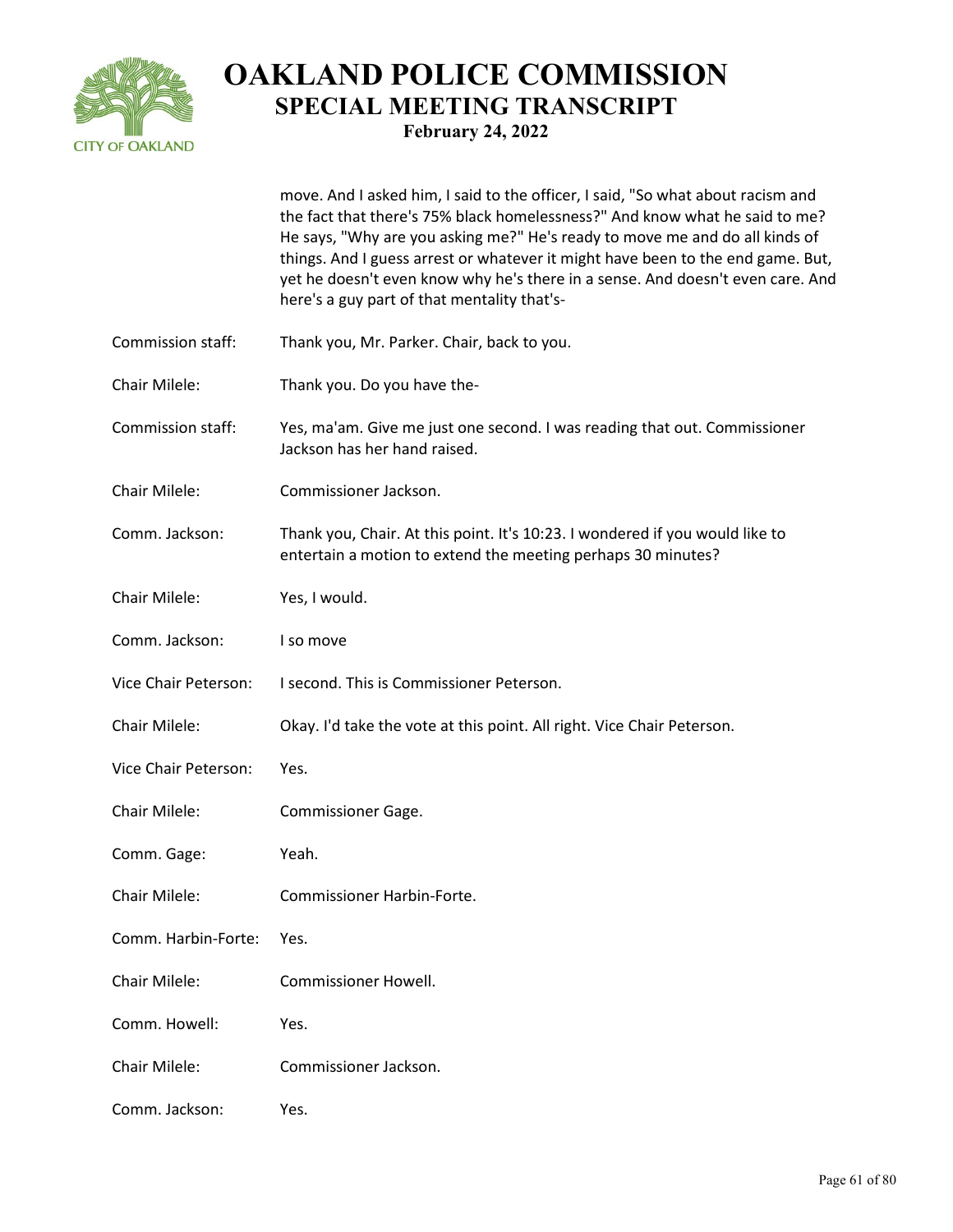

| Chair Milele: | And Commissioner Jordan.                                                                                                                                                                                                                                                                                                                                                                                                                                                                                                                                                                                                                                                                                                                                                                                                                                                                                                                                                                                                                                                                                                                                                                                                                                                                                                                                                                                                                             |
|---------------|------------------------------------------------------------------------------------------------------------------------------------------------------------------------------------------------------------------------------------------------------------------------------------------------------------------------------------------------------------------------------------------------------------------------------------------------------------------------------------------------------------------------------------------------------------------------------------------------------------------------------------------------------------------------------------------------------------------------------------------------------------------------------------------------------------------------------------------------------------------------------------------------------------------------------------------------------------------------------------------------------------------------------------------------------------------------------------------------------------------------------------------------------------------------------------------------------------------------------------------------------------------------------------------------------------------------------------------------------------------------------------------------------------------------------------------------------|
| Comm. Jordan: | Yes.                                                                                                                                                                                                                                                                                                                                                                                                                                                                                                                                                                                                                                                                                                                                                                                                                                                                                                                                                                                                                                                                                                                                                                                                                                                                                                                                                                                                                                                 |
| Chair Milele: | I'm also a yes. The motion passes. So we're going to move on to the next agenda<br>item. Proposed letters to the San Francisco police commission. I believe<br>Commissioner Gage is leading this item.                                                                                                                                                                                                                                                                                                                                                                                                                                                                                                                                                                                                                                                                                                                                                                                                                                                                                                                                                                                                                                                                                                                                                                                                                                               |
| Comm. Gage:   | Thank you, Chair. Commissioners, this letter was drafted following a discussion<br>we had at a prior meeting about some issues that are happening in the city and<br>county of San Francisco. I've been tracking a criminal case against a police<br>officer in San Francisco that appears to have also resulted in the termination of<br>an MOU between the San Francisco District Attorney's office and the SFPD<br>wherein the DA's office is determined to be the lead agency involved in<br>investigations of unlawful use of force and other such actions by SFPD officers.<br>There's a lot of moving pieces here, but in short, there is a very real and present<br>concern that actions taken by the SF Police Department may be calculated to<br>substantially change police oversight in the city and county of San Francisco.<br>Now, I should note that the city and county administrative structure is<br>somewhat different than ours here in Oakland, but as a fellow oversight body, I<br>think it's important for us to state our agreement with the principles of non-<br>police oversight of these sorts of investigations that police departments should<br>not be permitted to investigate themselves, and at the timing of the police<br>department's efforts to terminate this MOU in this particular instance is, in my<br>view, suspicious.<br>I would ask that this commission vote to approve sending the attached draft |
|               | letter to the San Francisco Police. Pardon me, Police Commission, as an<br>expression of our support for continued oversight. This is an evolving issue<br>discussed as recently as last week and I believe again this week at the SF Police<br>Commission, and it appears that the MOU that has been the subject of this issue<br>may be in the process of being renegotiated. There something of a timeliness<br>concern at play as well. Thank you, Joe.                                                                                                                                                                                                                                                                                                                                                                                                                                                                                                                                                                                                                                                                                                                                                                                                                                                                                                                                                                                          |
| Chair Milele: | Thank you. Do commissioners have any questions? Commissioners Hsieh.                                                                                                                                                                                                                                                                                                                                                                                                                                                                                                                                                                                                                                                                                                                                                                                                                                                                                                                                                                                                                                                                                                                                                                                                                                                                                                                                                                                 |
| Comm. Hsieh:  | Thank you for this letter. I appreciate the work that you've done on it. I wonder<br>if what we're trying to convey is our concern or our outrage. Wonder how you<br>feel about that word because I ain't happy about it. It's not just concern, but<br>again, thank you for your work.                                                                                                                                                                                                                                                                                                                                                                                                                                                                                                                                                                                                                                                                                                                                                                                                                                                                                                                                                                                                                                                                                                                                                              |
| Comm. Gage:   | If I may respond, chair.                                                                                                                                                                                                                                                                                                                                                                                                                                                                                                                                                                                                                                                                                                                                                                                                                                                                                                                                                                                                                                                                                                                                                                                                                                                                                                                                                                                                                             |
| Chair Milele: | Yes.                                                                                                                                                                                                                                                                                                                                                                                                                                                                                                                                                                                                                                                                                                                                                                                                                                                                                                                                                                                                                                                                                                                                                                                                                                                                                                                                                                                                                                                 |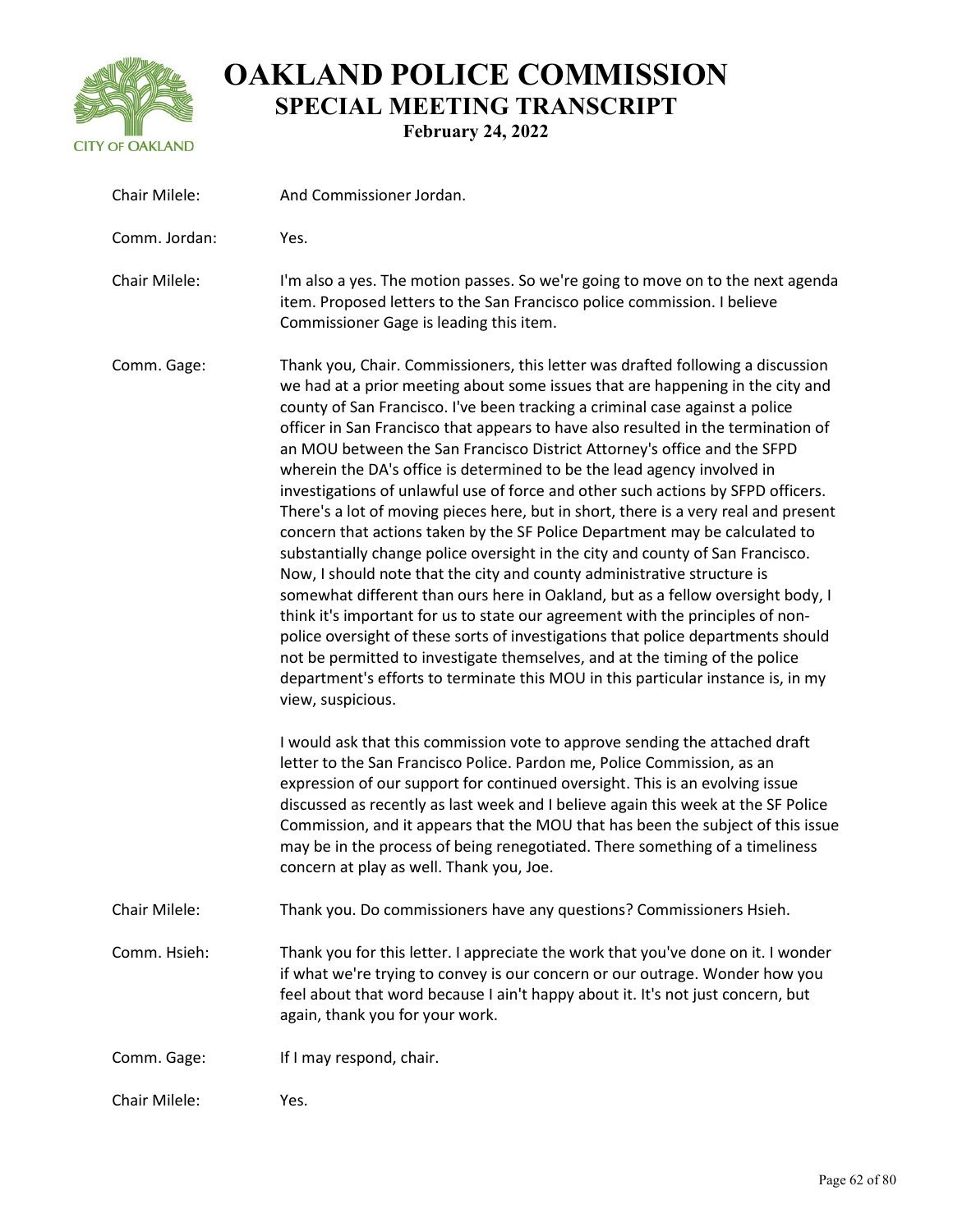

| Comm. Gage:         | Speaking as an individual, I certainly feel some alarm when issues like this begin<br>making the local paper. I would say that I feel outrage is somewhat overstating<br>at this point. The department has made some moves that are calculated and<br>political, but the police commission in San Francisco has sufficient authority to<br>mandate the department to continue the MOU if they so decide. There appears<br>to be sufficient public support for continued oversight by a non-police entity<br>that I'm not sure that expressions of outrage would be appropriate given this<br>particular instance. That said, it's something to monitor closely.                                                                                                                                                                                                   |
|---------------------|-------------------------------------------------------------------------------------------------------------------------------------------------------------------------------------------------------------------------------------------------------------------------------------------------------------------------------------------------------------------------------------------------------------------------------------------------------------------------------------------------------------------------------------------------------------------------------------------------------------------------------------------------------------------------------------------------------------------------------------------------------------------------------------------------------------------------------------------------------------------|
| Chair Milele:       | Any other questions from commissioners? I would like to take a motion to adopt<br>this letter.                                                                                                                                                                                                                                                                                                                                                                                                                                                                                                                                                                                                                                                                                                                                                                    |
| Comm. Jackson:      | So moved. I'm sorry. It's Commissioner Jackson.                                                                                                                                                                                                                                                                                                                                                                                                                                                                                                                                                                                                                                                                                                                                                                                                                   |
| Chair Milele:       | Do we have a second?                                                                                                                                                                                                                                                                                                                                                                                                                                                                                                                                                                                                                                                                                                                                                                                                                                              |
| Comm. Harbin-Forte: | Second. Commissioner Harbin-Forte.                                                                                                                                                                                                                                                                                                                                                                                                                                                                                                                                                                                                                                                                                                                                                                                                                                |
| Chair Milele:       | Okay. Moved by Commissioner Jackson, seconded by Commissioner Harbin-<br>Forte. Let's take a vote.                                                                                                                                                                                                                                                                                                                                                                                                                                                                                                                                                                                                                                                                                                                                                                |
| Comm. Gage:         | Point of order, Madam Chair. I believe you need to take public comment.                                                                                                                                                                                                                                                                                                                                                                                                                                                                                                                                                                                                                                                                                                                                                                                           |
| Chair Milele:       | Oh, we do need to take public. Okay. Yeah. I apologize.                                                                                                                                                                                                                                                                                                                                                                                                                                                                                                                                                                                                                                                                                                                                                                                                           |
| Commission staff:   | No worries.                                                                                                                                                                                                                                                                                                                                                                                                                                                                                                                                                                                                                                                                                                                                                                                                                                                       |
| Chair Milele:       | Let's take public comment on this item, please.                                                                                                                                                                                                                                                                                                                                                                                                                                                                                                                                                                                                                                                                                                                                                                                                                   |
| Commission staff:   | You got it. Member of the public wishing to make public comment on this item,<br>please raise your hand and I'll call on you in the order that they've appeared.<br>Mr. Bey, give me just a second. Go ahead, Mr. Bey.                                                                                                                                                                                                                                                                                                                                                                                                                                                                                                                                                                                                                                            |
| Saleem Bey:         | Yes. Good evening. Commenting on the letter to the San Francisco Police<br>Commission. I would say that if you have the will to vote on a letter to the San<br>Francisco Police Commission, you should also have the will to vote on a letter to<br>the NSA court regarding the Ross investigation and noticing and forwarding that<br>investigation to the NSA court. There is no issue about the NSA court seeing the<br>Ross investigation, especially if there's misconduct that was revealed in the<br>systemic of misconduct. Why is it that we are worried about San Francisco and<br>we have all of this passion about making sure San Francisco is uplifted, and yet I<br>don't see that same passion about making sure that systemic racism is revealed<br>and forced upon the NSA that has been failing the Oakland taxpayer for the last<br>19 years. |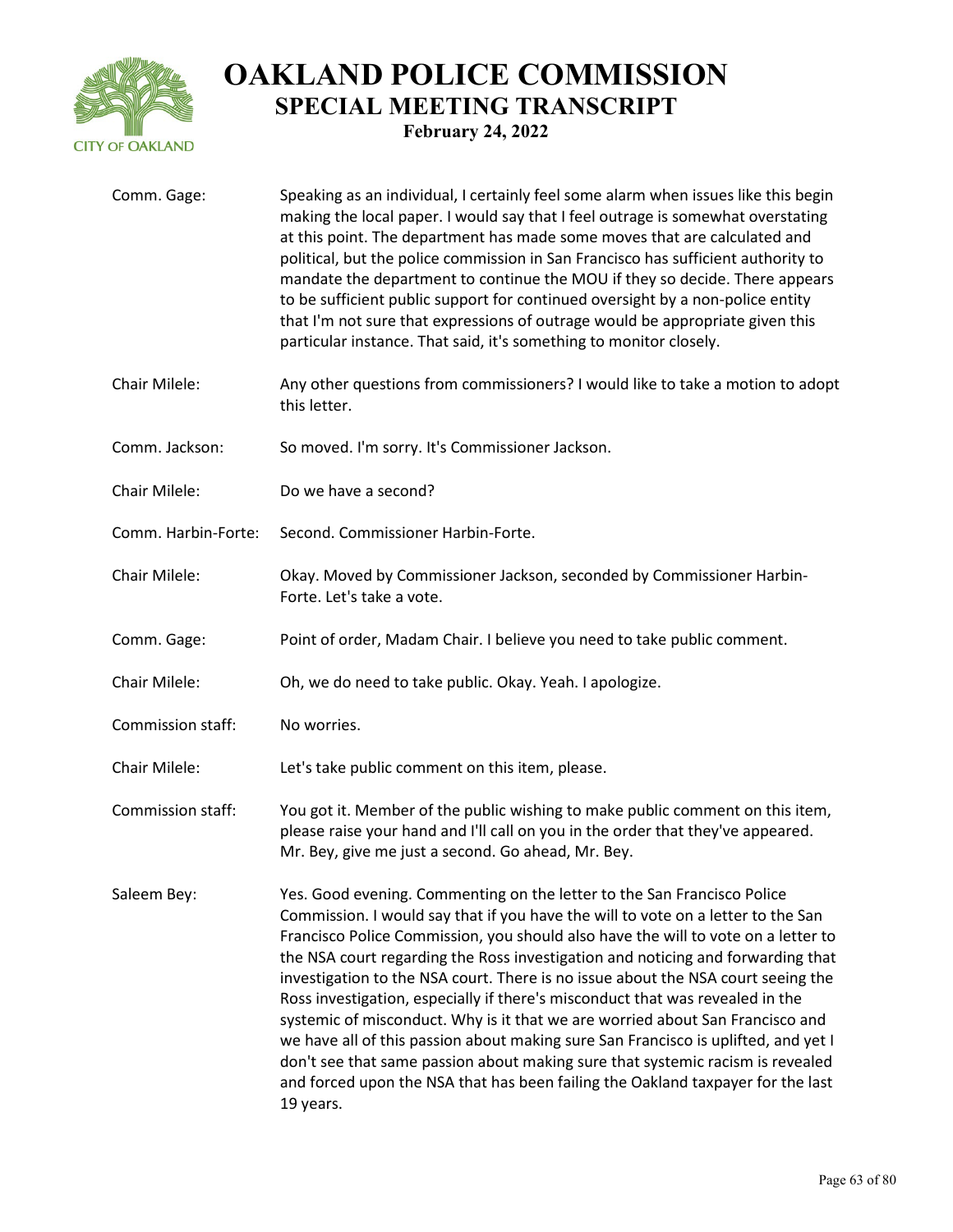

|                   | The fact that for 19 years, the Oakland taxpayers have been paying a million<br>dollars a year to a person to write for report is ridiculous. The fact that there's<br>no will upon this OPC to make sure that the Ross report is forwarded to the NSA<br>court, as required by federal consent decree, which you are out of order with.<br>Right? I ain't begging you to do anything, I'm just asking you to follow the law.<br>Anybody in your silence is an indictment. The fact that you're not acting on this<br>is an indictment on this OPC. There's a lot of these commissioners I haven't<br>heard anything from while I've been calling in, and I'm calling. If I take the time<br>to call in and I'm not a commissioner, then some of you commissioners better<br>start asking questions and probing the police and making sure that you hold<br>them accountable, just as Janelle Harris did.                              |
|-------------------|----------------------------------------------------------------------------------------------------------------------------------------------------------------------------------------------------------------------------------------------------------------------------------------------------------------------------------------------------------------------------------------------------------------------------------------------------------------------------------------------------------------------------------------------------------------------------------------------------------------------------------------------------------------------------------------------------------------------------------------------------------------------------------------------------------------------------------------------------------------------------------------------------------------------------------------|
|                   | I haven't heard any of that. I hear a lot of people and a lot of silence. I hear a lot<br>of people patting OPD on the back. I hear a lot of passes being given, but I don't<br>hear people holding them accountable. Before you write a letter to the San<br>Francisco Police Commission, make sure you write a letter to the negot-                                                                                                                                                                                                                                                                                                                                                                                                                                                                                                                                                                                                  |
| Commission staff: | Thank you Mr. Bey. Mr. Parker.                                                                                                                                                                                                                                                                                                                                                                                                                                                                                                                                                                                                                                                                                                                                                                                                                                                                                                         |
| Nino Parker:      | Hello. Nino Parker, homeless black advocate, bay area.                                                                                                                                                                                                                                                                                                                                                                                                                                                                                                                                                                                                                                                                                                                                                                                                                                                                                 |
|                   | One of the things I think that's very important, and I like to be a little bit of a<br>futurist. When this ballpark comes in, because it seemed to be etched in stone,<br>there's going to be a high police presence in West Oakland. People don't realize.<br>I saw this happen in San Francisco. Once they put that ballpark, the first thing<br>that came in was this high rise building so people could have these apartments<br>overlooking the ballpark. Then after that, they put in a restaurant like Mo-Mo's<br>where we couldn't even afford a glass of water, and that's what's going to<br>happen to West Oakland. Unfortunately, whenever you have the police<br>department, which originally was based on runaway slaves, which is downtown<br>streets where they pay people in gift cards to clean the streets, but also to<br>protect the industrialists, that stadium's going to have to have a lot of<br>protection. |
|                   | The first time someone's car gets broken into, the first time someone gets a<br>carjack, that neighborhood is going to be saturated with police. No fault of Mr.<br>Armstrong's, it's just what's going to have to happen. With this ballpark coming<br>in, West Oakland about to be under a police siege in the future. I would say<br>within a week after opening day, that area's going to change. You think<br>Chinatown's being watched by police cars, police cars are going to be all over<br>West Oakland, and people are going to traffic stops like crazy. It's going to<br>change West Oakland. West Oakland's going to only be in East Oakland by the<br>time they get through. I just have to bring that to what's coming to the future.<br>Police come with any type of facilities for the rich. That's who protects them,                                                                                               |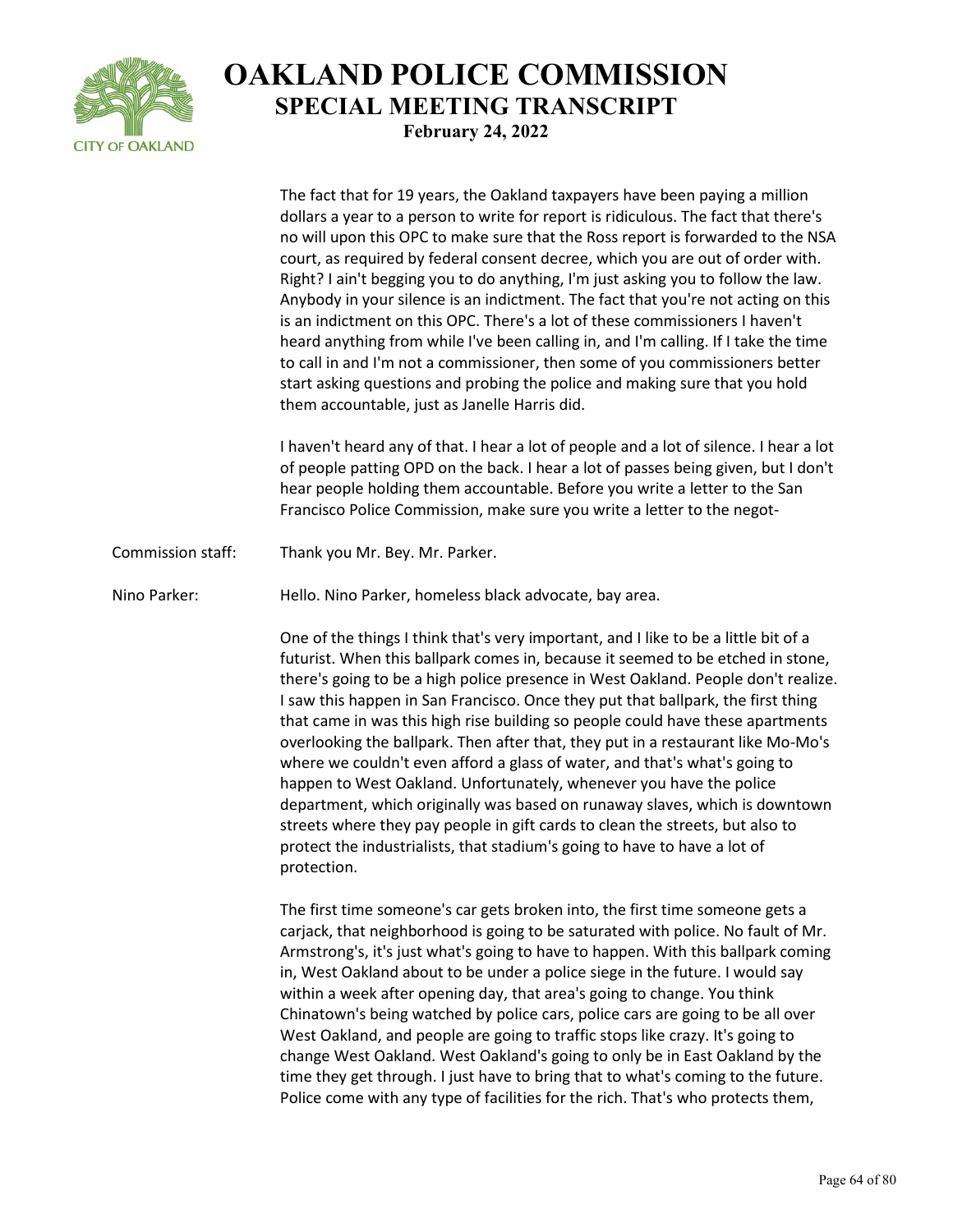

and like I said, it's no fault of Chief Armstrong's. It's just, what's going to happen. Folks, better look-

- Commission staff: Thank you, Mr. Parker. Chair Milele it's back to you and your vote. I do believe you have Commissioner Harbin-Forte's hand is raised.
- Chair Milele: Commissioner Harbin-Forte.
- Comm. Harbin-Forte: Yes. Thank you, Madam Chair. There seems to me to be a fundamental misunderstanding among the public about what our obligations and responsibilities are at this police commission hearing. There seems to be a misunderstanding of our requirements and obligations under the Brown Act and under the City Charter and under other rules and laws that govern our meeting. It seems that people want us to ignore those binding laws that have already been vetted and found to be constitutional and simply ignore the law. We are an oversight commission. We expect the police to follow the law, but we seem to be urged to ignore the law by people, and particularly by people who think they have a right to talk about any topic, irrespective of what our agenda is. I just think that, I know that we've had, I just, it just, we'll be here all night if everybody, and not so much be here all night, but if nobody wants to follow the law, then we will have anarchy and we will have chaos and nothing will get done. I just, I don't know what we can do about it, but I think that we need to not be bullied into ignoring the law and our responsibilities just because people don't like the law. Thank you. Thank you. I'm done.
- Chair Milele: Okay. I believe we're able to take a vote at this time. Okay. Vice Chair Peterson.
- Vice Chair Peterson: Yes.
- Chair Milele: Commissioner Gage.
- Comm. Gage: Yes.
- Chair Milele: Commissioner Harbin-Forte.
- Comm. Harbin-Forte: Yes.
- Chair Milele: Commissioner Howell.
- Comm. Howell: Yes.
- Chair Milele: Commissioner Jackson.
- Comm. Jackson: Yes.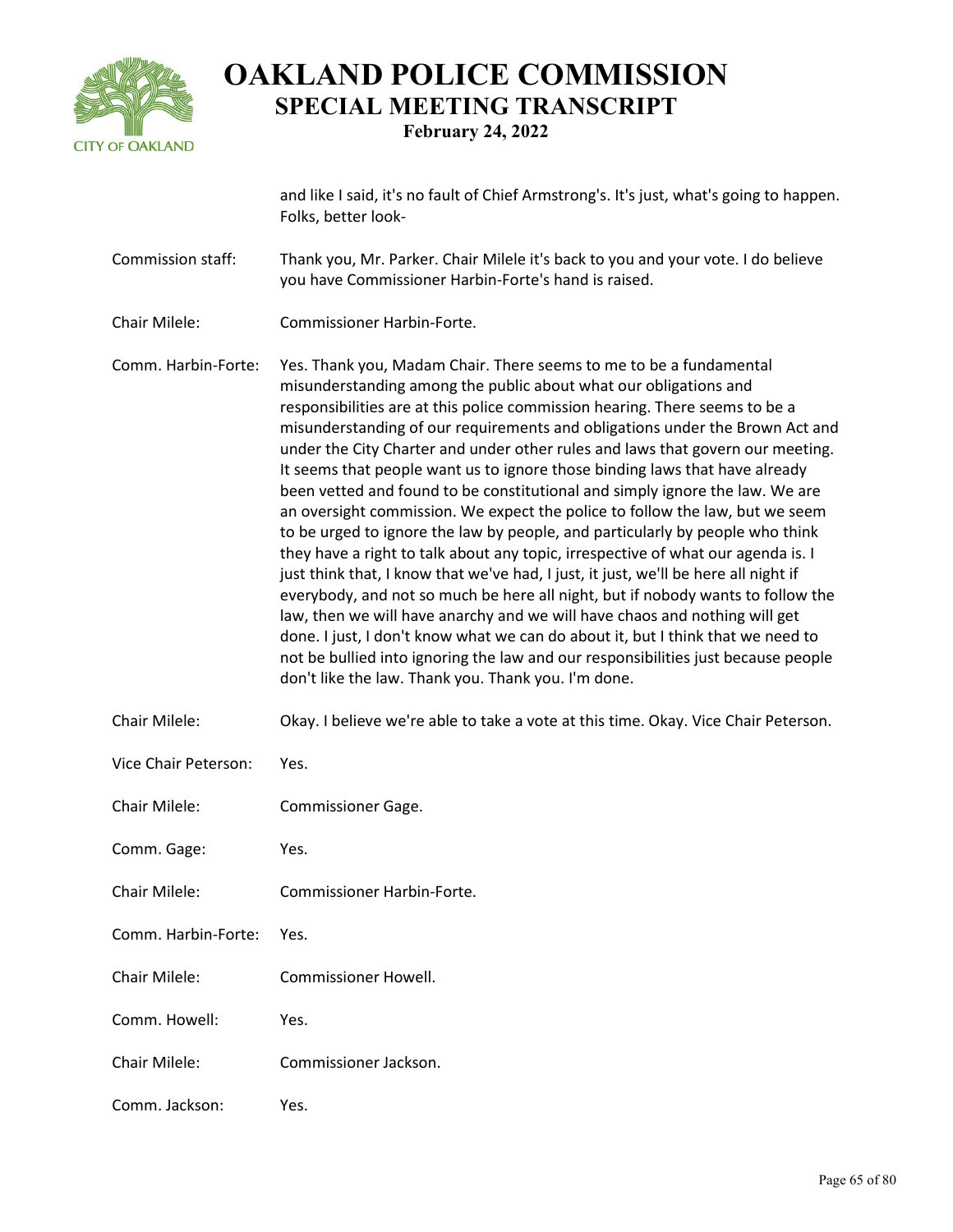

| Chair Milele: | Commissioner Jordan.                                                                                                                                                                                                                                                                                                                                                                                                                                                                                                                                                                                                                                                                                                                                                                                                                                                                                                                                                                                                                                                                                                                                                                                                                |
|---------------|-------------------------------------------------------------------------------------------------------------------------------------------------------------------------------------------------------------------------------------------------------------------------------------------------------------------------------------------------------------------------------------------------------------------------------------------------------------------------------------------------------------------------------------------------------------------------------------------------------------------------------------------------------------------------------------------------------------------------------------------------------------------------------------------------------------------------------------------------------------------------------------------------------------------------------------------------------------------------------------------------------------------------------------------------------------------------------------------------------------------------------------------------------------------------------------------------------------------------------------|
| Comm. Jordan: | Yes.                                                                                                                                                                                                                                                                                                                                                                                                                                                                                                                                                                                                                                                                                                                                                                                                                                                                                                                                                                                                                                                                                                                                                                                                                                |
| Chair Milele: | I am also a yes. The motion passes. Okay. Try to wake myself up a little bit, get<br>some energy for this next agenda item. Let me see. All right.                                                                                                                                                                                                                                                                                                                                                                                                                                                                                                                                                                                                                                                                                                                                                                                                                                                                                                                                                                                                                                                                                  |
|               | I know we started this at our last meeting. We had the most heartfelt and<br>meaningful accommodations to all those who helped stand up this commission;<br>however, the leadership of Regina Jackson needed its very own moment. Your<br>dedication to this work, not only as one of the original cohort of commissioners,<br>but also your leadership as chair of this oversight body for most of its existence<br>is literally unparalleled, and it's likely to stay that way. During your time leading<br>as commission, you moved as the epitome of public service and the most fierce<br>proponent for the City of Oakland and all who call this place home. To that, I, we<br>are indebted. It was your grit and fortitude that ensured this commission grew<br>into its potential and its service to police oversight and public safety. I thank<br>you, Commissioner Jackson, for your guidance, your bold and collaborative<br>approach, your faith and support in me and us, and your commitment to equity<br>and justice. I would like to honor you in the way you honored the magnificent<br>seven. I'm going to Give me just a second. I have a accommodation for you<br>here, and I'm going to go ahead and read it. |
|               | Whereas, in November 2016, the voters of the City of Oakland passed Measure<br>LL, the charter amendment creating a seven member, civilian police commission<br>to oversee the Oakland Police Department in order to ensure that its policies,<br>practices, and customs conform to national standards of constitutional policing.<br>Whereas in October 2017, the Oakland City Council confirmed the initial seven<br>commissioners to serve on the Oakland Police Commission, and Regina Jackson<br>was one of the seven original commissioners. Whereas, during her tenure on<br>the commission, Ms. Jackson was instrumental in working with her fellow<br>commissioners to establish policies, procedures, and practices that have formed<br>the foundation upon which the commission's future work will be built. Whereas<br>Ms. Jackson was the first commissioner to be unanimously that to serve three<br>consecutive terms as chair of the commission from 2019 to 2022, notably<br>leading the commission's selection efforts of the executive director of SIPA, the<br>police chief and the inspector general.                                                                                                          |

Whereas Ms. Jackson represented the commission's positions on discipline, designed commission leadership retreats, oversaw annual reports, policies on armed and unresponsive persons, missing persons and militarized equipment. Whereas Ms. Jackson worked with city council to finalize Ballot Measure S1, which was overwhelmingly passed by 73% of Oakland residents and clarified the commission's authority to hire both independent council and inspector general.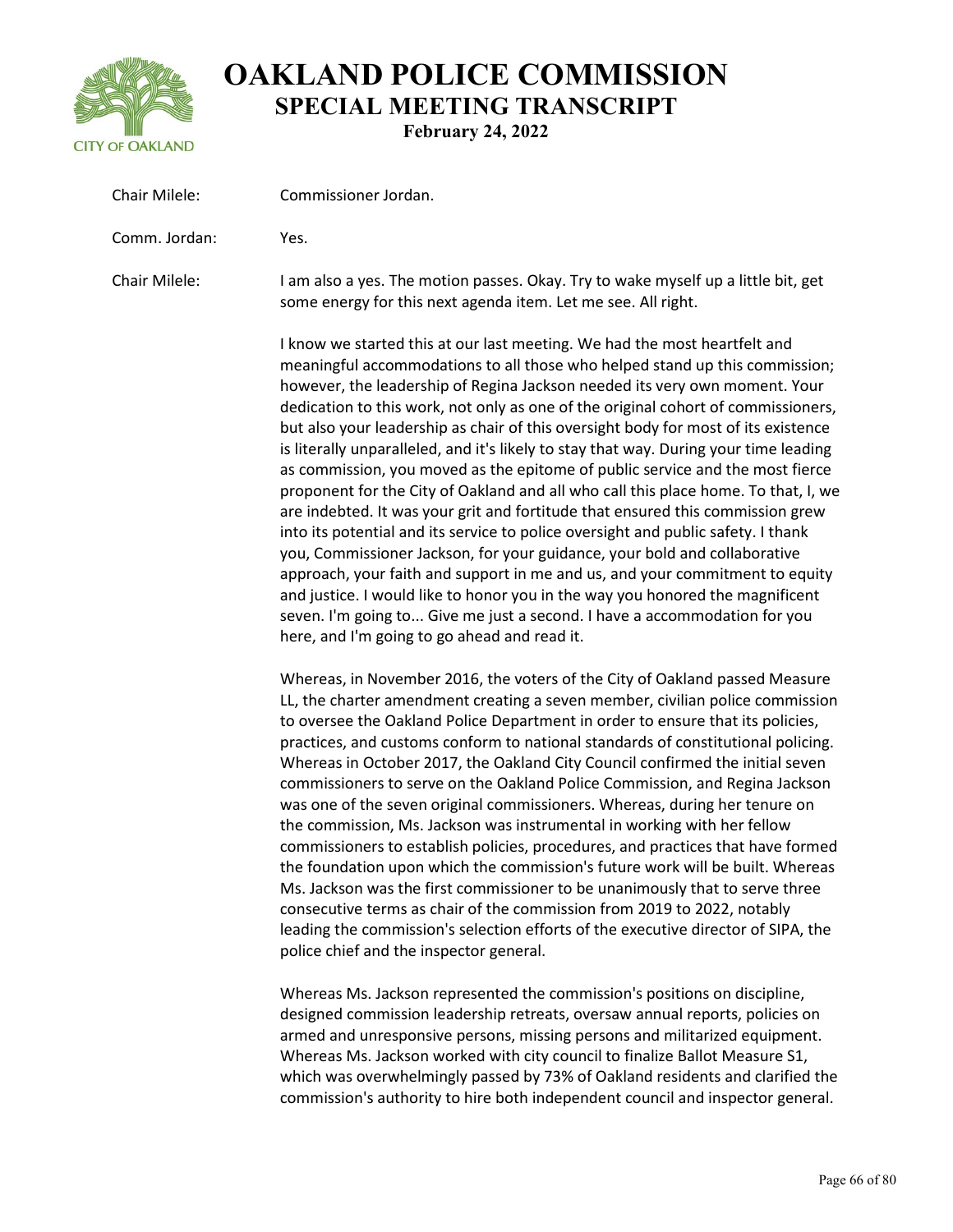

|                      | Whereas Ms. Jackson served the commission and the residents of the City of<br>Oakland with honor and distinction, and was a fierce advocate on behalf of the<br>community. Now, therefore be it resolved, we, the Oakland Police Commission<br>in recognition of your significant contributions to our city, express our sincere<br>gratitude to Ms. Jackson for her leadership, integrity, commitment, and<br>dedication to the people of the City of Oakland. As Ms. Jackson was one of the<br>seven original commissioners of the commission, the commission confers upon<br>Ms. Jackson the title of Chair Emeritus. Thank you, Chair Emeritus Jackson.<br>Would anyone like to comment? Of the commissioners? Ah, I see. Vice Chair<br>Peterson. |
|----------------------|-------------------------------------------------------------------------------------------------------------------------------------------------------------------------------------------------------------------------------------------------------------------------------------------------------------------------------------------------------------------------------------------------------------------------------------------------------------------------------------------------------------------------------------------------------------------------------------------------------------------------------------------------------------------------------------------------------------------------------------------------------|
| Vice Chair Peterson: | Thank you, Chair. I just want to say I don't think there's any wall space left on<br>the walls of former chair Jackson's home to put another accolade, but I will say<br>this is so deserving. I have known Regina for at least 25-30 years, and all that<br>time she has been a pistol, and maybe that's the wrong word, but certainly an<br>activist in the Bay Area community. Your foundational work, your<br>transformational work of a new thing in Oakland, and that's the police<br>commission, deserves every recognition and accolade. I'm really proud to have<br>come onto this commission at a time when you were still serving as chair. It was<br>very helpful to me, and I just thank you for your service.                           |
| Chair Milele:        | Thank you, Vice Chair. Commissioner Hsieh.                                                                                                                                                                                                                                                                                                                                                                                                                                                                                                                                                                                                                                                                                                            |
| Comm. Hsieh:         | Thank you so much. I started off just watching commission meetings, never<br>even thought I would ever make it on, but you were encouraging even at the<br>times that I wasn't. A great leader, a great model. I've learned so much from<br>you. You've stayed on even when there was absolutely no re reason for you to<br>stay on and to continue the work of the commission. You have been just such a<br>great role model and leader. Thank you so much.                                                                                                                                                                                                                                                                                          |
| Chair Milele:        | Commissioner Gage.                                                                                                                                                                                                                                                                                                                                                                                                                                                                                                                                                                                                                                                                                                                                    |
| Comm. Gage:          | Thank you, Chair, and thank you, Commissioner Jackson. This job, as I said<br>before, can really be thankless. You've spent a lot of very long hours sitting on<br>the [inaudible] both real and virtual. You've spent long hours in ad hoc<br>meetings, in one-on-ones. I have no idea how you found so much time for face-<br>to-face one-on-ones with officials and electeds and executives throughout the<br>city. You've been selfless with your time. You've been responsive. You've been<br>the leader this commission needed at a time when we needed the leadership,<br>and I'm very grateful for service. You've put us on an excellent path forward,<br>and we are all the beneficiaries of your selflessness. Thank you for your service. |
| <b>Chair Milele:</b> | Shall we take public comment on this item?                                                                                                                                                                                                                                                                                                                                                                                                                                                                                                                                                                                                                                                                                                            |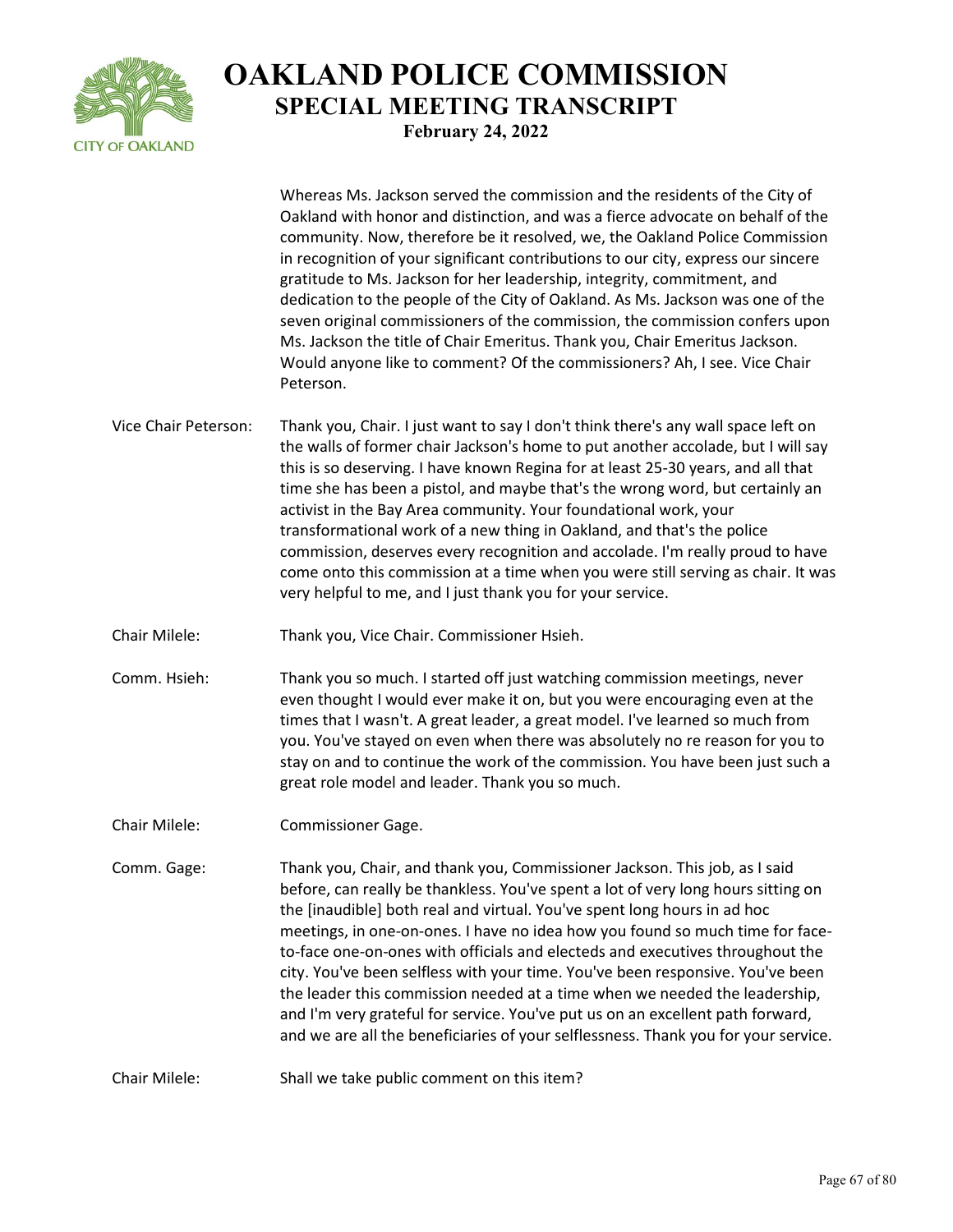

Commission staff: Absolutely. Members of the public wishing to make public comment on this item, accommodation for Chair Emeritus Regina Jackson, please raise your hand. I'll call on you in the order they've appeared, soon as I get our little stop clock going. Okay. Ms Rashidah Grinage. Rashidah Grinage: Good evening. It's hard for me to know where to begin, but I know I'm speaking on behalf of the Coalition for Police Accountability when I say that we are extremely grateful for the devotion and commitment that Regina Jackson has displayed throughout her tenure. She was, of course, one of the originals, and her leadership as chair has been exemplary. We are very grateful for her responsiveness to the concerns that we've had over the years on different topics, her willingness to engage, her willingness to listen, and her devotion to the cause and to the commission, to the work of police oversight in the community. I'm sure that my words are not nearly enough to express how much we are grateful for her service and how much we appreciate everything that she's given. Thank you. Commission staff: Thank you, Ms Grinage. Mr Saleem Bey. Saleem Bey: Good evening, Saleem Bey. The fact that the CPA, [inaudible] mayors picked for chair over the community, the community hasn't forgotten the fact that Regina's very first chair was orchestrated by the CPA, and that if anybody wants to go back and look at that meeting and see how Janelle Harris was disrespected, belittled, and everything in that, and ultimately sold out by the community to put the mayor's pick on the chair position. The fact that the mayor has three picks on the OPC, poisons the OPC. The fact that people allow the mayor to have been leading this OPC for all these years stifles community justice. One other fact is that in October, your term has been up since October. The mayor shouldn't have people stay on there six, seven months after their terms are up. The mayor really shouldn't even have choices on the OPC because there's political ramifications of the mayor and them dumbing down OPD racism and systemic problems that people keep coming up with every week. The other

issue is that again, why hasn't the NSA been noticed? This is something that, again, why don't you just ask your legal advisor, why as an NSA been noticed during your OPC chair position, since you've known that the Ross report came up with systemic racism, which is something that the NSA wants and needs and demands to be reported. Until this happens, the OPC is tainted by the mayor appointing people on here. Until the community actually leads police oversight, this is a tainted commission. Thank you.

Commission staff: Thank you for your comment. Excuse me, I'm just trying to see. Miss Anne Janks.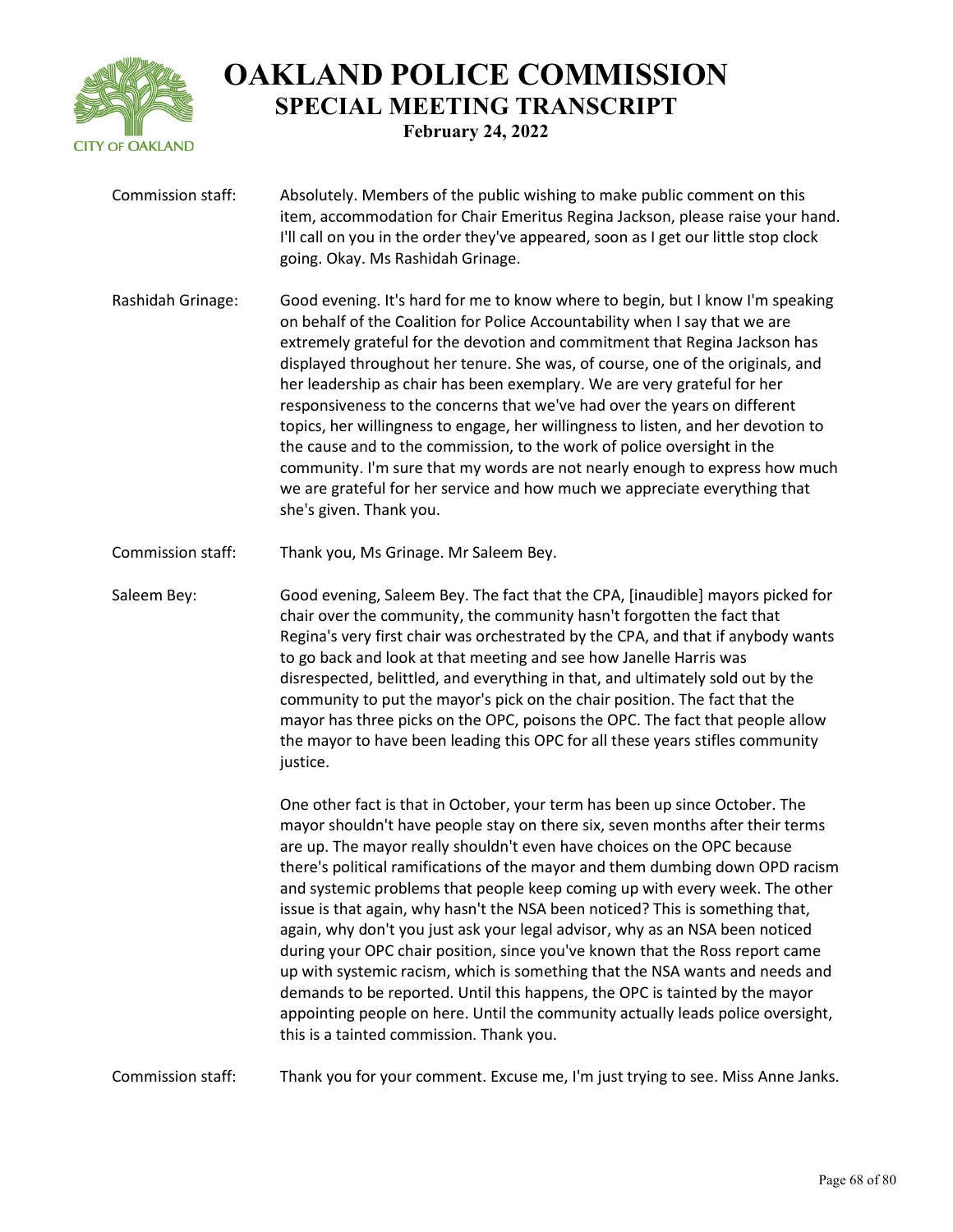

Anne Janks: I suspect that the best way that I could honor Former Chair Jackson is not to comment and get this meeting over with as rapidly as possible, but there were some very rough shoals that Regina navigated the commission over, and I was always amazed that she already had more than a full-time job. She took on the commission at the same time, and I really cannot begin to thank her enough for doing that and bring the commission to its adolescence where it is now. I especially want to thank her for the focus and the attention on being responsive to concerns that were brought forth by community members, both people who come and comment a little bit too often to the commission, and to residents who came one time with one issue, and the commitment to trying to figure out mechanisms to ensure transparency and community engagement during the commission's processes. Thank you very, very much.

Commission staff: Thank you, Miss Janks. Mr. Parker.

Nino Parker: Hello. Nino Parker. Homeless Advocate Bay Area. I'd like to just say thanks to Regina Jackson for all the work she's done. It was so nice to come into that commission meetings in those first days as a homeless person and be listened to. I was shocked. I mean, Regina and Thomas and Janelle Harris and Maureen Benson and Dillard Dooley. And everybody was so receptive. Regina, whenever there was the meeting was over, she would invite me in the back and there was a lot of food and she'd come on back and just treated me like I was just part of the commission, just hanging out having some after snacks with them. I do appreciate when someone that is in a, let's just say a higher position, takes the care to deal with someone that society doesn't look upon as well, I'll put it like that. As to the woman that was speaking about us just being lawless, I'll have a comment for you a little bit later in the meeting. Maybe I can help you understand the plight of the black man here in Oakland, especially the black homeless man. Regina, thank you for your service. This is about you, and you've done a wonderful job. I know there's been a lot of back and forth, but all I can talk about is what people do directly for me, and you treated me fair. Thank you.

Commission staff: Thank you, Mr. Parker, Phone number ending 1779.

Mary Vail: Yes. This is Mary Vail, and I just want to say, thank you, Regina, for your leadership, your collaboration skills, your work with both interested community members and your colleagues, your attitude of welcomeness, and you really steered the commission through. Seems every year is more momentous and has more challenges, and you've risen to the occasion and given so much. Thank you.

Commission staff: Thank you for your comment. [crosstalk]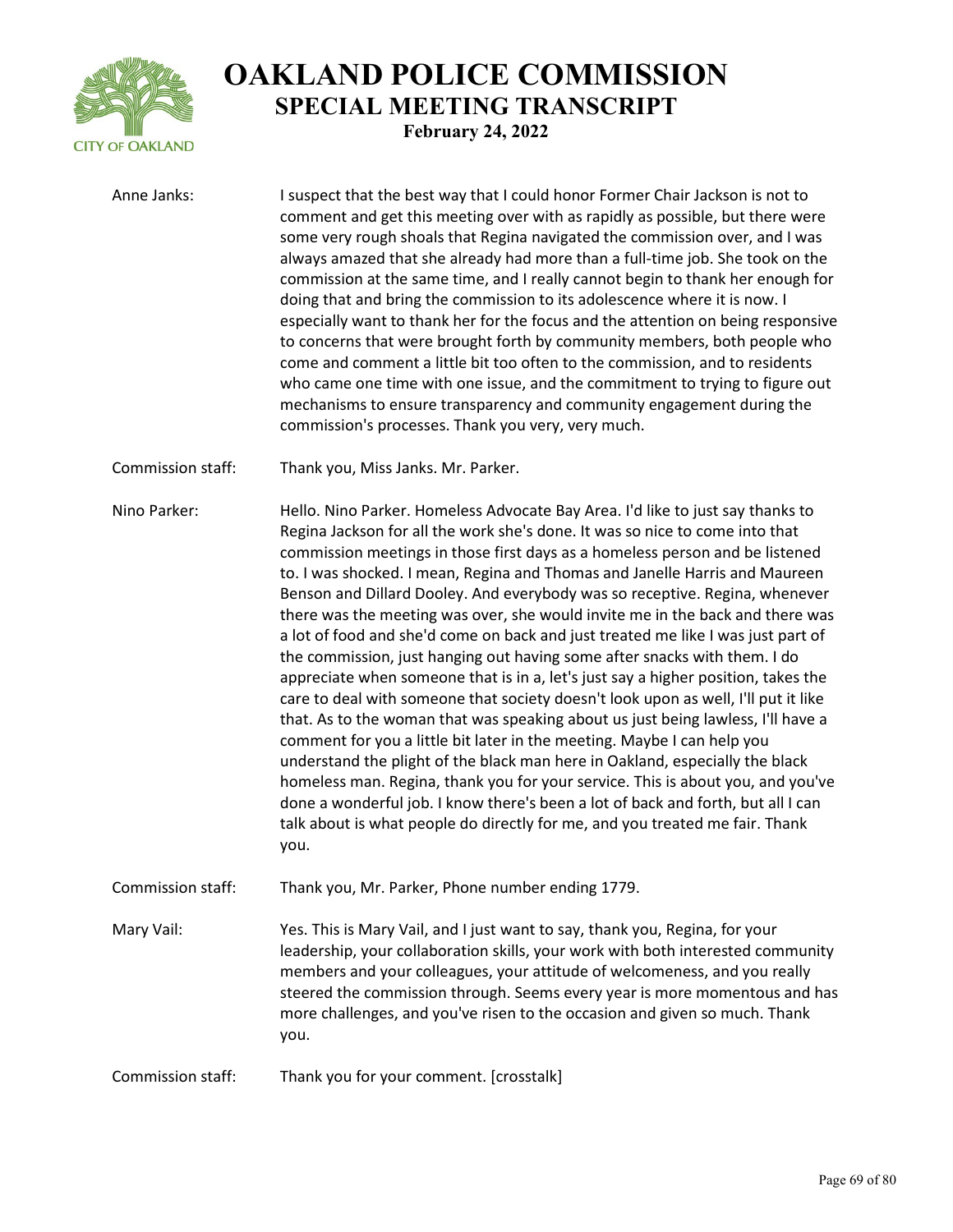

| Chair Milele:    | Looks like we have a comment from                                                                                                                                                                                                                                                                                                                                                                                                                                                                                                                                                                                                                                                                                                                                                                                                                                                                                                                                                                                                                                                                                                                 |
|------------------|---------------------------------------------------------------------------------------------------------------------------------------------------------------------------------------------------------------------------------------------------------------------------------------------------------------------------------------------------------------------------------------------------------------------------------------------------------------------------------------------------------------------------------------------------------------------------------------------------------------------------------------------------------------------------------------------------------------------------------------------------------------------------------------------------------------------------------------------------------------------------------------------------------------------------------------------------------------------------------------------------------------------------------------------------------------------------------------------------------------------------------------------------|
| Conor Kennedy:   | Can folks hear me?                                                                                                                                                                                                                                                                                                                                                                                                                                                                                                                                                                                                                                                                                                                                                                                                                                                                                                                                                                                                                                                                                                                                |
| Chair Milele:    | Yes.                                                                                                                                                                                                                                                                                                                                                                                                                                                                                                                                                                                                                                                                                                                                                                                                                                                                                                                                                                                                                                                                                                                                              |
| Conor Kennedy:   | Excellent. I wanted to add my two cents. Commissioner Jackson, thank you so<br>much for your leadership, your wisdom, your talent, your intellect, and most<br>importantly for teaching me so much. If our country was a better place, you<br>would go immediately from former commissioner to maybe a long vacation to<br>president of this country, and I really just think you are the most inspiring leader<br>that I've ever worked. Thank you.                                                                                                                                                                                                                                                                                                                                                                                                                                                                                                                                                                                                                                                                                              |
| Chair Milele:    | Director Alden.                                                                                                                                                                                                                                                                                                                                                                                                                                                                                                                                                                                                                                                                                                                                                                                                                                                                                                                                                                                                                                                                                                                                   |
| Dir. John Alden: | Commissioner Jackson, I just wanted to say I agree with everything everybody<br>else has said, but in addition to that, I really appreciated your help and support.<br>It was challenging to come into this job and try to build CPRA into what the<br>community envisioned. I know we still have a lot of work to do. We're not there<br>yet, but I really appreciated how supportive you were about helping me get the<br>things that we needed for SIPRA, the staff, the funding, the structure, the<br>charter changes. I just really valued that you were a visionary and that you're<br>willing to put in the time and the effort to make really durable change happen.<br>That was inspirational. Thank you so much.                                                                                                                                                                                                                                                                                                                                                                                                                       |
| Chair Milele:    | Chair Emeritus Jackson, would you like to speak?                                                                                                                                                                                                                                                                                                                                                                                                                                                                                                                                                                                                                                                                                                                                                                                                                                                                                                                                                                                                                                                                                                  |
| Comm. Jackson:   | Ever so briefly. To you, Chair, I want to thank you for an extraordinarily<br>thoughtful and graceful presentation. To the rest of my fellow commissioners,<br>yes. It's been some really, really hard work, and we've seen the best of each<br>other and sometimes the worst of each other, but all in an effort to make the<br>commission more powerful, more impactful, and more updated in its policies<br>and hopefully to navigate via or by way of oversight to help the police<br>department get out of the NSA and to make the CPRA and the inspector<br>general's offices just as outstanding as any office could be across the country. I<br>want to say that I am a community leader, I've always been a community leader,<br>and the fact that I was appointed by the mayor doesn't impact how I moved. As<br>a matter of fact, I am quite proud of the work that the commission has done<br>over the last three years, because in most of our votes, you couldn't tell who<br>was a mayoral appointee or who was a selection committee person. That is the<br>true test of quality impact on behalf of police oversight nationwide. |
|                  |                                                                                                                                                                                                                                                                                                                                                                                                                                                                                                                                                                                                                                                                                                                                                                                                                                                                                                                                                                                                                                                                                                                                                   |

I will continue to be on to support the transition because I know how important it is and because the institutional memory is incredible. I will do my best to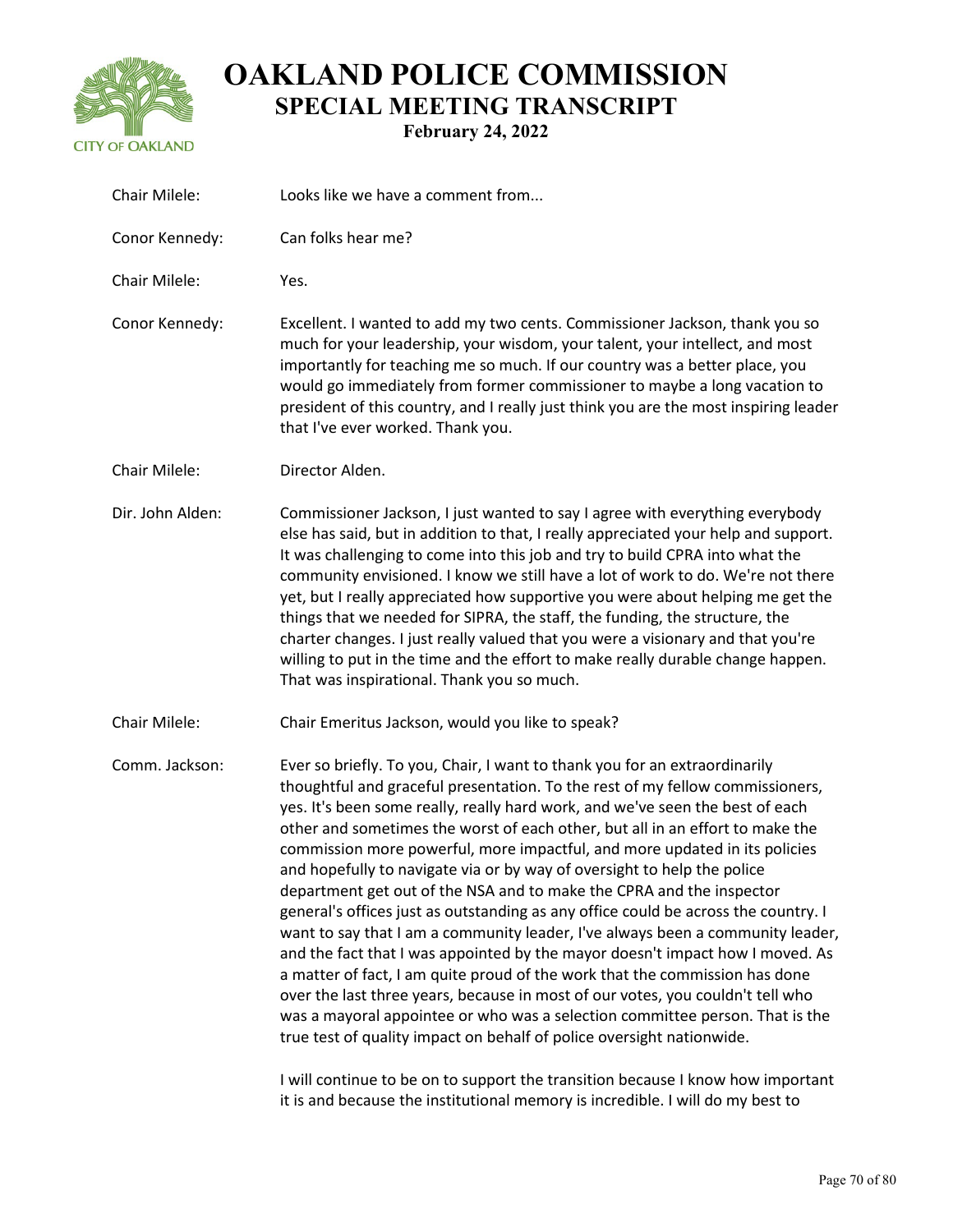

continue to share, not because I don't have a lot of things pulling at me because I do, but because it's the right thing to do, and because this commission is one of the best things to come out of the City of Oakland. Oaklanders just deserve to have a police force, a community police review agency, and an IG that can do work, that will make us all feel equal and protected and safe. For that, again I want to thank you, Chair. I certainly did not expect to be appreciated in such a thoughtful way. It's a nice surprise, and I'll just continue to get back to the work. Thank you very much.

- Chair Milele: You're very welcome. We might need to entertain another vote to extend the meeting.
- Comm. Jackson: So moved to extend the meeting to 11:30.
- Chair Milele: Hopefully, we can end sooner.
- Comm. Jackson: How about that?
- Peterson: I second. Commissioner Peterson. I second.
- Chair Milele: Oh, okay. Comment, and then vote?
- Comm. Jackson: Yes. Oh, no. I think we actually should take the vote first.
- Commission staff: Yeah. I don't know that you need to comment on this one.
- Comm. Jackson: The vote first.
- Commission staff: Yeah. I don't know that you need to comment on this one.
- Comm. Jackson: I agree. Okay, good.
- Chair Milele: Okay. Let's go ahead and take a vote. Vice chair Peterson.
- Vice Chair Peterson: Yes, absolutely.
- Chair Milele: Commissioner Gage?
- Comm. Gage: Yes.
- Chair Milele: Commissioner Harbin-Forte?
- Comm. Harbin-Forte: Yes.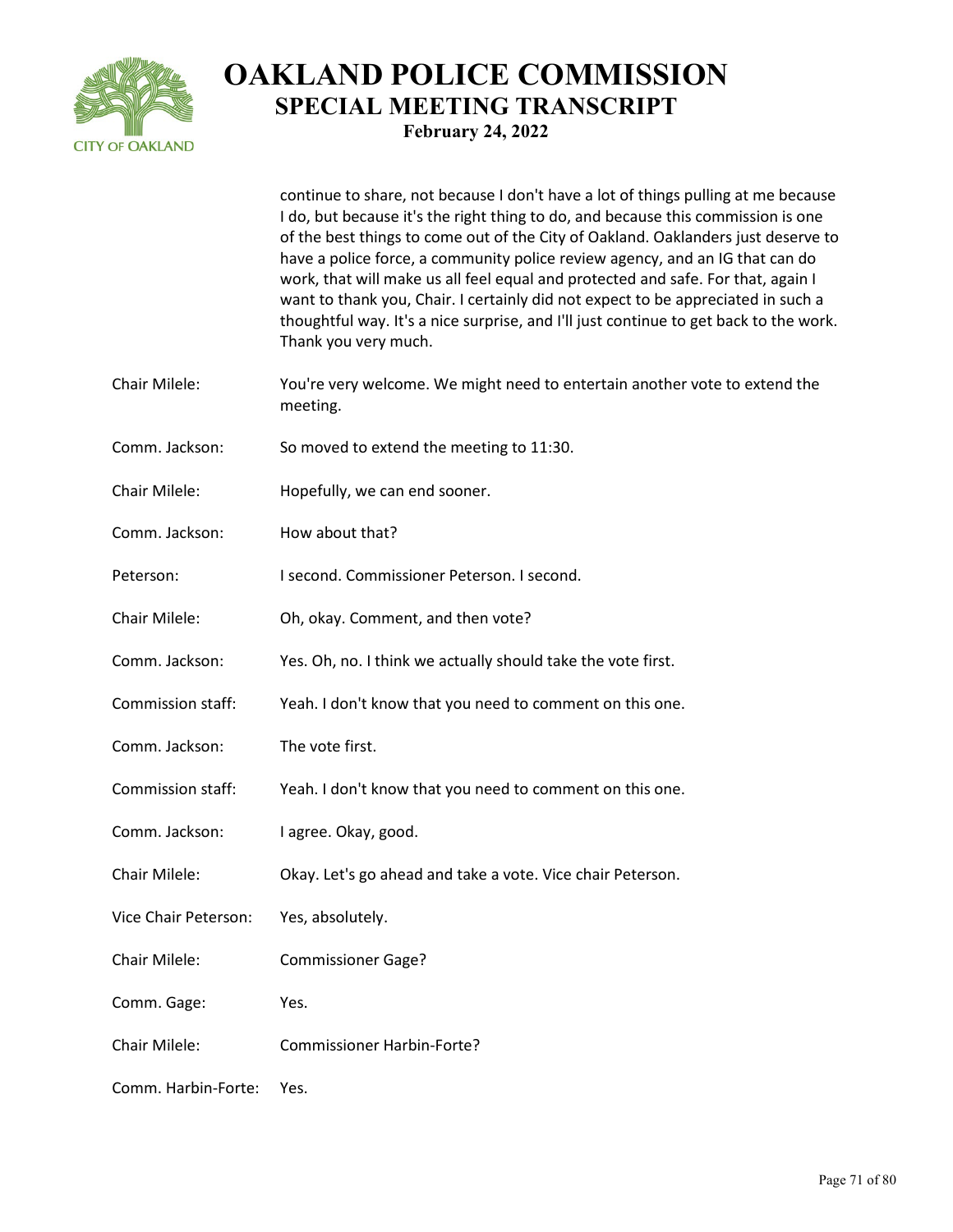

Chair Milele: Commissioner Howell? Comm. Howell: Yes. Chair Milele: Commissioner Jackson? Comm. Jackson: Yes. Chair Milele: Commissioner Jordan? Comm. Jordan: Yes. Chair Milele: I am also a yes. The motion passes. We're extending the meeting to 11:30. So our next item is committee reports. Before we do this, if I'm allowed to, I'd like to announce that we will be moving the racial profiling first ad hoc meeting to March 31st from... It was originally stated to be, I believe March 8th. And we're pushing that to March 31st. So for the anti-discrimination ad hoc, Vice Chair Peterson, or is it Commissioner Harbin-Forte who's reporting out? Comm. Harbin-Forte: Yes. Yes. Thank you. You thank you madam chair. The anti-discrimination policy ad hoc committee was established to bring to the commission for adoption, a revised and enhanced internal open police department anti-discrimination and harassment policy that will contain guidelines and expectations related to department members. The policy is not meant to guide and direct OPD members regarding expected anti-biased behavior toward members of the public. Those proposed expectations and guidelines will be included in policies generated by other ad hoc committees. Current members of the ad hoc are Commissioners Hsieh and Jackson, and myself, and I serve as chair of the ad hoc. We held our first meeting last week and another one this week with members of the department and other key city stakeholders. Another meeting is scheduled for next week. These meetings have not been open to the public because we're working on an internal and employee policy that involves discussion of sensitive personnel matters. We have another meeting of stakeholders scheduled for next week, and then on Wednesday, March 9th, from 6:30 to 8:00 PM, we plan to hold a public forum to educate the

public on the proposed policy and to gather a public input before a final policy is agreed upon. Notice of that public forum will be given and provided on the commission's web page. We expect to have the policy completed and brought to the commission for approval in April ahead of the deadline for reporting to the federal monitor on the status of this policy and that is my report. Commissioner Jackson, or Hsieh. Do you have anything to add?

Comm. Hsieh: No thank you. Thank you.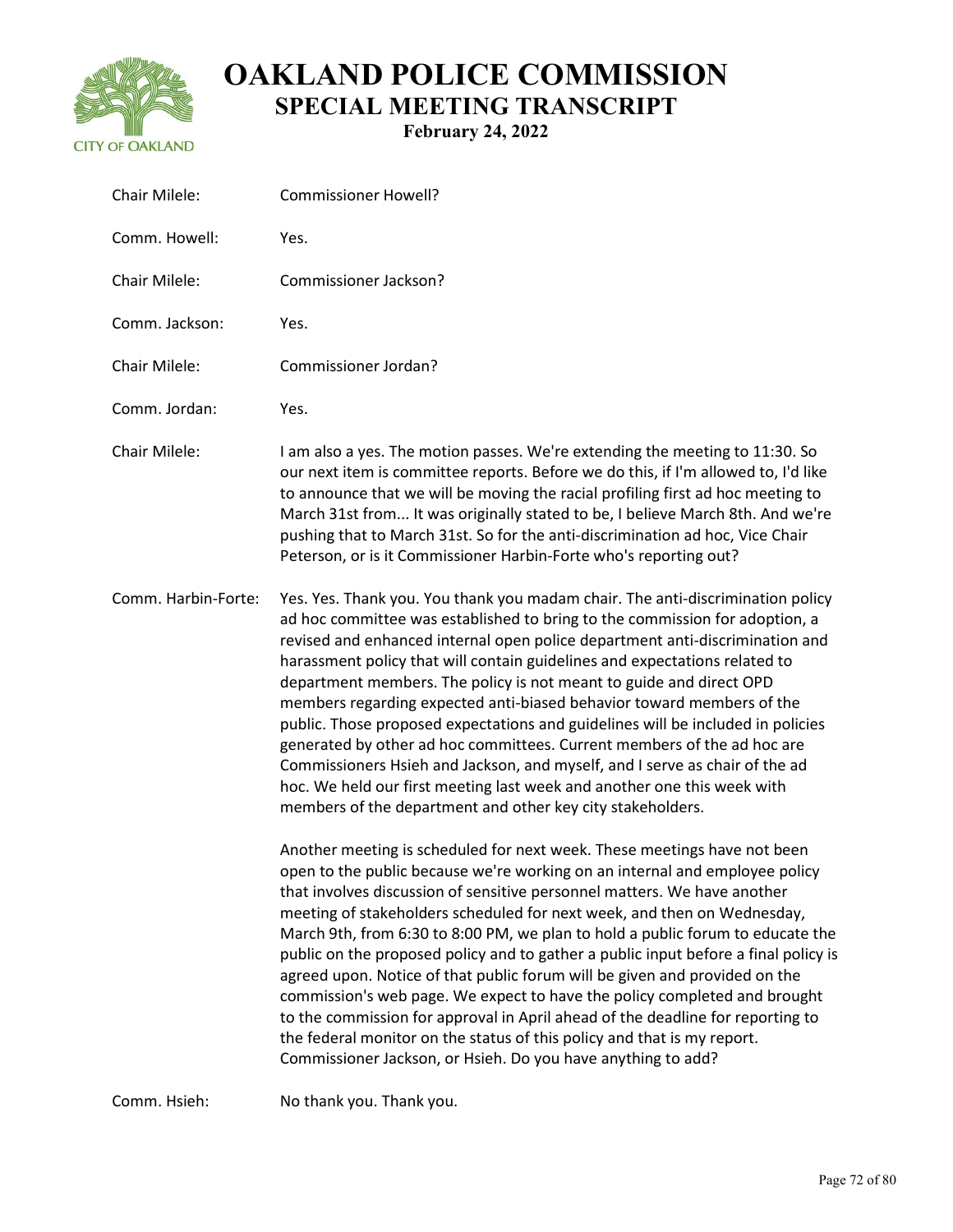

| Comm. Jackson:       | Very well done. Thank you.                                                                                                                                                                                                                                                                                                                                                                                                                                                                                                                                                                                                                                                      |
|----------------------|---------------------------------------------------------------------------------------------------------------------------------------------------------------------------------------------------------------------------------------------------------------------------------------------------------------------------------------------------------------------------------------------------------------------------------------------------------------------------------------------------------------------------------------------------------------------------------------------------------------------------------------------------------------------------------|
| Chair Milele:        | For the risk management policy, who is reporting on this one?                                                                                                                                                                                                                                                                                                                                                                                                                                                                                                                                                                                                                   |
| Vice Chair Peterson: | Commissioner Peterson, I'll be reporting. Shall I go ahead?                                                                                                                                                                                                                                                                                                                                                                                                                                                                                                                                                                                                                     |
| Chair Milele:        | Yes.                                                                                                                                                                                                                                                                                                                                                                                                                                                                                                                                                                                                                                                                            |
| Vice Chair Peterson: | Okay. The risk management policy and the ad hoc committee was established to<br>bring to the commission for adoption, a risk management policy that will<br>contain guidance and guidelines regarding risk behavior to help the Oakland<br>police mitigate and reduce risk to individual officers and the city of Oakland. The<br>ad hoc committee consists of Commissioner Howell, Commissioner Harbin-Forte<br>and myself as the chair. We met this week and we have another scheduled<br>meeting next week and we intend to be on schedule to have this policy adopted<br>by the April deadline. And do commissioner Harbin-Forte or Howell have any<br>additional comments? |
| Comm. Harbin-Forte:  | No, thank you very much. Great job.                                                                                                                                                                                                                                                                                                                                                                                                                                                                                                                                                                                                                                             |
| Vice Chair Peterson: | <b>Commissioner Howell?</b>                                                                                                                                                                                                                                                                                                                                                                                                                                                                                                                                                                                                                                                     |
| Comm. Howell:        | No comment.                                                                                                                                                                                                                                                                                                                                                                                                                                                                                                                                                                                                                                                                     |
| Vice Chair Peterson: | Okay. Thank you very much.                                                                                                                                                                                                                                                                                                                                                                                                                                                                                                                                                                                                                                                      |
| Chair Milele:        | Can we take public comment on this item?                                                                                                                                                                                                                                                                                                                                                                                                                                                                                                                                                                                                                                        |
| Commission staff:    | Yeah. Social media.                                                                                                                                                                                                                                                                                                                                                                                                                                                                                                                                                                                                                                                             |
| Chair Milele:        | Oh, sorry. Social media. Who's presenting on this one?                                                                                                                                                                                                                                                                                                                                                                                                                                                                                                                                                                                                                          |
| Comm. Jackson:       | Commissioner Hsieh, did you want to, or                                                                                                                                                                                                                                                                                                                                                                                                                                                                                                                                                                                                                                         |
| Comm. Hsieh:         | Sure. We are We met, I think it was last week. We are having public meetings<br>about the social media policy with community members and representatives of<br>OPD. We've been working our way through the document section by section.<br>This is one of the policies as with the other two from That are reported out<br>today that was expected to be the on by the April 15th deadline. And we'll get it<br>done as we're working our way through.                                                                                                                                                                                                                          |
| Comm. Jackson:       | I don't have anything to add. Thank you.                                                                                                                                                                                                                                                                                                                                                                                                                                                                                                                                                                                                                                        |
| Chair Milele:        | Okay. Are we able to take public comment on this item?                                                                                                                                                                                                                                                                                                                                                                                                                                                                                                                                                                                                                          |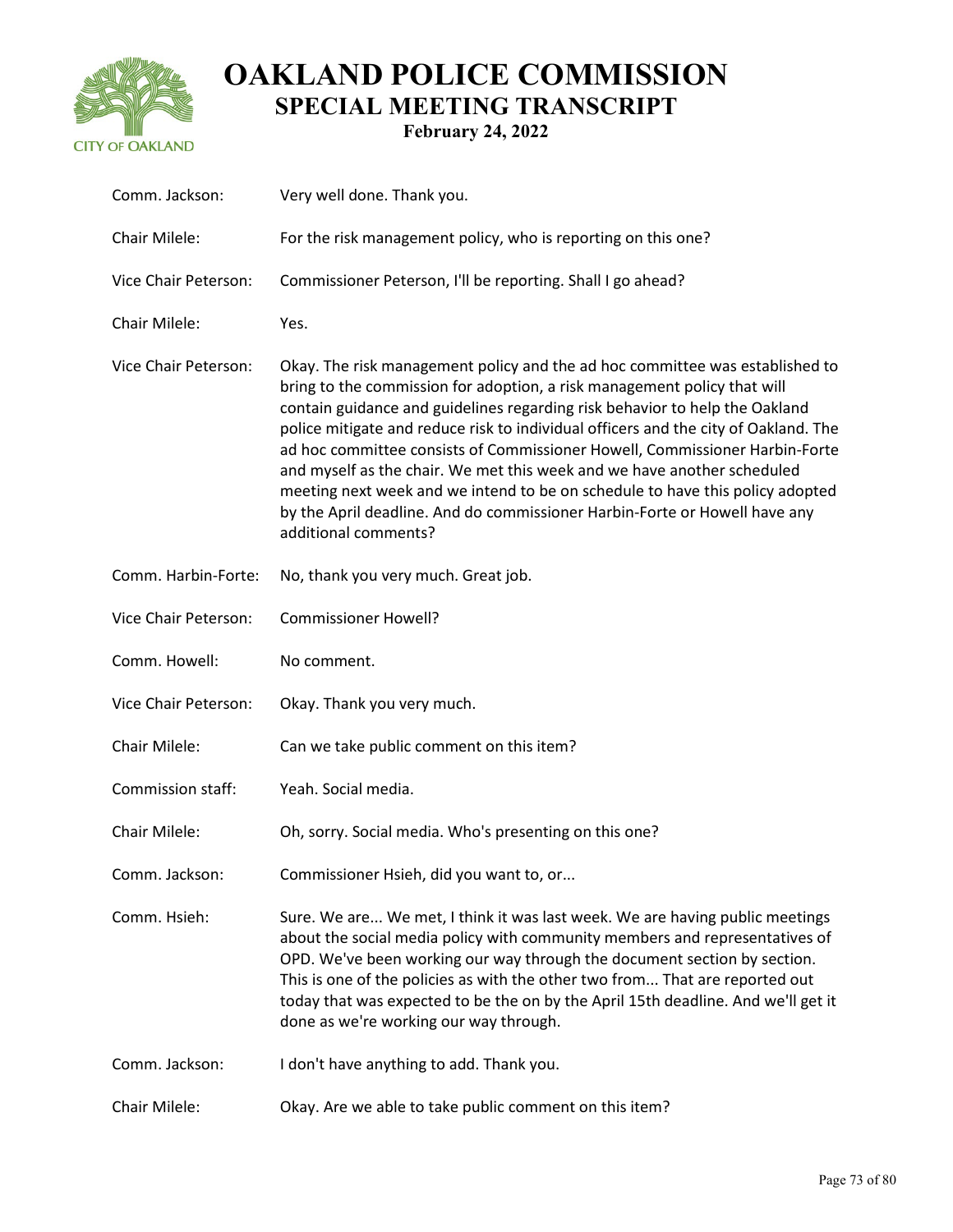

Commission staff: You certainly can. Members of the public wishing to make public comment on this item, the committee reports, please raise your hand. I'll call on you in the order. They've prepared. I see a few hands starting off with Mr. Bey when you're ready. Mr. Bey. Saleem Bey: Good evening, Saleem Bey. Community looks forward to working on the racial profiling the committee, and to develop some sort of policy that ends up with community safety. Community safety is the bottom line. The black community is the most unsafe community in Oakland and that means that OPD, who is supposed to protect and serve, protects first, right? So, you're failing massively when it comes to the black community and safety. So community safety is something that I don't hear a lot of attention being put to, but as it applies to racial profiling, that's something where it has to begin because as long as the police come in and then choose any black person for any reason to stop and harass, our community is unsafe. Thank you. Commission staff: Thank you, Mr. Bey. Rashidah Grinage. Rashidah Grinage: Sorry. I didn't mean to raise my hand for this. Commission staff: Oh, okay. Thank you. Rashidah Grinage: I apologize. Commission staff: No worries. Thank you Ms. Grinage. Ms Assata Olugbala? Assata Olugbala: The work that's being done on the discrimination policy, it doesn't specify that the issue of the black police officers grievance was a specific group of officers who complain about harassment, unfair discipline practices, and discrimination in hiring and promotions. So this policy is a general policy that will reflect everybody being in the same boat per se. And that's not the case. It's just like when they use that term people of color as if everybody's having the same experience or BIPOC, black indigenous people of color. Within this city, there's always an effort to undermine the issue and the disproportionality of unfairness that goes on with African Americans in this city. So I can see a discrimination policy, but how do we target the incidents of black officers with the black police officers grievance, that's impacting them? There's no other officers of race or ethnicity, or they're complaining that they're being harassed or discriminated against. So the generality of a policy and not specifics of black officers, are we getting what we really need for those black officers in terms of a solution to the discrimination, the harassment, the prejudice, and the

racism that's going on in the department.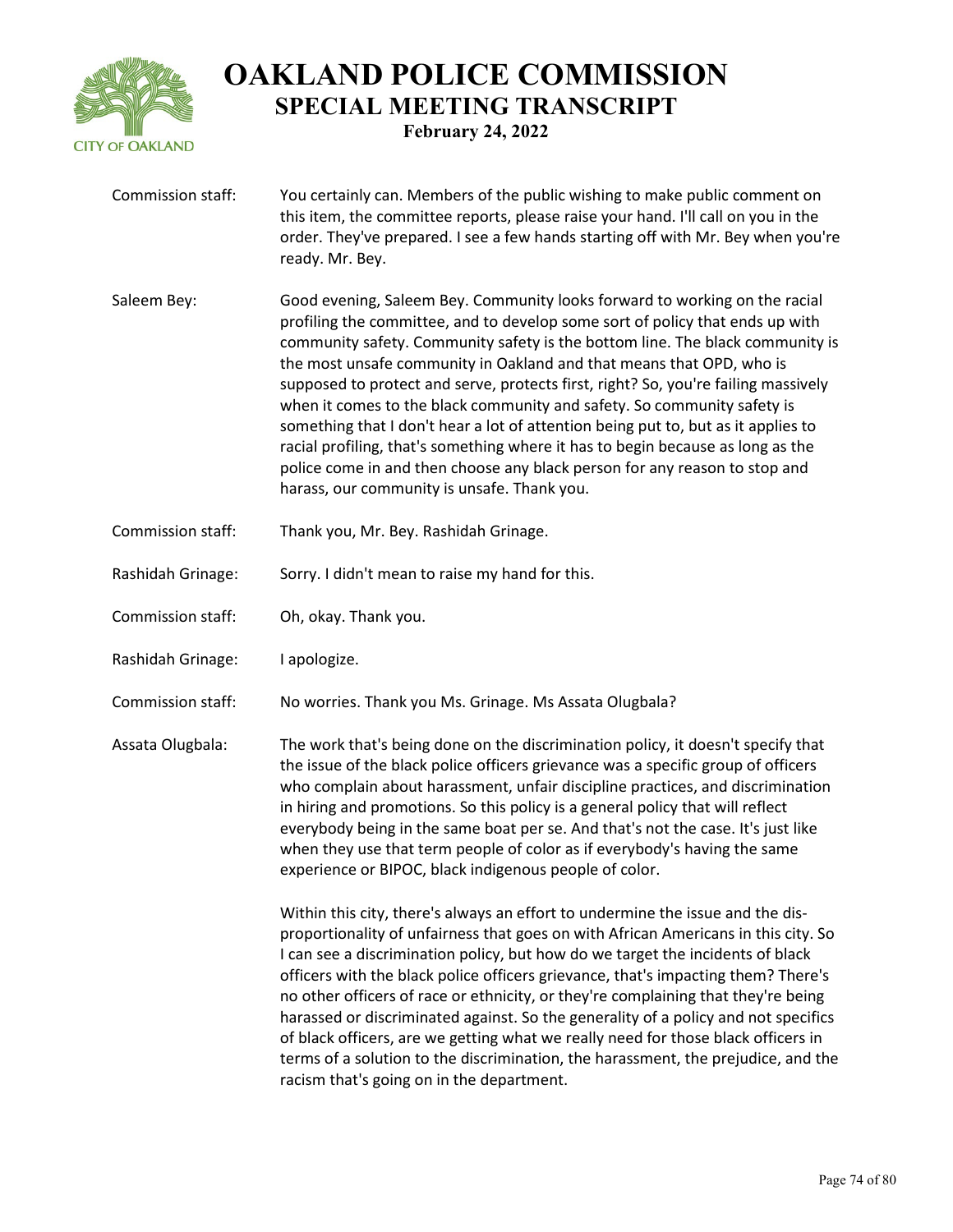

| Commission staff: | Thank you Ms. Olugbala. Mr. Parker.                                                                                                                                                                                                                                                                                                                                                                                                                                                                                                                                                                                                                                                                                                                                                                                                                                                                                              |
|-------------------|----------------------------------------------------------------------------------------------------------------------------------------------------------------------------------------------------------------------------------------------------------------------------------------------------------------------------------------------------------------------------------------------------------------------------------------------------------------------------------------------------------------------------------------------------------------------------------------------------------------------------------------------------------------------------------------------------------------------------------------------------------------------------------------------------------------------------------------------------------------------------------------------------------------------------------|
| Nino Parker:      | Nino Parker, black homeless advocate, bay area. I like to say to the woman, I<br>can't see you, I'm on the phone, but the woman I'd like to say, first of all,<br>racism never sleeps. I'm not accusing you of being a racist, but I'm just saying<br>racism never sleeps. And you're saying, we're ignoring the law. I think what's<br>happening is the laws are being ignored systemically, and that's our complaint,<br>but I have to say this to you. You don't know of me, but I've been suffering<br>racism for over 60 years since I was about eight years old. And in this town, I get<br>of two minutes at a time to talk about issues dealing with the homeless. Two<br>minutes at rules committee, sometimes four minutes, sometimes So I have to<br>use every little minute I got to try to protect and help the homeless here and<br>the systemic racism that happens to black people in Oakland.                   |
|                   | So I'm sorry. If it bothers you that I use after all these years of racism, I use two<br>minutes here, or maybe six minutes here, or the minutes I'm getting now to<br>discuss a different agenda item than what you want me to talk about. I'm sorry,<br>but I don't have much time left in life in general, and I'm going to use it to try to<br>protect my people and I'm sorry if that bothers you and it's not about being<br>unlawful. It's about getting the word out that other people don't talk about.<br>There's no other black homeless advocates here are in Oakland, but me and the<br>other people, that claim they are, are for white people. So please don't try to<br>dishonor me by saying that I'm being lawless. I don't Matter fact, I don't do<br>anything against the law except civil disobedience and even that is not going to<br>hurt anybody. It's what we need to do sometimes take direct action. |
| Commission staff: | Thank you Mr. Parker. Ms. Janks. When you're ready. Ms. Janks.                                                                                                                                                                                                                                                                                                                                                                                                                                                                                                                                                                                                                                                                                                                                                                                                                                                                   |
| Anne Janks:       | I do try to be predictable. So the risk management ad hoc is not listed on the<br>website at all, nor any of the documents associated with it. The anti-<br>discrimination ad hoc, I appreciate the explanation about why none of the<br>meetings can be public, but I do think that it's still possible in the interest of<br>transparency to list when meetings occur, to list the participants of those<br>meetings, and I would argue that making all of the meetings non-public is<br>probably, I would guess a little bit of overreach, in terms of handling sensitive<br>information.                                                                                                                                                                                                                                                                                                                                     |
|                   | I think that you are going to lose some of the potential inputs on the issue. This<br>is an issue that people have been following for quite a while. We understand<br>that this is an internal to OPD issue. One of the things, for example, that you<br>lose, is that by relying on OPD to produce the policies from other jurisdictions<br>that you look at, they often in my experience, don't necessarily produce the<br>best or the most interesting policies for comparison, or to take ideas from. And I<br>don't understand why the risk management meetings can't be public, unless                                                                                                                                                                                                                                                                                                                                     |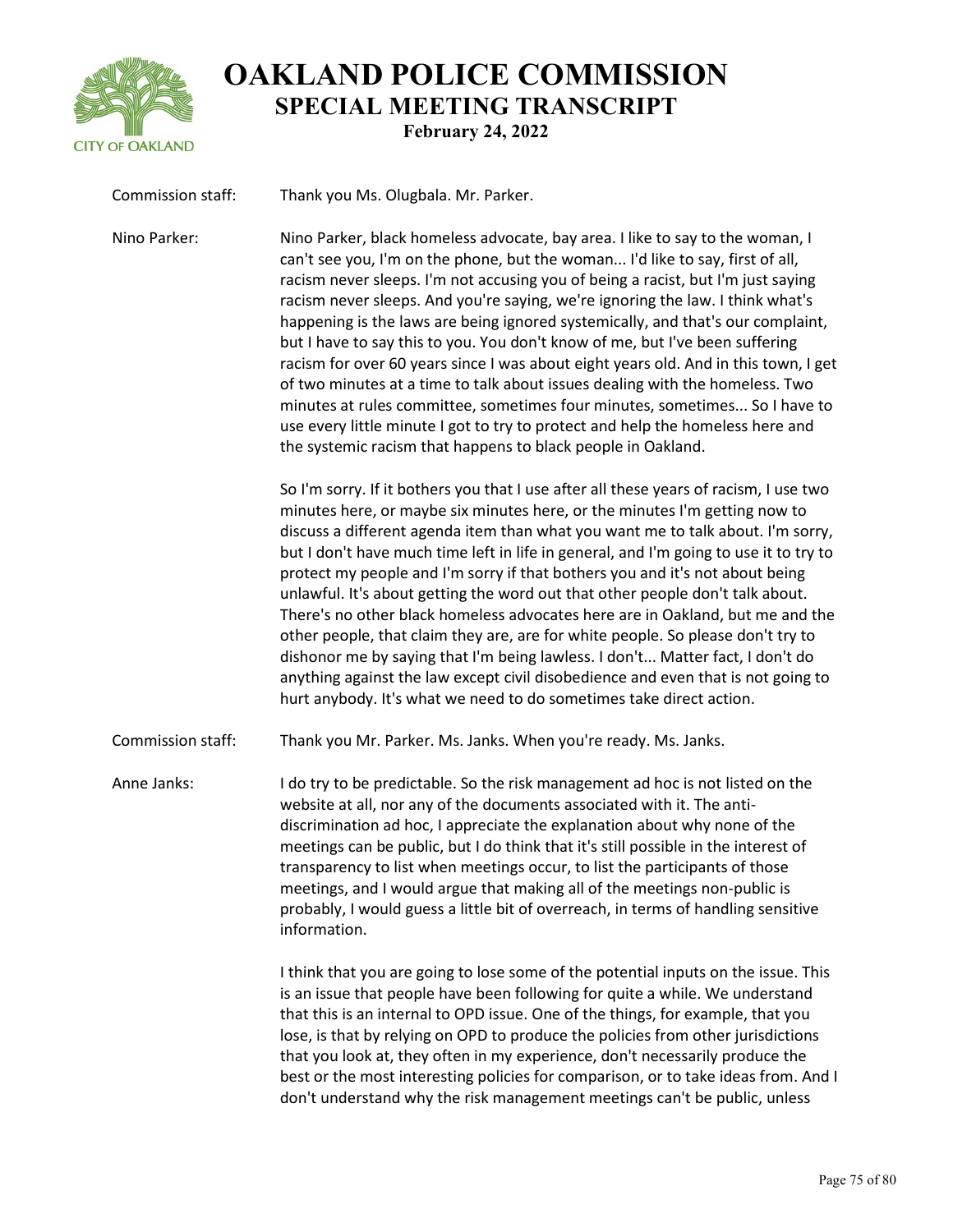

there's something more secretive or more third rail about them then I understand them to be. I really would argue that the commission needs to make default transparency and then have a closed meeting if indeed that's necessary. And I think that that approach would be much more beneficial and would result in better policies. Thank you.

Commission staff: Thank you, Ms. Janks. It's back to you chair. Actually, it's back to public open forum. Can I just keep going?

Chair Milele: Yes, please.

- Commission staff: Okay, thanks. Members of the public wishing to make public comment on this open forum, ideally on items not on the agenda, please raise your hand. I'll call on you in the order they've appeared. Mr. Bey, when you're ready, sir.
- Saleem Bey: Saleem Bey, let me be clear. When I complain about out the mayor's pick, this is not personal. In most cases, I don't know the person that's sitting on the desk that was picked by the mayor, representing mayor Libby Schaaf, but the black flatland community, including schools being closed while covering the cost of billionaires to develop more black people into homelessness and use the OPD as the blunt force of gentrification that has affected Oakland's black community into the greatest numbers of homeless in Oakland, the most displaced, the most affected by OPD over policing. While the mayor cuts headstart, closes schools in the black community, people are looking at the Ukraine. What about the ethnic cleansing that's happening to black families in Oakland who had roots that go all the way back to the thirties and the forties of Oakland, right?

Now, I'm talking about first generation gentrification of people who just got here. I'm talking about people who've been here for almost a hundred years, and then are being pushed out by exorbitant rates. Why you're cutting resources to the community. Why are you giving more money to OPD when the community is being starved? Redirect the money to the community, start thinking in terms of that, start thinking in terms of civilian oversight of OPD. Use the IG as the next chief, get rid of this poisoned OPD command who keeps coming up with excuses, why for 19 years, they can't supposedly force themselves to stop racially profiling and harassing the black community into constant poverty, right? They can't solve any of the violence programs, why is that? You can't solve anything in the black community unless you invest in a community, right? So the same amount of money that you're putting into OPD, you need to invest into poverty issues that are the reason why you need more police officers.

Commission staff: Thank you, Mr. Bey, Ms. Olugbala.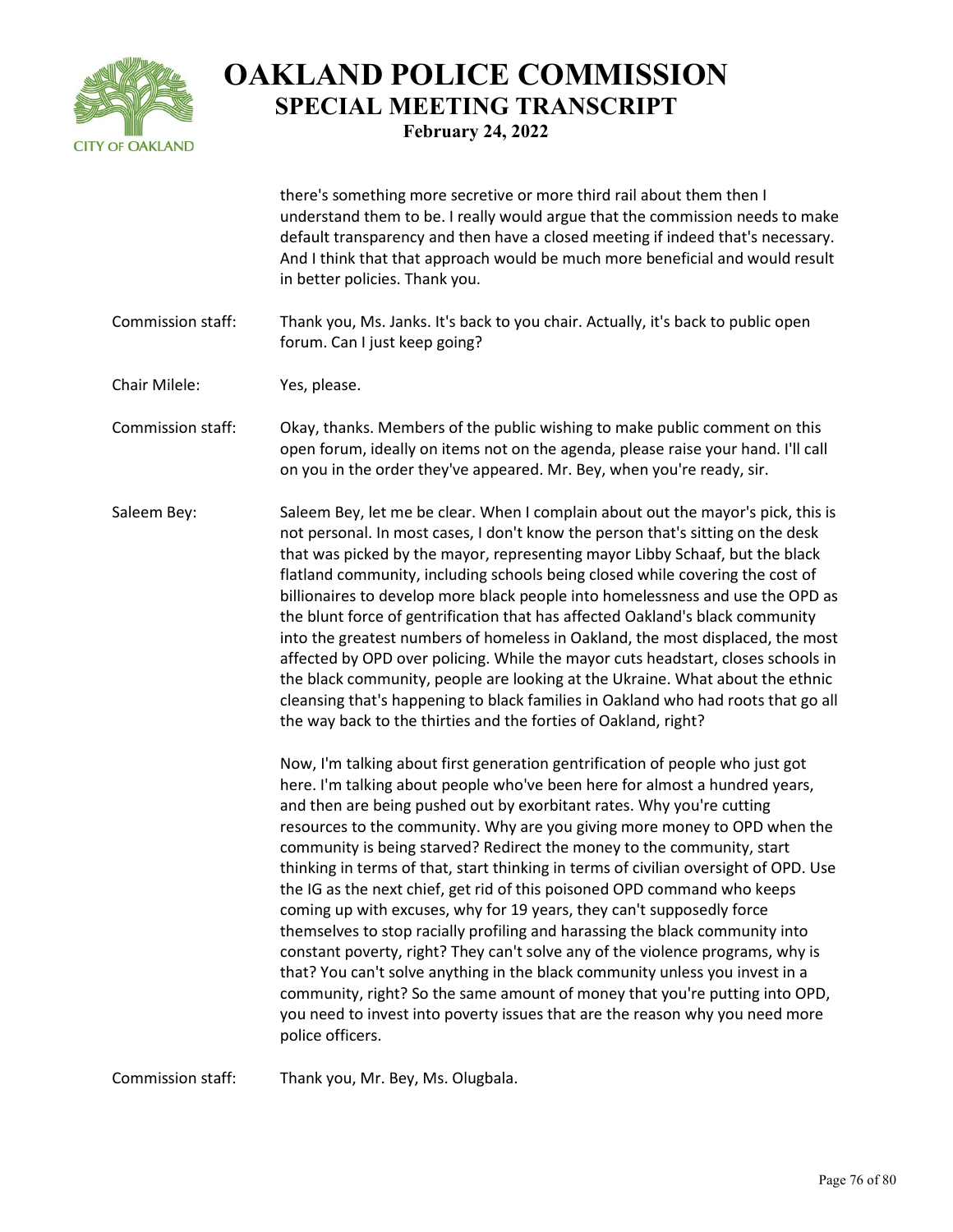

Assata Olugbala: Thank you. I just want to bring some clarity to why it might be difficult to get people to stay on what you want to talk about. One of the reasons that people tend to focus on things that are important to them, and they allow to do it. They allow to do it at the city council meeting. They're allowed to do it at the committee meetings, other commissions that have meetings. When people speak on anything, they don't stop them. At the school board meetings and the school board committee meetings, they encourage people to stay on the agenda. We had 900 people at the school board meeting yesterday, and they insisted no matter what the subject was to speak on the closing of schools, it went on to 1:30 in the morning, and I think you have a community of people who participate in other meetings where they don't get the same enforcement that you are trying to give that you have to stay on the agenda item.

> So that's why you're getting so much pushback. People tend to speak on the passionate things that are important to them, and people have a very limited opportunity to participate and so they take advantage of every minute or two minutes that they're given. Secondly, being out at lake merit, protesting upcoming contact with police officers and I want to suggest that police officers do need some more people skills, not all of them, but when you're getting ready to tell an officer about a shooting over there at the tiny homes into the hills, and he's telling you, "I've got to be someplace else." Or when you are trying to tell an officer about a problem going on and they are saying they can't do anything. That's the problematic.

Commission staff: Thank you, Ms. Olugbala. I am so sorry to have to cut you off. Unfortunately, the two minutes are up. Mr. Parker?

Nino Parker: Hello, Nino Parker, black homeless advocate, bay area. In the word of Bishop Desmond Tutu, the faith of justice is not neutral. And that's like someone that says you're... That's like being a little bit racist. And as to a former topic, talking about the police and how promotions weren't granted, I watched for years as chief Armstrong waited when we were hiring people from all over the United States, everywhere but the guy that was here already. There's a good example of systemic racism right there but... And let me tell you, I'm not brown nosing. I don't do any brown nosing.

> But I must say I've been doing a lot of protesting lately at Parker elementary, and I'm going to be doing probably a little bit more of that type of protesting. One of my ideas is to take my protest, to some of the schools up in the Montclair district and up in the diamond district in Rockridge. Go up there and protest and tell those people that we're going to be coming to their schools if you close our schools. And I get the feeling there's going to be some police presence after a very short period of time, but I want to say once again, it's a little bit of civil disobedience. The white folks might not like us up there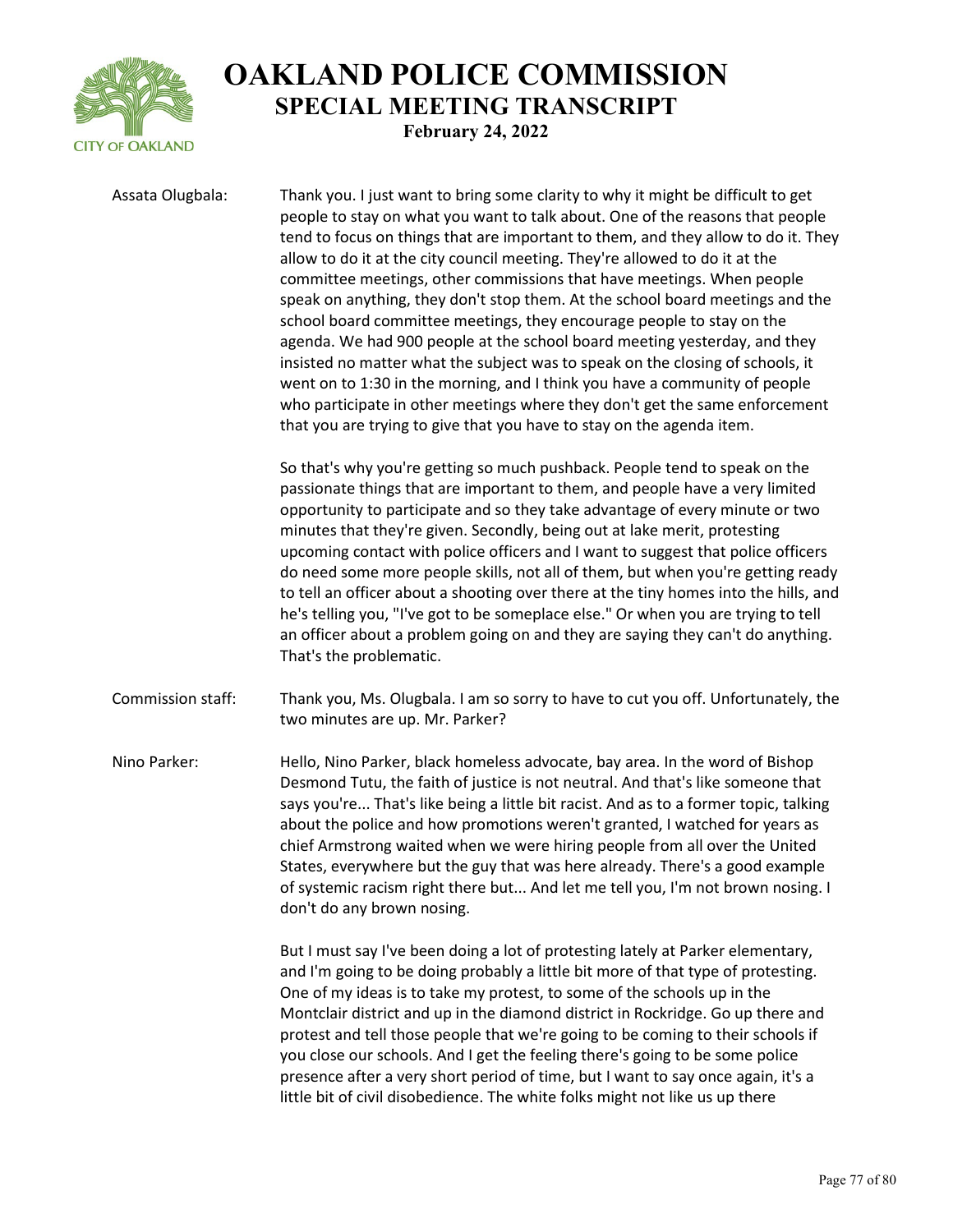

protesting, but that's what I plan to do. So, police officers, I'm there peacefully protesting, please turn on your camera when you're approaching. Thank you.

- Commission staff: Thank you, Mr. Parker. Chairman [inaudible], back to you.
- Chair Milele: All right. So, our next item is upcoming and future agenda items. Commissioner, do you have any agenda items you'd like to bring up? Commissioner Jackson?
- Comm. Jackson: Thank you. So I think it's probably time for us to hear from the department of violence prevention again. Especially given the money that they were directed. I know their RFP process of has already been let, that might be helpful. And before I transitioned, I was working with the public safety youth leadership council on trying to put together a presentation. They said that they would be ready for our March meeting. So, if you will consider that I can help to coordinate that. We have not heard from the public safety youth leadership council since the commission began and then it may be helpful to have an updated presentation on vision, which we mentioned a little earlier.
- Chair Milele: Thank you. Any other commissioners? Okay. Seeing none. I believe we can take public comments.
- Commission staff: Yes, please. Thank you. Members of the public wishing to make public comment on this item, please raise your hand. I'll call on you in the order that they've appeared. Miss. Olugbala?
- Assata Olugbala: Yes. I've heard a report from this officer Bolton on the stops of the stop data, and that stops are now evidence based and I'm trying to understand what evidence is making the decision by officers to make these stops. So if we could get a presentation on what is the police officer's evidence based system, how does that work and a breakdown on how it has been working by race. I think it's a bunch of malarkey, evidence based.

The Bey case. The Bey case never comes up unless we bring it up as something that needs to be done. You should have it every meeting, any updates, if possible, on what's going on with the Bey case and the CRO's involved in the scandal, sexist and racist scandal, that needs to be pursued in more depthness. Ceasefire needs to be pursued. There's a lot of things about ceasefire that needs to be publicly understood. There are two parts to ceasefire. One is bringing them in to try to give them some encouragement and some services and resources. Never hear what those services and resources are broken down, but the other part is to target them to actually get them off the streets. And so the two parts of ceasefire need to be presented and who are the ceasefire officers? We got some officers that are called the ceasefire officers. Who are they? What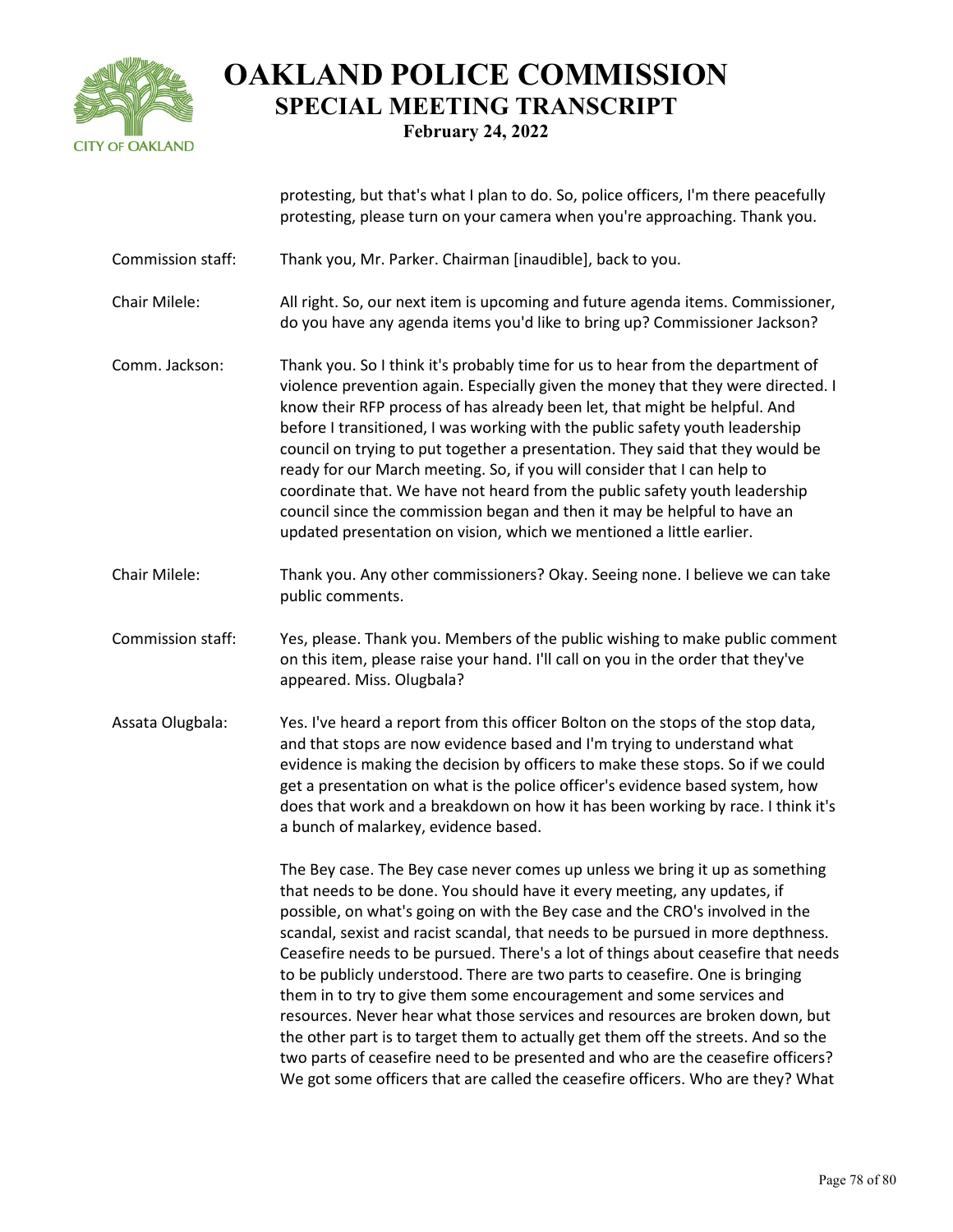

do they do? Are they perusing in a constitutional way, whatever they're doing? Bey case more than anything.

Commission staff: Thank you. Ms. Olugbala, Mr. Bey, when you're ready.

Saleem Bey: Yes. Saleem Bey. I'm asking you to please agendize noticing the NSA court, that there is evidence that the Oakland police department facilitated murders in the black community. There's a reason why I continue to stay here. I'm not asking you about misconduct. I'm not talking about somebody got their arm twisted and there was a use of force. I'm talking about people setting up murders in the black community, and that there's more than enough evidence that this should be investigated by a federal court and not OPD, right?

> And so every time that I say this... There's also a precedent that this OPC has contacted the NSA regarding this case and hasn't contacted them since this investigation with no follow up, with no agendas, so our whole point is it smacks of a cover up if you notified the NSA supposedly by letter three years ago, that the Bey case needs investigating, but then since then the investigation has come and you haven't forwarded that investigation to the NSA. That is a coverup until you address that publicly, we'll keep on harping on this and asking why you haven't agendized the legal counsel to give you a reason why you can, or you cannot contact the NSA court. Thank you.

Commission staff: Thank you, Mr. Bey, Mr. Parker.

Nino Parker: Wow. Amazing I found the minutes tonight, I'm just elated. Mr. Alden, I gave a claims report to you years ago about my bicycles that were taken. You're going to give me a phone call. I never got that phone call back and then we went into COVID. I still am going to follow up on that claim. You can bet on it.

> The other thing is I want to talk a little bit about something that happened with the department of public works department over here at [inaudible]. Anyway, where a person zipped open a tent and went inside. As we know you need a search warrant to do that. You just can't zip open a tent of a homeless person and go inside. I think that's one of the things that need to be addressed. The other thing that I have a huge issue with, and one day, I'd still like to try to get some help on this and why people just so accepting of it, I don't understand, is how a city can make a law criminalizing homeless people that are already in the parks.

> For instance, if you're in a park, within in a hundred feet of any park, you are now a criminal. I just have a problem with that being voted in. I know it was voted in by the city council and Daryel Dunston and somebody that got some money and ran and whatever it might be, but that's a horrible law to criminalize